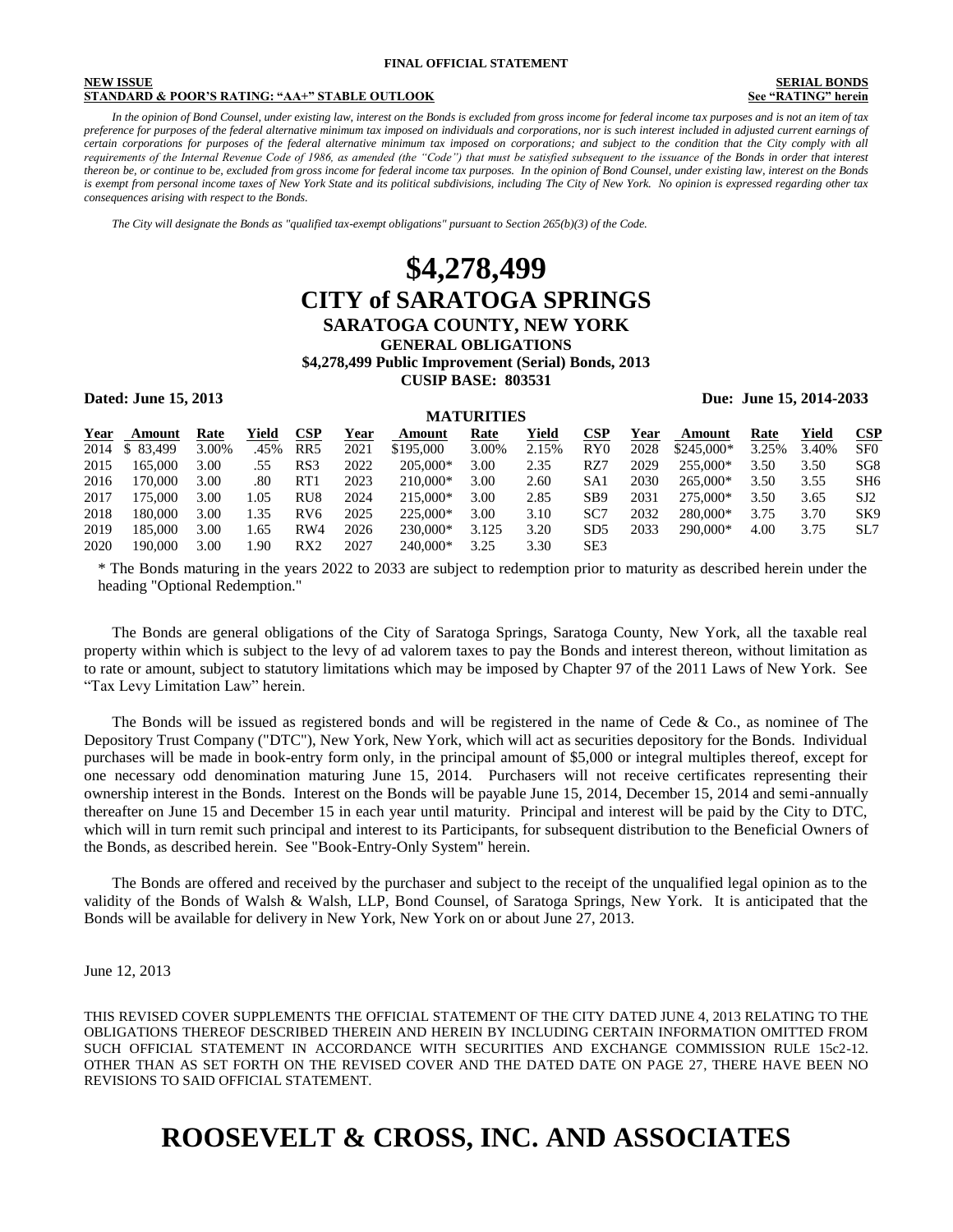### **CITY OFFICIALS**

SCOTT T.JOHNSON Mayor

MICHELE D. CLARK- MADIGAN Commissioner of Finance

M. LYNN BACHNER Deputy Commissioner of Finance

CHRISTINE GILLMETT-BROWN Director of Finance

#### JOHN P. FRANCK Commissioner of Accounts City Clerk

CHRISTIAN E. MATHIESEN Commissioner of Public Safety

ANTHONY J. SCIROCCO Commissioner of Public Works

MATTHEW J. DORSEY, ESQ. City Attorney

FISCAL ADVISORS & MARKETING, INC. City Financial Advisor

> WALSH & WALSH, LLP Bond Counsel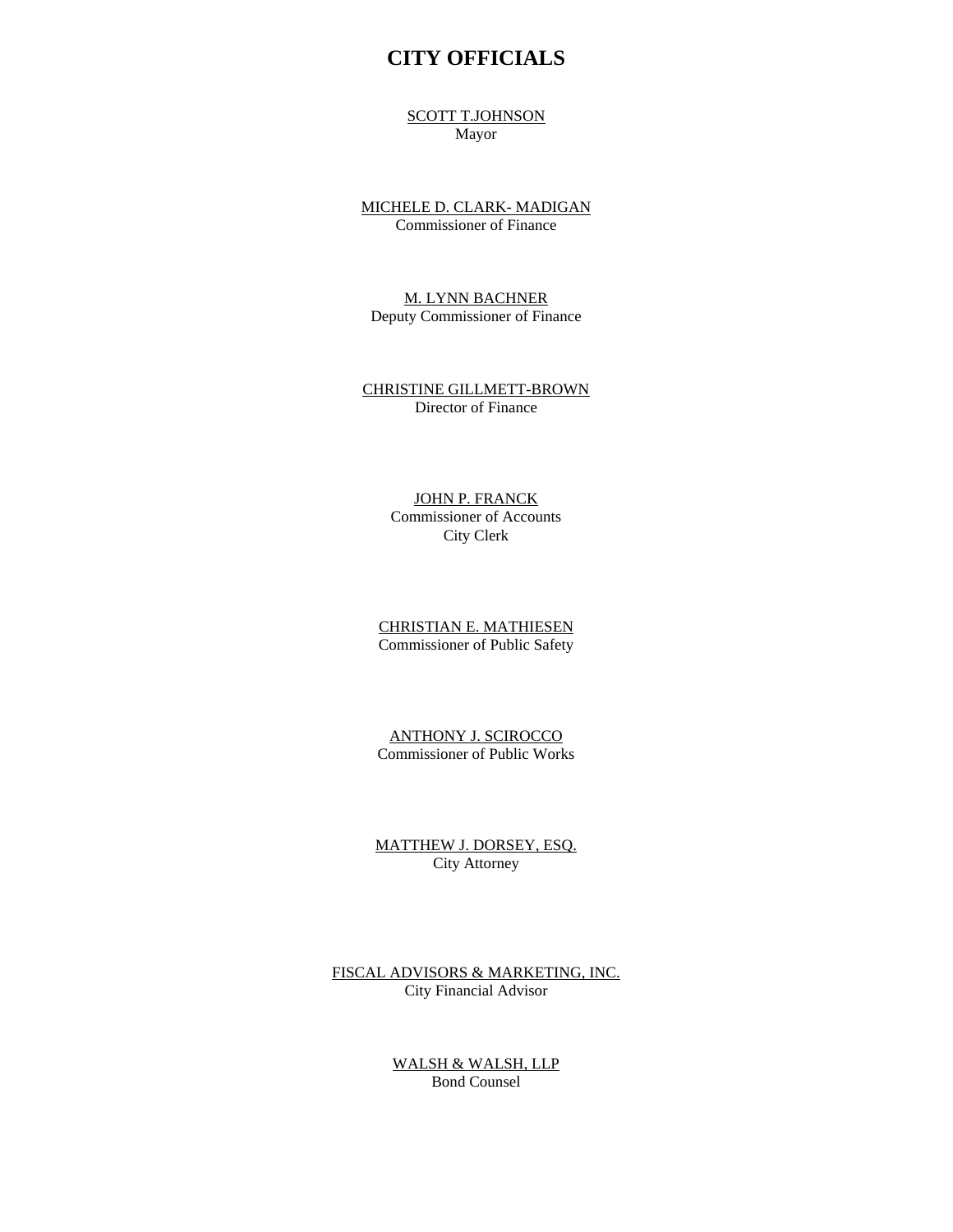No person has been authorized by City of Saratoga Springs to give any information or to make any representations not contained in this Official Statement, and, if given or made, such information or representations must not be relied upon as having been authorized. This Official Statement does not constitute an offer to sell or solicitation of an offer to buy any of the Bonds in any jurisdiction to any person to whom it is unlawful to make such offer or solicitation in such jurisdiction. The information, estimates and expressions of opinion herein are subject to change without notice, and neither the delivery of this Official Statement nor any sale made hereunder shall, under any circumstances, create any implication that there has been no change in the affairs of City of Saratoga Springs.

#### **TABLE OF CONTENTS**

| Page                                                 | Page                                               |
|------------------------------------------------------|----------------------------------------------------|
|                                                      | <b>SPECIAL PROVISIONS AFFECTING</b>                |
|                                                      |                                                    |
|                                                      |                                                    |
|                                                      | <b>CONTINUING DISCLOSURE UNDERTAKING  23</b>       |
|                                                      |                                                    |
|                                                      | <b>MARKET AND RISK FACTORS  24</b>                 |
|                                                      |                                                    |
|                                                      |                                                    |
|                                                      |                                                    |
|                                                      |                                                    |
|                                                      |                                                    |
|                                                      |                                                    |
|                                                      |                                                    |
|                                                      |                                                    |
|                                                      |                                                    |
|                                                      |                                                    |
|                                                      |                                                    |
|                                                      | <b>APPENDIX - A</b>                                |
|                                                      | <b>GENERAL FUND - Balance Sheets</b>               |
|                                                      |                                                    |
|                                                      |                                                    |
|                                                      | <b>APPENDIX - A1</b>                               |
|                                                      | <b>GENERAL FUND - Revenues, Expenditures and</b>   |
|                                                      | <b>Changes in Fund Balance</b>                     |
|                                                      | <b>APPENDIX - A2</b>                               |
|                                                      | <b>GENERAL FUND - Revenues, Expenditures and</b>   |
|                                                      | <b>Changes in Fund Balance - Budget and Actual</b> |
|                                                      |                                                    |
|                                                      | <b>APPENDIX - A3</b>                               |
| Larger Taxpayers - 2012 Assessment Roll for 2013  16 |                                                    |
|                                                      | <b>CHANGES IN FUND EQUITY</b>                      |
|                                                      |                                                    |
|                                                      | <b>APPENDIX - B</b>                                |
|                                                      | <b>BONDED DEBT SERVICE</b>                         |
|                                                      |                                                    |
|                                                      | <b>APPENDIX - C</b>                                |
| Debt Outstanding End of Fiscal Year 18               | <b>AUDITED FINANCIAL REPORT-</b>                   |
|                                                      | <b>DECEMBER 31, 2011</b>                           |
|                                                      |                                                    |
|                                                      |                                                    |
|                                                      |                                                    |
|                                                      |                                                    |
| Capital Improvement Program Summary  20              |                                                    |
|                                                      |                                                    |
|                                                      |                                                    |
|                                                      |                                                    |

*PREPARED WITH THE ASSISTANCE OF FA FISCAL ADVISORS & MARKETING, INC. CORPORATE HEADQUARTERS 120 Walton Street • Suite 600 Syracuse NY 13202*  **Ph • 315.752.0051 • Fax • 315.752.0057**  *Internet • http://www.fiscaladvisors.com*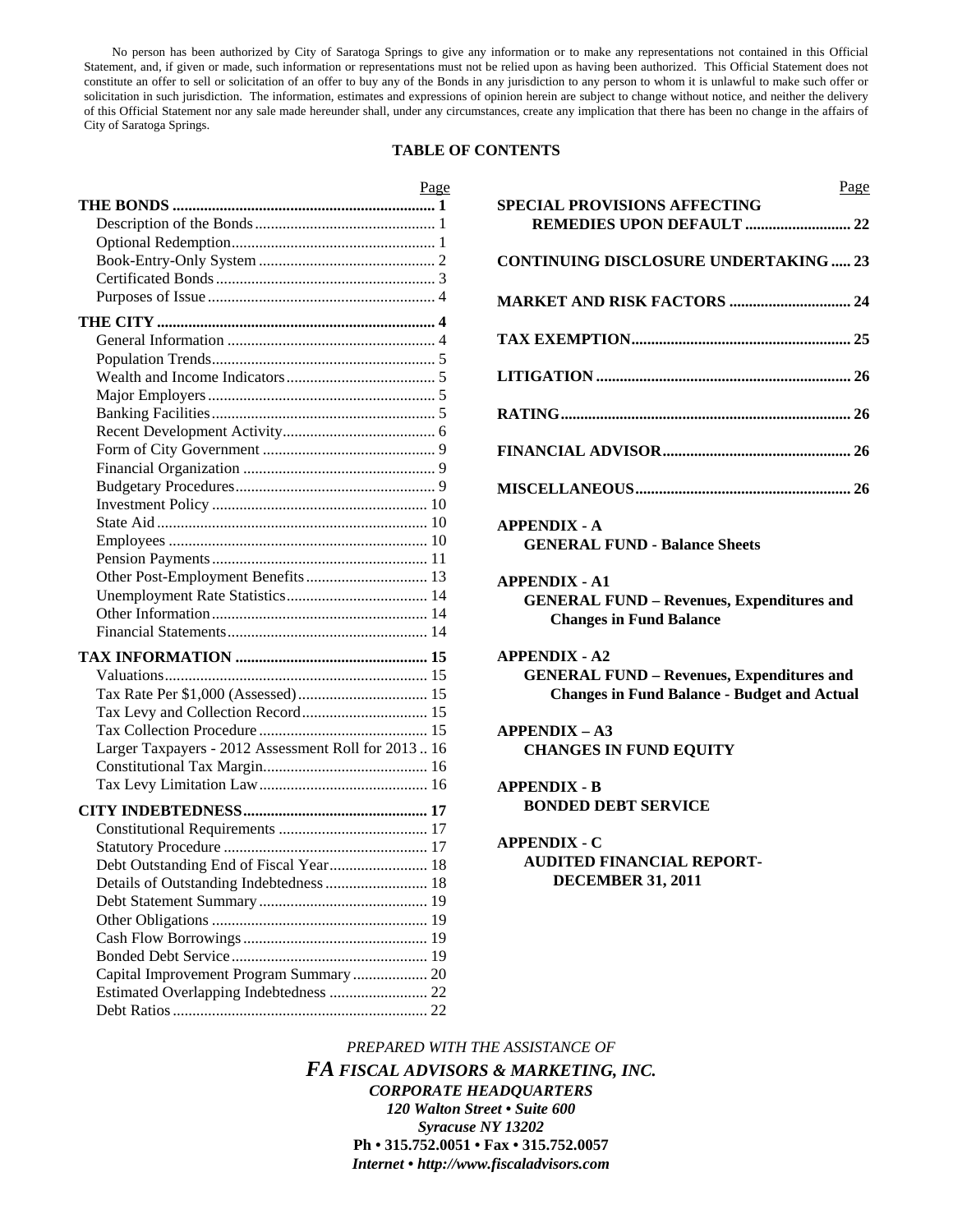#### **OFFICIAL STATEMENT**

### **of the CITY of SARATOGA SPRINGS**

#### **SARATOGA COUNTY, NEW YORK**

#### **Relating To**

#### **\$4,278,499 Public Improvement (Serial) Bonds, 2013**

 This Official Statement, which includes the cover page, has been prepared by the City of Saratoga Springs, Saratoga County, New York (the "City," "County," and "State," respectively), in connection with the sale by the City of \$4,278,499 principal amount of Public Improvement (Serial) Bonds, 2013 (herein, the "Bonds").

 The factors affecting the City's financial condition and the Bonds are described throughout this Official Statement. Inasmuch as many of these factors, including economic and demographic factors, are complex and may influence the City tax base, revenues, and expenditures, this Official Statement should be read in its entirety, and no one factor should be considered more or less important than any other by reason of its relative position in this Official Statement.

 All quotations from and summaries and explanations of provisions of the Constitution and laws of the State and acts and proceedings of the City contained herein do not purport to be complete and are qualified in their entirety by reference to the official compilations thereof, and all references to the Bonds and the proceedings of the City relating thereto are qualified in their entirety by reference to the definitive forms of the Bonds and such proceedings.

#### **THE BONDS**

#### **Description of the Bonds**

 The Bonds will be dated June 15, 2013 and will mature in the principal amounts on June 15 in each of the years as shown on the cover page hereof.

The Bonds will be issued in fully registered form and when issued will be registered in the name of Cede  $&$  Co. as nominee of DTC. DTC will act as securities depository for the Bonds. Individual purchases will be made in book-entry form only, in the principal amount of \$5,000, or integral multiples thereof, except for one necessary odd denomination maturing June 15, 2014. Purchasers will not receive certificates representing their interest in the Bonds.

 Interest on the Bonds will be payable June 15, 2014, December 15, 2014 and semi-annually thereafter on June 15 and December 15 in each year until maturity. Principal and interest will be paid by the City to DTC, which will in turn remit such principal and interest to its Participants, for subsequent distribution to the Beneficial Owners of the Bonds, as described herein. The Bonds may be transferred in the manner described on the Bonds and as referenced in certain proceedings of the City referred to therein.

#### **Optional Redemption**

 Bonds maturing on or before June 15, 2021 shall not be subject to redemption prior to maturity. The Bonds maturing on or after June 15, 2022 shall be subject to redemption prior to maturity on not less than thirty (30) days notice as a whole or in part (and by lot if less than all of a maturity is to be redeemed) at the option of the City on June 15, 2021 or on any date thereafter at par (100%), plus accrued interest to the date of redemption.

 If less than all of the bonds of any maturity are to be redeemed, the particular bonds of such maturity to be redeemed shall be selected by the City by lot in any customary manner of selection as determined by the Commissioner of Finance. Notice of such call for redemption shall be given by mailing such notice to the registered holder not more than sixty (60) days nor less than thirty (30) days prior to such date. Notice of redemption having been given as aforesaid, the Bonds so called for redemption shall, on the date for redemption set forth in such call for redemption, become due and payable, together with interest to such redemption date, and interest shall cease to be paid thereon after such redemption date.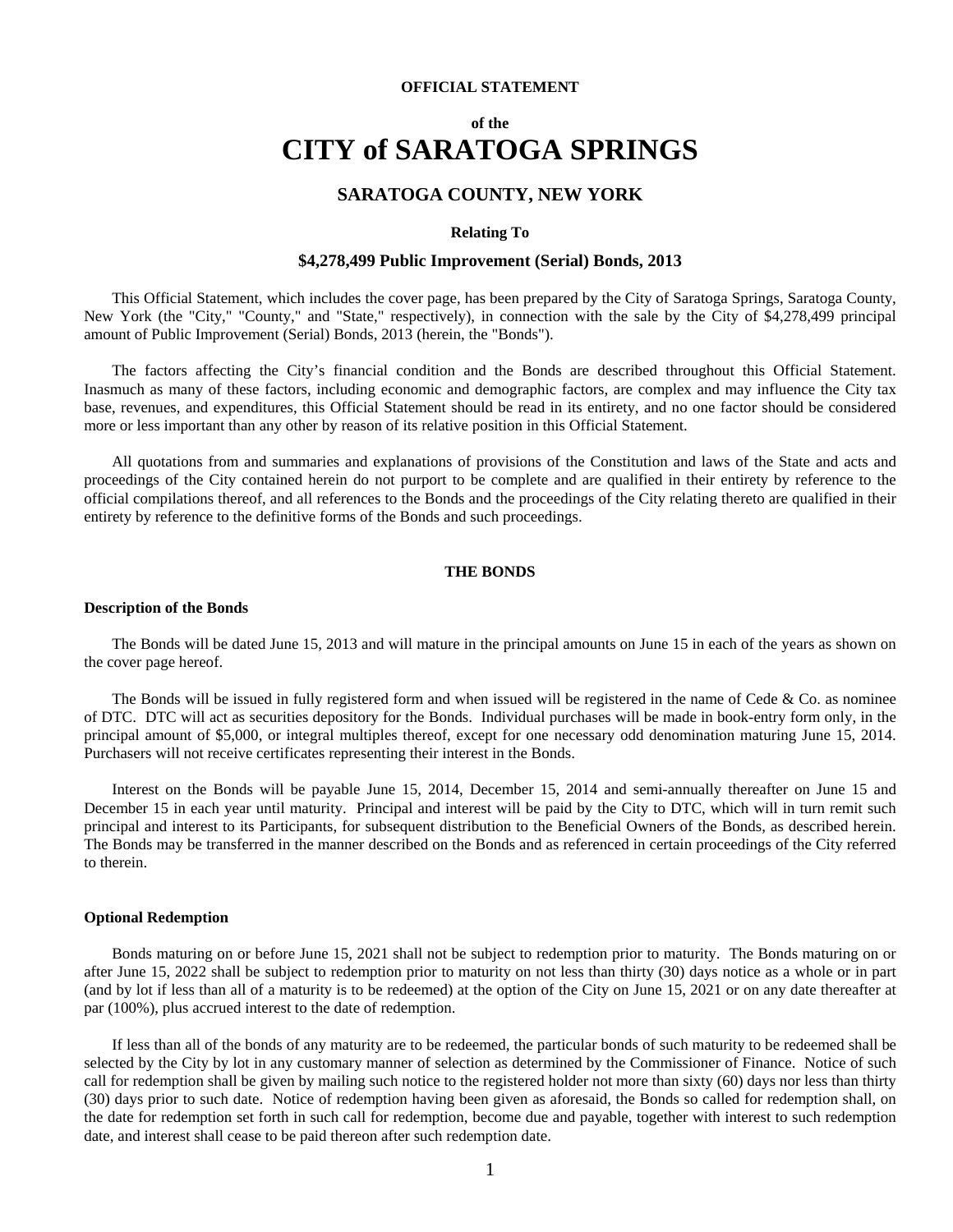#### **Book-Entry-Only System**

The Depository Trust Company ("DTC"), New York, New York, will act as securities depository for the Bonds. The Bonds will be issued as fully-registered securities registered in the name of Cede & Co. (DTC's partnership nominee) or such other name as may be requested by an authorized representative of DTC. One fully-registered Bond certificate will be issued for each maturity of the Bonds in the aggregate principal amount of such issue, and will be deposited with DTC.

DTC, the world's largest securities depository, is a limited-purpose trust company organized under the New York Banking Law, a "banking organization" within the meaning of the New York Banking Law, a member of the Federal Reserve System, a "clearing corporation" within the meaning of the New York Uniform Commercial Code, and a "clearing agency" registered pursuant to the provisions of Section 17A of the Securities Exchange Act of 1934. DTC holds and provides asset servicing for over 3.5 million issues of U.S. and non-U.S. equity issues, corporate and municipal debt issues, and money market instruments (from over 100 countries) that DTC's participants ("Direct Participants") deposit with DTC. DTC also facilitates the post-trade settlement among Direct Participants of sales and other securities transactions in deposited securities, through electronic computerized book-entry transfers and pledges between Direct Participants' accounts. This eliminates the need for physical movement of securities certificates. Direct Participants include both U.S. and non-U.S. securities brokers and dealers, banks, trust companies, clearing corporations, and certain other organizations. DTC is a wholly-owned subsidiary of The Depository Trust & Clearing Corporation ("DTCC"). DTCC is the holding company for DTC, National Securities Clearing Corporation and Fixed Income Clearing Corporation, all of which are registered clearing agencies. Access to the DTC system is also available to others such as both U.S. and non-U.S. securities brokers and dealers, banks, trust companies, and clearing corporations that clear through or maintain a custodial relationship with a Direct Participant, either directly or indirectly ("Indirect Participants"). The DTC Rules applicable to its Participants are on file with the Securities and Exchange Commission. More information about DTC can be found at **www.dtcc.com**.

Purchases of Bonds under the DTC system must be made by or through Direct Participants, which will receive a credit for the Bonds on DTC's records. The ownership interest of each actual purchaser of each Bond ("Beneficial Owner") is in turn to be recorded on the Direct and Indirect Participants' records. Beneficial Owners will not receive written confirmation from DTC of their purchase. Beneficial Owners are, however, expected to receive written confirmations providing details of the transaction, as well as periodic statements of their holdings, from the Direct or Indirect Participant through which the Beneficial Owner entered into the transaction. Transfers of ownership interests in the Bonds are to be accomplished by entries made on the books of Direct and Indirect Participants acting on behalf of Beneficial Owners. Beneficial Owners will not receive certificates representing their ownership interests in Bonds, except in the event that use of the book-entry system for the Bonds is discontinued.

 To facilitate subsequent transfers, all Bonds deposited by Direct Participants with DTC are registered in the name of DTC's partnership nominee, Cede & Co., or such other name as may be requested by an authorized representative of DTC. The deposit of Bonds with DTC and their registration in the name of Cede & Co. or such other DTC nominee do not effect any change in beneficial ownership. DTC has no knowledge of the actual Beneficial Owners of the Bonds; DTC's records reflect only the identity of the Direct Participants to whose accounts such Bonds are credited, which may or may not be the Beneficial Owners. The Direct and Indirect Participants will remain responsible for keeping account of their holdings on behalf of their customers.

Conveyance of notices and other communications by DTC to Direct Participants, by Direct Participants to Indirect Participants, and by Direct Participants and Indirect Participants to Beneficial Owners will be governed by arrangements among them, subject to any statutory or regulatory requirements as may be in effect from time to time. Beneficial Owners of Bonds may wish to take certain steps to augment the transmission to them of notices of significant events with respect to the Bonds, such as redemptions, tenders, defaults, and proposed amendments to the Bond documents. For example, Beneficial Owners of Bonds may wish to ascertain that the nominee holding the Bonds for their benefit has agreed to obtain and transmit notices to Beneficial Owners. In the alternative, Beneficial Owners may wish to provide their names and addresses to the registrar and request that copies of notices be provided directly to them.

 Redemption notices shall be sent to DTC. If less than all of the Bonds within an issue are being redeemed, DTC's practice is to determine by lot the amount of the interest of each Direct Participant in such issue to be redeemed.

Principal and interest payments on the Bonds will be made to Cede & Co., or such other nominee as may be requested by an authorized representative of DTC. DTC's practice is to credit Direct Participants' accounts upon DTC's receipt of funds and corresponding detail information from the City, on payable date in accordance with their respective holdings shown on DTC's records. Payments by Participants to Beneficial Owners will be governed by standing instructions and customary practices, as is the case with securities held for the accounts of customers in bearer form or registered in "street name," and will be the responsibility of such Participant and not of DTC or the City, subject to any statutory or regulatory requirements as may be in effect from time to time. Payment of principal and interest payments to Cede & Co. (or such other nominee as may be requested by an authorized representative of DTC) is the responsibility of the City, disbursement of such payments to Direct Participants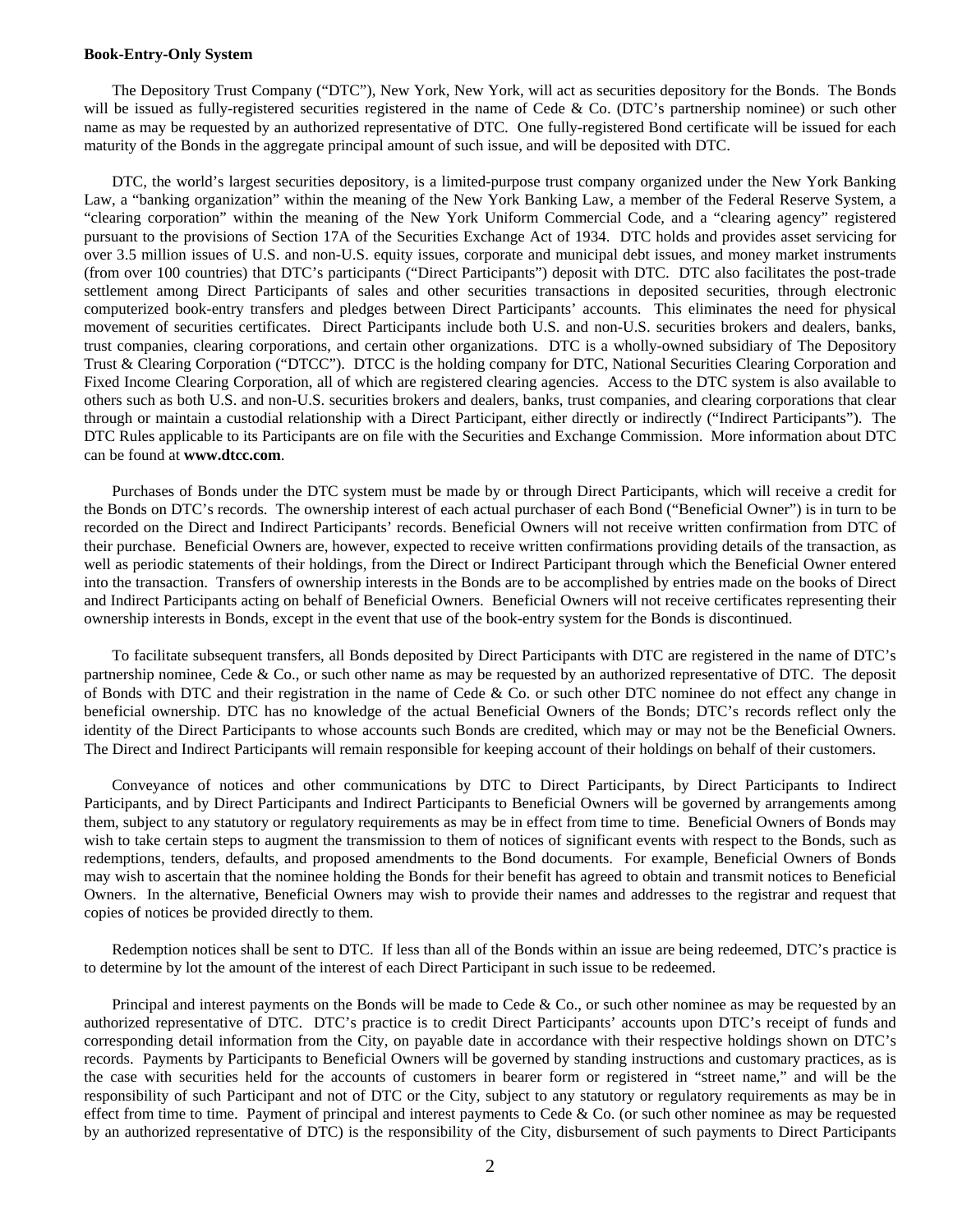will be the responsibility of DTC, and disbursement of such payments to the Beneficial Owners will be the responsibility of Direct and Indirect Participants.

DTC may discontinue providing its services as depository with respect to the Bonds at any time by giving reasonable notice to the City. Under such circumstances, in the event that a successor depository is not obtained, bond certificates are required to be printed and delivered.

The City may decide to discontinue use of the system of book-entry-only transfers through DTC (or a successor securities depository). In that event, bond certificates will be printed and delivered, as applicable.

The information in this section concerning DTC and DTC's book-entry system has been obtained from sources that the City believes to be reliable, but the City takes no responsibility for the accuracy thereof.

THE CITY CANNOT AND DOES NOT GIVE ANY ASSURANCES THAT DTC, DIRECT PARTICIPANTS OR INDIRECT PARTICIPANTS OF DTC WILL DISTRIBUTE TO THE BENEFICIAL OWNERS OF THE BONDS (1) PAYMENTS OF PRINCIPAL OF OR INTEREST ON THE BONDS; (2) CONFIRMATIONS OF THEIR OWNERSHIP INTERESTS IN THE BONDS; OR (3) OTHER NOTICES SENT TO DTC OR CEDE & CO., ITS PARTNERSHIP NOMINEE, AS THE REGISTERED OWNER OF THE BONDS, OR THAT THEY WILL DO SO ON A TIMELY BASIS, OR THAT DTC, DIRECT PARTICIPANTS OR INDIRECT PARTICIPANTS WILL SERVE AND ACT IN THE MANNER DESCRIBED IN THIS OFFICIAL STATEMENT.

THE CITY WILL NOT HAVE ANY RESPONSIBILITY OR OBLIGATIONS TO DTC, THE DIRECT PARTICIPANTS, THE INDIRECT PARTICIPANTS OF DTC OR THE BENEFICIAL OWNERS WITH RESPECT TO (1) THE ACCURACY OF ANY RECORDS MAINTAINED BY DTC OR ANY DIRECT PARTICIPANTS OR INDIRECT PARTICIPANTS OF DTC; (2) THE PAYMENT BY DTC OR ANY DIRECT PARTICIPANTS OR INDIRECT PARTICIPANTS OF DTC OF ANY AMOUNT DUE TO ANY BENEFICIAL OWNER IN RESPECT OF THE PRINCIPAL AMOUNT OF OR INTEREST OR REDEMPTION PREMIUM ON THE BONDS; (3) THE DELIVERY BY DTC OR ANY DIRECT PARTICIPANTS OR INDIRECT PARTICIPANTS OF DTC OF ANY NOTICE TO ANY BENEFICIAL OWNER THAT IS REQUIRED OR PERMITTED TO BE GIVEN TO OWNERS; OR (4) ANY CONSENT GIVEN OR OTHER ACTION TAKEN BY DTC AS THE REGISTERED HOLDER OF THE BONDS.

THE INFORMATION CONTAINED HEREIN CONCERNING DTC AND ITS BOOK-ENTRY SYSTEM HAS BEEN OBTAINED FROM DTC AND THE CITY MAKES NO REPRESENTATION AS TO THE COMPLETENESS OR THE ACCURACY OF SUCH INFORMATION OR AS TO THE ABSENCE OF MATERIAL ADVERSE CHANGES IN SUCH INFORMATION SUBSEQUENT TO THE DATE HEREOF.

#### **Certificated Bonds**

 DTC may discontinue providing its services with respect to the Bonds at any time by giving notice to the City and discharging its responsibilities with respect thereto under applicable law, or the City may terminate its participation in the system of book-entry-only transfers through DTC at any time. In the event that such book-entry-only system is discontinued, the following provisions will apply: the Bonds will be issued in fully registered form in denominations of \$5,000 each or any integral multiple thereof for any single maturity, except for one necessary odd denomination maturing June 15, 2014. Principal of the Bonds when due will be payable upon presentation at the office of a bank or trust company located and authorized to do business in the State as a fiscal agent bank to be named by the City upon termination of the book-entry-only system. Interest on the Bonds will be payable June 15, 2014, December 15, 2014 and semi-annually thereafter on June 15 and December 15 in each year until maturity. Such interest will be payable by check drawn on the fiscal agent and mailed to the registered owner on each interest payment date at the address as shown on the registration books of the fiscal agent as of the last business day of the calendar month preceding each such interest payment date. Bonds may be transferred or exchanged at no cost to the registered owner at any time prior to maturity at the office of the fiscal agent for Bonds of the same or any other authorized denomination or denominations in the same aggregate principal amount upon the terms set forth in the Certificate of Determination of the Commissioner of Finance authorizing the sale of the Bonds and fixing the details thereof and in accordance with the Local Finance Law. The fiscal agent shall not be obligated to make any such transfer or exchange of Bonds between the last business day of the calendar month preceding an interest payment date and such interest payment date.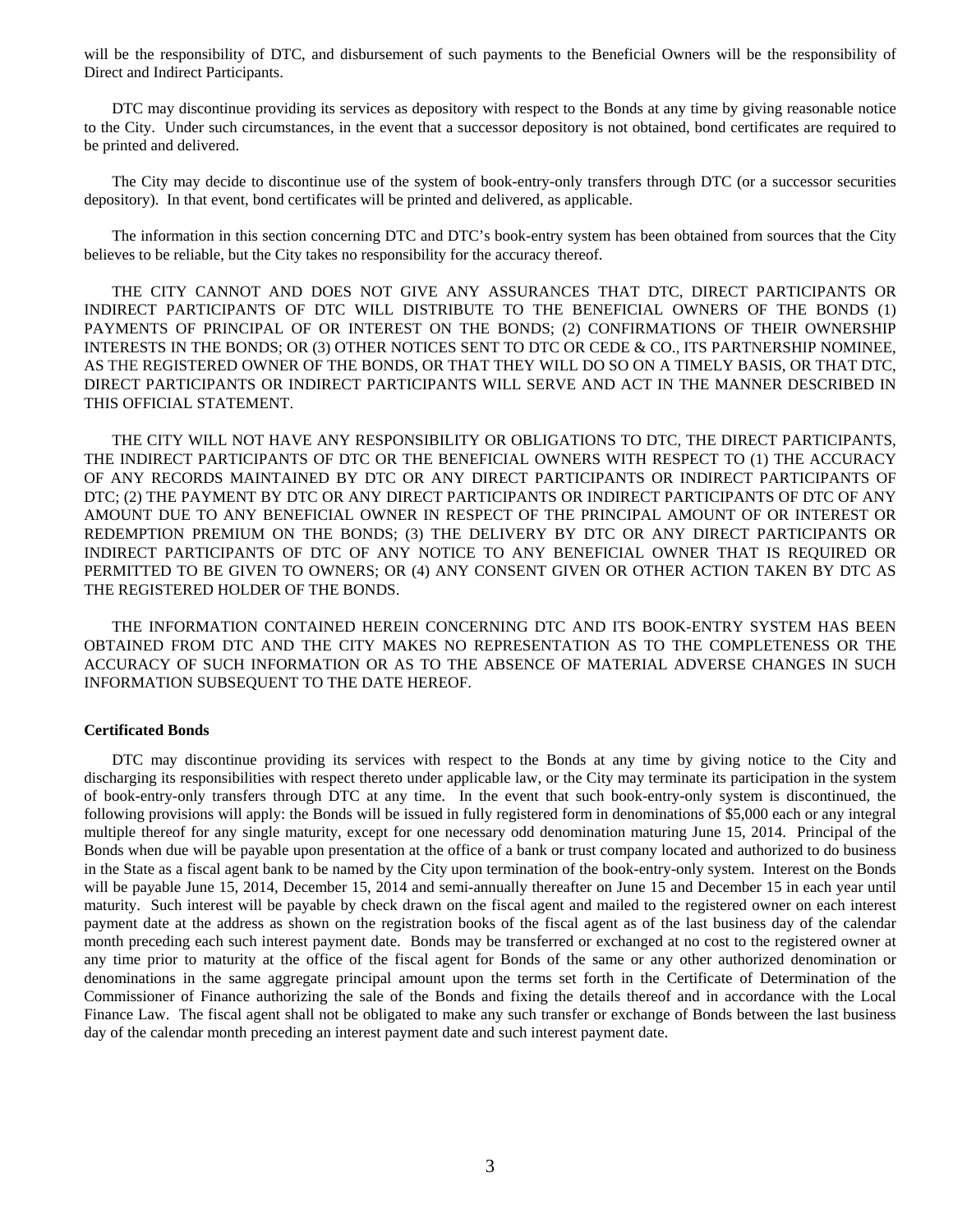#### **Purposes of Issue**

 The Bonds are issued pursuant to the Constitution and Statutes of the State of New York, including among others, the General City Law and the Local Finance Law, the City Charter and bond resolutions duly adopted by the City Council for the following purposes:

| <b>Purpose</b>                                                     | Amount          |
|--------------------------------------------------------------------|-----------------|
| Reconstruction of Office Areas for Police Department               | \$<br>414,000   |
| Wedgewood Avenue Storm Sewer Manholes, Drainage and Site Work      | 100,000         |
| Water Main Replacements                                            | 200,000         |
| <b>Fire Department Breathing Apparatus</b>                         | 97,146          |
| Upgrades to Weibel and Vernon Ice Rinks                            | 36,960          |
| <b>Upgrades to Waste Water Pump Stations</b>                       | 100,000         |
| Dump Truck with Plow and Spreader (Replaces Truck #99)             | 174,000         |
| Fire Department Hydraulic Rescue Tools                             | 52,169          |
| Reconstruction of Various City Buildings                           | 200,000         |
| Replacement of Traffic Light at Lake Avenue Fire Station           | 150,000         |
| Replacement of Playground Equipment at North Side Park             | 24,000          |
| Loader/Tool Carrier Machine                                        | 140,000         |
| Tennis/Basketball Court Resurfacing                                | 95,880          |
| Geyser Road Bike/Pedestrian Trail                                  | 150,000         |
| <b>Reconstruction of Canfield Casino</b>                           | 300,000         |
| Message and Traffic Signs                                          | 27,028          |
| <b>Brush Truck</b>                                                 | 60,000          |
| <b>West Avenue Fire Station Roof</b>                               | 77,585          |
| Weibel Ice Rink-Flooring Replacement                               | 38,400          |
| Spirit of Life Sculpture Restoration                               | 25,000          |
| <b>Composting Machine</b>                                          | 180,000         |
| Renovation/Upgrades to Playgrounds – East and West Side Recreation | 12,000          |
| <b>Waterfront Recreation Improvements</b>                          | 325,000         |
| Dump Truck with Plow (Replaces Truck #97)                          | 174,000         |
| Skid Steer Loader (Replaces #123)                                  | 31,256          |
| Lake Ave. Fire Station Reconstruction                              | 321,364         |
| Parking Deck - Woodlawn                                            | 297,782         |
| <b>Ballston Avenue</b>                                             | 35,325          |
| <b>Police Department</b>                                           | 214,604         |
| <b>Water Treatment Plant</b>                                       | 225,000         |
| Total Amount to be borrowed                                        | \$<br>4,278,499 |

The proceeds of the Bonds will provide new monies for the abovementioned purposes.

#### **THE CITY**

#### **General Information**

 The City, with a land area of 28.4 square miles, is situated in the eastern portion of upstate New York, approximately 30 miles north of the City of Albany. It is approximately equidistant (200 miles) from the Cities of New York and Montreal, Canada. The resort area of Lake George is approximately 20 miles north of the City.

 The City has traditionally been a prime summer resort community due to the influx of tourists to the Saratoga Race Track and the Saratoga Performing Arts Center. The City has two colleges, Skidmore College and Empire State College, and has experienced considerable retail and commercial growth in recent years. See "Recent Development Activity", herein.

 Air transportation is provided by the Glens Falls and Albany International Airports. Passenger rail service is available on the Amtrak New York-Montreal line and freight service is provided by the Delaware and Hudson Railroad. Major highways in, and in close proximity to, the City include Interstate Route #87 (The Northway), U. S. Route 9 and New York State Route 29. Both I-87 and U.S. 9 connect the City with Montreal and Albany, where access to The New York State Thruway is available.

#### **Population Trends**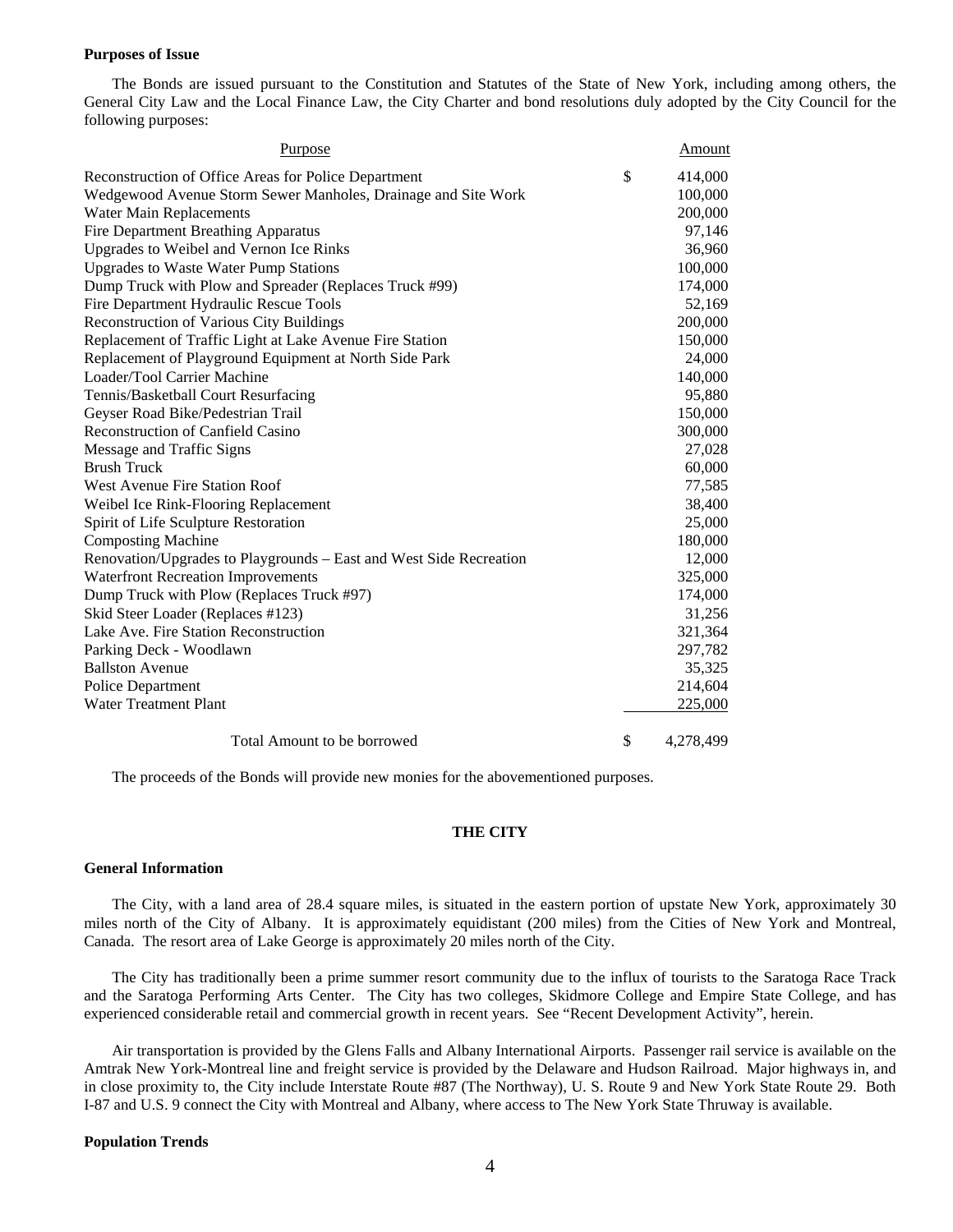|      | City of Saratoga Springs | Saratoga County | New York State |
|------|--------------------------|-----------------|----------------|
| 1970 | 18.845                   | 121.764         | 18,236,882     |
| 1980 | 23,906                   | 153,759         | 17,558,072     |
| 1990 | 25,001                   | 181.276         | 17,990,455     |
| 2000 | 26,186                   | 200,635         | 18,976,457     |
| 2008 | 28.844                   | 217,191         | 19.490.297     |
| 2010 | 26,586                   | 219.607         | 19,378,102     |
| 2011 | 26,727                   | 220,882         | 19,501,616     |

Source: U.S. Census.

#### **Wealth and Income Indicators**

Per capita income statistics are available for the City, County and State. Listed below are select figures from the 1990, 2000 and 2011 Census reports.

|                              |             | Per Capita Income |           |          | Median Family Income |          |  |
|------------------------------|-------------|-------------------|-----------|----------|----------------------|----------|--|
|                              | <u>1990</u> | 2000              | 2011      | 1990     | 2000                 | 2011     |  |
| City of:<br>Saratoga Springs | \$15.644    | \$23.945          | \$ 36,148 | \$41.936 | \$58,213             | \$89,266 |  |
| County of:<br>Saratoga       | 15.644      | 23.945            | 33,490    | 41.936   | 58.213               | 83,823   |  |
| State of:<br>New York        | 16,501      | 23.389            | 31.796    | 39,741   | 51,691               | 69,202   |  |

Note: 2012 data is not available as of the date of this Official Statement.

Source: U.S. Bureau of the Census, 2007-2011 American Community Survey.

#### **Major Employers**

Some of the major employers located within the City are as follows:

| Name of Employer                          | <b>Type of Business</b>          | Approximate Number<br><b>Employed</b> |
|-------------------------------------------|----------------------------------|---------------------------------------|
| Saratoga Hospital                         | <b>Hospital and Nursing Home</b> | 1,850                                 |
| Skidmore College                          | <b>Higher Education</b>          | 1,120                                 |
| Saratoga Springs City School District     | Public School System             | 1,010                                 |
| Stewart's Ice Cream                       | Retail                           | 990                                   |
| <b>Quad Graphics</b>                      | Manufacturing                    | 800                                   |
| Wesley Health Care                        | <b>Health Services</b>           | 680                                   |
| Saratoga Casino and Raceway               | Casino/Race Track                | 640                                   |
| New Country Motor Car Group               | Retail                           | 350                                   |
| Four Winds – Saratoga                     | <b>Health Services</b>           | 315                                   |
| City of Saratoga Springs                  | <b>Municipal Services</b>        | 280                                   |
| <b>Ball Corporation</b>                   | Manufacturing                    | 230                                   |
| Espey Manufacturing & Electronics Company | Manufacturing                    | 200                                   |
| Holiday Inn                               | Hotel and Conference Center      | 180                                   |

#### **Banking Facilities**

The City is served by numerous commercial and savings banks. These include The Adirondack Trust Company, KeyBank, N.A., Ballston Spa National Bank, NBT Bank, N.A., Bank of America, N.A., Saratoga National Bank and Trust Company, Trustco Bank, First National Bank of Scotia, RBS Citizens Bank, N.A., First Niagara Bank, N.A. and Mohawk Community Bank.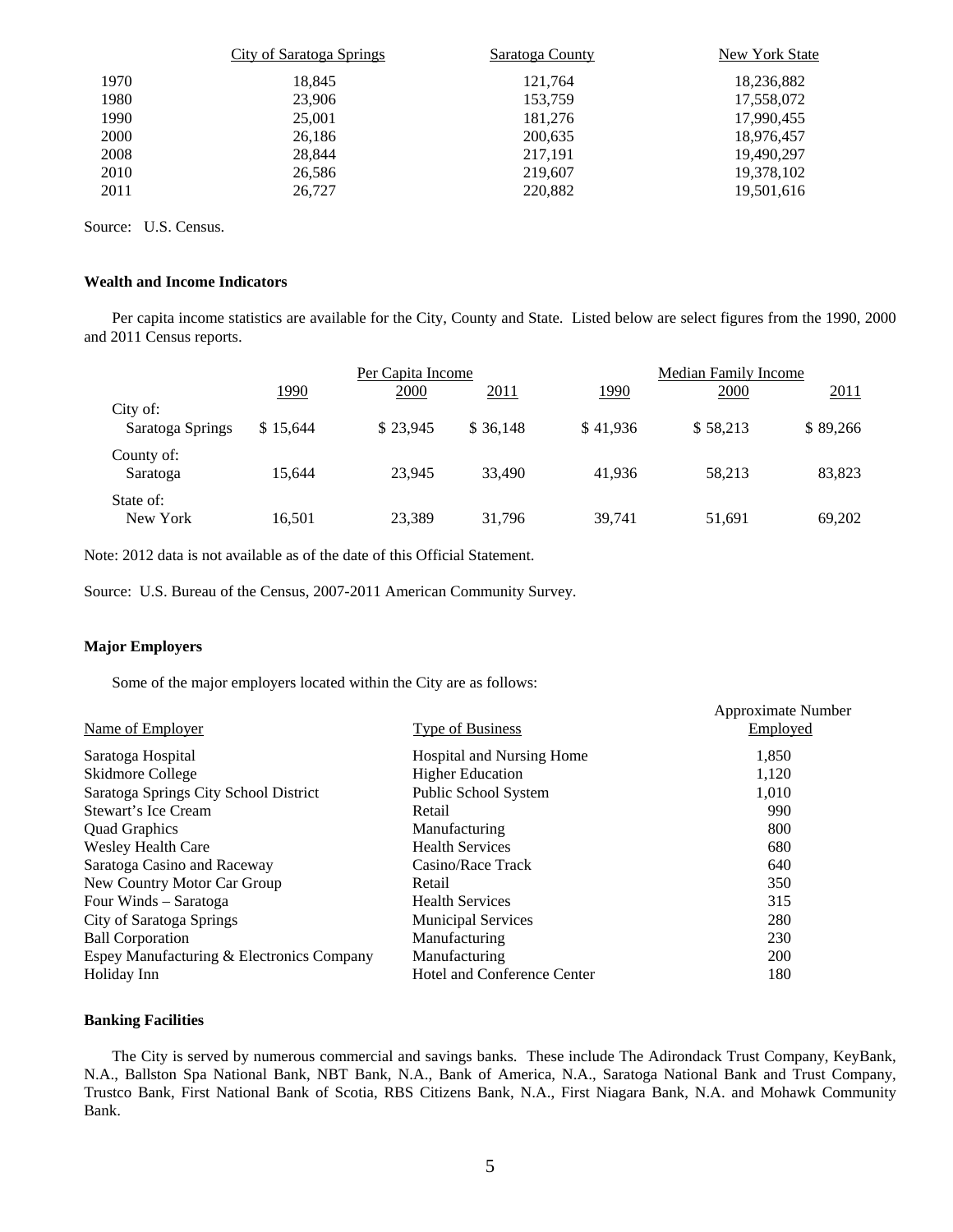#### **Recent Development Activity**

Over recent years the City has continued to experience new construction and rehabilitation of businesses within the City.

 Recently, the Saratoga Casino & Raceway announced they will invest \$30 million and build a 120-room hotel in Saratoga Springs in its bid to become a full-scale casino. Management of the harness track and slot machine parlor said they will hire 260 workers, increasing total employment at the racino to 900. Construction is scheduled to start in the spring of 2014 and the expansion would open in 2015. "Our next step is turning ourselves into an international tourist resort," said James Featherstonhaugh, a minority owner of the racino. The gaming center attracted 2.2 million visitors last year.

Source: Capital District Business Review (May 31, 2013).

#### **New construction of commercial buildings that have been completed include:**

| Name                            | Type of Business            | Type of Development     | <b>Estimated Value</b> |
|---------------------------------|-----------------------------|-------------------------|------------------------|
| Saratoga Surgical               |                             |                         |                        |
| Specialists                     | Medical                     | New Construction        | \$<br>1,150,000        |
| 373 Church Street               |                             |                         |                        |
| <b>Church St Medical Office</b> | Medical                     | New Construction        | 1,000,000              |
| 381 Church Street               |                             |                         |                        |
| <b>Excelsior Park</b>           |                             |                         |                        |
| Phase 1A                        | Office/Retail               | New Construction        | 4,000,000              |
| Skidmore College                |                             |                         |                        |
| Music Center                    | Institutional               | New Construction        | 32,000,000             |
| Pallette Stone                  |                             |                         |                        |
| <b>Storage Bldg</b>             | Industrial                  | New Construction        | 500,000                |
| Lofts at 54 Phila               | Retail/Residential          | New Construction        | 6,200,000              |
| <b>Broadway Mixed-Use</b>       |                             |                         |                        |
| Building - Park Place           | Retail/Office/Residential   | New Construction        | 30,000,000             |
| Saratoga Strike Zone            | <b>Bowling Alley</b>        | Rehabilitation          | 750,000                |
| 11 Federal Street               | Commercial                  | Addition                | 275,000                |
| <b>Adirondack Motel</b>         | Motel/Lodging               | Addition                | 200,000                |
| Saratoga Gaming &               |                             |                         |                        |
| Raceway                         | Race Track/Club House       | Addition/Rehabilitation | 13,000,000             |
| <b>Congress Park Centre</b>     |                             |                         |                        |
| Bldg. 2                         | Retail & Residential        | New Construction        | 3,000,000              |
| <b>Ryder Truck Facility</b>     | Truck Repair Facility       | New Construction        | 800,000                |
| Plaza 15 Mini Storage           | Self Storage Facility       | New Construction        | 200,000                |
| Franklin Square Dev.            |                             |                         |                        |
| Phase II                        | Retail, Office, Residential | New Construction        | 5,000,000              |
| Marriott Courtyard              |                             |                         |                        |
| Hotel                           | Hotel/Lodging               | New Construction        | 16,000,000             |
| <b>Congress Park Centre</b>     |                             |                         |                        |
| Bldg. 3                         | Retail & Office             | New Construction        | 11,000,000             |
| Saratoga School Bus             |                             |                         |                        |
| Garage                          | <b>Bus Garage</b>           | New Construction        | 8,000,000              |
| <b>Train Station</b>            | Railroad                    | New Construction        | 4,500,000              |
| Saratoga Arms                   | Commercial                  | Addition                | 1,000,000              |
| Saratoga Independent            |                             |                         |                        |
| School                          | Education                   | New Construction        | 600,000                |
| <b>Empire State College</b>     | Education                   | Rehabilitation          | 3,500,000              |
| Franklin Square                 |                             |                         |                        |
| Phase III                       | Retail & Residential        | New Construction        | 19,900,000             |
| The Mill--Phase 2A              | Office                      | Addition                | 700,000                |
| Playmore Farms Inn              | Inn/Lodging                 | Additions               | 900,000                |
| Saratoga Hospital               |                             |                         |                        |
| <b>Radiation Therapy</b>        |                             |                         |                        |
| Center                          | Hospital                    | Addition                | 1,600,000              |
| Franklin Square                 |                             |                         |                        |
| Phase IV                        | Retail & Residential        | New Construction        | 34,000,000             |
| <b>Marriott Residency</b>       |                             |                         |                        |
| Inn                             | Hotel                       | New Construction        | 5,000,000              |
| <b>Downtown Parking</b>         |                             |                         |                        |
| Deck                            | Parking                     | New Construction        | 2,570,000              |
|                                 |                             |                         |                        |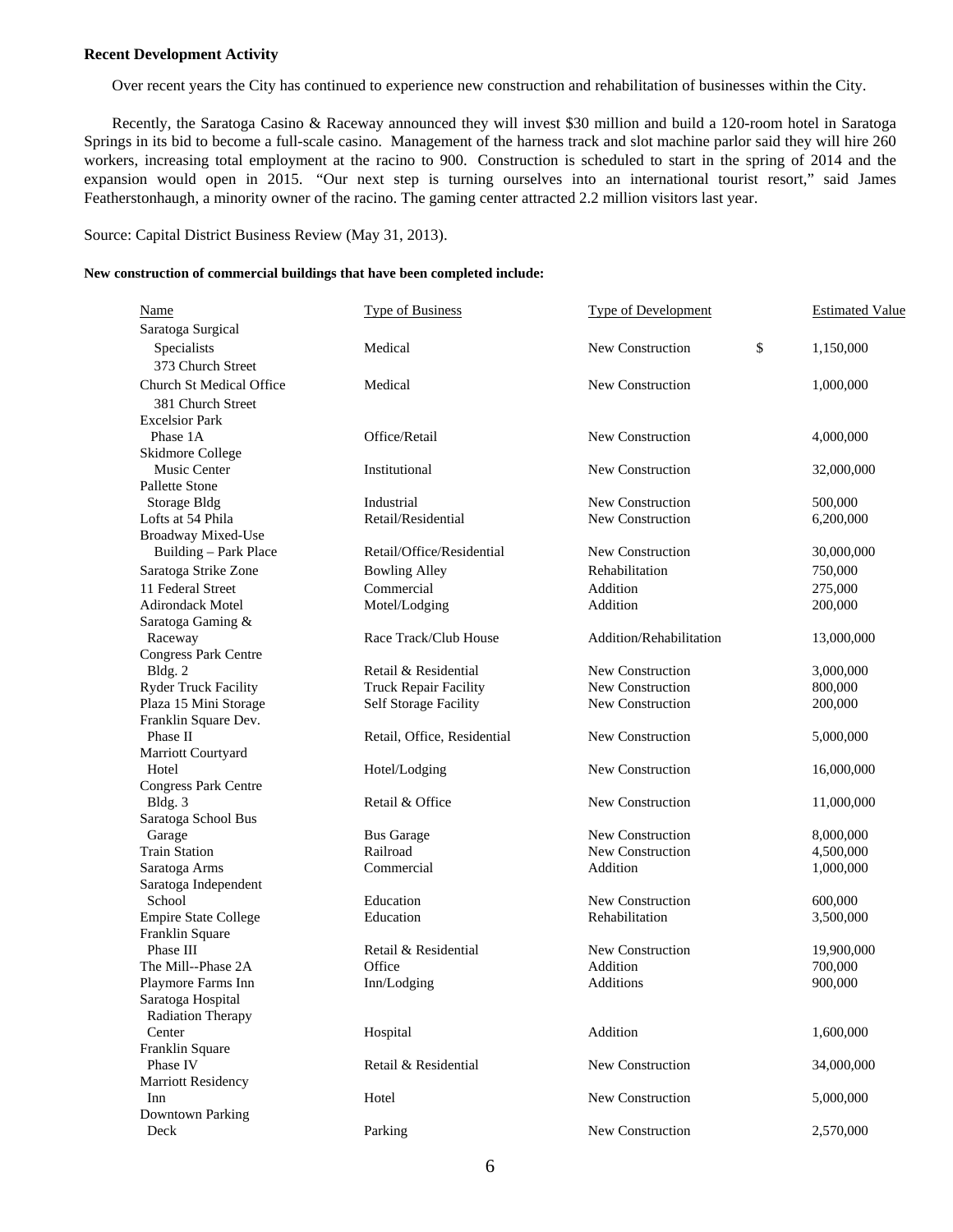Adirondack Trust Saratoga Rowing Care Lane Office Kohl's Department Franklin Square Saratoga Gaming Slack Chemical Eagle Associates Ellis Avenue Saratoga Hospital Fasig Tipton **Horse Sales Facility** Saratoga Indoor Allerdice Glass and 92 West Ave Scribner Village Administrative Bldg. Grande Industrial Park

Skidmore College Dormitories Education/Housing New Construction 22,700,000 Company **Retail/Office New Construction** 3,400,000 East Ave. Project **Construction** Office New Construction 2,500,000 Empire State College **Education** Education Addition 10,000,000 Boat House **Recreation** Recreation **New Construction** 700,000 YMCA Indoor Recreation New Construction 10,000,000 Building 3,500,000 Medical/Professional New Construction 5,500,000 Store **Retail** Retail Retail New Construction 4,000,000 Phase V Retail/Office/Residential New Construction 36,000,000 and Raceway **Racino Addition** Addition Addition 15,000,000 Mt. Olive Church Church Addition Addition Addition Addition Church Addition Unknown Kamen Center **Retail/Office/Residential** New Construction 1,250,000 Limoncello's Restorante Restaurant Rehabilitation 60,000 Warehouse **Warehouse** Addition 400,000 Warehouse Warehouse/Distribution New Construction 12,000,000 Condominiums Residential New Construction N/A Price Chopper – Route 50 Retail Addition N/A Greentree Farms **Horse Stables** Horse Stables New Construction Unknown City Center **Commercial** Commercial Addition 17,000,000 West Avenue Commons-2 West Ave Retail/Office/Residential New Construction 10,800,000 Emergency Dept Medical Addition Unknown Recreation Center **Indoor Recreation** New Construction 6,000,000 Skidmore North Hall Educational Addition Unknown Old Saratoga Brewing Co. **Distribution Brack Addition** Addition **Addition** Unknown Saratoga Hotel **Hotel/Conference Center** Rehabilitation 11,000,000 Saratoga Eagle **Manufacturing Addition** Addition N/A McDonald's Rebuild Retail Rehabilitation N/A Aluminum **Retail/Office** Addition Addition N/A Transitional Services Institutional Addition Unknown Posie Peddler **Florist** Rehabilitation N/A Leonard Bus Facility **Commercial** Commercial New Construction N/A Saratoga Cleaners **Saratoga Cleaner Dry Cleaner Rehabilitation N/A** Preservation Hall **Commercial** Commercial Addition 3,000,000 SCA Properties **Medical/Professional** Addition Addition N/A Market Center at Railroad **Retail/Office Residential** New Construction 30,000,000 Skidmore College: Education/Housing New Construction N/A Hampton Inn/Condos Hotel/Office/Retail/Residential New Construction 35,000,000 Mohr's Service Center Commercial Commercial New Construction 312,420 West Side Stadium Café **Restaurant** Restaurant Addition Addition N/A Martell Brewing **Restaurant** Restaurant New Construction 750,000 Saratoga Hospital **Saratoga Hospital** Office New Construction 361,000 Gridley Street Stable **Horse track related** New Construction N/A Thisty Owl Wine Co./Bistro Restaurant/retail Substantial rehabilitation N/A Leafarc, Inc. **Residential/Commercial** New Construction 1,000,000 Holiday Inn Hotel/Commercial Expansion 280,000 KDI Properties Commercial/ Residential New Construction N/A Slack Chemical **Slack Chemical** Warehouse New Construction 325,000 Amin Medical Office Addition Medical Office New Construction 225,000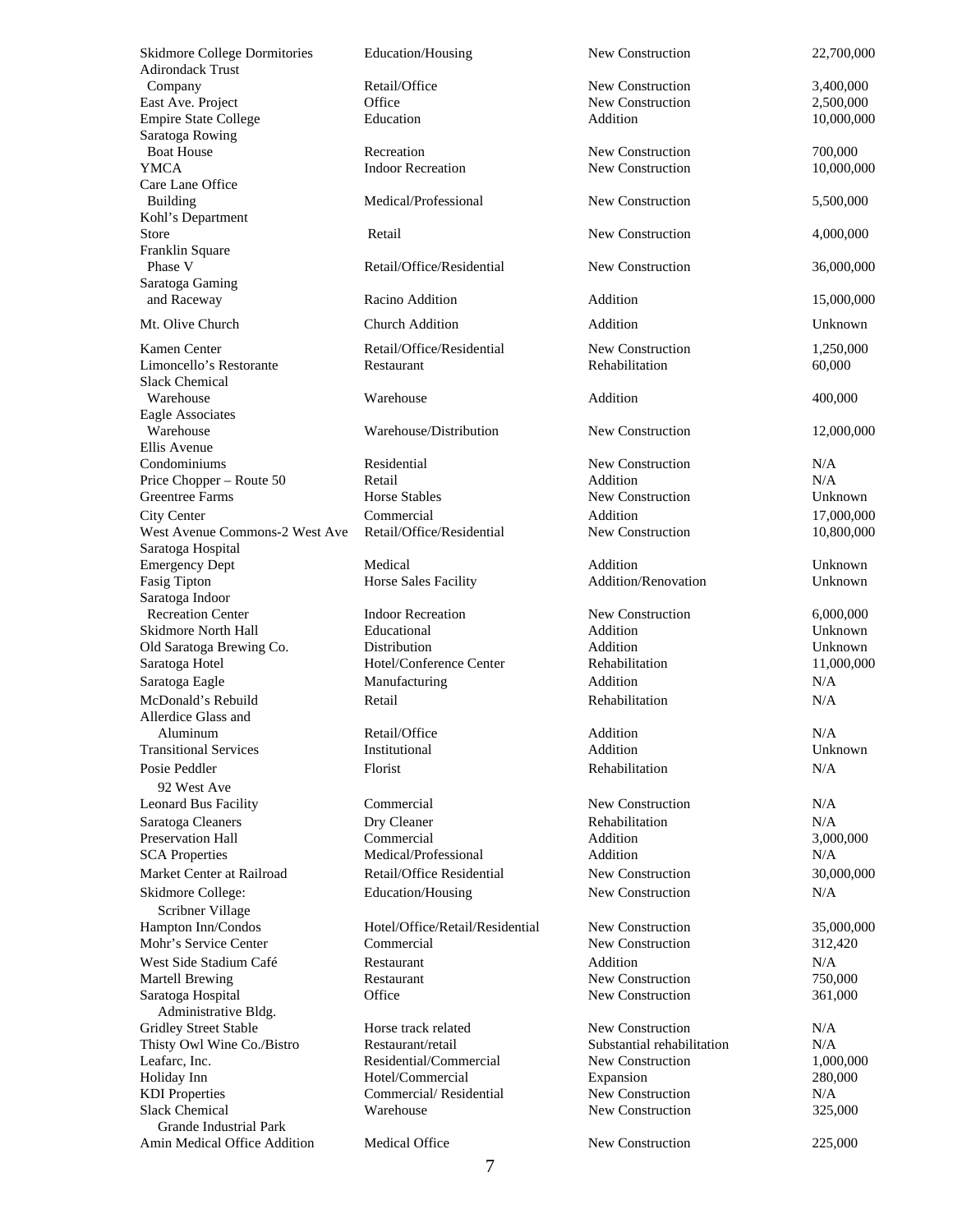#### **New construction of commercial buildings that are under construction include:**

| Name                                                               | Type of Business                                       | <b>Type of Development</b> | <b>Estimated Value</b> |
|--------------------------------------------------------------------|--------------------------------------------------------|----------------------------|------------------------|
| Spa Hotel II - Banquet                                             |                                                        |                            |                        |
| & Restaurant                                                       | Restaurant                                             | New Construction           | \$<br>1,500,000        |
| 60 Weibel Apts. (Phase 1-4)                                        | Retail/Office/Residential                              | New Construction           | 21,180,000             |
| $(12 \text{ units}, 24,000 \text{ SF)}$ commercial/178 res. Units) |                                                        |                            |                        |
| Seward Street Apts (6 bldg)                                        | Residential                                            | New Construction           | 3,360,720              |
| 420 Broadway                                                       | Retail/ Office/Residential                             | New Construction           | 11,050,000             |
| McKenzie's Way Part 1 & 2                                          |                                                        |                            |                        |
| East Broadway                                                      | Residential                                            | New Construction           | N/A                    |
| <b>THP Subdivision</b>                                             | Residential                                            | New Construction           | N/A                    |
| Dupras Subdivision                                                 | Residential                                            |                            |                        |
| <b>Unlimited Potential</b>                                         | Office                                                 | New Construction           | 500,000                |
| Doyle Subdivision                                                  | Residential                                            | New Construction           | N/A                    |
| Beaver Pond Subdivision (84 lots)                                  | Residential                                            | New Construction           | N/A                    |
| Meadow Vista Subdivision (21 lots)                                 | Residential                                            | New Construction           | N/A                    |
| 108 Ash Street Subdivision (4 lots)                                | Residential                                            | New Construction           | N/A                    |
| East Broadway/Belmonte                                             |                                                        |                            |                        |
| Subdivision (4 lots)                                               | Residential                                            | New Construction           | N/A                    |
| Yaddo, Greenhouse Studio                                           |                                                        |                            |                        |
| Replacement                                                        | Commerical                                             | Addition                   | N/A                    |
| Bowtie Movie Theatre at                                            |                                                        |                            |                        |
| <b>Market Center</b>                                               | Commercial                                             | New Construction           | 6,250,000              |
| Pavillion Grand)                                                   | Commercial, Retail and long term hotelNew Construction |                            |                        |
| (listed previously as Pavillion Place)                             |                                                        |                            | 7,100,000              |
| Wagner Subdivision                                                 |                                                        |                            |                        |
| Joshua Place (5 lots)                                              | Residential                                            | New Construction           | N/A                    |
| <b>PBA Lacrosse Fields</b>                                         | Recreational fields                                    | Expansion                  | N/A                    |

### **New commercial buildings that are approved, but not yet under construction:**

| Name                                               | <b>Type of Business</b>                              | <b>Type of Development</b> | <b>Estimated Value</b> |
|----------------------------------------------------|------------------------------------------------------|----------------------------|------------------------|
| <b>Excelsior Mixed Use Building</b>                | Commercial/Residential/Fresh Market New Construction |                            | N/A                    |
| 58 Washington St                                   | Office/Retail/Residential                            | New Construction           | N/A                    |
| SBA/Verizon Wireless                               | Cell Tower                                           | Cell                       | N/A                    |
| Route 50 S.                                        |                                                      |                            |                        |
| Best Western Inn                                   | Hotel                                                | Addition (Pool)            | Unknown                |
| <b>Canfield Medical Arts</b>                       | Office                                               | New Construction           | 2,500,000              |
| 166 Jefferson St Apts                              | Residential                                          | New Construction           | Unknown                |
| Logistics One Flex                                 | Warehouse                                            | New Construction/Addition  | 3,500,000              |
| 29, 31, 33 Cady Hill                               |                                                      |                            |                        |
| <b>Washington Commons</b>                          | Retail/ Medical office                               | New Construction           | N/A                    |
| <b>Family Dollar</b>                               | Retail                                               | New Construction           | N/A                    |
| Old Bryan Inn                                      | Restaurant                                           | Expansion                  | N/A                    |
| Chloe's Way (31 lot subdivision)                   | Residential                                          | New Construction           | N/A                    |
| Hearth Stone Development Subdivision Residential   |                                                      | New Construction           | N/A                    |
| The Garden                                         | Commercial                                           | Redevelopment              | N/A                    |
| Doten Avenue Subdivision (2 lots)                  | Residential                                          | New Construction           | N/A                    |
| 316-318 Ballston Ave (12 units)                    | Residential                                          | New Construction           | N/A                    |
| 246 West Ave (16 units)                            | Residential                                          | New Construction           | N/A                    |
| Piscitelli Subdivision (2 lots)                    | Residential                                          | Redevelopment              | N/A                    |
| 324 West Avenue Medical Office                     | <b>Medical Office</b>                                | Redevelopment              | N/A                    |
| Latchford Subdivision (2 lots)                     | Residential                                          | New Construction           | N/A                    |
| Munter/Grande Industrial Subdivision Commercial    |                                                      | Expansion                  | N/A                    |
| Union Gables Bed and Breakfast Inn-Pool Commercial |                                                      | Expansion                  | N/A                    |
| Cogan Subdivision (2 lots)                         | Residential                                          | Expansion                  | N/A                    |
| Buff Road Subdivision (15 lots)                    | Residential                                          | New Construction           | N/A                    |
| Fecteau Building (plus 3 units)                    | Commercial/Residential                               | Redevelopment              | N/A                    |
| <b>Hidden Fountain Commons</b>                     | Commercial/Residential                               | Redevelopment              | N/A                    |
| 135 South Broadway Medical                         | Medical/Office                                       | Redevelopment              | N/A                    |
| Subdivision of 250 Grand (3 lots)                  | Residential                                          | New Construction           | N/A                    |
| Lands of JC Beekman (2 lots)                       | Residential                                          | Redevelopment              | N/A                    |
| Caffe Lenda                                        | Commercial                                           | Expansion                  | N/A                    |
|                                                    |                                                      |                            |                        |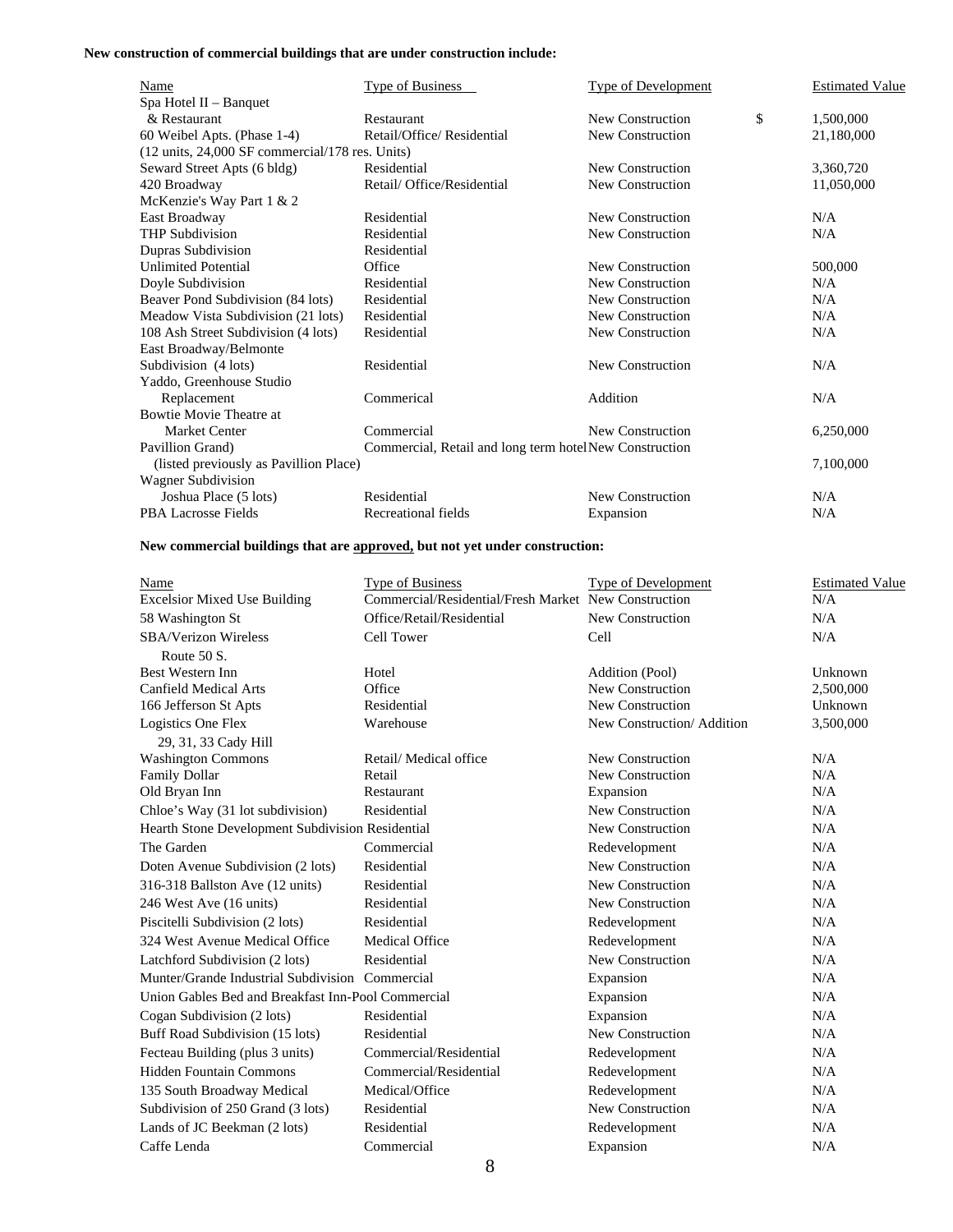**New commercial buildings that are planned, but do not yet have all development approvals at this time include:** 

| Name                                 | <b>Type of Business</b>          | Type of Development             | <b>Estimated Value</b> |
|--------------------------------------|----------------------------------|---------------------------------|------------------------|
| 120 Division Street Mixed Use        |                                  |                                 |                        |
| (formerly Ellsworth Ice Cream)       | Commercial/Residential           | N/A                             | Unknown                |
| Congress Plaza Redevelop             | Retail/Office/Residential        | Rehabilitation/New Construction | N/A                    |
| <b>SBA Verizon Wireless (Weibel)</b> | Cell Tower                       | New Construction                | N/A                    |
| Cellco/Verizon (Washington)          | Cell Tower                       | New Construction                | N/A                    |
| <b>Washington Street</b>             |                                  |                                 |                        |
| 129-135 Maple Ave                    | Residential, mixed use           | New Construction                | N/A                    |
| Schrade Insurance Agency             | Commercial and Residential       | Redevelopment                   | N/A                    |
| Home of the Good Shepherd            | Commercial, Medical, Residential | New Construction                | N/A                    |
| Agrochem Building                    | Commercial                       | Addition                        | N/A                    |
| 72-74 Weibel Avenue                  | Residential, retail, office      | New Construction                | N/A                    |
| Snyder Subdivision (2 lots)          | Residential                      | Redevelopment                   | N/A                    |
| Rip Van Dam Hotel                    | Hotel, retail                    | Redevelopment/expansion         | N/A                    |
| Subdivision Lands of Missionary      | Church                           | Redevelopment                   | N/A                    |
| Paquet Subdivision (2 lots)          | Residential                      | New Construction                | N/A                    |
| Adelphi Hotel                        | Hotel, retail                    | Renovation                      | N/A                    |
| <b>Turf Development</b>              | Hotel, retail                    | Redevelopment                   | N/A                    |

 In the past four years the City has issued 197 building permits (161 single- and two-family units and 36 multi-family units) for new residential units.

#### **Form of City Government**

 The governing body (City Council) of the City is composed of an elected mayor and four Commissioners. The Mayor and all Commissioners are elected for a term of two years at elections held every odd numbered year and serve from the following January 1. Each Commissioner is the head of one of the four departments of the City government. The four departments are Finance, Public Works, Public Safety and Accounts.

#### **Financial Organization**

 The Commissioner of Finance is the chief fiscal officer of the City whose responsibility it is to receive, disburse and account for all financial transactions of the City. All financial accounting and cash flow procedures are computerized.

#### **Budgetary Procedures**

 The Mayor and the Commissioners present their budget for the following fiscal year to the Commissioner of Finance on or before September 15 each year. The Commissioner of Finance then prepares a comprehensive budget for the forthcoming year and submits it to the City Council at the first regularly scheduled meeting of the Council in October each year. After receiving the proposed budget, the City Council shall publish in the Official City newspaper a summary of the budget and a notice stating the times and places where copies of the budget message and comprehensive budget are available for inspection by the public and the time and place, not less than one week after such publication, for at least two public hearings on the proposed budgets, the first of which shall be held on or before November 1. The summary and notice shall be placed on file at the City Clerk's office to be available for public review. The Council, at a regular or special meeting held after the second public hearing but not later than the 30<sup>th</sup> day of November shall by resolution adopt, or amend and adopt, the budget, which budget when adopted shall thereupon become the annual budget of the City for the ensuing fiscal year. If a budget is not adopted by November 30, the Comprehensive Budget becomes the budget for the ensuing fiscal year. During the year, several supplementary appropriations by resolution are necessary.

 The City is within the allowable tax levy limitations for its fiscal year ending December 31, 2013. See "Tax Levy Limitation Law" herein.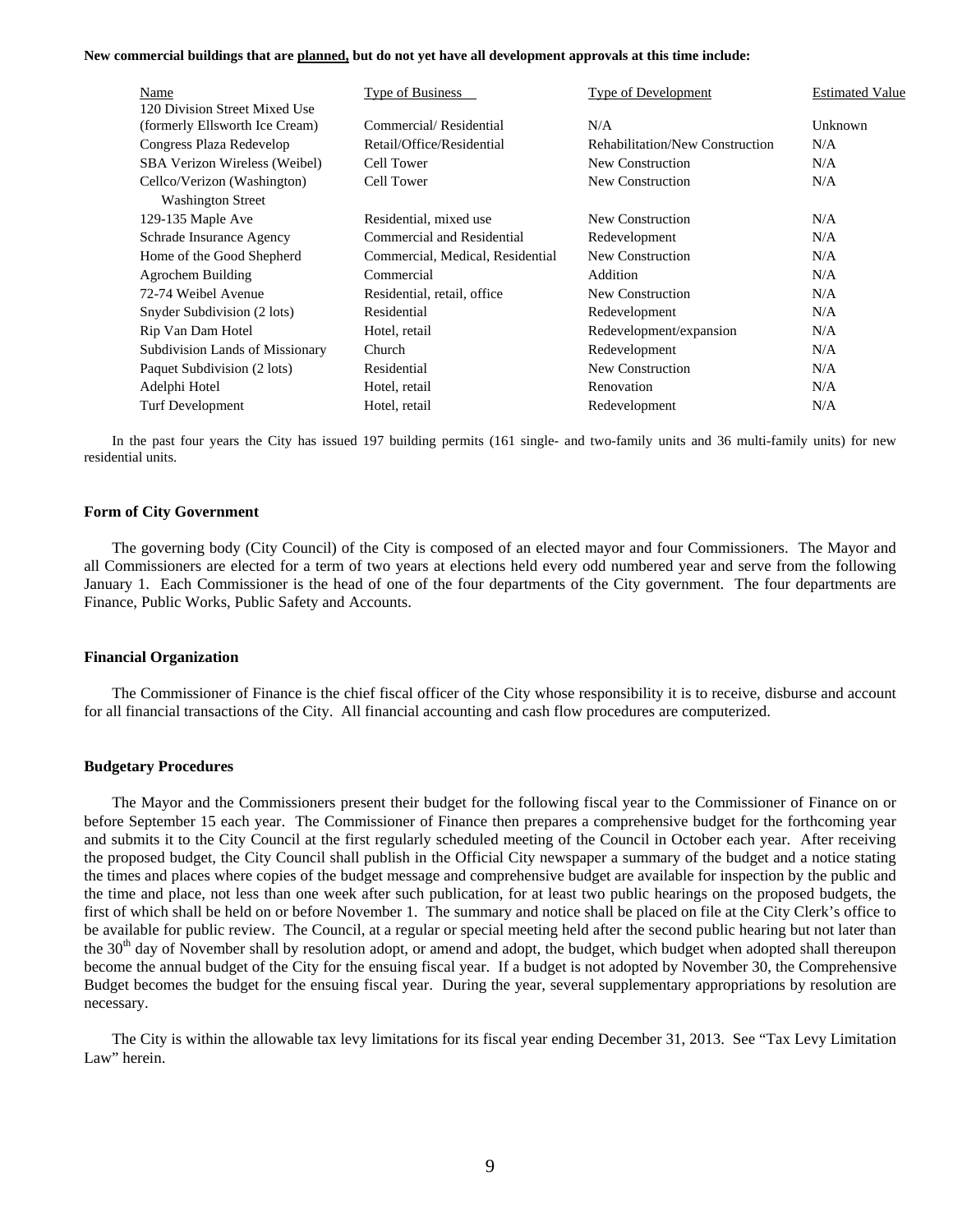#### **Investment Policy**

 Pursuant to the statutes of the State of New York, the City is permitted to invest only in the following investments: (1) special time deposits or certificates of deposits in a bank or trust company located and authorized to do business in the State of New York; (2) obligations of the United States of America; (3) obligations guaranteed by agencies of the United States of America where the payment of principal and interest is guaranteed by the United States of America; (4) obligations of the State of New York; (5) with the approval of the New York State Comptroller, tax anticipation notes and revenue anticipation notes issued by any New York municipality or district corporation, other than the City; (6) obligations of a New York public corporation which are made lawful investments by the City pursuant to another provision of law; (7) certain certificates of participation issued on behalf of political subdivisions of the State of New York; and, (8) in the case of City moneys held in certain reserve funds established pursuant to law, obligations issued by the City. These statutes further require that all bank deposits, in excess of the amount insured under the Federal Deposit Insurance Act, be secured by either a pledge of eligible securities, an eligible surety bond or an eligible letter of credit, as those terms are defined in the law.

 Consistent with the above statutory limitations, it is the City's current policy to invest in: (1) certificates of deposit or time deposit accounts that are fully secured as required by statute, (2) obligations of the United States of America or (3) obligations guaranteed by agencies of the United States of America where the payment of principal and interest is guaranteed by the United States of America. In the case of obligations of the United States government, the City may also purchase such obligations pursuant to a written repurchase agreement that requires the purchased securities be delivered to a third party custodian bank or trust company.

#### **State Aid**

 The City receives financial assistance from the State. In its budget for the current fiscal year, approximately 8.3% of the revenues of the City are estimated to be received in the form of State aid. If the State should experience difficulty in borrowing funds in anticipation of the receipt of State taxes in order to pay State aid to municipalities in the State, including the City, in any year, the City may be affected by a delay in the receipt of State aid until sufficient State taxes have been received by the State to make State aid payments. Additionally, if the State should not adopt its budget in a timely manner, in any year municipalities and cities in the State, including the City, may be affected by a delay in the payment of State aid.

 The State is not constitutionally obligated to maintain or continue State aid to the City. No assurance can be given that present State aid levels will be maintained in the future. In view of the State's continuing budget problems, future State aid reductions are likely. State budgetary restrictions which eliminate or substantially reduce State aid could have a material adverse effect upon the City requiring either a counterbalancing increase in revenues from other sources to the extent available, or a curtailment of expenditures (See also "MARKET AND RISK FACTORS").

#### **Employees**

 The City provides services through approximately 280 full-time employees. The bargaining units, approximate number of members and contract expiration dates are as follows:

| Bargaining<br>Unit    | Number of<br>Members <sup><math>(1)</math></sup> | Contract<br>Expiration<br>Date |
|-----------------------|--------------------------------------------------|--------------------------------|
| Fire Department       | 54                                               | 12/31/13                       |
| Fire Chiefs           | 2                                                | $12/31/08$ <sup>(2)</sup>      |
| <b>PBA</b>            | 57                                               | $12/31/12$ <sup>(2)</sup>      |
| Police Lieutenants    | $\overline{4}$                                   | $12/31/12$ <sup>(2)</sup>      |
| Police Chiefs         | 3                                                | $12/31/08$ <sup>(2)</sup>      |
| <b>CSEA City Hall</b> | 78                                               | $12/31/12$ <sup>(2)</sup>      |
| <b>CSEA DPW</b>       | 82                                               | $12/31/12$ <sup>(2)</sup>      |

 $(1)$  As of May 1, 2013

(2) Currently in negotiations.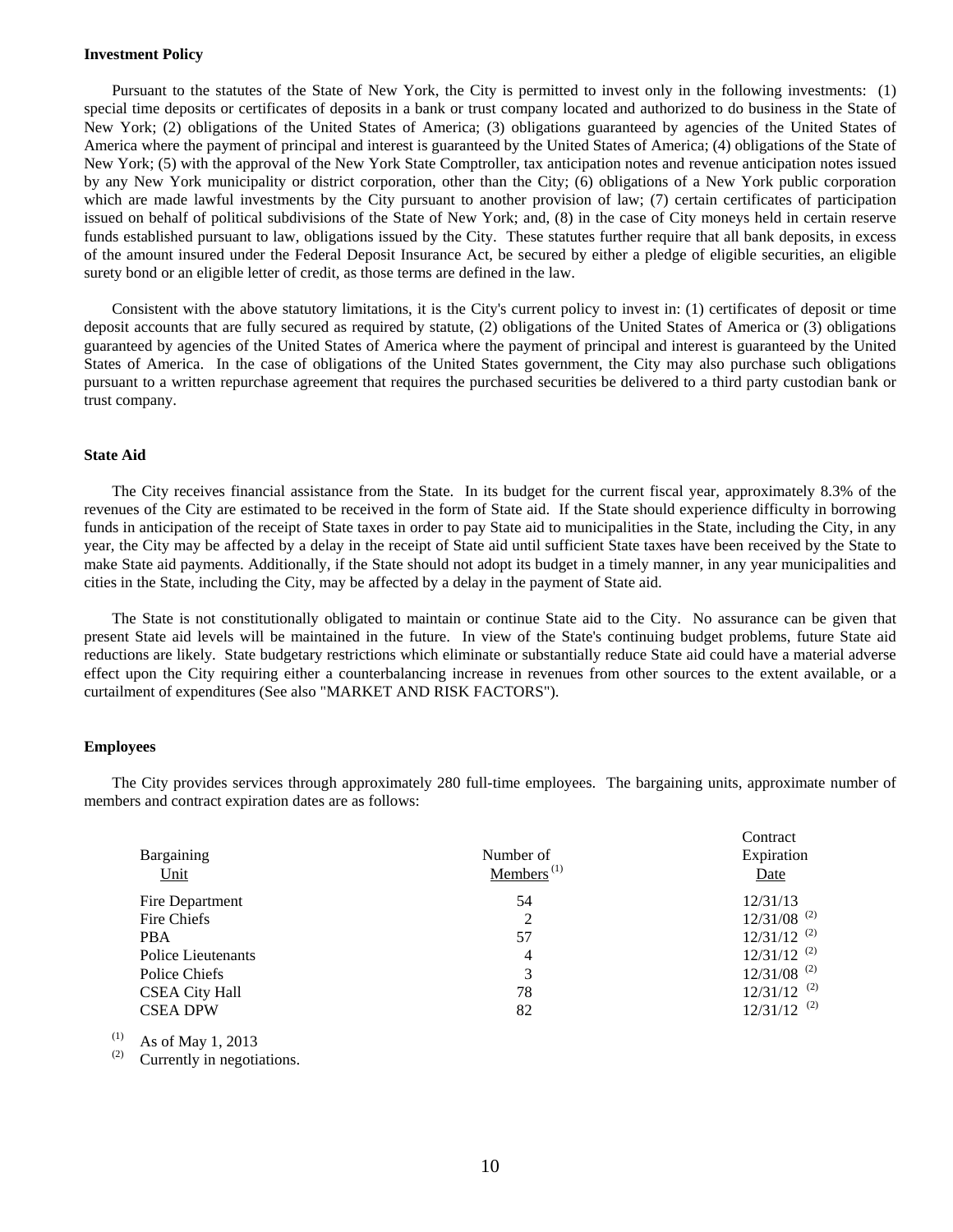#### **Pension Payments**

 Substantially all employees of the City are members of the New York State and Local Employees' Retirement System ("ERS") or the New York State and Local Police and Fire Retirement System ("PFRS"; with ERS, the "Retirement Systems"). The ERS and PFRS together are generally also known as the "Common Retirement Fund". The Retirement Systems are costsharing multiple public employer retirement systems. The obligation of employers and employees to contribute and the benefit to employees are governed by the New York Retirement and Social Security Law (the "Retirement System Law"). The Retirement Systems offer a wide range of plans and benefits which are related to years of service and final average salary, vesting of retirement benefits, death and disability benefits and optional methods of benefit payments. All benefits generally vest after ten years of credited service. The Retirement System Law generally provides that all participating employers in each retirement system are jointly and severally liable for any unfunded amounts. Such amounts are collected through annual billings to all participating employers. Generally, all employees, except certain part-time employees, participate in the Retirement Systems. The Retirement Systems are non-contributory with respect to members hired prior to July 27, 1976. All members hired on or after July 27, 1976 must contribute 3% of gross annual salary toward the cost of retirement programs.

On December 12, 2009, a new Tier V was signed into law. The law became effective for new hires on January 1, 2010. Key components of Tier V include:

- Raising the minimum age at which most civilians can retire without penalty from 55 to 62 and imposing a penalty of up to 38% for any civilian who retires prior to age 62.
- Requiring employees to continue contributing 3% of their salaries toward pension costs so long as they accumulate additional pension credits.
- Increasing the minimum years of service required to draw a pension from 5 years to 10 years.
- Capping the amount of overtime that can be considered in the calculation of pension benefits for civilians at \$15,000 per year, and for police and firefighters at 15% of non-overtime wages.

 On March 16, 2012 Governor Cuomo signed into law public employee pension reform that added a new Tier VI. The Tier VI plan only applies to those employees hired after April 1, 2012.

Below is a brief summary highlighting a number of components from the Tier VI legislation:

- The employee contribution rates will vary based on a salary sliding scale from 3% to 6% of salary.
- Under previous tiers, there was no limit to the number of public employers a public employee worked for from which retirement benefits could be calculated. Tier VI only permits two salaries to be included in the calculation
- The legislation includes an optional defined contribution plan for new non-union employees with annual salaries of \$75,000 and over. The employer will make an 8% contribution to employee contribution accounts. This is a voluntary option for those employees.
- The new tier increases the minimum retirement age from 62 to 63 and allows for early retirement with penalties. There will be a permanent reduction of a pension payout for each year a person retires prior to age 63.
- The pension multiplier for Tier VI will be 1.75% for the first 20 years of service and 2% starting in the 21st year.
- Employees will vest after 10 years of service. This is not a change from Tier V.
- The number of sick and leave days that can be applied toward retirement service credit is reduced from 200 to 100.
- The final average salary will be based on a 5-year average instead of the current 3-year average. The annual growth in salary used to determine pension allowances is capped at 10% of the average salary of the previous four years (lump sum payments of unused sick and vacation time are eliminated from the calculation)
- Pension eligible overtime for civilian and non-uniformed employees will be capped at \$15,000 plus inflation. For uniformed employees (primarily police and fire) outside of New York City, the cap is set at 15% of base pay.
- The State will be required to fund any pension enhancements on an ongoing basis. This is a potential future cost savings for local governments.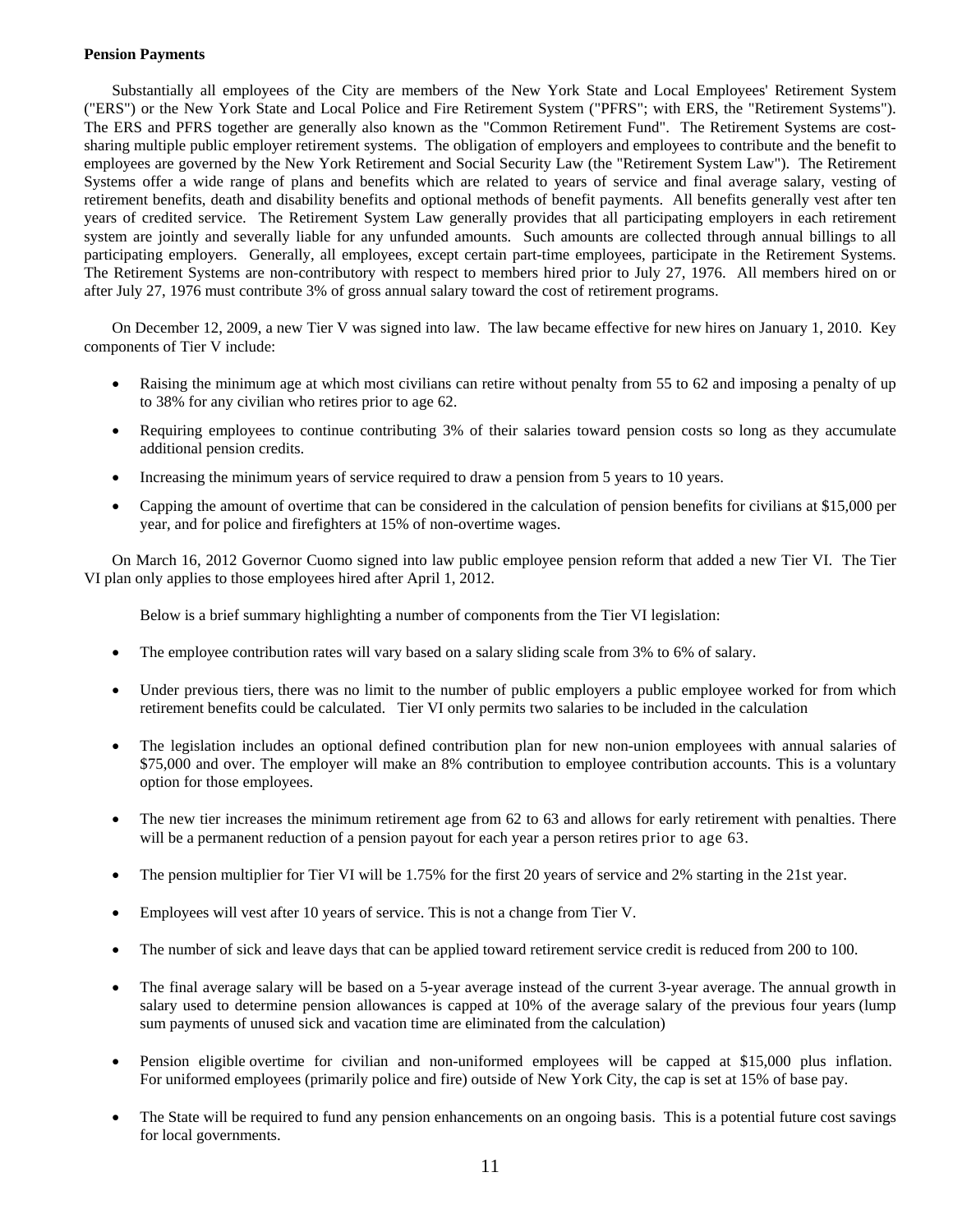The 2013-14 State Enacted Budget includes a provision that would provide local governments, including the City, with the option to "lock-in" long-term, stable rate pension contributions for a period of years determined by the State Comptroller and ERS and PFRS. For 2014 and 2015 the rate is 12.0% for ERS and 20% for PFRS; the rates applicable to 2016 and thereafter are subject to adjustment. The pension contribution rates under this program would reduce near-term payments for employers, but will require higher than normal contributions in later years.

 For the years 2002 through 2012 the City's contributions to the ERS and PFRS together were: \$107,623, \$656,344, \$1,445,741, \$2,509,139, \$2,688,776, \$2,920,814, \$3,004,301, \$2,916,890, \$3,123,287, \$3,842,790, and \$4,685,118, respectively. For 2005 the City did not budget for a retirement system payment. The City decided to make the 2005-06 contribution from the 2006 budget.

The City's 2013 budgeted contributions for the PFRS and the ERS are \$3,306,741 and \$1,958,458 respectively.

 Historically there has been a State mandate requiring full (100%) funding of the annual actuarially required local governmental contribution out of current budgetary appropriations. With the strong performance of the Retirement System in the 1990s, the locally required annual contribution declined to zero. However, with the subsequent decline in the equity markets, the pension system became underfunded. As a result, required contributions increased substantially to 15% to 20% of payroll for the employees' and the police and fire retirement systems, respectively. Wide swings in the contribution rate resulted in budgetary planning problems for many participating local governments.

The annual required pension contribution is due February 1 annually with the ability to pre-pay on December 15 at a discount.

 On September 10, 2010, Comptroller Thomas P. DiNapoli announced increases over the previous year in the 2011-2012 employer contribution rates for the New York State Common Retirement Fund. The average contribution rate for ERS increased from 11.9% of salaries in fiscal year 2011 to 16.3% of salaries in fiscal year 2012 while the average PFRS rate increased from 18.2% of salaries in fiscal year 2011 to 21.6% of salaries in fiscal year 2012. On August 24, 2011, the Comptroller announced that for fiscal year 2012-2013, the average employer contribution rate for the ERS would increase from 16.3% of salaries to 18.9% and PFRS rates increased from 21.6% to 25.8% of salaries. On August 31, 2012, the Comptroller announced that for the fiscal year 2013-2014, the average contribution rate for the ERS will increase from 18.9% to 20.9% of salaries and PFRS rates are expected to increase from 25.8% to 28.9% of salaries.

 Chapter 57 of the Laws of 2010 (Part TT) amended the Retirement and Social Security Law to authorize participating local government employers, if they so elect, to amortize an eligible portion of their annual required contributions to both ERS and PFRS, when employer contribution rates rise above certain levels. The option to amortize the eligible portion began with the annual contribution due February 1, 2011. The amortizable portion of an annual required contribution is based on a "graded" rate by the State Comptroller in accordance with formulas provided in Chapter 57. Amortized contributions are to be paid in equal annual installments over a ten-year period, but may be prepaid at any time. Interest is to be charged on the unpaid amortized portion at a rate to be determined by State Comptroller, which approximates a market rate of return on taxable fixed rate securities of a comparable duration issued by comparable issuers. The interest rate is established annually for that year's amortized amount and then applies to the entire ten years of the amortization cycle of that amount. When in any fiscal year, the participating employer's graded payment eliminates all balances owed on prior amortized amounts, any remaining graded payments are to be paid into an employer contribution reserve fund established by the State Comptroller for the employer, to the extent that amortizing employer has no currently unpaid prior amortized amounts, for future such use.

The City has opted to not amortize any of the contribution.

 The investment of monies and assumptions underlying same, of the Retirement Systems covering the City's employees is not subject to the direction of the City. Thus, it is not possible to predict, control or prepare for future unfunded accrued actuarial liabilities of the Retirement Systems ("UAALs"). The UAAL is the difference between total actuarially accrued liabilities and actuarially calculated assets available for the payment of such benefits. The UAAL is based on assumptions as to retirement age, mortality, projected salary increases attributed to inflation, across-the-board raises and merit raises, increases in retirement benefits, cost-of-living adjustments, valuation of current assets, investment return and other matters. Such UAALs could be substantial in the future, requiring significantly increased contributions from the City which could affect other budgetary matters. Concerned investors should contact the Retirement Systems administrative staff for further information on the latest actuarial valuations of the Retirement Systems.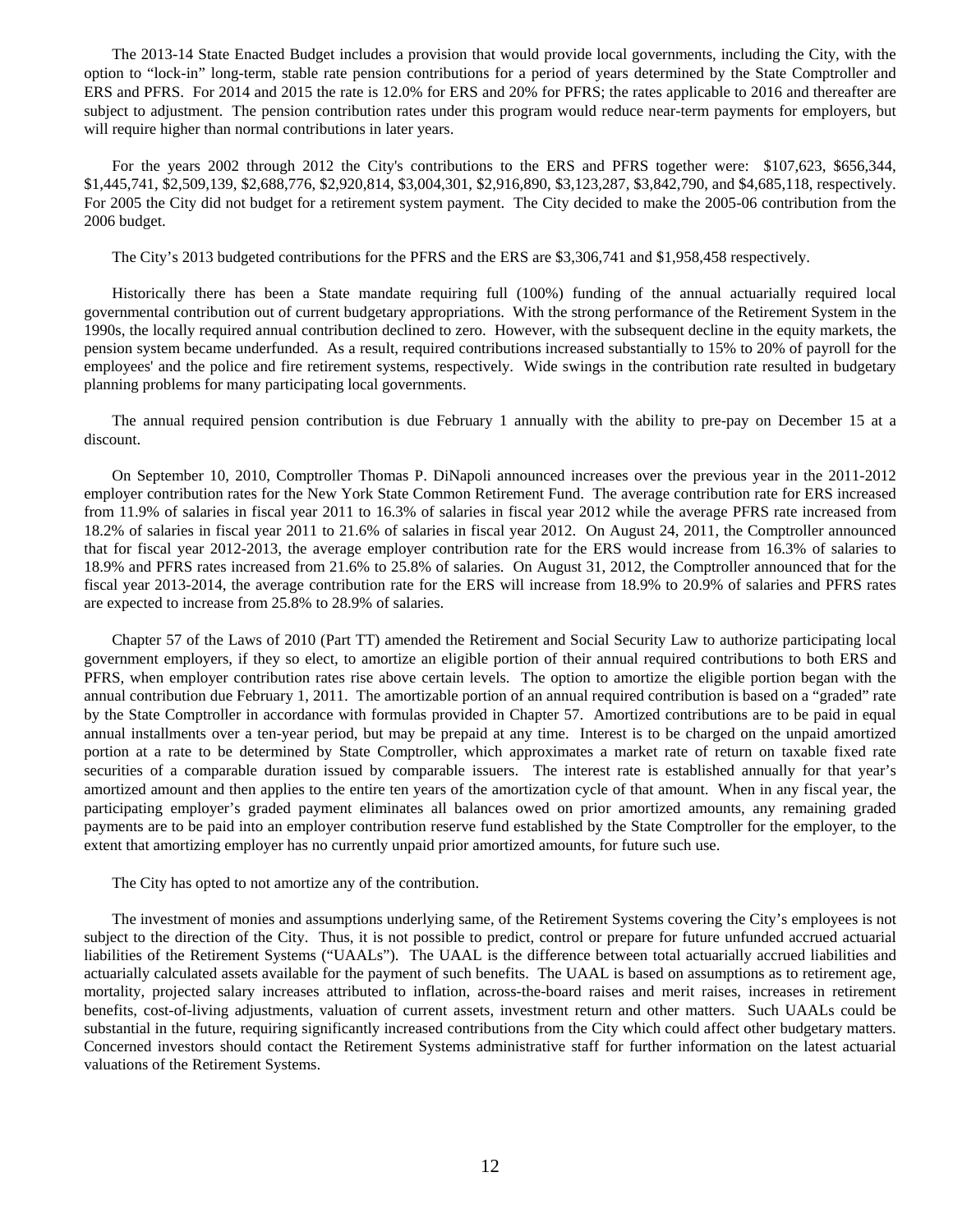It should also be noted that the City provides post-retirement healthcare benefits to various categories of former employees. These costs may be expected to rise substantially in the future. There is now an accounting rule that requires governmental entities, such as the City, to account for post-retirement healthcare benefits as it accounts for vested pension benefits. GASB Statement No. 45 ("GASB 45") of the Governmental Accounting Standards Board ("GASB"), described below, requires such accounting.

 School districts and boards of cooperative educational services, unlike other municipal units of government in the State, have been prohibited from reducing retiree health benefits or increasing health care contributions received or paid by retirees below the level of benefits or contributions afforded to or required from active employees since the implementation of Chapter 729 of the Laws of 1994. Legislative attempts to provide similar protection to retirees of other local units of government in the State have not succeeded as of this date. Nevertheless, many such retirees of all varieties of municipal units in the State do presently receive such benefits.

#### **Other Post-Employment Benefits**

 GASB 45 and OPEB. OPEB refers to "other post-employment benefits," meaning other than pension benefits. OPEB consist primarily of health care benefits, and may include other benefits such as disability benefits and life insurance. Until now, these benefits have generally been administered on a pay-as-you-go basis and have not been reported as a liability on governmental financial statements.

 GASB 45 requires municipalities and school districts to account for OPEB liabilities similar to pension liabilities, generally adopting the actuarial methodologies used for pensions, with adjustments for the different characteristics of OPEB and the fact that most municipalities and school districts have not set aside the necessary funds against this liability. Unlike GASB 27, which covers accounting for pensions, GASB 45 does not require municipalities or school districts to report a net OPEB obligation at the start.

 Under GASB 45, based on actuarial valuation, an annual required contribution ("ARC") will be determined for each municipality or school district. The ARC is the sum of (a) the normal cost for the year (the present value of future benefits being earned by current employees) plus (b) amortization of the unfunded accrued liability (benefits already earned by current and former employees but not yet provided for), using an amortization period of not more than 30 years. If a municipality or school district contributes an amount less than the ARC, a net OPEB obligation will result, which is required to be recorded as a liability on its financial statements.

 GASB 45 does not require that the unfunded liability actually be amortized nor that it be advance funded, only that the municipality or school district account for its unfunded accrued liability and compliance in meeting its ARC.

The City contracted with Armory Associates LLC to calculate its OPEB liability in accordance with GASB 45. The City's present value of total future liability has been determined to be \$122,849,591 at December 31, 2012. The City's annual required contribution ("ARC") is \$8,037,224, of which \$2,236,713 was paid to 297 active employees and 232 retirees. The City has reserved \$0 toward its OPEB liability. The aforementioned liability and ARC will be disclosed in the City's 2012 audited financial report.

 Actuarial Valuation will be required every 2 years for OPEB plans with more than 200 members, every 3 years if there are less than 200 members.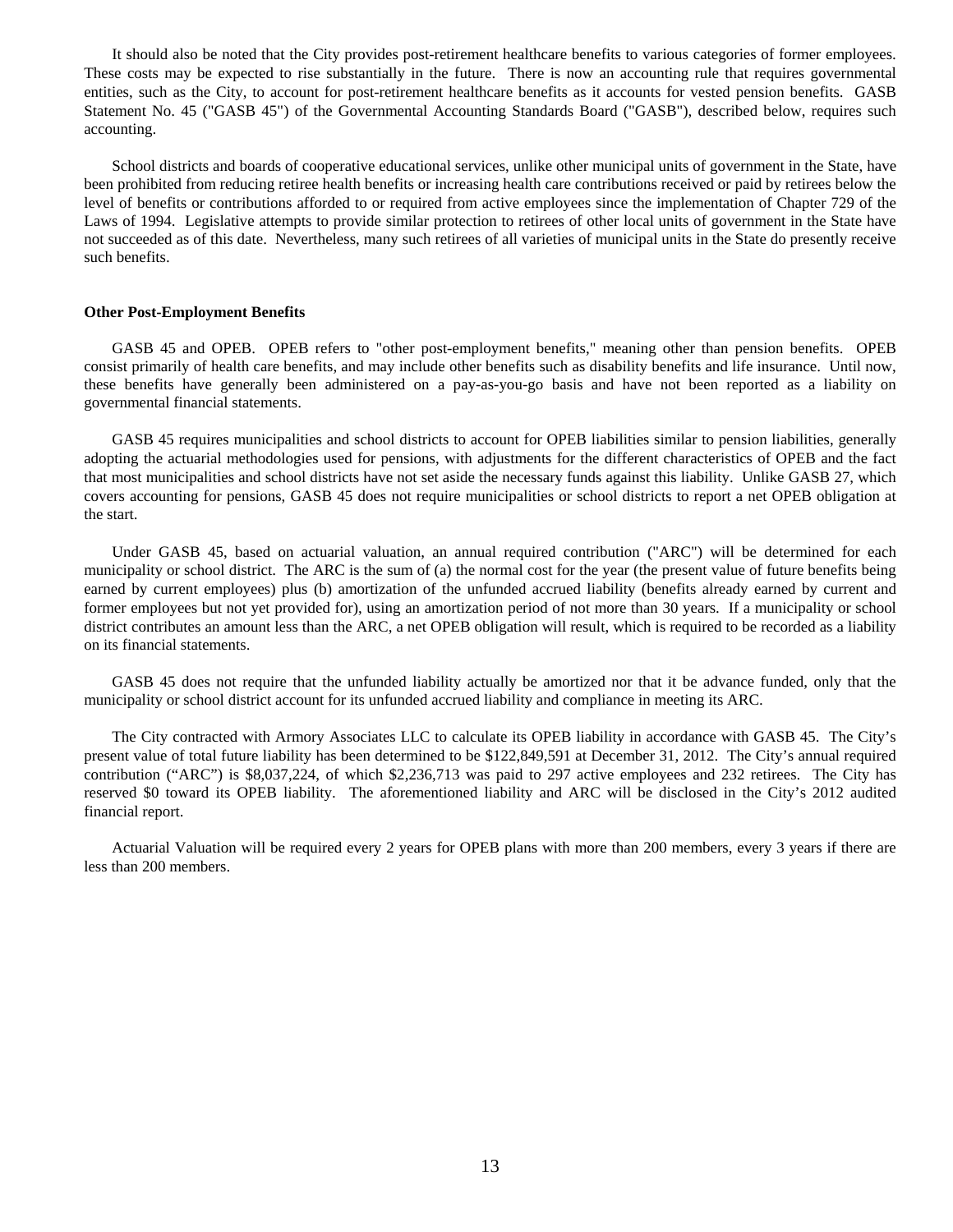#### **Unemployment Rate Statistics**

 Unemployment statistics are not available for the City as such. The smallest area for which such statistics are available (which includes the City) is Saratoga County. The information set forth below with respect to Saratoga County is included for informational purposes only. It should not be implied from the inclusion of such data in this Official Statement that Saratoga County is necessarily representative of the City, or vice versa.

|                      | Year Average |      |      |            |      |      |      |             |      |
|----------------------|--------------|------|------|------------|------|------|------|-------------|------|
|                      |              | 2006 | 2007 |            | 2008 | 2009 | 2010 | <u>2011</u> | 2012 |
| Saratoga County      |              | 3.6% | 3.7% |            | 4.6% | 6.4% | 6.9% | 6.7%        | 7.0% |
| New York State       | 4.6%         |      | 4.6% |            | 5.4% | 8.4% | 8.6% | 8.3%        | 8.5% |
| 2013 Monthly Figures |              |      |      |            |      |      |      |             |      |
|                      | Jan          | Feb  | Mar  | <u>Apr</u> | May  |      |      |             |      |
| Saratoga County      | 8.0%         | 7.6% | 6.9% | 6.1%       | N/A  |      |      |             |      |
| New York State       | 9.3%         | 8.8% | 8.0% | 7.3%       | N/A  |      |      |             |      |

Source: Department of Labor, State of New York. (Note: Figures not seasonally adjusted).

#### **Other Information**

 The statutory authority for the power to spend money for the objects or purposes or to accomplish the objects or purposes for which the Bonds are to be issued is the City Charter and the Local Finance Law.

No principal or interest upon any obligation of the City is past due.

The fiscal year of the City is the calendar year.

 This Official Statement does not include the financial data of any political subdivision having power to levy taxes within the City.

#### **Financial Statements**

 The City retains an independent certified public accountant firm for a continuous independent audit of all financial transactions of the City. The last such available final audit covers the fiscal year ending December 31, 2011 and may be found attached hereto as appendices to this Official Statement. The financial affairs of the City are also subject to annual audits by the State Comptroller. Certain financial information of the City may be found in the Appendices to this Official Statement.

 The City complies with the Uniform System of Accounts as prescribed for cities in New York State by the State Comptroller. This system differs from generally accepted accounting principles as prescribed by the American Institute of Certified Public Accountants' Industry Audit Guide, "Audits of State and Local Governmental Units", and codified in Government Accounting, Auditing and Financial Reporting (GAAFR), published by the Governmental Accounting Standards Board (GASB).

 Beginning with the fiscal year ending December 31, 2003 the City is required to issue its financial statements in accordance with GASB Statement No. 34. This statement includes reporting of all assets including infrastructure and depreciation in the Government Wide Statement of Activities, as well as the Management's Discussion and Analysis.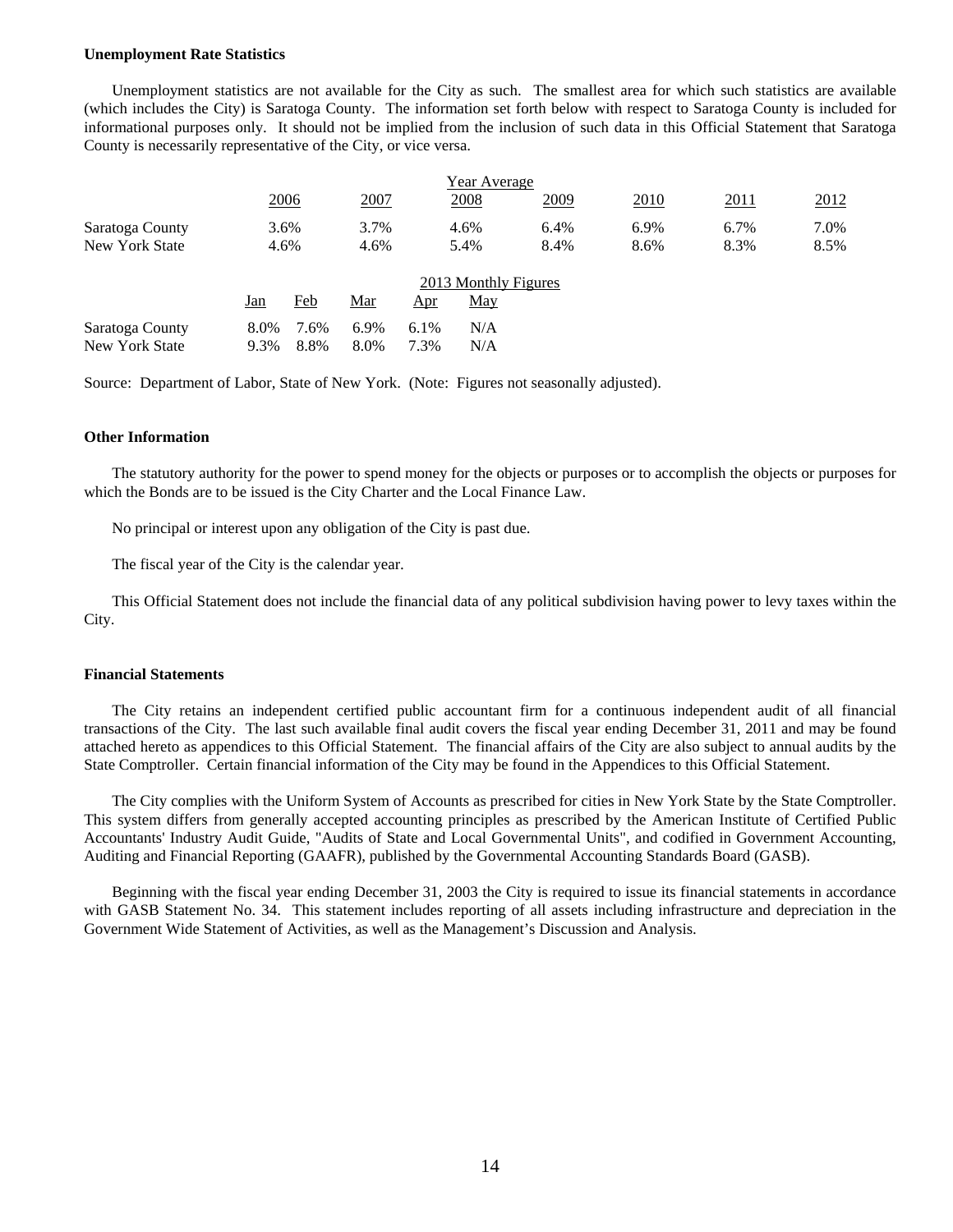#### **TAX INFORMATION**

| <b>Valuations</b><br><b>Fiscal Years Ending</b> |                 |                  |                         |                  |                 |
|-------------------------------------------------|-----------------|------------------|-------------------------|------------------|-----------------|
| December 31:                                    | 2009            | 2010             | 2011                    | 2012             | 2013            |
| <b>Assessed Valuation</b>                       | \$3,028,896,364 | \$ 3,071,651,564 | \$3,056,734,417         | \$ 3,066,656,253 | \$3,065,743,207 |
| <b>New York State</b>                           |                 |                  |                         |                  |                 |
| <b>Equalization Rate</b>                        | 78.38%          | 81.00%           | 82.00%                  | 82.00%           | 82.00%          |
| <b>Full Valuation</b>                           | \$3,864,374,029 | \$3,792,162,425  | \$3,727,724,899         | \$3,739,824,699  | \$3,738,711,228 |
| Tax Rate Per \$1,000 (Assessed)                 |                 |                  |                         |                  |                 |
| <b>Fiscal Years Ending</b>                      |                 |                  |                         |                  |                 |
| December 31:                                    | 2009            | 2010             | 2011                    | 2012             | 2013            |
| Inside Area                                     | 5.39<br>\$      | \$5.81           | \$6.06                  | \$<br>6.02       | \$6.02          |
| Outside Area                                    | 5.34            | 5.76             | 6.01                    | 5.95             | 5.95            |
| <b>Tax Levy and Collection Record</b>           |                 |                  |                         |                  |                 |
| <b>Fiscal Years Ending</b>                      |                 |                  |                         |                  |                 |
| December 31:                                    | 2009            | 2010             | 2011                    | 2012             | 2013            |
| <b>Total Tax Levy</b>                           | \$28,496,816    | \$29,093,194     | 29,701,685<br>\$.<br>-S | 29,844,116       | \$28,279,562    |
| Uncollected End of Year                         | 2,551,979       | 2,096,048        | 2,001,741               | 1,744,784        | N/A             |
| % Uncollected                                   | 8.96%           | 7.13%            | 6.67%                   | 5.85%            | N/A             |

#### **Tax Collection Procedure**

 Property taxes attach as an enforceable lien on property as of October 1. Taxes are levied on January 1 and are payable in four installments on the first of March, June, September and December. The City bills and collects its own property taxes and also collects taxes for Saratoga County and the delinquent taxes for the Saratoga Springs City School District. City property tax revenues are recognized when levied to the extent that they result in current receivables.

 County due dates are the same as City and are collected on one bill. Interest is added on City and County at a rate of 6%, the day after the due date for each quarter. It increases at a rate of 1.5% until it caps at 15%. A discount of 2.25% is offered to taxpayers paying the full year of City and County on or before March 1.

On October 1<sup>st</sup> of each year, the City enforces the payment of all taxes and assessments (i.e., County, City, School) by tax sale.

The City only counts as tax revenue that part of total taxes and tax sales collected prior to March 1<sup>st</sup> of the ensuing year. Uncollected taxes, including tax sale receivables and property acquired for taxes, are fully reserved by deferred revenues and an allowance for doubtful receivables.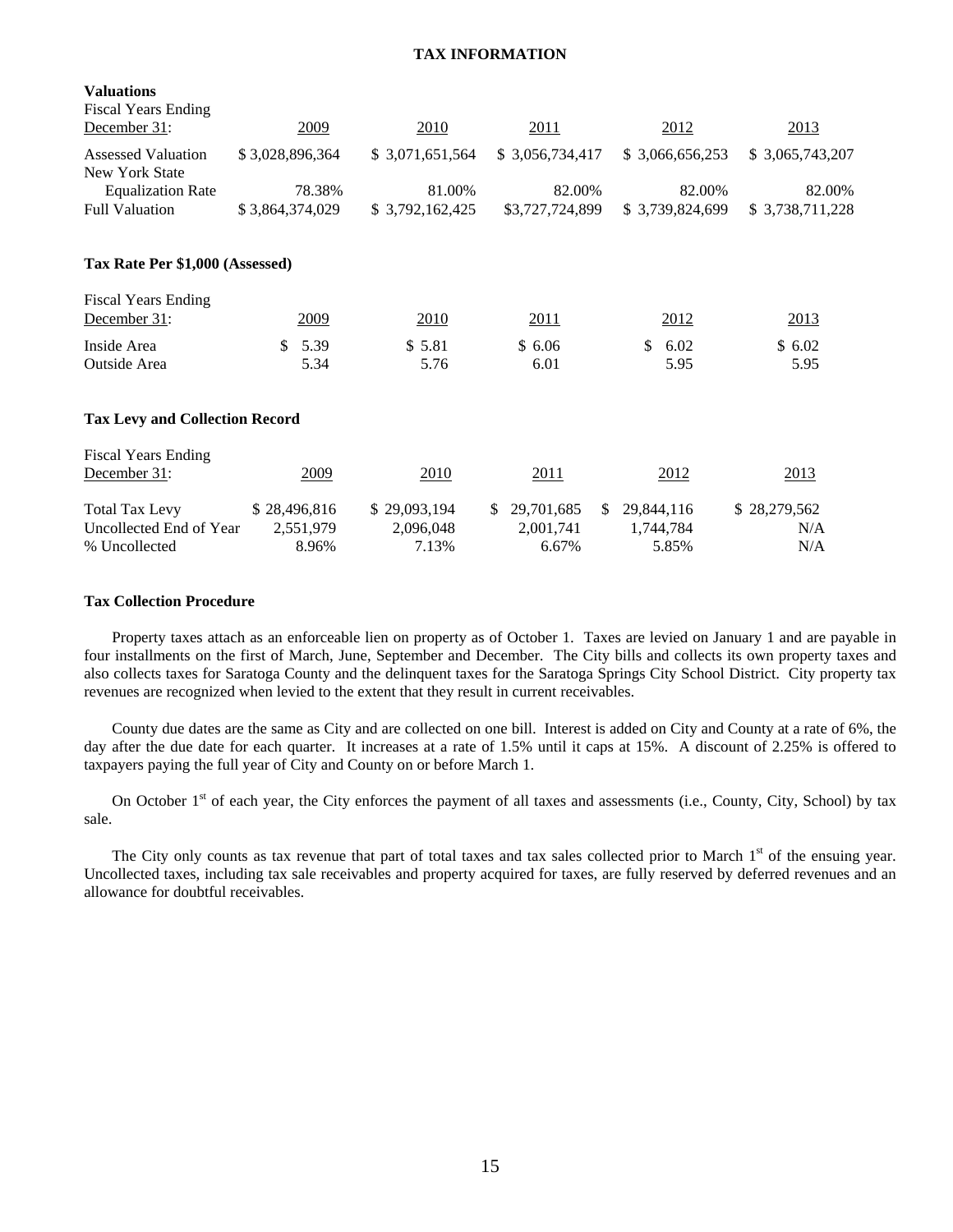#### **Larger Taxpayers - 2012 Assessment Roll for 2013**

|                              |               | Assessed                    |
|------------------------------|---------------|-----------------------------|
| <b>Name</b>                  | <b>Type</b>   | Valuation                   |
| <b>NYRA</b>                  | Race Track    | \$57,175,000                |
| National Grid                | Utility       | 42,053,199                  |
| <b>Quad Graphics</b>         | Manufacturing | 27,997,400 <sup>(1)</sup>   |
| Saratoga Harness             | Race Track    | 27,607,600                  |
| Saratoga Hotel Associates    | Hotel/Lodging | $22,121,960$ <sup>(2)</sup> |
| <b>Eton Centers</b>          | Apt./Retail   | 15,702,120                  |
| Saratoga Retail Partners LLC | Retail        | $15,124,200^{(2)}$          |
| Darley Stud Management LLC   | Farm          | 12,000,000                  |
| Turf Perillo Dev LLC         | Hotel         | 11,600,000                  |
| Don Greene Enterprises Inc.  | Retail        | 11,500,000                  |

 The ten largest taxpayers listed above have a total assessed valuation of \$242,881,479 which represents 7.92% of the City's tax base.

(1) In litigation to reduce assessment since 2011.<br>(2) In litigation to reduce assessment since 2000.

In litigation to reduce assessment since 2009.

#### **Constitutional Tax Margin**

Computation of Constitutional Tax Margin for fiscal years ending December 31:

|  | 2011       |     | 2012            | 2013            |
|--|------------|-----|-----------------|-----------------|
|  |            |     | \$3,741,702,718 | \$3,771,867,307 |
|  | 73,610,763 |     | 74,834,054      | 75,437,346      |
|  | 2,331,716  |     | 2,557,518       | 2,088,853       |
|  | 75,942,479 |     | 77,391,572      | 77,526,199      |
|  | 18,458,034 |     | 15,794,031      | 18,356,186      |
|  | 57.484.445 | \$. | 59,040,023      | 59,170,013      |

#### **Tax Levy Limitation Law**

On June 24, 2011, Chapter 97 of the 2011 Laws of New York was signed into law by the Governor (the "Tax Levy Limitation Law"). The Tax Levy Limitation Law applies to virtually all local governments, including school districts (with the exception of New York City, Yonkers, Syracuse, Rochester and Buffalo). It also applies to independent special districts and to town and county improvement districts as part of their parent municipalities tax levies.

The Tax Levy Limitation Law restricts, among other things, the amount of real property taxes (including assessments of certain special improvement districts) that may be levied by or on behalf of a municipality in a particular year, beginning with fiscal years commencing on or after January 1, 2012. It expires on June 15, 2016 unless extended. Pursuant to the Tax Levy Limitation Law, the tax levy of a municipality cannot increase by more than the lesser of (i) two percent (2%) or (ii) the annual increase in the consumer price index ("CPI"), over the amount of the prior year's tax levy. Certain adjustments would be permitted for taxable real property full valuation increases or changes in physical or quantity growth in the real property base as defined in Section 1220 of the Real Property Tax Law. A municipality may exceed the tax levy limitation for the coming fiscal year only if the governing body of such municipality first enacts, by at least a sixty percent vote of the total voting strength of the board, a local law (resolution in the case of fire districts and certain special districts) to override such limitation for such coming fiscal year only. There are exceptions to the tax levy limitation provided in the Tax Levy Limitation Law, including expenditures made on account of certain tort settlements and certain increases in the average actuarial contribution rates of the New York State and Local Employees' Retirement System, the Police and Fire Retirement System, and the Teachers' Retirement System. Municipalities are also permitted to carry forward a certain portion of their unused levy limitation from a prior year. Each municipality prior to adoption of each fiscal year budget must submit for review to the State Comptroller any information that is necessary in the calculation of its tax levy for such fiscal year.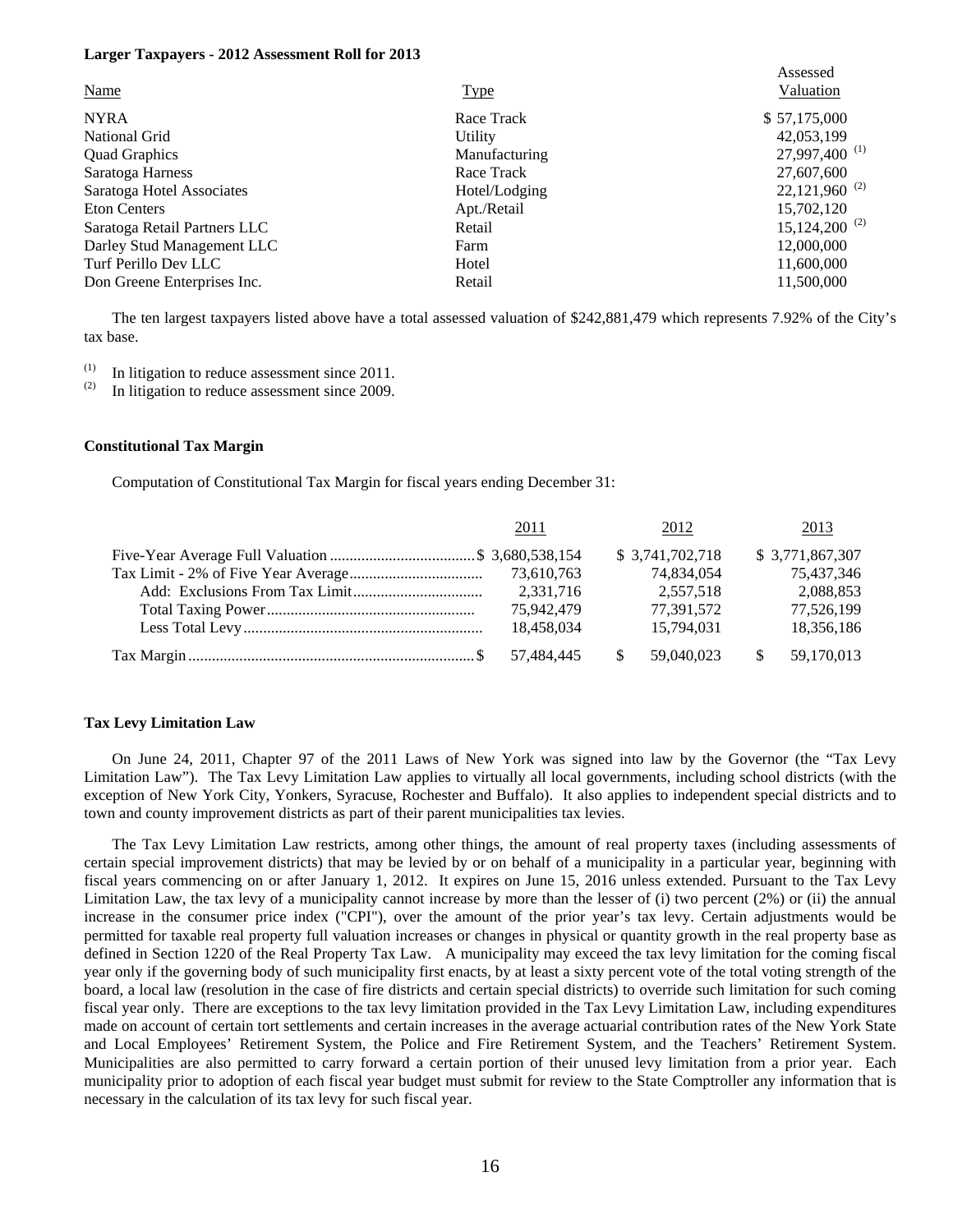The Tax Levy Limitation Law does not contain an exception from the levy limitation for the payment of debt service on either outstanding general obligation debt of municipalities or such debt incurred after the effective date of the Tax Levy Limitation Law.

While the Tax Levy Limitation Law may constrict an issuer's power to levy real property taxes for the payment of debt service on debt contracted after the effective date of said Tax Levy Limitation Law, it is clear that no statute is able (1) to limit an issuer's pledge of its faith and credit to the payment of any of its general obligation indebtedness or (2) to limit an issuer's levy of real property taxes to pay debt service on general obligation debt contracted prior to the effective date of the Tax Levy Limitation Law. Whether the Constitution grants a municipality authority to treat debt service payments as a constitutional exception to such statutory tax levy limitation is not clear.

#### **CITY INDEBTEDNESS**

#### **Constitutional Requirements**

 The New York State Constitution limits the power of the City (and other municipalities and certain school districts of the State) to issue obligations and to otherwise contract indebtedness. Such constitutional limitations in summary form, and as generally applicable to the City and the Bonds include the following:

*Purpose and Pledge*. Subject to certain enumerated exceptions, the City shall not give or loan any money or property to or in aid of any individual or private corporation or private undertaking or give or loan its credit to or in aid of any of the foregoing or any public corporation.

 The City may contract indebtedness only for a City purpose and shall pledge its faith and credit for the payment of principal of and interest thereon.

*Payment and Maturity*. Except for certain short-term indebtedness contracted in anticipation of taxes or to be paid within three fiscal year periods, indebtedness shall be paid in annual installments commencing no later than two years after the date such indebtedness shall have been contracted and ending no later than the expiration of the period of probable usefulness of the object or purpose as determined by statute; unless substantially level or declining annual debt service is utilized, no installment may be more than fifty per centum in excess of the smallest prior installment. The City is required to provide an annual appropriation for the payment of interest due during the year on its indebtedness and for the amounts required in such year for amortization and redemption of its serial bonds and such required annual installments on its notes.

*Debt Limit*. The City has the power to contract indebtedness for any City purpose so long as the principal amount thereof, subject to certain limited exceptions, shall not exceed seven per centum of the average full valuation of taxable real estate of the City and subject to certain enumerated exclusions and deductions such as water and certain sewer facilities and cash or appropriations for current debt service. The constitutional method for determining full valuation is by taking the assessed valuation of taxable real estate as shown upon the latest completed assessment roll and dividing the same by the equalization rate as determined by the State Office of Real Property Services. The State Legislature is required to prescribe the manner by which such ratio shall be determined. Average full valuation is determined by taking the sum of the full valuation of the last completed assessment roll and the four preceding assessment rolls and dividing such sum by five.

 The City Charter requires approval by voter referendum when long term bonding exceeds 2% of the average full valuation of taxable real estate of the City. The debt limit at 2%, as imposed by the City for fiscal year ending December 31, 2013 is \$75,451,189.

#### **Statutory Procedure**

 In general, the State Legislature has authorized the power and procedure for the City to borrow and incur indebtedness by the enactment of the Local Finance Law subject, of course, to the provisions set forth above. The power to spend money, however, generally derives from other law, including specifically the City Charter and the General Municipal Law.

 Pursuant to the Local Finance Law and its Charter, the City authorizes the issuance of Bonds by the adoption of a bond resolution approved by at least two-thirds of the members of the City Council, the finance board of the City. Customarily, the City Council has delegated to the Commissioner of Finance, as chief fiscal officer of the City, the power to authorize and sell bond anticipation notes in anticipation of authorized bonds.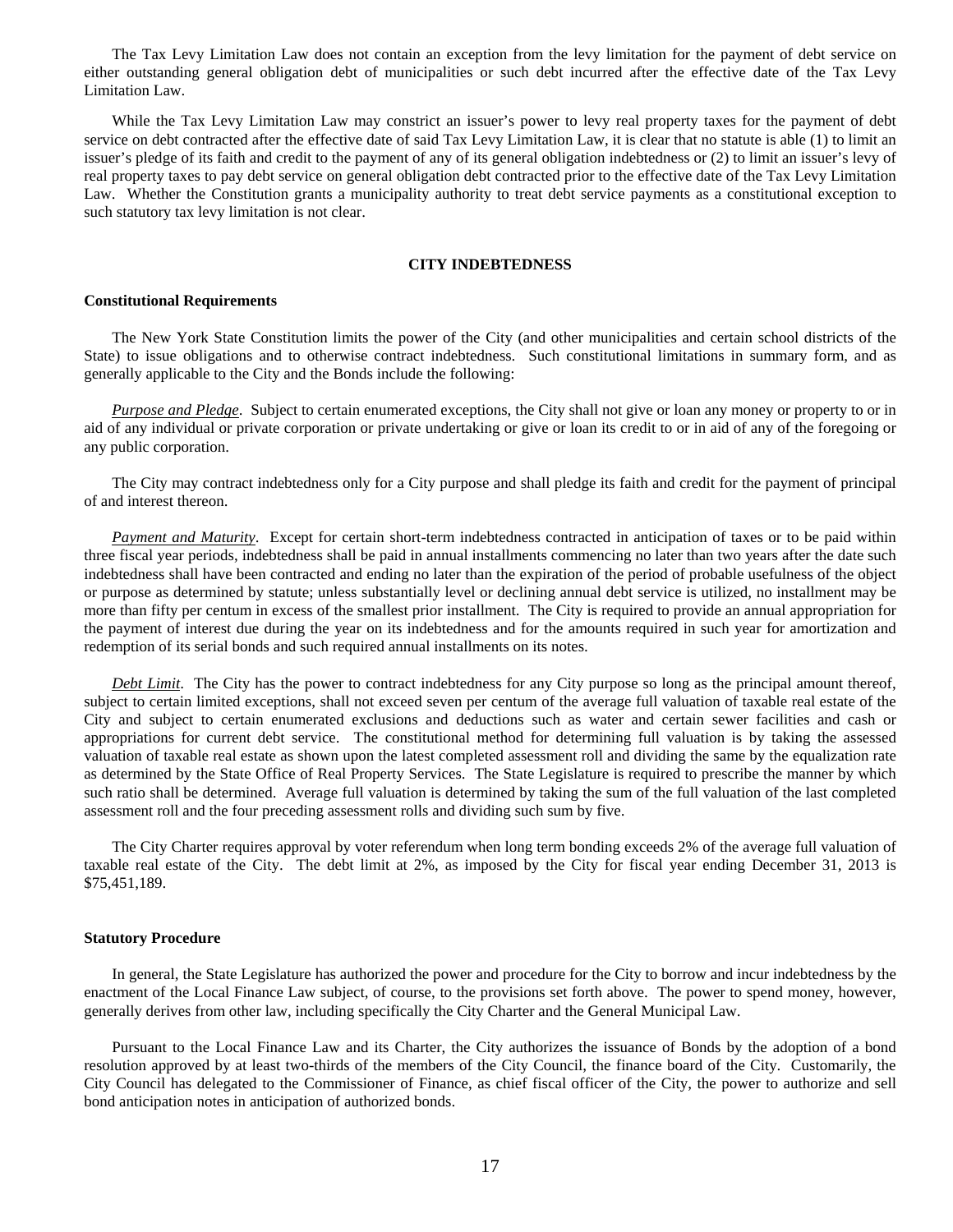The Local Finance Law also provides that where a bond resolution is published with a statutory form of notice, the validity of the bonds authorized thereby, including bond anticipation notes issued in anticipation of the sale thereof, may be contested only if:

- (1) Such obligations are authorized for a purpose for which the City is not authorized to expend money, or
- (2) There has not been substantial compliance with the provisions of law which should have been complied with in the authorization of such obligations and an action contesting such validity is commenced within twenty days after the date of such publication, or,
- (3) Such obligations are authorized in violation of the provisions of the Constitution.

 Except on rare occasions the City complies with this estoppel procedure. It is a procedure that is recommended by Bond Counsel, but it is not an absolute legal requirement. The City has complied with this estoppel procedure in connection with the issuance of the Bonds.

 Each bond resolution usually authorizes the construction, acquisition or installation of the object or purpose to be financed, sets forth the plan of financing and specifies the maximum maturity of the bonds subject to the legal (Constitution, Local Finance Law and case law) restrictions relating to the period of probable usefulness with respect thereto. The City has authorized bonds for a variety of City objects or purposes.

 Statutory law in New York permits bond anticipation notes to be renewed each year provided annual principal installments are made in reduction of the total amount of such notes outstanding, commencing no later than two years from the date of the first of such notes and provided that such renewals do not exceed five years beyond the original date of borrowing. (See "Payment and Maturity" under "Constitutional Requirements" herein).

 In general, the Local Finance Law contains provisions providing the City with power to issue certain other short-term general obligation indebtedness including revenue and tax anticipation notes and budget notes (see "Details of Outstanding Indebtedness" herein).

#### **Debt Outstanding End of Fiscal Year**

| Fiscal Years Ending December 31: | 2008          | 2009          | 2010         | 2011         | <u> 2012</u> |
|----------------------------------|---------------|---------------|--------------|--------------|--------------|
| <b>Bonds</b>                     | \$ 35,942,387 | \$ 36,447,042 | \$36,289,457 | \$36,736,200 | \$42,135,687 |
| <b>Bond Anticipation Notes</b>   |               |               |              |              |              |
| Totals                           | \$35,942,387  | \$ 36,447,042 | \$36,289,457 | \$36,736,200 | \$42,135,687 |

#### **Details of Outstanding Indebtedness**

The following table sets forth the indebtedness of the City as of May 28, 2013.

|              | <b>Maturity</b> | Amount       |
|--------------|-----------------|--------------|
| <b>Bonds</b> | 2013-2039       | \$41,185,304 |

Total Indebtedness \$ 41,185,304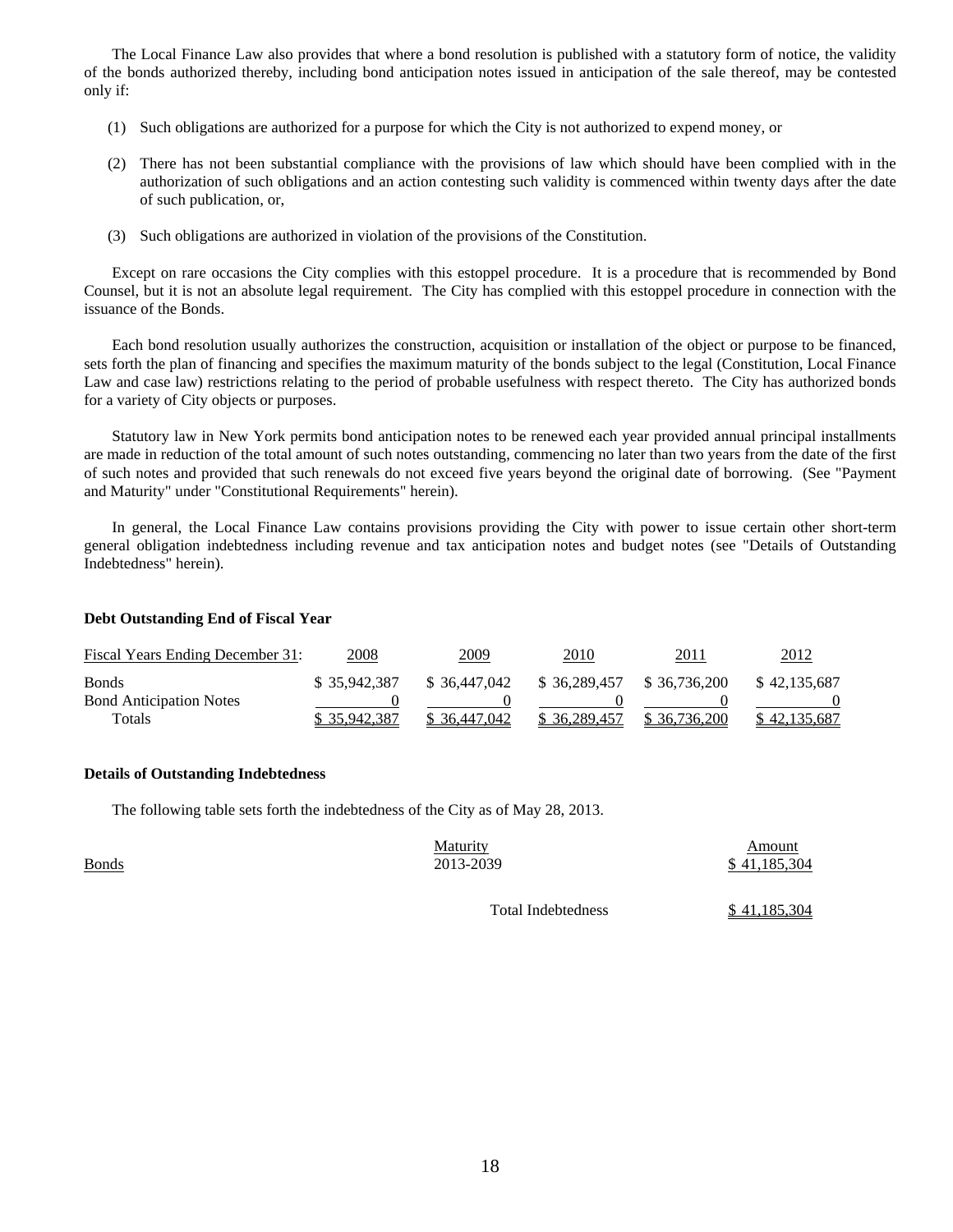#### **Debt Statement Summary**

Summary of Indebtedness, Debt Limit and Net Debt-Contracting Margin evidenced by bonds and notes as of May 28, 2013:

| Inclusions: |              |
|-------------|--------------|
|             |              |
|             |              |
|             | \$41,185,304 |
| Exclusions: |              |
|             |              |
|             |              |
|             |              |
|             | 7,847,350    |
|             |              |
|             |              |
|             | 12.62%       |

Note: The issuance of the Bonds will increase the net indebtedness of the City by \$4,278,499.

- <sup>(1)</sup> The City Charter requires approval by voter referendum when long term bonding exceeds 2% of the average full valuation of taxable real estate of the City. The debt limit at 2%, as imposed by the City for fiscal year ending December 31, 2013 is \$75,451,189.
- (2) Sewer Debt is excluded pursuant to Section 124.10 of the Local Finance Law. The City has been granted a sewer exclusion by the New York State Office of the State Comptroller.
- <sup>(3)</sup> Water Debt is excluded pursuant to Article VIII, Section 5B of the New York State Constitution.

#### **Other Obligations**

On March 7, 2008, the City entered into a lease agreement in the amount of \$1,721,297 to finance the purchase and installation of energy management equipment. The rate of interest on the first \$1,000,000 is 2%, which was bought down by a New York State Energy Research and Development Authority ("NYSERDA") grant. Principal payments of \$86,011 were made in 2012. On December 14, 2012, the City issued a statutory installment bond in the amount of \$555,304 to refinance the portion of the lease not subsidized by NYSERDA. The principal balance remaining on the lease as of December 31, 2012 is \$639,480.

In May 2010, the City entered into a lease agreement in the amount of \$84,750 to finance the purchase of public safety vehicles. Principal payments of \$28,250 were made in 2012. The principal balance remaining on the lease as of December 31, 2012 is \$9,417.

#### **Cash Flow Borrowings**

 Historically, the City does not issue revenue anticipation notes or tax anticipation notes, however, the City issued \$5 million tax anticipation notes on January 26, 2011 which were paid in full at maturity on March 25, 2011. No revenue anticipation notes or tax anticipation notes were issued in 2012 nor have they been issued to date in 2013.

#### **Bonded Debt Service**

 A schedule of Bonded Debt Service, including principal of the Bonds, may be found in the Appendices to this Official Statement.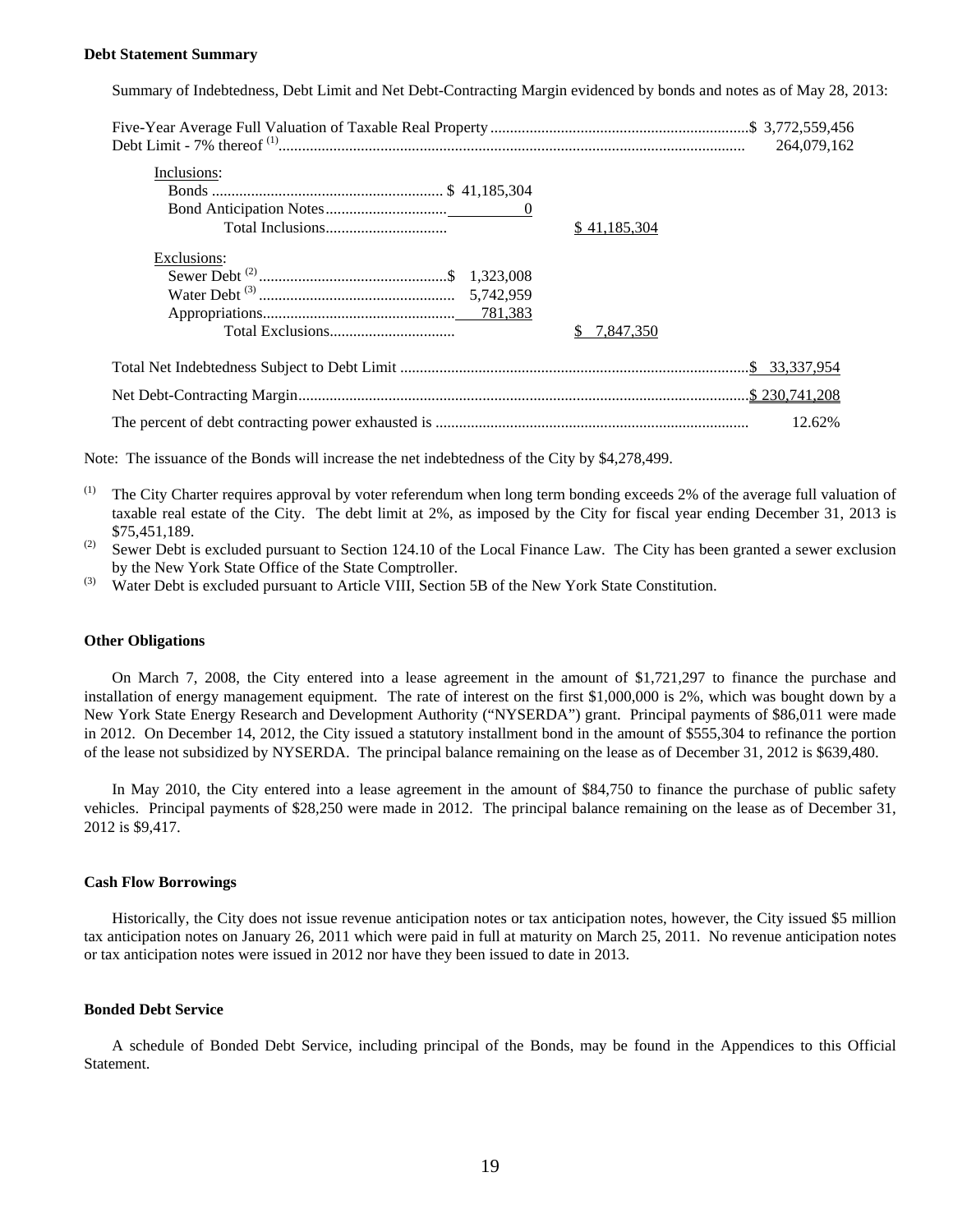#### **Capital Improvement Program Summary**

 The City has a Capital Improvement Program which covers six years. It provides a financial plan through which borrowing can be organized and scheduled and debt service impacts on future annual operating budgets can be predicted.

|                                                    | 2013        | 2014        | 2015        | 2016        | 2017        | 2018        | <b>Total</b> |
|----------------------------------------------------|-------------|-------------|-------------|-------------|-------------|-------------|--------------|
|                                                    |             |             |             |             |             |             | Program      |
| <b>Mayor's Department</b>                          |             |             |             |             |             |             |              |
| Open Space Land Acquisition                        |             |             |             |             | \$300,000   |             | \$300,000    |
| Waterfront Property Redevelopment                  | \$200,000   |             |             |             |             |             | \$200,000    |
| Jefferson Street Parcel/Parking Lot                | \$600,000   |             |             |             |             |             | \$600,000    |
| <b>Mayor's Department Total</b>                    | \$800,000   |             |             |             | \$300,000   |             | \$1,100,000  |
| <b>Community &amp; Economic Development</b>        |             |             |             |             |             |             |              |
| <b>Excelsior Ave Improvements</b>                  |             |             | \$315,000   |             | \$770,000   |             | \$1,085,000  |
| Geyser Road Trail                                  | \$200,000   |             |             | \$1,100,000 | \$1,100,000 |             | \$2,400,000  |
| <b>Community &amp; Economic Development</b>        | \$200,000   |             | \$315,000   | \$1,100,000 | \$1,870,000 |             | \$3,485,000  |
| Total                                              |             |             |             |             |             |             |              |
|                                                    |             |             |             |             |             |             |              |
| <b>Public Works Department</b>                     |             |             |             |             |             |             |              |
| Wedgewood Avenue Storm Sewer                       | \$100,000   |             |             |             |             |             | \$100,000    |
| Infrastructure Improvement & Replacement           | \$200,000   | \$350,000   | \$350,000   | \$350,000   | \$350,000   | \$350,000   | \$1,950,000  |
| Wastewater Pump Stations Annual Upgrade            | \$100,000   | \$200,000   | \$300,000   | \$200,000   | \$200,000   | \$200,000   | \$1,200,000  |
| Dump Truck with Plow Equip/Spreader #99            | \$174,000   |             |             |             |             |             | \$174,000    |
| City Bldgs. and Facilities - Repairs/Upgrades      | \$200,000   | \$200,000   | \$200,000   | \$200,000   | \$200,000   | \$200,000   | \$1,200,000  |
| Loader #51                                         | \$140,000   |             |             |             |             |             | \$140,000    |
| Canfield Casino Rehabilitation Project             | \$300,000   | \$300,000   | \$300,000   | \$300,000   | \$300,000   | \$300,000   | \$1,800,000  |
| Spirit of Life Restoration Project                 | \$50,000    | \$50,000    | \$50,000    |             |             |             | \$150,000    |
| Music Hall Air Conditioning                        | \$129,000   |             |             |             |             |             | \$129,000    |
| Material Trommel Screen                            | \$180,000   |             |             |             |             |             | \$180,000    |
| Street Sweeper #85                                 | \$180,000   |             |             |             |             |             | \$180,000    |
| Dump Truck with Plow Equip/Spreader #97            | \$174,000   |             |             |             |             |             | \$174,000    |
| Loader - Tool Carrier Machine #6                   | \$140,000   |             |             |             |             |             | \$140,000    |
| Skid Steer Loader #123                             | \$31,256    |             |             |             |             |             | \$31,256     |
| Water Treatment Plant Emergency Generator          |             | \$750,000   |             |             |             |             | \$750,000    |
| Compost Facility Improvement/Expansion             |             | \$150,000   |             |             |             |             | \$150,000    |
| City Public Works Garage Rehab. Project            |             | \$175,000   |             |             |             |             | \$175,000    |
| Genie Lift                                         |             | \$16,268    |             |             |             |             | \$16,268     |
| Dump Truck with Plow Equip/Spreader #47            |             | \$174,000   |             |             |             |             | \$174,000    |
| Dump Truck with Plow Equip/Spreader #18            |             | \$174,000   |             |             |             |             | \$174,000    |
| Water Treatment Plant Pole Barn for Water<br>Tanks |             |             | \$570,000   |             |             |             | \$570,000    |
| Dump Truck with Plow Equip/Spreader #53            |             |             | \$174,000   |             |             |             | \$174,000    |
| Dump Truck with Plow Equip/Spreader #31            |             |             | \$174,000   |             |             |             | \$174,000    |
| Old Ballston Ave. Culvert Replacement<br>Project   |             |             |             | \$165,000   |             |             | \$165,000    |
| Dump Truck with Plow Equip/Spreader #11            |             |             |             | \$174,000   |             |             | \$174,000    |
| Dump Truck with Plow Equip/Spreader #34            |             |             |             | \$174,000   |             |             | \$174,000    |
| Dump Truck with Plow Equip/Spreader #16            |             |             |             | \$174,000   |             |             | \$174,000    |
| Dump Truck with Plow Equip/Spreader #42            |             |             |             |             | \$174,000   |             | \$174,000    |
| Dump Truck with Plow Equipment #26                 |             |             |             |             | \$174,000   |             | \$174,000    |
| Dump Truck with Plow Equip/Spreader #13            |             |             |             |             |             | \$174,000   | \$174,000    |
| Dump Truck with Plow Equip/Spreader #17            |             |             |             |             |             | \$174,000   | \$174,000    |
| <b>Public Works Department Total</b>               | \$2,098,256 | \$2,539,268 | \$2,118,000 | \$1,737,000 | \$1,398,000 | \$1,398,000 | \$11,288,524 |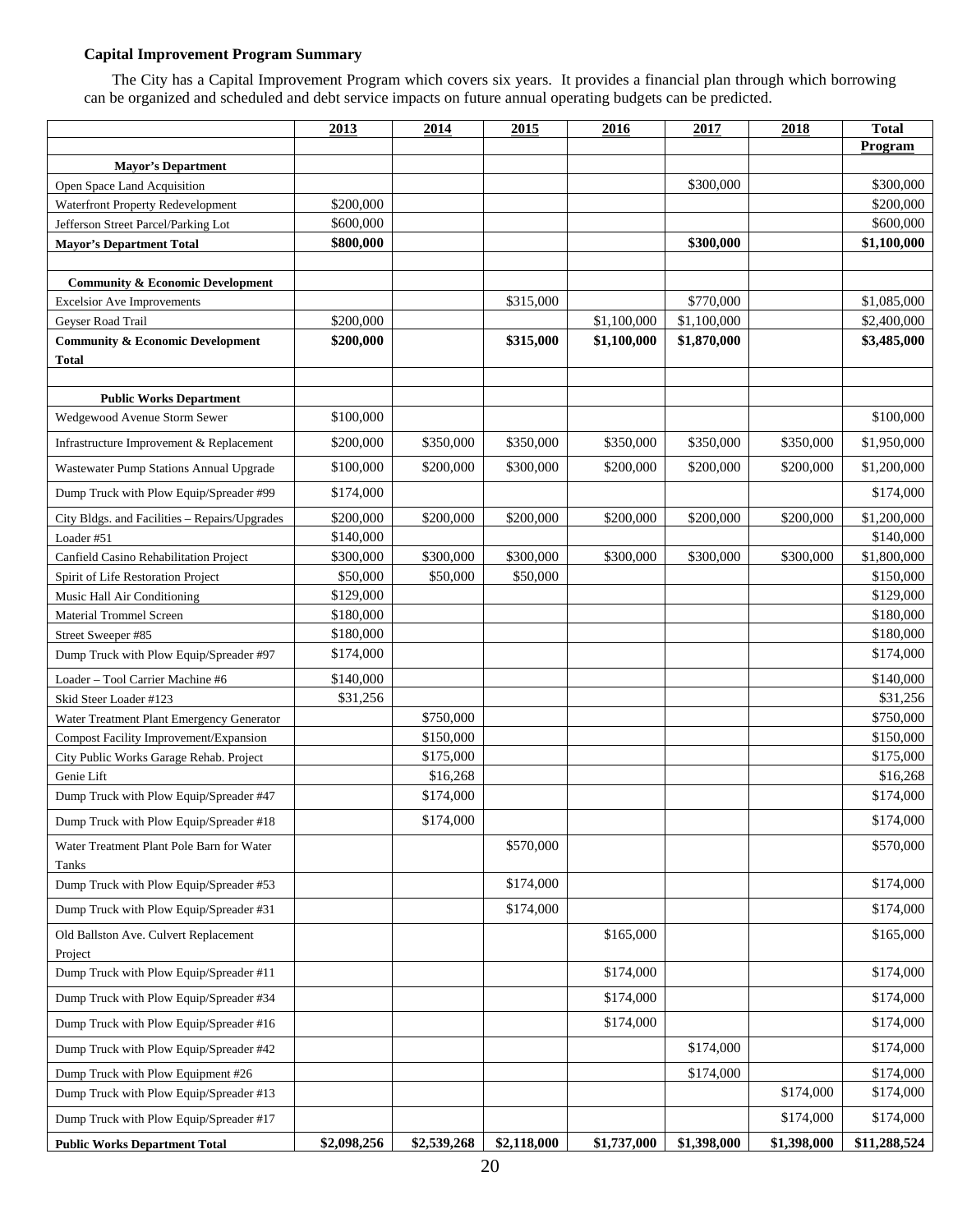|                                               | 2013      | 2014 | 2015 | 2016 | 2017 | 2018 | <b>Total</b>   |
|-----------------------------------------------|-----------|------|------|------|------|------|----------------|
| PUBLIC SAFETY DEPT.                           |           |      |      |      |      |      | <b>Program</b> |
| <b>Police Department</b>                      |           |      |      |      |      |      |                |
|                                               |           |      |      |      |      |      |                |
| Police Department Infrastructure Ren. Project | \$414,000 |      |      |      |      |      | \$414,000      |
| Variable Message and Traffic Signs            | \$27,028  |      |      |      |      |      | \$27,028       |
| <b>Police Department Total</b>                | \$441,028 |      |      |      |      |      | \$441,028      |

| <b>Public Safety</b>                         |           |           |  |  |           |
|----------------------------------------------|-----------|-----------|--|--|-----------|
| Traffic Light – Lake Ave Fire House          | \$150,000 |           |  |  | \$150,000 |
| Pedestrian Crossing – Union Ave. & Clark St. |           | \$150,000 |  |  | \$150,000 |
| HAWK Ped. Signal Circular St. at Park Pl     |           | \$167,000 |  |  | \$167,000 |
| Traffic Signal Replacement – Washington St.  |           | \$135,000 |  |  | \$135,000 |
| at Franklin St.                              |           |           |  |  |           |
| <b>Public Safety Total</b>                   | \$150,000 | \$452,000 |  |  | \$602,000 |

| <b>Fire Department</b>                                          |             |             |             |             |             |             |              |
|-----------------------------------------------------------------|-------------|-------------|-------------|-------------|-------------|-------------|--------------|
| Lake Ave. FD Infrastructure Ren. Project                        | \$63,250    |             |             |             |             |             | \$63,250     |
| Self-Contained Breathing Apparatus                              | \$97,146    |             |             |             |             |             | \$97,146     |
| Replacement and Upgrade                                         |             |             |             |             |             |             |              |
| Fire Station 2 Roof                                             | \$77,585    |             |             |             |             |             | \$77,585     |
| <b>Hydraulic Tools</b>                                          | \$52,169    |             |             |             |             |             | \$52,169     |
| Fire Station 1 Audio PA Replacement                             | \$18,370    |             |             |             |             |             | \$18,370     |
| <b>Brush Truck Replacement</b>                                  | \$60,000    |             |             |             |             |             | \$60,000     |
| Lake Avenue Fire Station - Window<br><b>Replacement Project</b> | \$21,120    | \$21,120    | \$21,120    | \$21,120    | \$21,120    | \$21,120    | \$126,720    |
| East Side Fire and EMS Facility                                 |             | \$200,000   |             |             |             |             | \$200,000    |
| Fire Truck (Ladder Truck) EL563                                 |             | \$1,000,000 |             |             |             |             | \$1,000,000  |
| <b>Fire Department Total</b>                                    | \$389,640   | \$1,221,120 | \$21,120    | \$21,120    | \$21,120    | \$21,120    | \$1,695,240  |
| PUBLIC SAFETY DEPT. TOTAL                                       | \$980,668   | \$1,673,120 | \$21,120    | \$21.120    | \$21,120    | \$21.120    | \$2,738,268  |
|                                                                 |             |             |             |             |             |             |              |
|                                                                 |             |             |             |             |             |             |              |
| <b>Culture and Recreation Department</b>                        |             |             |             |             |             |             |              |
| Vernon Ice Rink - Water Heaters                                 | \$36,960    |             |             |             |             |             | \$36,960     |
| Northside Park - Playground Replacement                         | \$24,000    |             |             |             |             |             | \$24,000     |
| Resurfacing of Courts                                           | \$95,880    |             |             |             |             |             | \$95,880     |
| Weibel Ice Rink - Rink Arena & Lobby<br>Flooring                | \$38,400    |             |             |             |             |             | \$38,400     |
| West and East Side Playground Rehabilitation                    | \$12,000    | \$12,000    |             | \$6,000     | \$12,000    | \$12,000    | \$54,000     |
| West Side - Basketball Court Resurfacing                        |             | \$14,400    |             |             |             |             | \$14,400     |
| West Side - Tennis Court Resurfacing                            |             | \$19,200    |             |             |             |             | \$19,200     |
| Veterans Memorial Park - Playground                             |             | \$24,000    |             |             |             |             | \$24,000     |
| Equipment Rehabilitation and Expansion                          |             |             |             |             |             |             |              |
| East Side - Resurfacing of Courts                               |             |             | \$29,330    |             |             |             | \$29,330     |
| Veterans Memorial Park - Backstop                               |             |             |             |             | \$31,810    |             | \$31,810     |
| Replacement                                                     |             |             |             |             |             |             |              |
| Northside Park Field Upgrade                                    |             |             |             |             | \$79,380    |             | \$79,380     |
| New Recreation Field                                            |             |             | \$500,000   | \$200,000   | \$200,000   |             | \$900,000    |
| <b>Culture and Recreation Department Total</b>                  | \$207,240   | \$69,600    | \$529,330   | \$206,000   | \$323,190   | \$12,000    | \$1,347,360  |
|                                                                 |             |             |             |             |             |             |              |
|                                                                 |             |             |             |             |             |             |              |
| <b>TOTAL PROJECTS</b>                                           | \$4,286,164 | \$4,281,988 | \$2,983,450 | \$3,064,120 | \$3,912,340 | \$1,431,120 | \$19,959,152 |
|                                                                 |             |             |             |             |             |             |              |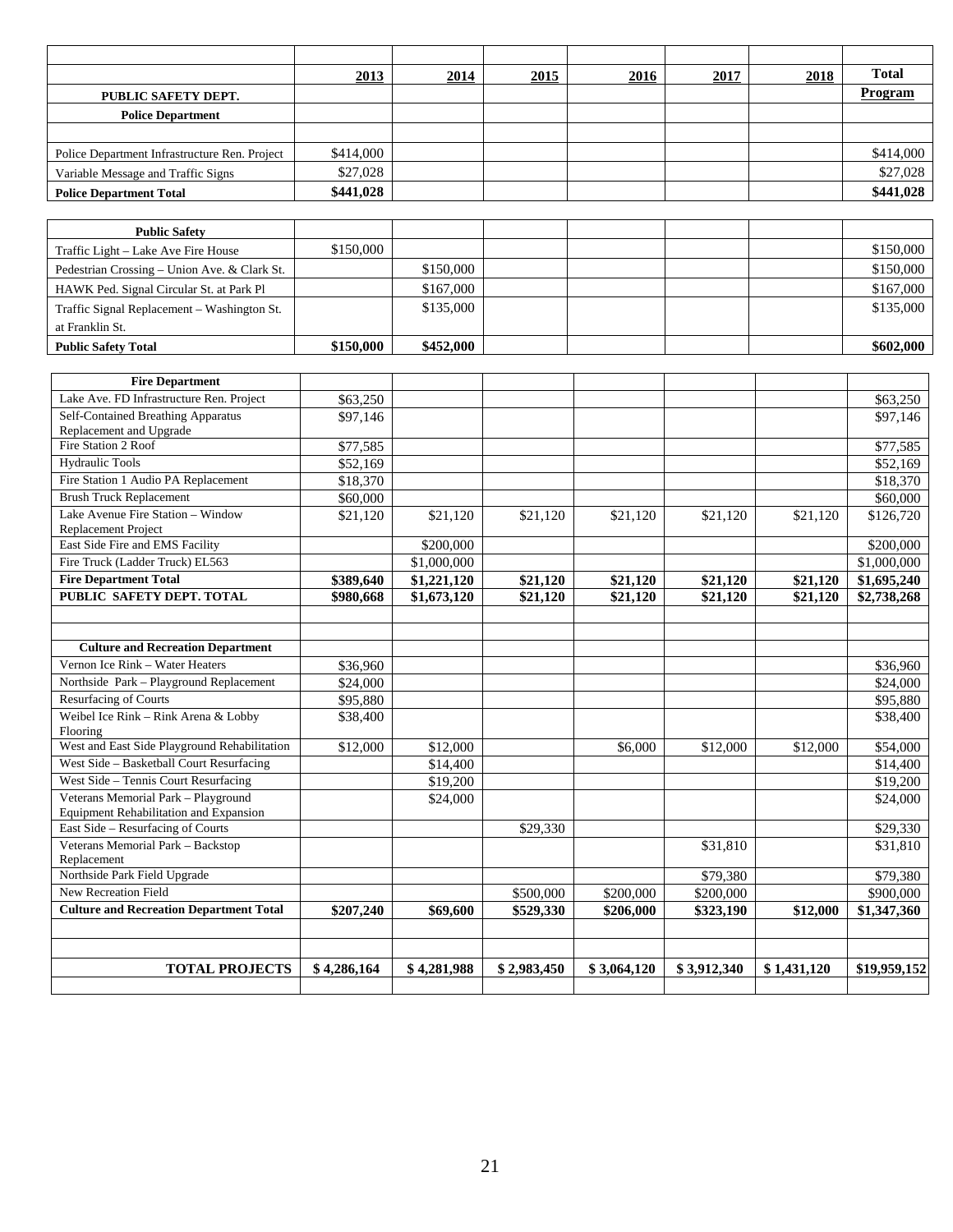#### **Estimated Overlapping Indebtedness**

 In addition to the City, the following political subdivisions have the power to issue bonds and to levy taxes or cause taxes to be levied on taxable real property in the City. Estimated bonds and bond anticipation notes are listed as of the close of the 2011 fiscal year of the respective municipalities, adjusted to include subsequent bond issues.

| <u>Unit</u>                                                               | Outstanding<br>Indebtedness | Exclusions $(1)$            |           | Net<br>Indebtedness | Approximate %<br>Applicable | Overlapping<br>Indebtedness |
|---------------------------------------------------------------------------|-----------------------------|-----------------------------|-----------|---------------------|-----------------------------|-----------------------------|
| County of Saratoga                                                        | \$69,125,000                |                             | $0^{(2)}$ | \$69,125,000        | 16.92%                      | \$11,695,950                |
| <b>City School District</b><br>of the City of Saratoga Springs 52,775,000 |                             | $37,206,375$ <sup>(3)</sup> |           | 15,568,625          | 61.37%                      | 9,554,465                   |
|                                                                           |                             |                             |           |                     |                             | \$21,250,415                |

(1) Pursuant to applicable constitutional and statutory provisions, this indebtedness is deductible from gross indebtedness for debt limit purposes.

 $\overset{(2)}{\text{3}}$  Appropriations.

Estimated State Building aid.

Source: New York State Office of the State Comptroller 2011.

#### **Debt Ratios**

The following table sets forth certain ratios related to the City's indebtedness as of May 28, 2013:

|                                                                  | Amount of<br>Indebtedness | Per<br>Capita <sup>(a)</sup> | Percentage<br>of Full<br>Valuation <sup>(b)</sup> |
|------------------------------------------------------------------|---------------------------|------------------------------|---------------------------------------------------|
| Gross Direct Indebtedness <sup>(c)</sup>                         | 41,185,304                | \$1,540.96                   | 1.09%                                             |
| Net Direct Indebtedness <sup>(c)</sup>                           | 33, 337, 954              | 1.247.35                     | 0.88%                                             |
| Gross Direct Plus Net<br>Overlapping Indebtedness <sup>(d)</sup> | 62,435,719                | 2.336.05                     | 1.65%                                             |
| Net Direct Plus Net<br>Overlapping Indebtedness <sup>(d)</sup>   | 54,588,369                | 2.042.44                     | 1.45%                                             |

Note: <sup>(a)</sup> The City's 2011 population is 26,727. (See "Population Trends" herein.)

<sup>(b)</sup> The City's five year average full valuation of taxable real estate is \$3,772,559,456.

(c) See "Debt Statement Summary" herein.

(d) The City's applicable share of net overlapping indebtedness is \$21,250,415. (See "Estimated Overlapping Indebtedness" herein).

#### **SPECIAL PROVISIONS AFFECTING REMEDIES UPON DEFAULT**

 Section 3-a of the General Municipal Law provides, subject to exceptions not pertinent, that the rate of interest to be paid by the City upon any judgment or accrued claim against it shall not exceed nine per centum per annum. This provision might be construed to have application to the holders of the Bonds in the event of a default in the payment of the principal of or interest on the Bonds.

 In accordance with the general rule with respect to municipalities, judgments against the City may not be enforced by levy and execution against property owned by the City.

 The Federal Bankruptcy Code allows public bodies recourse to the protection of a Federal Court for the purpose of adjusting outstanding indebtedness. Section 85.80 of the Local Finance Law contains specific authorization for any municipality in the State to file a petition under any provision of Federal bankruptcy law for the composition or adjustment of municipal indebtedness.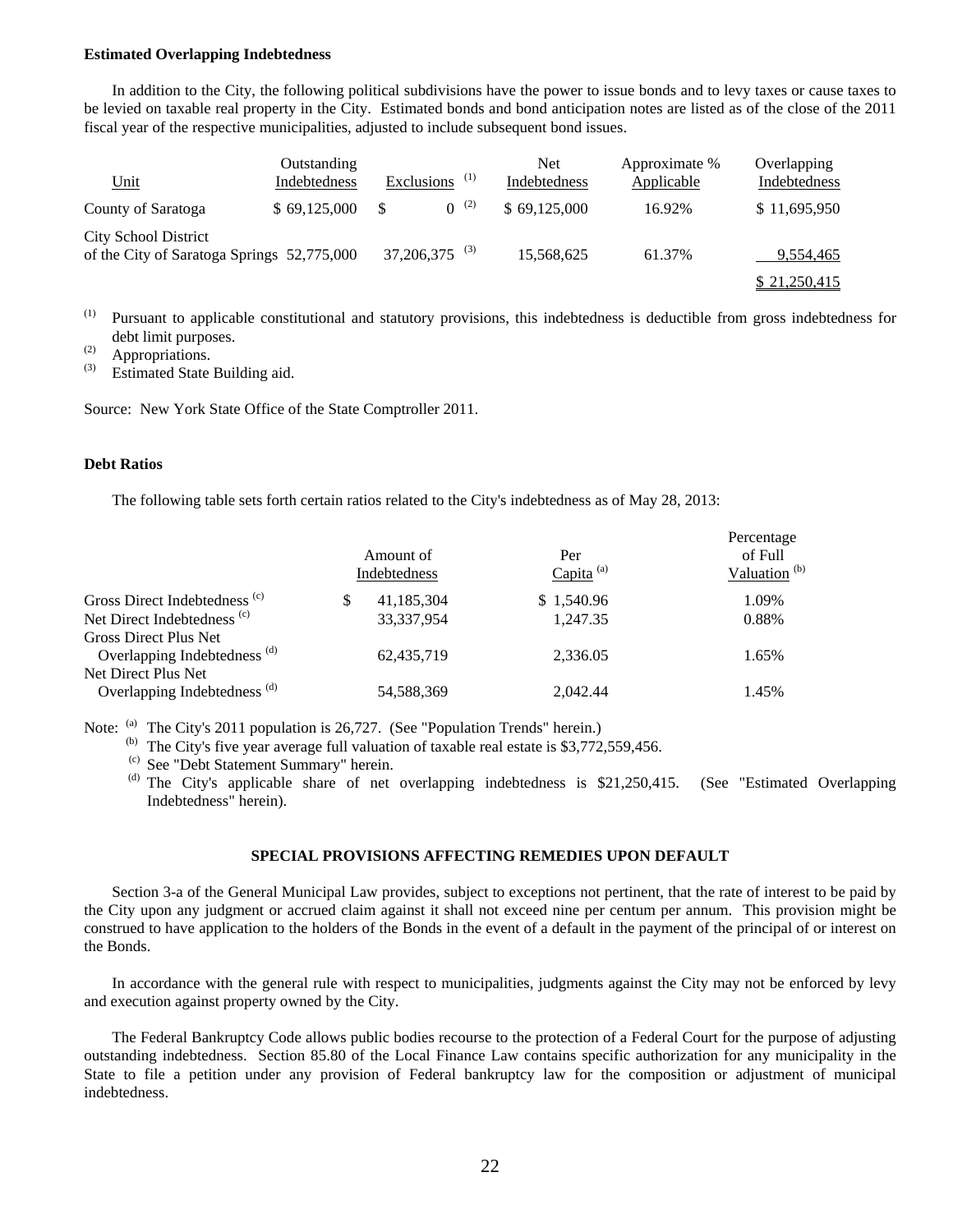At the Extraordinary Session of the State Legislature held in November, 1975, legislation was enacted which purported to suspend the right to commence or continue an action in any court to collect or enforce certain short-term obligations of The City of New York. The effect of such act was to create a three-year moratorium on actions to enforce the payment of such obligations. On November 19, 1976, the Court of Appeals, the State's highest court, declared such act to be invalid on the ground that it violates the provisions of the State Constitution requiring a pledge by such City of its faith and credit for the payment of such obligations.

 As a result of the Court of Appeals decision, the constitutionality of that portion of Title 6-A of Article 2 of the Local Finance Law enacted at the 1975 Extraordinary Session of the State legislature authorizing any county, city, town or village with respect to which the State has declared a financial emergency to petition the State Supreme Court to stay the enforcement against such municipality of any claim for payment relating to any contract, debt or obligation of the municipality during the emergency period, is subject to doubt. In any event, no such emergency has been declared with respect to the City.

 There is in the Constitution of the State, Article VIII, Section 2, the following provision relating to the annual appropriation of monies for the payment of due principal of and interest on indebtedness of every county, city, town, village and school district in the State: "If at any time the respective appropriating authorities shall fail to make such appropriations, a sufficient sum shall be set apart from the first revenues thereafter received and shall be applied to such purposes. The fiscal officer of any county, city, town, village or school district may be required to set aside and apply such revenues as aforesaid at the suit of any holder of obligations issued for any such indebtedness."

 The Constitutional provision providing for first revenue set asides does not apply to tax anticipation notes, revenue anticipation notes or bond anticipation notes.

#### **CONTINUING DISCLOSURE UNDERTAKING**

 In accordance with the requirements of Rule 15c2-12 (the "Rule"), as the same may be amended or officially interpreted from time to time, promulgated by the Securities and Exchange Commission (the "Commission"), the City has agreed to provide, or cause to be provided,

- (i) during any succeeding fiscal year in which the Bonds are outstanding, to the Electronic Municipal Market Access ("EMMA") system created by the Municipal Securities Rulemaking Board and approved by the Commission, certain annual financial information and operating data for the preceding fiscal year, in a form generally consistent with the information contained or cross-referenced under the headings "The City", "Tax Information", "City Indebtedness", "Litigation" and all Appendices and a copy of the audited financial statement (prepared in accordance with generally accepted accounting principles in effect at the time of audit) for the preceding fiscal year, if any; such information, data and audit, if any, will be so provided on or prior to the later of either the end of the sixth month of each such succeeding fiscal year or, if audited financial statements are prepared, sixty days following receipt by the City of audited financial statements for the preceding fiscal year, but, in no event, not later than the last business day of each such succeeding fiscal year.
- (ii) in a timely manner, not in excess of ten business days after the occurrence of the event, to EMMA, notice of the occurrence of any of the following events with respect to the Bonds:
	- (a) principal and interest payment delinquencies
	- (b) non-payment related defaults, if material
	- (c) unscheduled draws on debt service reserves reflecting financial difficulties
	- (d) in the case of credit enhancement, if any, provided in connection with the issuance of the Bonds, unscheduled draws on credit enhancements reflecting financial difficulties
	- (e) substitution of credit or liquidity providers, or their failure to perform
	- (f) adverse tax opinions, the issuance by the Internal Revenue Service of proposed or final determinations of taxability, Notices of Proposed Issue (IRS Form 5701 TEB) or other material notices or determinations with respect to the tax status of the Bonds, or other material events affecting the tax- status of the Bonds
	- (g) modifications to rights of Bondholders, if material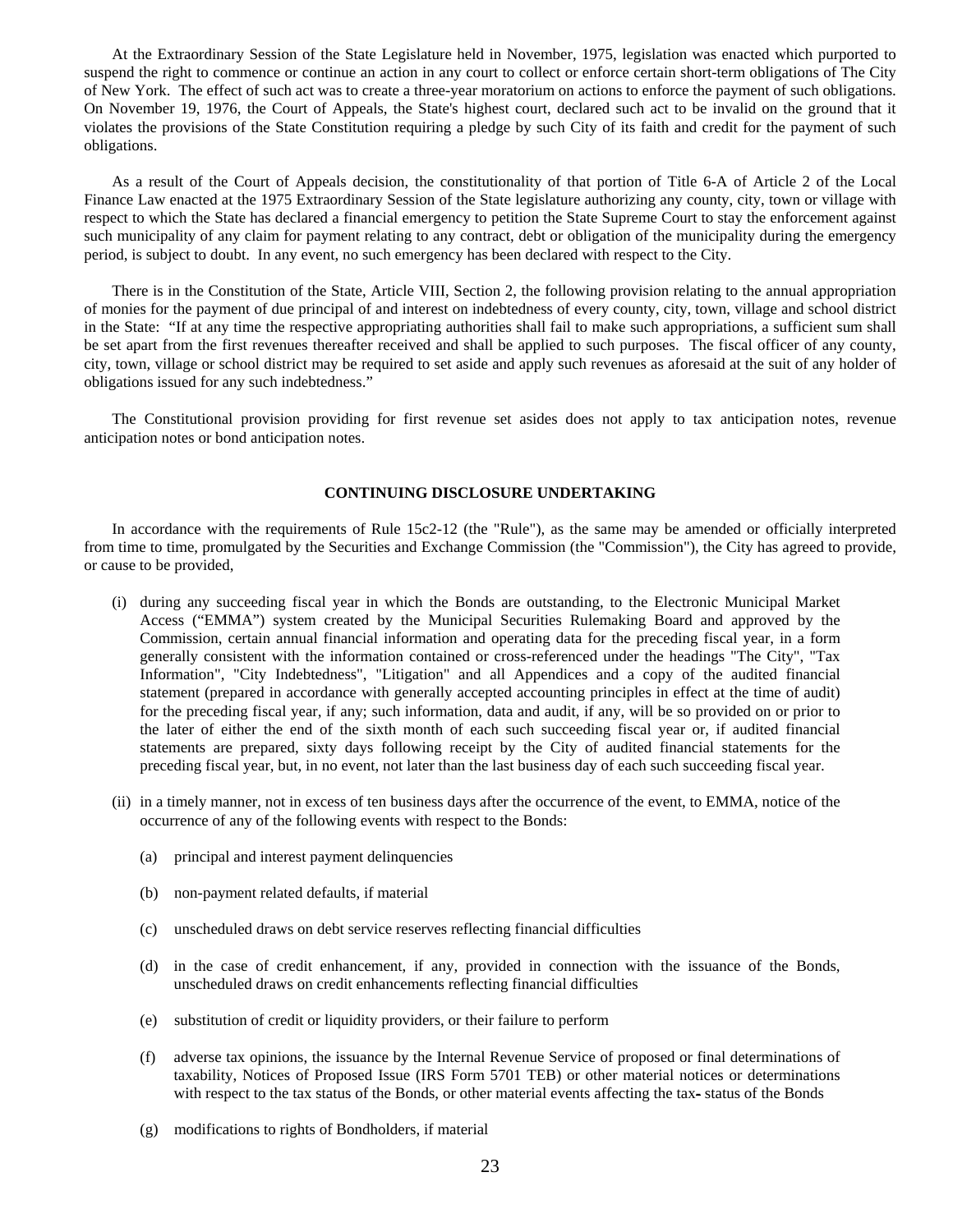- (h) Bond calls, if material and tender offers
- (i) defeasances
- (j) release, substitution, or sale of property securing repayment of the Bonds
- (k) rating changes
- (l) bankruptcy, insolvency, receivership or similar event of the City
- (m) the consummation of a merger, consolidation, or acquisition involving the City or the sale of all or substantially all of the assets of the City, other than in the ordinary course of business, the entry into a definitive agreement to undertake such an action or the termination of a definitive agreement relating to any such actions, other than pursuant to its terms, if material
- (n) appointment of a successor or additional trustee or the change of name of a trustee, if material

The City may from time to time choose to provide notice of the occurrence of certain other events in addition to those listed above, if the City determines that any such other event is material with respect to the Bonds; but the City does not undertake to commit to provide any such notice of the occurrence of any material event except those events listed above.

 (iii) in a timely manner, to EMMA, notice of its failure to provide the aforedescribed annual financial information and operating data and such audited financial statement, if any, on or before the date specified.

 The City reserves the right to terminate its obligations to provide the aforedescribed annual financial information and operating data and such audited financial statement, if any, and notices of material events, as set forth above, if and when the City no longer remains an obligated person with respect to the Bonds within the meaning of the Rule. The City acknowledges that its undertaking pursuant to the Rule described under this heading is intended to be for the benefit of the holders of the Bonds (including holders of beneficial interests in the Bonds). The right of holders of the Bonds to enforce the provisions of the undertaking will be limited to a right to obtain specific enforcement of the City's obligations under its continuing disclosure undertaking and any failure by the City to comply with the provisions of the undertaking will neither be a default with respect to the Bonds nor entitle any holder of the Bonds to recover monetary damages.

 The City reserves the right to modify from time to time the specific types of information provided or the format of the presentation of such information, to the extent necessary or appropriate in the judgment of the City; provided that, the City agrees that any such modification will be done in a manner consistent with the Rule.

An undertaking to provide continuing disclosure as described above will be provided to the purchaser at closing.

The City is in compliance with all prior undertakings pursuant to the Rule.

#### **MARKET AND RISK FACTORS**

 The financial condition of the City as well as the market for the Bonds could be affected by a variety of factors, some of which are beyond the City's control. There can be no assurance that adverse events in the State and in other jurisdictions in the country, including, for example, the seeking by a municipality or large taxable property owner of remedies pursuant to the Federal Bankruptcy Code or otherwise, will not occur which might affect the market price of and the market for the Bonds. If a significant default or other financial crisis should occur in the affairs of the State or another jurisdiction, or any of their respective agencies or political subdivisions thereby further impairing the acceptability of obligations issued by borrowers within the State, both the ability of the City to arrange for additional borrowings, and the market for and market value of outstanding debt obligations, including the Bonds, could be adversely affected.

 The City is dependent in part on financial assistance from the State. However, if the State should experience difficulty in borrowing funds in anticipation of the receipt of State taxes and revenues in order to pay State aid to municipalities and school districts in the State, including the City, in this year or future years, the City may be affected by a delay, until sufficient taxes have been received by the State to make State aid payments to the City. While no delay in State aid is anticipated this fiscal year, in several recent years, the City has received delayed payments of State aid which resulted from the State's delay in adopting its budget and appropriating State aid to municipalities and school districts, and consequent delay in State borrowing to finance such appropriations. (See also "State Aid").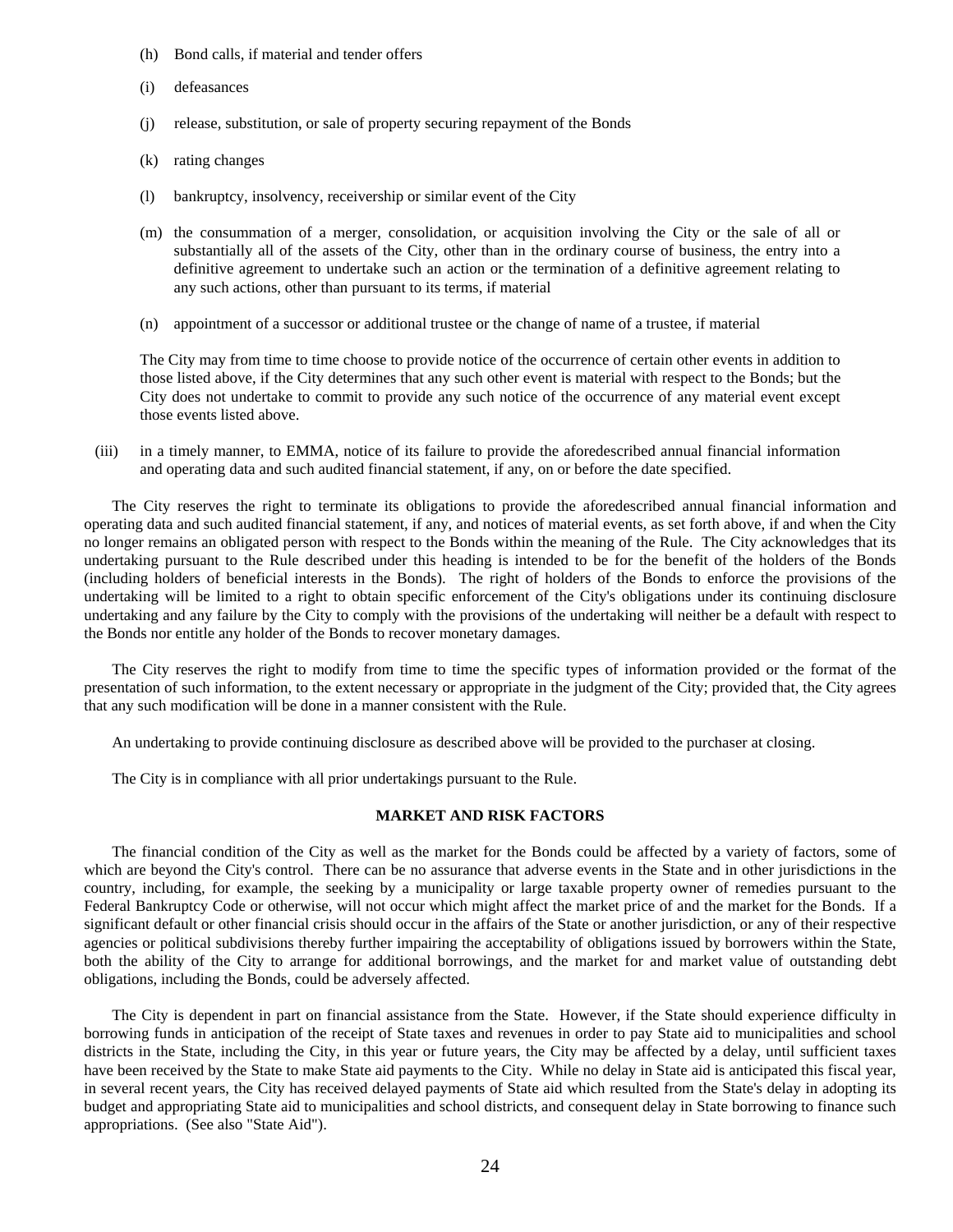#### **TAX EXEMPTION**

In the opinion of Walsh & Walsh, LLP, Saratoga Springs, New York, Bond Counsel, under existing law, interest on the Bonds is excluded from gross income for federal income tax purposes and is not an item of tax preference for purposes of the federal alternative minimum tax imposed on individuals and corporations, nor is such interest included in adjusted current earnings of certain corporations for purposes of the federal alternative minimum tax imposed on corporations.

The opinion described above is subject to the condition that the City comply with all requirements of the Internal Revenue Code of 1986, as amended (the "Code") that must be satisfied subsequent to the issuance of the Bonds in order that interest thereon be, or continue to be, excluded from gross income for federal income tax purposes. Included among these continuing requirements are certain restrictions on the investment and use of proceeds of the Bonds and certain requirements to rebate arbitrage earnings from the investment of proceeds of the Bonds to the federal government. Failure to comply with certain of such requirements may cause interest on the Bonds to be included in gross income for federal income tax purposes retroactive to their date of issuance, regardless of when such noncompliance occurs. The City will covenant in its arbitrage and use of proceeds certificate with respect to the Bonds to comply with certain procedures and guidelines designed to assure satisfaction of the continuing requirements of the Code.

Bond Counsel is further of the opinion that, under existing law, interest on the Bonds is exempt from personal income taxes of New York State and its political subdivisions, including The City of New York.

The Bonds are being designated by the City as "qualified tax-exempt obligations" pursuant to the provisions of Section 265 (b) (3) of the Code. The City will represent in its arbitrage and use of proceeds certificate that (1) the City does not reasonably anticipate that the amount of tax-exempt obligations (within the meaning of Section 265 (b) (3) (C) of the Code) to be issued by the City (and any subordinate entities) in calendar year 2103 will exceed \$10,000,000, and (2) the amount of "qualified taxexempt obligations" issued by the City (and any subordinate entities) during the current calendar year does not as of this date, and including this issue, exceed \$10,000,000.

Prospective owners of the Bonds should be aware that ownership of governmental obligations, such as the Bonds, may have collateral federal income tax consequences for certain taxpayers, including financial institutions, property and casualty insurance companies, S corporations, certain foreign corporations, individual recipients of Social Security or Railroad Retirement benefits, taxpayers who may be deemed to have incurred or continued indebtedness to purchase or carry the Bonds and, for taxable years beginning after December 31, 1995, taxpayers who are otherwise eligible for the earned income credit.

#### PROSPECTIVE OWNERS OF THE BONDS SHOULD CONSULT THEIR TAX ADVISORS AS TO ANY POSSIBLE COLLATERAL TAX CONSEQUENCES RESULTING FROM THEIR OWNERSHIP OF THE BONDS. BOND COUNSEL EXPRESSES NO OPINION REGARDING ANY SUCH CONSEQUENCES.

Bond Counsel has not undertaken to advise in the future whether any events after the date of issuance of the Bonds may affect the tax status of interest on the Bonds or the tax consequences of the ownership of the Bonds. Legislation affecting municipal bonds currently is being considered by the United States Congress. There can be no assurance that legislation enacted or proposed after the date of issuance of the Bonds will not have an adverse effect on the tax-exempt status or market price of the Bonds.

Legal matters incident to the authorization, issuance and sale of the Bonds will be covered by the final approving opinion of Walsh & Walsh, LLP, Saratoga Springs, New York, Bond Counsel. Copies of such opinion will be available at the time of delivery of the Bonds. Such legal opinion will state that, under existing law, (1) the Bonds have been duly authorized and issued in accordance with the Constitution and statutes of the State of New York and constitute valid and legally binding general obligations of the City, for the payment of which the City has validly pledged its faith and credit, and all the taxable real property within the boundaries of the City is subject to the levy of ad valorem taxes to pay the Bonds and interest thereon, without limitation as to the rate or amount, subject to statutory limitations which may be imposed by Chapter 97 of the 2011 Laws of New York, and (2) interest on the Bonds is excluded from gross income for federal income tax purposes and is not an item of tax preference for purposes of the federal alternative minimum tax imposed on individuals and corporations, nor is such interest included in adjusted current earnings of certain corporations for purposes of the federal alternative minimum tax imposed on corporations; and subject to the condition that the City comply with all requirements of the Internal Revenue Code of 1986, as amended, that must be satisfied subsequent to the issuance of the Bonds in order that interest thereon be, or continue to be, excluded from gross income for federal income tax purposes. Such opinion shall also contain further statements to the effect that (a) the rights of the owners of the Bonds and the enforceability of the Bonds may be limited by bankruptcy, insolvency, reorganization, moratorium, fraudulent conveyance or other similar laws affecting creditors' rights generally enacted before or after the date of such opinion, and by equitable principles, whether considered at law or in equity, (b) the scope of its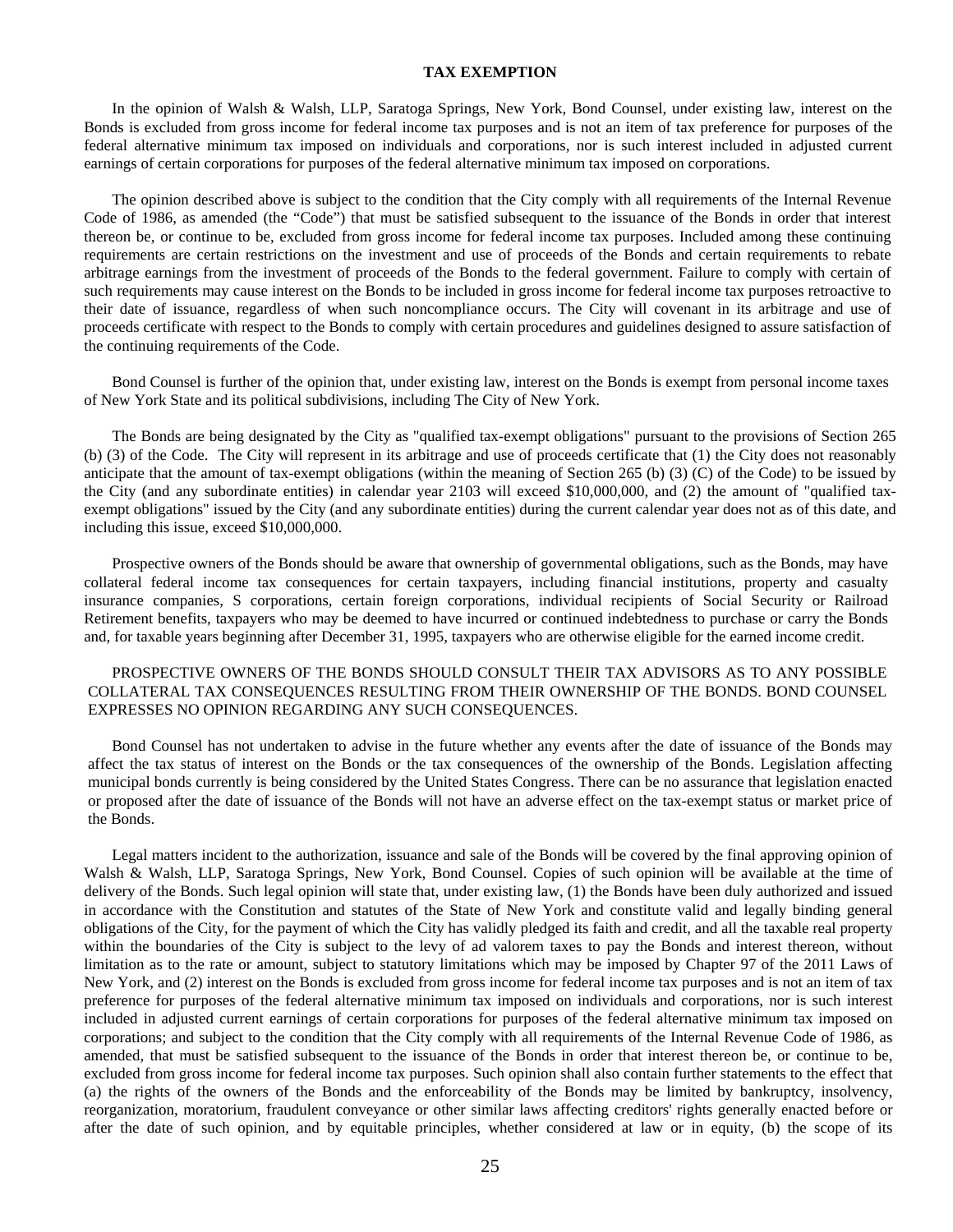engagement as Bond Counsel in relation to the issuance of the Bonds has extended solely to rendering the opinions described herein, and such opinions are not intended and should not be construed to express or imply any conclusion that the amount of real property subject to taxation within the boundaries of the City, together with other legally available sources of revenue, if any, will be sufficient to enable the City to pay the principal of or interest on the Bonds as the same respectively become due and payable, and (c) it has not examined, reviewed or passed upon the accuracy, completeness or fairness of any factual information which may have been furnished to the purchaser of the Bonds by or on behalf of the City, and, accordingly, Bond Counsel expresses no opinion as to whether the City, in connection with the sale of the Bonds, has made any untrue statement of a material fact, or omitted to state a material fact necessary in order to make any statements made, in the light of the circumstances under which they were made, not misleading.

#### **LITIGATION**

 The City is subject to a number of lawsuits in the ordinary conduct of its affairs. The City does not believe, however, that such suits, individually or in the aggregate, are likely to have a material adverse effect on the financial condition of the City.

#### **RATING**

 Standard & Poor's Credit Market Services has given the Bonds a rating of "AA+" with a stable outlook. Such rating reflects only the view of such rating agency, and any desired explanation of the significance of such rating should be obtained from Standard & Poor's Credit Market Services, 55 Water Street –  $38<sup>th</sup>$  Floor, New York, New York 10041, (212) 438-2118. There is no assurance that a particular rating will apply for any given period of time or that it will not be lowered or withdrawn entirely if, in the judgment of the agency originally establishing the rating, circumstances so warrant. Any downward revision or withdrawal of such rating could have an adverse effect on the market price of the Bonds.

#### **FINANCIAL ADVISOR**

 Fiscal Advisors & Marketing, Inc. (the "Financial Advisor"), is a Municipal Advisor, registered with the Securities and Exchange Commission and the Municipal Securities Rulemaking Board. The Financial Advisor serves as independent financial advisor to the City on matters relating to debt management. The Financial Advisor is a financial advisory and consulting organization and is not engaged in the business of underwriting, marketing, or trading municipal securities or any other negotiated instruments. The Financial Advisor has provided advice as to the plan of financing and the structuring of the Bonds and has reviewed and commented on certain legal documents, including this Official Statement. The advice on the plan of financing and the structuring of the Bonds was based on materials provided by the City and other sources of information believed to be reliable. The Financial Advisor has not audited, authenticated, or otherwise verified the information provided by the City or the information set forth in this Official Statement or any other information available to the City with respect to the appropriateness, accuracy, or completeness of disclosure of such information and no guarantee, warranty, or other representation is made by the Financial Advisor respecting the accuracy and completeness of or any other matter related to such information and this Official Statement.

#### **MISCELLANEOUS**

 So far as any statements made in this Official Statement involve matters of opinion or estimates whether or not expressly stated, they are set forth as such and not as representations of fact, and no representation is made that any of the statements will be realized. Neither this Official Statement nor any statement which may have been made verbally or in writing is to be construed as a contract with the holders of the Bonds.

 Fiscal Advisors & Marketing, Inc. may place a copy of this Official Statement on its website at www.fiscaladvisors.com. Unless this Official Statement specifically indicates otherwise, no statement on such website is included by specific reference or constitutes a part of this Official Statement. Fiscal Advisors & Marketing, Inc. has prepared such website information for convenience, but no decisions should be made in reliance upon that information. Typographical or other errors may have occurred in converting original source documents to digital format, and neither the City nor Fiscal Advisors & Marketing, Inc. assumes any liability or responsibility for errors or omissions on such website. Further, Fiscal Advisors & Marketing, Inc. and the City disclaim any duty or obligation either to update or to maintain that information or any responsibility or liability for any damages caused by viruses in the electronic files on the website. Fiscal Advisors & Marketing, Inc. and the City also assume no liability or responsibility for any errors or omissions or for any updates to dated website information.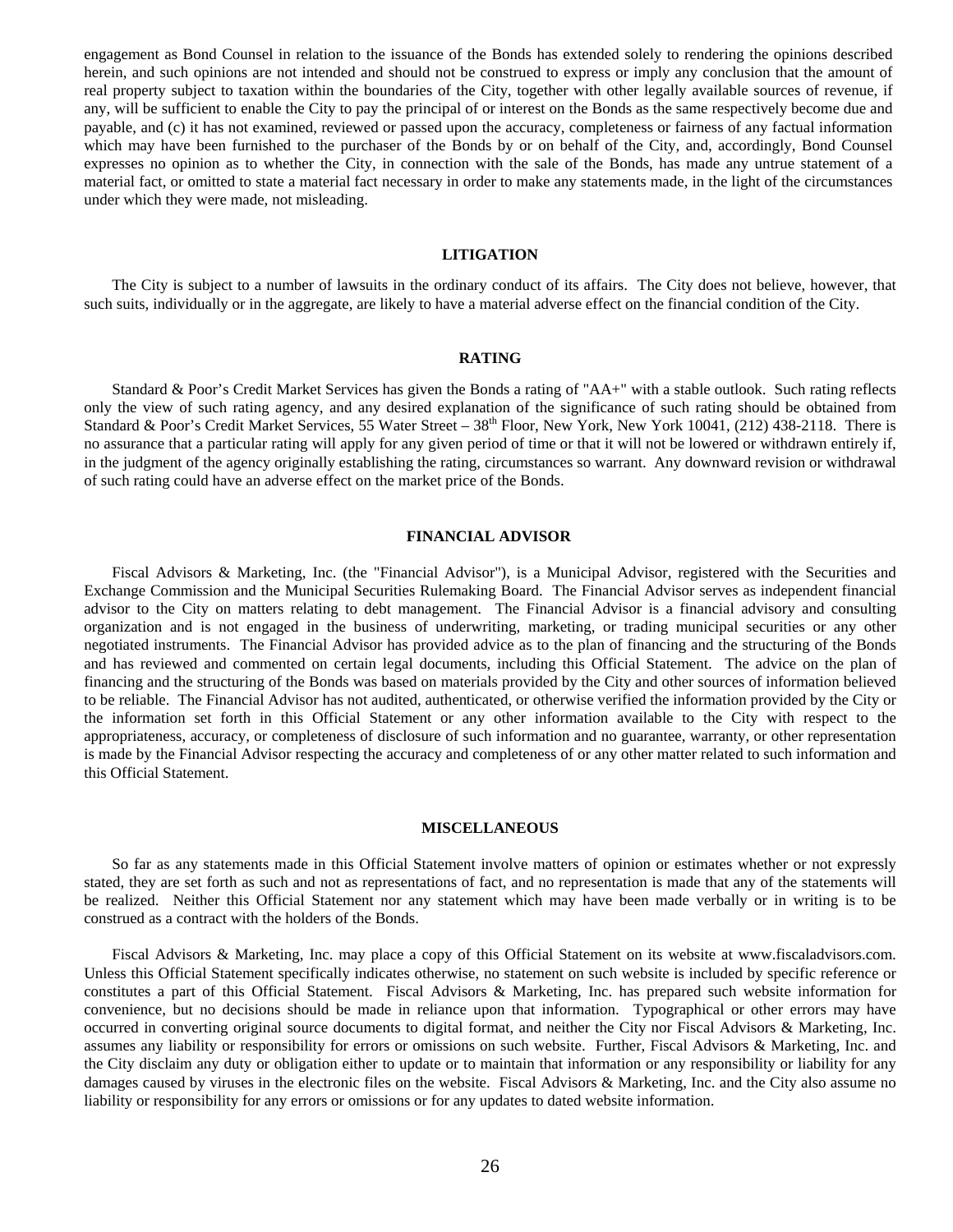The City will act as Paying Agent for the Bonds.

The City's contact information is as follows: Ms. Michele D. Clark-Madigan, Commissioner of Finance, City Hall, Saratoga Springs, New York 12866, Phone: (518) 587-3550, ext. 2577, Telefax: (518) 580-0781, Email: michele.madigan@saratogasprings.org.

**CITY of SARATOGA SPRINGS** 

#### **MICHELE D. CLARK- MADIGAN**

**Dated: June 12, 2013 Commissioner of Finance and Chief Fiscal Officer**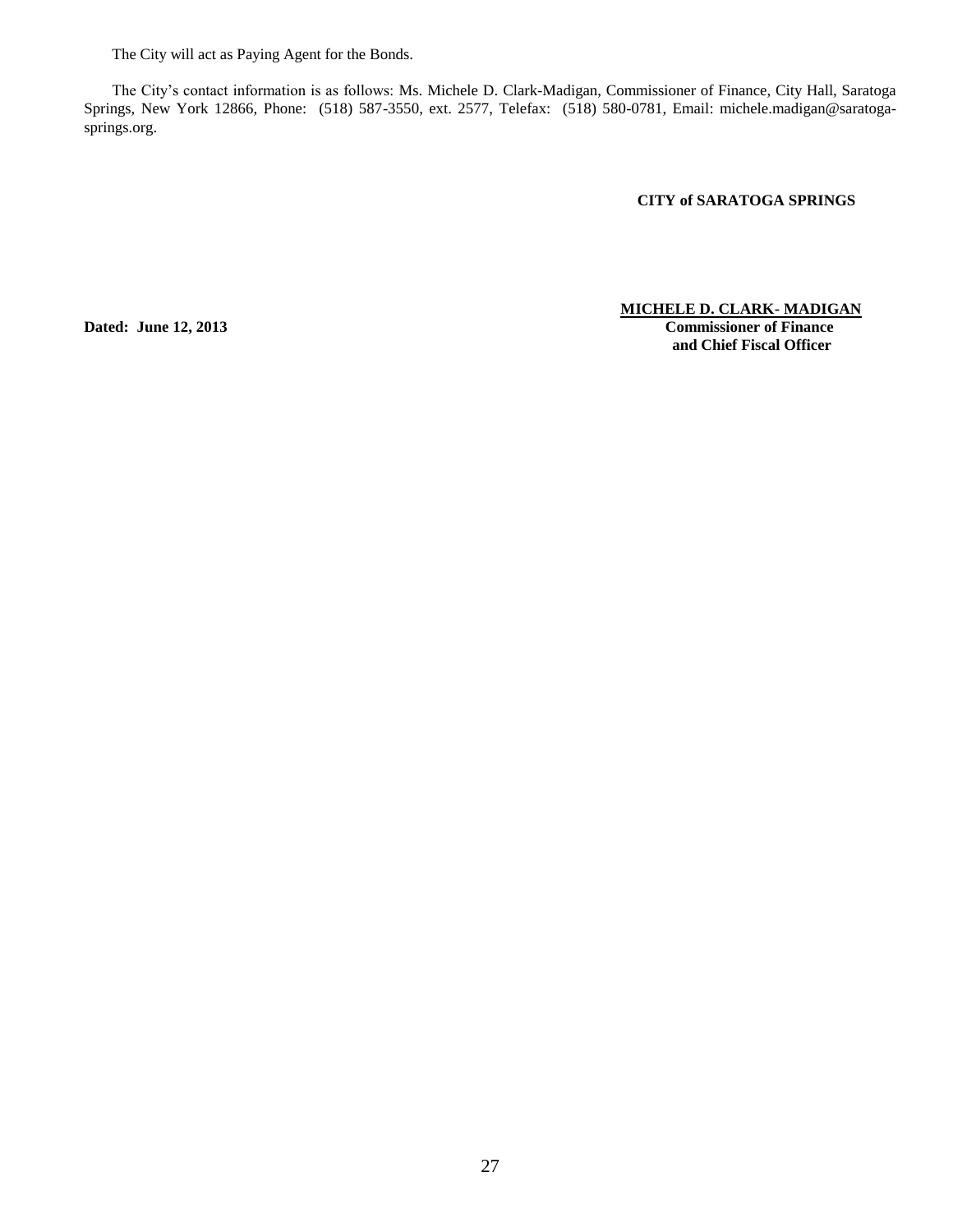#### **GENERAL FUND**

#### **Balance Sheets**

| Fiscal Years Ending December 31:             | 2008             |     | 2009       | 2010             | 2011             | 2012               |
|----------------------------------------------|------------------|-----|------------|------------------|------------------|--------------------|
| <b>ASSETS</b>                                |                  |     |            |                  |                  |                    |
| Cash and Cash Equivalents                    | \$<br>5,522,579  | \$  | 2,674,504  | \$<br>3,296,887  | \$<br>7,301,948  | \$<br>5,345,080    |
| Investments                                  | 17,260           |     | 17,260     | 17,260           |                  |                    |
| Taxes receivable, net of uncollectibles      | 2,222,231        |     | 2,549,448  | 2,884,140        |                  | 2,385,903          |
| Receivables from Other Governments           | 1,990,475        |     | 1,715,276  | 1,866,825        | 2,001,793        | 1,744,389          |
| Receivables, net                             | 1,765,877        |     | 2,154,249  | 2,227,565        | 4,715,723        | 2,119,771          |
| Restricted assets, cash and cash equivalents | 1,408,996        |     | 1,209,830  | 1,061,615        | 2,091,967        | 2,849,412          |
| Due from Other Funds                         | 1,935,018        |     | 1,947,804  | 2,495,244        | 2,190,060        | 1,818,006          |
| Prepaid Expenses                             | 1,623            |     | 1,674      | 1,722            | 7,161            | 901,143            |
| <b>TOTAL ASSETS</b>                          | 14,864,059       | \$  | 12,270,045 | \$<br>13,851,258 | \$<br>18,308,652 | \$<br>17, 163, 704 |
| <b>LIABILITIES AND FUND EQUITY</b>           |                  |     |            |                  |                  |                    |
| Accounts Payable and Accrued Liabilities     | \$<br>1,122,944  | \$  | 778,136    | \$<br>866,333    | \$<br>736,550    | \$<br>926,987      |
| Notes Payable                                |                  |     |            |                  |                  |                    |
| <b>Other Liabilities</b>                     |                  |     | 72,475     |                  |                  | 69,300             |
| Due to Other Governments                     | 3,436,471        |     | 2,799,137  | 3,127,430        | 4,745,832        | 795,591            |
| Due to Other Funds                           |                  |     | 25,000     |                  |                  |                    |
| <b>Deferred Revenue</b>                      |                  |     |            |                  | 1,411,402        | 1,474,595          |
| Deferred Tax Revenue                         | 2,585,014        |     | 2,687,951  | 2,845,638        | 916,095          | 1,197,487          |
| Unpaid Interest and Matured Bonds Payable    |                  |     |            |                  |                  |                    |
| <b>TOTAL LIABILITIES</b>                     | 7,144,429        |     | 6,362,699  | 6,839,401        | 7,809,879        | 4,463,960          |
| <b>FUND EQUITY</b>                           |                  |     |            |                  |                  |                    |
| Non Spendable:                               |                  |     |            |                  |                  |                    |
| Prepaid expenses                             |                  |     |            |                  | \$<br>7,161      | \$<br>901,143      |
| Restricted for:                              |                  |     |            |                  |                  |                    |
| Capital reserve                              |                  |     |            |                  | 1,013,025        | 1,269,421          |
| Tax Stabilization reserve                    |                  |     |            |                  | 1,000,491        | 1,501,439          |
| Debt                                         |                  |     |            |                  |                  |                    |
| Other restrictions                           |                  |     |            |                  | 78,451           | 78,552             |
| Assigned Appropriated                        |                  |     |            |                  | 2,220,986        | 550,000            |
| Assigned Unappropriated                      |                  |     |            |                  | $\boldsymbol{0}$ | 2,237,284          |
| Unassigned                                   |                  |     |            |                  | 6,178,659        | 6,161,905          |
| Reserved                                     | 2,954,321        |     | 2,992,489  | 2,809,809        |                  |                    |
| Unreserved:                                  |                  |     |            |                  |                  |                    |
| Appropriated                                 | 928,535          |     | 62,313     |                  |                  |                    |
| Unappropriated                               | 3,836,774        |     | 2,852,544  | 4,202,048        |                  |                    |
| TOTAL FUND EQUITY                            | 7,719,630        |     | 5,907,346  | 7,011,857        | 10,498,773       | 12,699,744         |
|                                              |                  |     |            |                  |                  |                    |
| TOTAL LIABILITIES and FUND EQUITY            | 14,864,059<br>\$ | \$. | 12,270,045 | \$<br>13,851,258 | \$<br>18,308,652 | \$<br>17, 163, 704 |

Note: Effective December 31, 2011, the City adopted GASB Statement No. 54 which classifies fund balance into specifically defined classifications. 2011 and 2012 data reflects the adoption of GASB Statement No. 54.

Source: Audited financial reports of the City. Unaudited Annual financial report for 2012. This Appendix is not itself audited.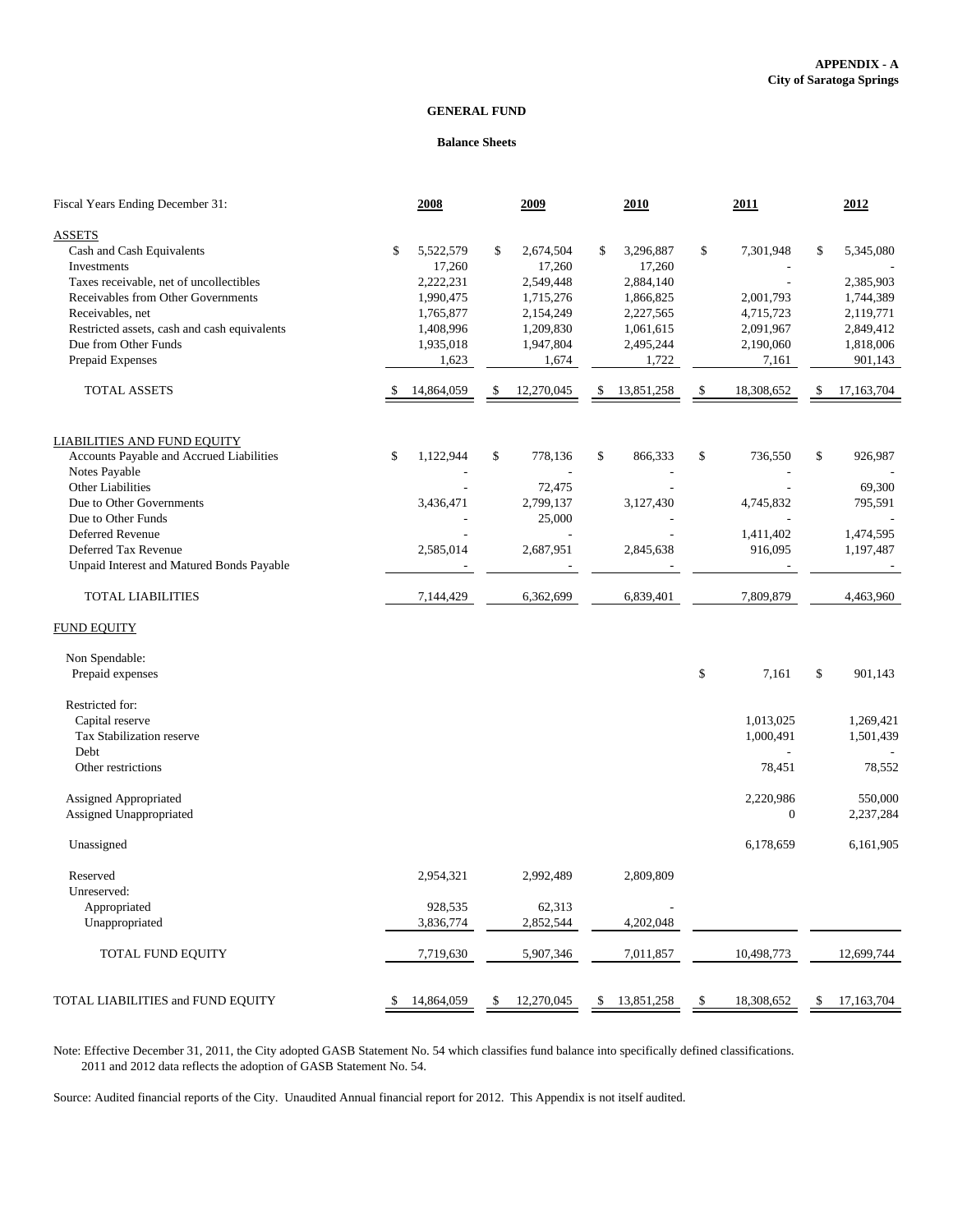#### **APPENDIX - A1 City of Saratoga Springs**

#### **GENERAL FUND**

| Fiscal Years Ending December 31:                    |     | 2006        |                    | 2007       | 2008             |               | 2009        |                    | 2010       | 2011                          |
|-----------------------------------------------------|-----|-------------|--------------------|------------|------------------|---------------|-------------|--------------------|------------|-------------------------------|
| <b>REVENUES</b>                                     |     |             |                    |            |                  |               |             |                    |            |                               |
| Real Property Taxes and Tax Items                   | \$  | 12,587,029  | \$                 | 13,960,799 | \$<br>15,434,584 | \$            | 14,792,368  | \$                 | 16,419,812 | \$<br>17,933,005              |
| Non-Property Taxes                                  |     | 10,515,707  |                    | 12,080,642 | 10,525,763       |               | 10,829,845  |                    | 11,311,352 | 11,648,610                    |
| Departmental Income                                 |     | 1,449,951   |                    | 1,605,500  | 1,517,253        |               | 1,482,529   |                    | 1,435,656  | 1,668,657                     |
| <b>Intergovernmental Charges</b>                    |     | 193,715     |                    | 208,161    | 270,964          |               | 276,404     |                    | 249,179    | 266,847                       |
| Use of Money & Property                             |     | 399,567     |                    | 472,372    | 512,826          |               | 348,189     |                    | 421,022    | 384,039                       |
| Licenses and Permits                                |     | 302,875     |                    | 246,865    | 276,351          |               | 136,459     |                    | 154,763    | 334,651                       |
| <b>Fines and Forfeitures</b>                        |     | 587,857     |                    | 761,617    | 664,284          |               | 701,984     |                    | 672,504    | 669,047                       |
| Sale of Property and                                |     |             |                    |            |                  |               |             |                    |            |                               |
| Compensation for Loss                               |     | 305,762     |                    | 319,500    | 443.254          |               | 409,752     |                    | 385,067    | 389,886                       |
| Miscellaneous                                       |     | 291,873     |                    | 3,991,808  | 3,450,198        |               | 46,966      |                    | 197,009    | 1,636,451                     |
| <b>Revenues from State Sources</b>                  |     | 4,250,003   |                    | 4,310,689  | 4,248,433        |               | 3,785,530   |                    | 3,375,398  | 3,392,003                     |
| <b>Revenues from Federal Sources</b>                |     | 98,899      |                    | 35,628     | 81,529           |               | 131,369     |                    | 272,006    | 521,365                       |
| <b>Total Revenues</b>                               | -\$ | 30,983,238  | \$                 | 37,993,581 | \$<br>37,425,439 | \$.           | 32,941,395  | $\mathbf{\hat{S}}$ | 34,893,768 | \$<br>38,844,561              |
| <b>EXPENDITURES</b>                                 |     |             |                    |            |                  |               |             |                    |            |                               |
| <b>General Government Support</b>                   | \$  | 6,474,312   | \$                 | 4,093,415  | \$<br>8,163,541  | \$            | 7,797,791   | \$                 | 7,512,658  | \$<br>7,790,871               |
| <b>Public Safety</b>                                |     | 17,457,543  |                    | 13,034,930 | 19.116.056       |               | 19,175,161  |                    | 18,741,867 | 19,856,225                    |
| Health                                              |     | 16,844      |                    | 15,205     | 19,943           |               | 17,864      |                    | 17,765     | 18,277                        |
| Transportation                                      |     | 4,671,707   |                    | 4,921,060  | 4,805,477        |               | 4,062,046   |                    | 4,129,819  | 4,131,302                     |
| Economic Assistance and                             |     |             |                    |            |                  |               |             |                    |            |                               |
| Opportunity                                         |     | 120,681     |                    | 131,740    | 138,615          |               | 138,615     |                    | 138,615    | 138,615                       |
| Culture and Recreation                              |     | 2,451,507   |                    | 2,347,466  | 2,590,051        |               | 2,267,561   |                    | 1,959,304  | 2,166,405                     |
| Home and Community Services                         |     | 1,065,243   |                    | 1,013,597  | 1,097,242        |               | 965,439     |                    | 899,189    | 905,660                       |
| <b>Employee Benefits</b>                            |     |             |                    | 8,364,032  |                  |               |             |                    |            |                               |
| Debt Service                                        |     | 5,597       |                    | 31,876     | 91,458           |               | 137,904     |                    | 153,507    | 142,000                       |
| <b>Total Expenditures</b>                           | \$  | 32,263,434  | $\mathbb{S}$       | 33,953,321 | \$<br>36,022,383 | \$            | 34,562,381  | $\mathcal{S}$      | 33,552,724 | \$<br>$\overline{35,}149,355$ |
| Excess of Revenues Over (Under)                     |     |             |                    |            |                  |               |             |                    |            |                               |
| Expenditures                                        | -\$ | (1,280,196) | $\mathbf{\hat{S}}$ | 4,040,260  | \$<br>1,403,056  | $\mathbf{\$}$ | (1,620,986) | $\mathbf{\hat{S}}$ | 1,341,044  | \$<br>3,695,206               |
| Other Financing Sources (Uses):                     |     |             |                    |            |                  |               |             |                    |            |                               |
| <b>Operating Transfers In</b>                       |     | 238,831     |                    | 54,500     | 76,121           |               | 73,569      |                    | 61,604     | 73,578                        |
| <b>Operating Transfers Out</b>                      |     | (123, 356)  |                    |            | (646, 673)       |               | (261, 848)  |                    | (296, 037) | (254, 867)                    |
| <b>Total Other Financing</b>                        |     | 115,475     |                    | 54,500     | (570, 552)       |               | (188, 279)  |                    | (234, 433) | (181, 289)                    |
| Excess of Revenues and Other                        |     |             |                    |            |                  |               |             |                    |            |                               |
| Sources Over (Under) Expenditures<br>and Other Uses |     | (1,164,721) |                    | 4,094,760  | 832,504          |               | (1,809,265) |                    | 1.106.611  | 3,513,917                     |
|                                                     |     |             |                    |            |                  |               |             |                    |            |                               |
| <b>FUND BALANCE</b>                                 |     |             |                    |            |                  |               |             |                    |            |                               |
| Fund Balance - Beginning of Year                    |     | 4,528,636   |                    | 2,792,377  | 6,887,126        |               | 7,719,630   |                    | 5,907,346  | 7,011,857                     |
| Prior Period Adjustments (net)                      |     | (571, 538)  |                    |            |                  |               | (3,019)     |                    | (2,100)    | (27,000)                      |
| Fund Balance - End of Year                          | \$  | 2,792,377   | \$                 | 6,887,137  | \$<br>7,719,630  | \$            | 5,907,346   | \$                 | 7,011,857  | \$<br>10,498,774              |

Source: Audited financial reports of the City. This Appendix is not itself audited.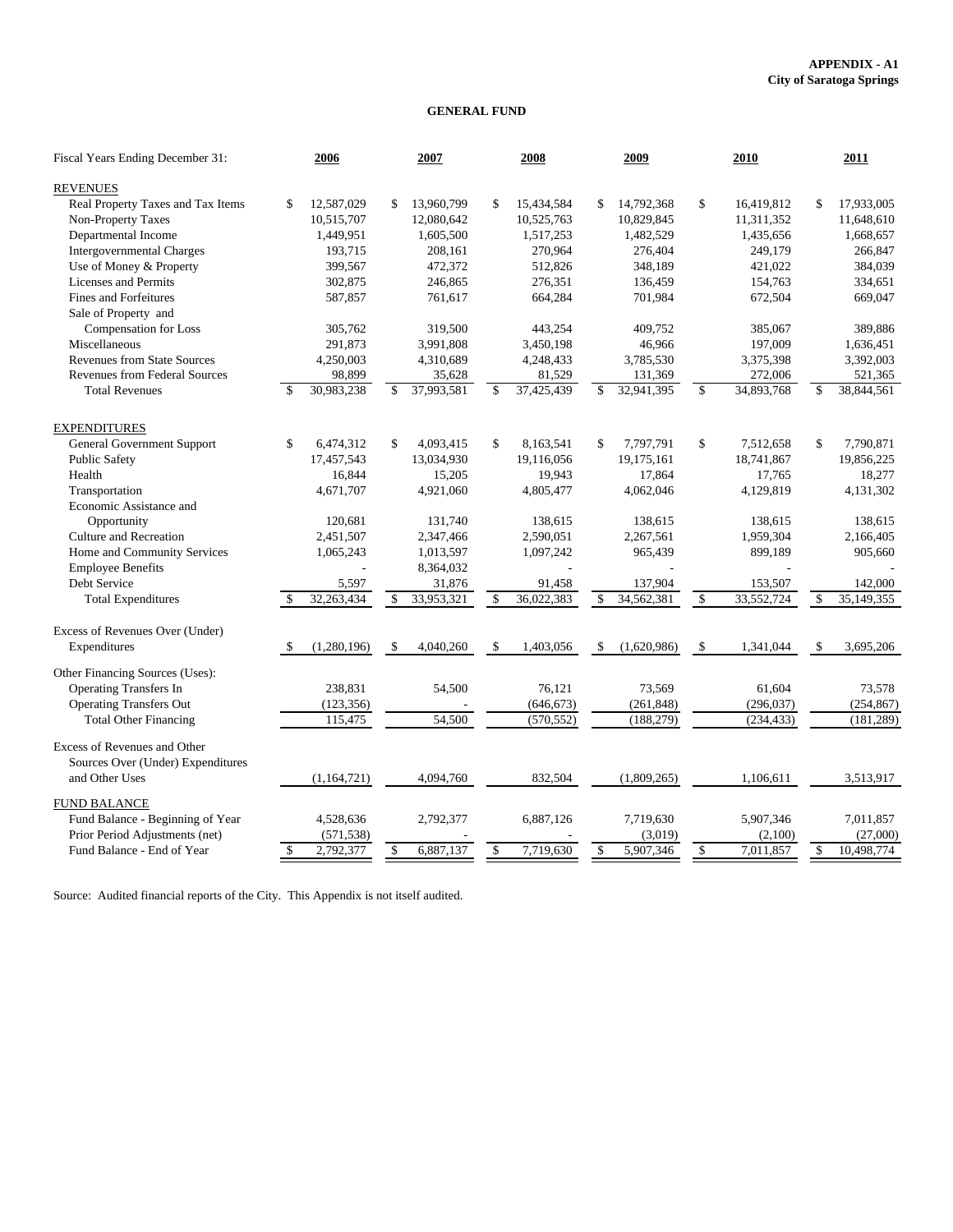#### **GENERAL FUND**

#### **Revenues, Expenditures and Changes in Fund Balance - Budget and Actual**

| Fiscal Years Ending December 31:     | 2011 |                          |              |               |               |            | 2012         |               |                    |            |              | 2013          |  |
|--------------------------------------|------|--------------------------|--------------|---------------|---------------|------------|--------------|---------------|--------------------|------------|--------------|---------------|--|
|                                      |      | Adopted                  |              | Revised       |               |            |              | Adopted       |                    | Unaudited  |              | Adopted       |  |
| <b>REVENUES</b>                      |      | <b>Budget</b>            |              | <b>Budget</b> |               | Actual     |              | <b>Budget</b> |                    | Actual     |              | <b>Budget</b> |  |
| Real Property Taxes and Tax Items    | \$   | 17,133,682               | \$           | 17,198,724    | \$            | 17.933.005 | \$           | 16,669,468    | \$                 | 16,519,475 | \$           | 17,663,240    |  |
| Non-Property Taxes                   |      | 11,230,608               |              | 11,230,608    |               | 11,648,610 |              | 11,966,508    |                    | 12,131,794 |              | 12,895,000    |  |
| Departmental Income                  |      | 1,724,640                |              | 1,854,889     |               | 1,668,657  |              | 1,530,396     |                    | 1,986,589  |              | 2,305,130     |  |
| <b>Intergovernmental Charges</b>     |      | 199,275                  |              | 246,449       |               | 266,847    |              | 297,000       |                    | 309,061    |              | 297,106       |  |
| Use of Money & Property              |      | 342,000                  |              | 342,000       |               | 384,039    |              | 384,000       |                    | 447,777    |              | 425,000       |  |
| <b>Licenses and Permits</b>          |      | 156,700                  |              | 156,700       |               | 334,651    |              | 237,900       |                    | 397,762    |              | 236,800       |  |
| <b>Fines and Forfeitures</b>         |      | 697,500                  |              | 703,770       |               | 669,047    |              | 617,400       |                    | 590,366    |              | 626,000       |  |
| Sale of Property and                 |      |                          |              |               |               |            |              |               |                    |            |              |               |  |
| Compensation for Loss                |      | 1,042,807                |              | 1,135,266     |               | 389,886    |              | 379,226       |                    | 607,084    |              | 396,560       |  |
| Miscellaneous                        |      | 41,250                   |              | 547,758       |               | 1,636,451  |              | 1,620,800     |                    | 1,701,896  |              | 1,623,300     |  |
| <b>Revenues from State Sources</b>   |      | 3,003,300                |              | 3,304,922     |               | 3,392,003  |              | 3,107,950     |                    | 3,448,324  |              | 3,303,280     |  |
| <b>Revenues from Federal Sources</b> |      | 394,766                  |              | 485,527       |               | 521,365    |              | 334,358       |                    | 435,740    |              | 15,719        |  |
| <b>Total Revenues</b>                | \$   | 35,966,528               | \$           | 37,206,614    | \$            | 38,844,561 | \$           | 37,145,006    | $\mathbf{\hat{S}}$ | 38,575,868 | \$           | 39,787,135    |  |
| <b>EXPENDITURES</b>                  |      |                          |              |               |               |            |              |               |                    |            |              |               |  |
| <b>General Government Support</b>    | \$   | 6,358,768                | \$           | 7,927,971     | \$            | 7,790,871  | \$           | 5,190,285     | \$                 | 8,316,218  | \$           | 5,244,346     |  |
| <b>Public Safety</b>                 |      | 19,890,997               |              | 20,484,274    |               | 19,856,225 |              | 12,991,334    |                    | 20,882,005 |              | 13,532,780    |  |
| Health                               |      | 102,865                  |              | 193,289       |               | 18,277     |              | 119,568       |                    | 17,965     |              | 68,065        |  |
| Transportation                       |      | 5,645,239                |              | 6,345,038     |               | 4,131,302  |              | 3,789,123     |                    | 3,974,149  |              | 4,040,518     |  |
| Economic Assistance and              |      |                          |              |               |               |            |              |               |                    |            |              |               |  |
| Opportunity                          |      | 138,615                  |              | 138,615       |               | 138,615    |              | 131,291       |                    | 141,291    |              | 131,291       |  |
| <b>Culture and Recreation</b>        |      | 2,416,713                |              | 2,445,987     |               | 2,166,405  |              | 2,085,549     |                    | 2,299,148  |              | 2,111,306     |  |
| Home and Community Services          |      | 895,128                  |              | 1,008,078     |               | 905,660    |              | 949,275       |                    | 957,489    |              | 943,148       |  |
| <b>Employee Benefits</b>             |      |                          |              |               |               |            |              | 11,433,494    |                    |            |              | 12,310,157    |  |
| Debt Service                         |      | 153,903                  |              | 142,964       |               | 142,000    |              | 342,903       |                    | 137,903    |              | 735,103       |  |
| <b>Total Expenditures</b>            | -\$  | 35,602,228               | \$           | 38,686,215    | $\mathbf{s}$  | 35,149,355 |              | 37,032,822    | \$                 | 36,726,168 | \$           | 39,116,714    |  |
| Excess of Revenues Over (Under)      |      |                          |              |               |               |            |              |               |                    |            |              |               |  |
| Expenditures                         | -S   | 364,300                  | \$           | (1,479,601)   | <sup>\$</sup> | 3,695,206  | \$           | 112,184       | \$                 | 1,849,700  | $\mathbb{S}$ | 670,421       |  |
| Other Financing Sources (Uses):      |      |                          |              |               |               |            |              |               |                    |            |              |               |  |
| <b>Operating Transfers In</b>        |      | 54.500                   |              | 78,500        |               | 73,578     |              | 103,671       |                    | 631,970    |              | 79,500        |  |
| <b>Operating Transfers Out</b>       |      | (418,800)                |              | (347,093)     |               | (254, 867) |              | (215, 855)    |                    | (276, 333) |              | (749, 921)    |  |
| <b>Total Other Financing</b>         |      | (364,300)                |              | (268, 593)    |               | (181, 289) |              | (112, 184)    |                    | 355,637    |              | (670, 421)    |  |
| Excess of Revenues and Other         |      |                          |              |               |               |            |              |               |                    |            |              |               |  |
| Sources Over (Under) Expenditures    |      |                          |              |               |               |            |              |               |                    |            |              |               |  |
| and Other Uses                       |      |                          |              | (1,748,194)   |               | 3,513,917  |              |               |                    | 2,205,337  |              |               |  |
| <b>FUND BALANCE</b>                  |      |                          |              |               |               |            |              |               |                    |            |              |               |  |
| Fund Balance - Beginning of Year     |      |                          |              | 1,748,194     |               | 7,011,857  |              |               |                    | 10,524,774 |              |               |  |
| Prior Period Adjustments (net)       |      |                          |              |               |               | (27,000)   |              |               |                    | (30, 321)  |              |               |  |
| Fund Balance - End of Year           | $\$$ | $\overline{\phantom{a}}$ | $\mathbb{S}$ |               | $\mathbb{S}$  | 10,498,774 | $\mathbb{S}$ |               | $\mathbb{S}$       | 12,699,790 | $\mathbb{S}$ |               |  |

Source: 2011 Audited financial report, 2012 Unaudited Annual financial report and budgets of the City. This Appendix is not itself audited.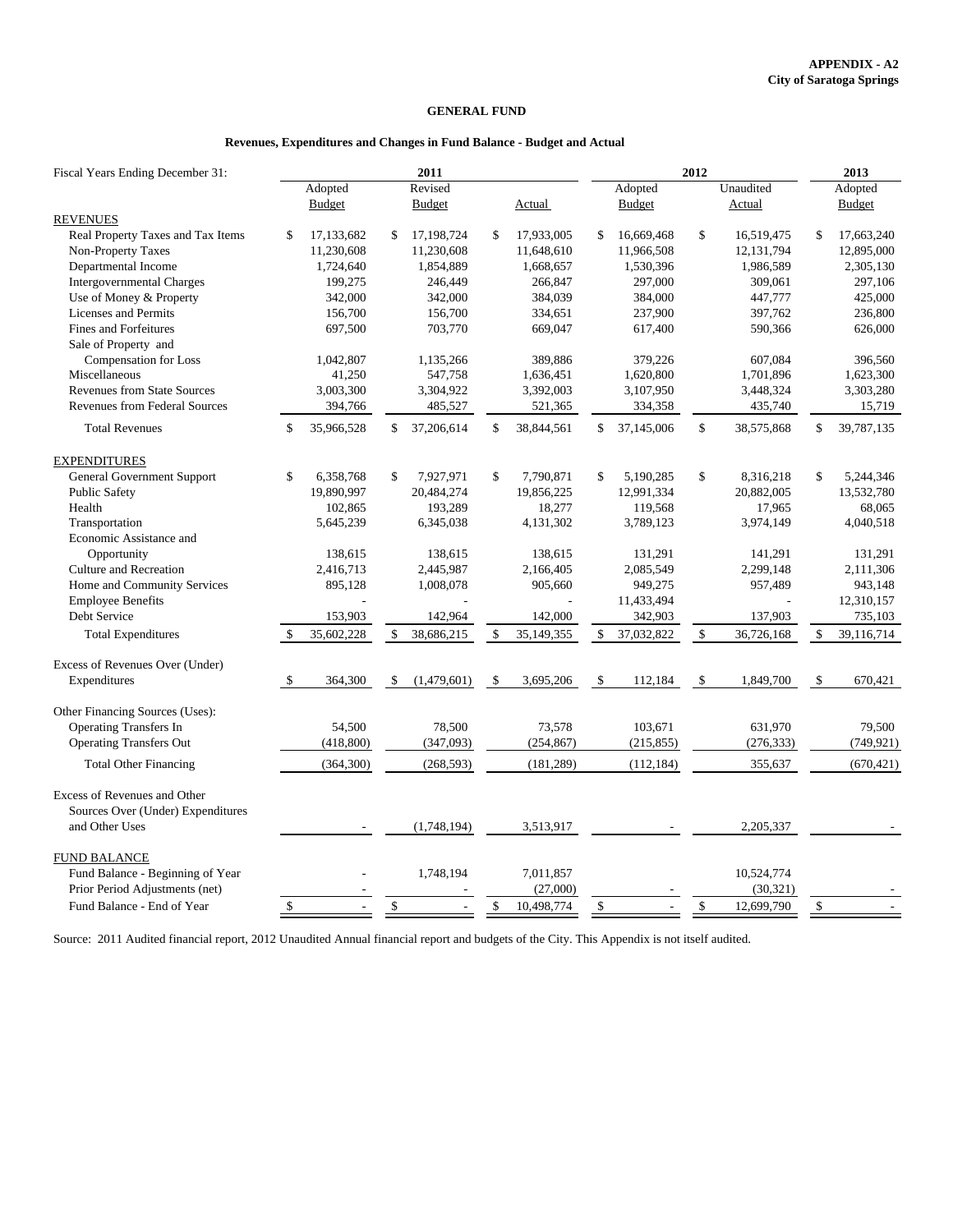#### **Changes In Fund Equity**

| Fiscal Years Ending December 31: | 2007          | 2008          |     | 2009      |     | 2010      | 2011          | 2012            |
|----------------------------------|---------------|---------------|-----|-----------|-----|-----------|---------------|-----------------|
| <b>WATER FUND</b>                |               |               |     |           |     |           |               |                 |
| Fund Equity - Beginning of Year  | \$<br>737,929 | \$<br>463,029 | \$. | 342,395   | \$  | 440,520   | \$<br>712,897 | \$<br>626,048   |
| Prior Period Adjustments (net)   |               |               |     |           |     |           |               |                 |
| Revenues & Other Sources         | 2,472,111     | 2,458,658     |     | 2,431,296 |     | 2,743,961 | 2,435,013     | 3,047,019       |
| Expenditures & Other Uses        | 2,747,011     | 2,579,292     |     | 2,333,171 |     | 2,471,584 | 2,521,862     | 2,602,370       |
| Fund Equity - End of Year        | \$<br>463,029 | \$<br>342,395 | \$  | 440,520   | S.  | 712,897   | \$<br>626,048 | \$<br>1,070,697 |
| <b>SEWER FUND</b>                |               |               |     |           |     |           |               |                 |
| Fund Equity - Beginning of Year  | \$<br>302,806 | \$<br>281,206 | \$  | 157,272   | \$  | 1,254     | \$<br>216,122 | \$<br>267,273   |
| Prior Period Adjustments (net)   |               |               |     |           |     |           |               |                 |
| Revenues & Other Sources         | 3,314,614     | 3,196,743     |     | 3,201,025 |     | 3,786,286 | 3,500,654     | 3,857,006       |
| Expenditures & Other Uses        | 336,214       | 3,320,677     |     | 3,357,043 |     | 3,571,418 | 3,449,503     | 3,576,519       |
| Fund Equity - End of Year        | 281,206       | \$<br>157.272 | \$. | 1,254     | \$. | 216.122   | \$<br>267,273 | \$<br>547.760   |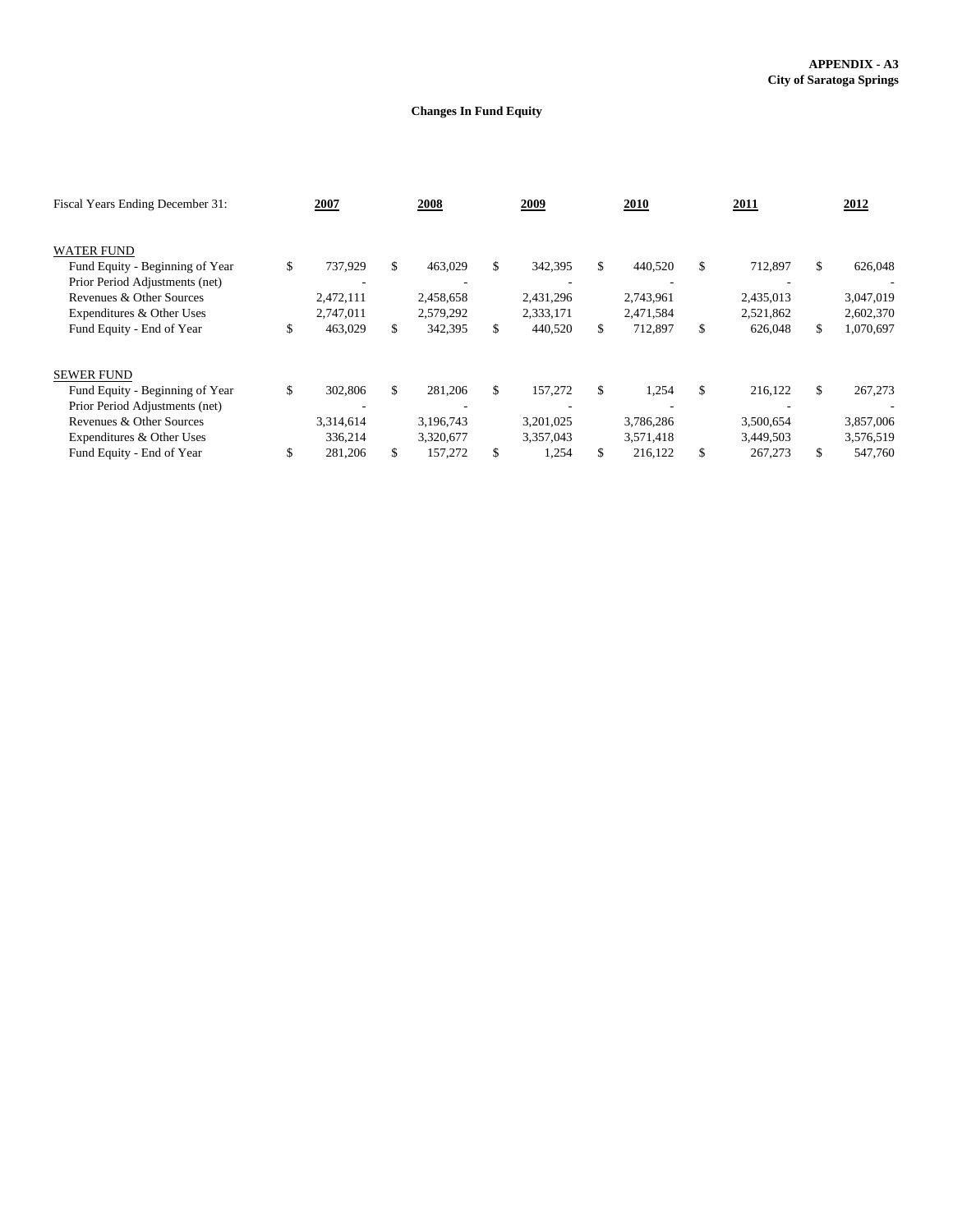### **BONDED DEBT SERVICE**

| Fiscal Year<br>Ending |              | <b>Excluding This Issue</b> |                 | Principal of | <b>Total Principal</b> |
|-----------------------|--------------|-----------------------------|-----------------|--------------|------------------------|
| December 31st         | Principal    | Interest                    | Total           | This Issue   | All Issues             |
|                       |              |                             |                 |              |                        |
| 2013                  | \$1,990,687  | \$1,742,047.64              | \$3,732,734.64  | \$0          | \$1,990,687            |
| 2014                  | 1,820,000    | 1,585,498.80                | 3,405,498.80    | 83,499       | 1,903,499              |
| 2015                  | 1,715,000    | 1,520,510.88                | 3,235,510.88    | 165,000      | 1,880,000              |
| 2016                  | 1,755,000    | 1,457,267.67                | 3,212,267.67    | 170,000      | 1,925,000              |
| 2017                  | 1,735,000    | 1,391,852.72                | 3,126,852.72    | 175,000      | 1,910,000              |
| 2018                  | 1,610,000    | 1,328,164.76                | 2,938,164.76    | 180,000      | 1,790,000              |
| 2019                  | 1,680,000    | 1,265,381.01                | 2,945,381.01    | 185,000      | 1,865,000              |
| 2020                  | 1,745,000    | 1,199,453.01                | 2,944,453.01    | 190,000      | 1,935,000              |
| 2021                  | 1,825,000    | 1,130,896.75                | 2,955,896.75    | 195,000      | 2,020,000              |
| 2022                  | 1,895,000    | 1,059,280.01                | 2,954,280.01    | 205,000      | 2,100,000              |
| 2023                  | 1,805,000    | 984,621.26                  | 2,789,621.26    | 210,000      | 2,015,000              |
| 2024                  | 1,875,000    | 911,728.01                  | 2,786,728.01    | 215,000      | 2,090,000              |
| 2025                  | 1,545,000    | 843,423.02                  | 2,388,423.02    | 225,000      | 1,770,000              |
| 2026                  | 1,615,000    | 779,872.77                  | 2,394,872.77    | 230,000      | 1,845,000              |
| 2027                  | 1,680,000    | 713,207.01                  | 2,393,207.01    | 240,000      | 1,920,000              |
| 2028                  | 1,755,000    | 643,031.76                  | 2,398,031.76    | 245,000      | 2,000,000              |
| 2029                  | 1,830,000    | 569,100.26                  | 2,399,100.26    | 255,000      | 2,085,000              |
| 2030                  | 1,915,000    | 491,666.01                  | 2,406,666.01    | 265,000      | 2,180,000              |
| 2031                  | 1,350,000    | 410,436.89                  | 1,760,436.89    | 275,000      | 1,625,000              |
| 2032                  | 1,400,000    | 353,739.13                  | 1,753,739.13    | 280,000      | 1,680,000              |
| 2033                  | 1,470,000    | 294,847.39                  | 1,764,847.39    | 290,000      | 1,760,000              |
| 2034                  | 1,525,000    | 232,978.15                  | 1,757,978.15    |              | 1,525,000              |
| 2035                  | 1,360,000    | 173,236.76                  | 1,533,236.76    |              | 1,360,000              |
| 2036                  | 880,000      | 126,471.01                  | 1,006,471.01    |              | 880,000                |
| 2037                  | 925,000      | 89,149.50                   | 1,014,149.50    |              | 925,000                |
| 2038                  | 860,000      | 49,988.00                   | 909,988.00      |              | 860,000                |
| 2039                  | 575,000      | 12,718.72                   | 587,718.72      |              | 575,000                |
| <b>TOTALS</b>         | \$42,135,687 | \$21,360,568.91             | \$63,496,255.91 | \$4,278,499  | \$46,414,186           |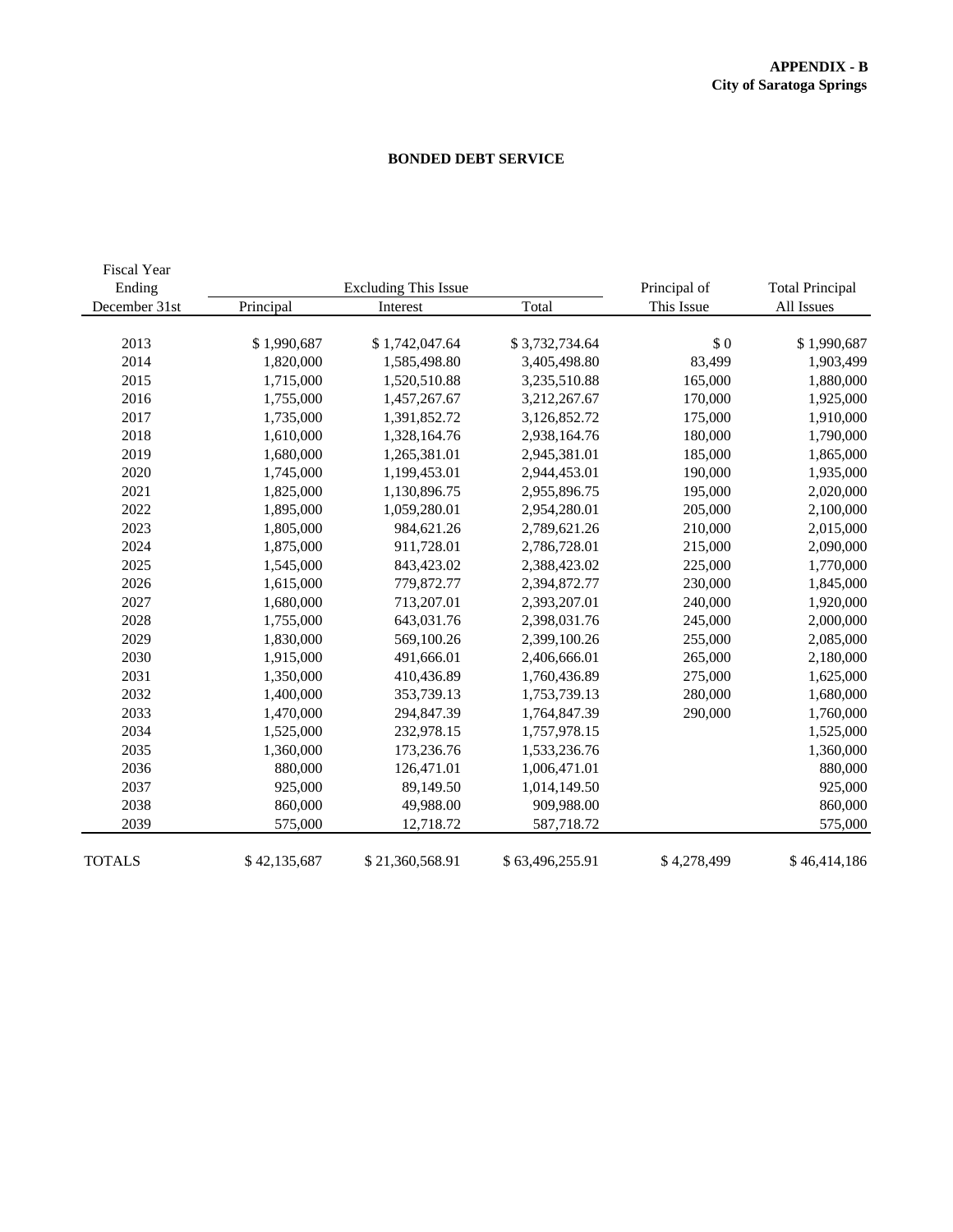**APPENDIX - C** 

# **FINANCIAL STATEMENTS**

**December 31, 2011** 

**Such Financial Report and opinions were prepared as of date thereof and have not been reviewed and/or updated in connection with the preparation and dissemination of this Official Statement.**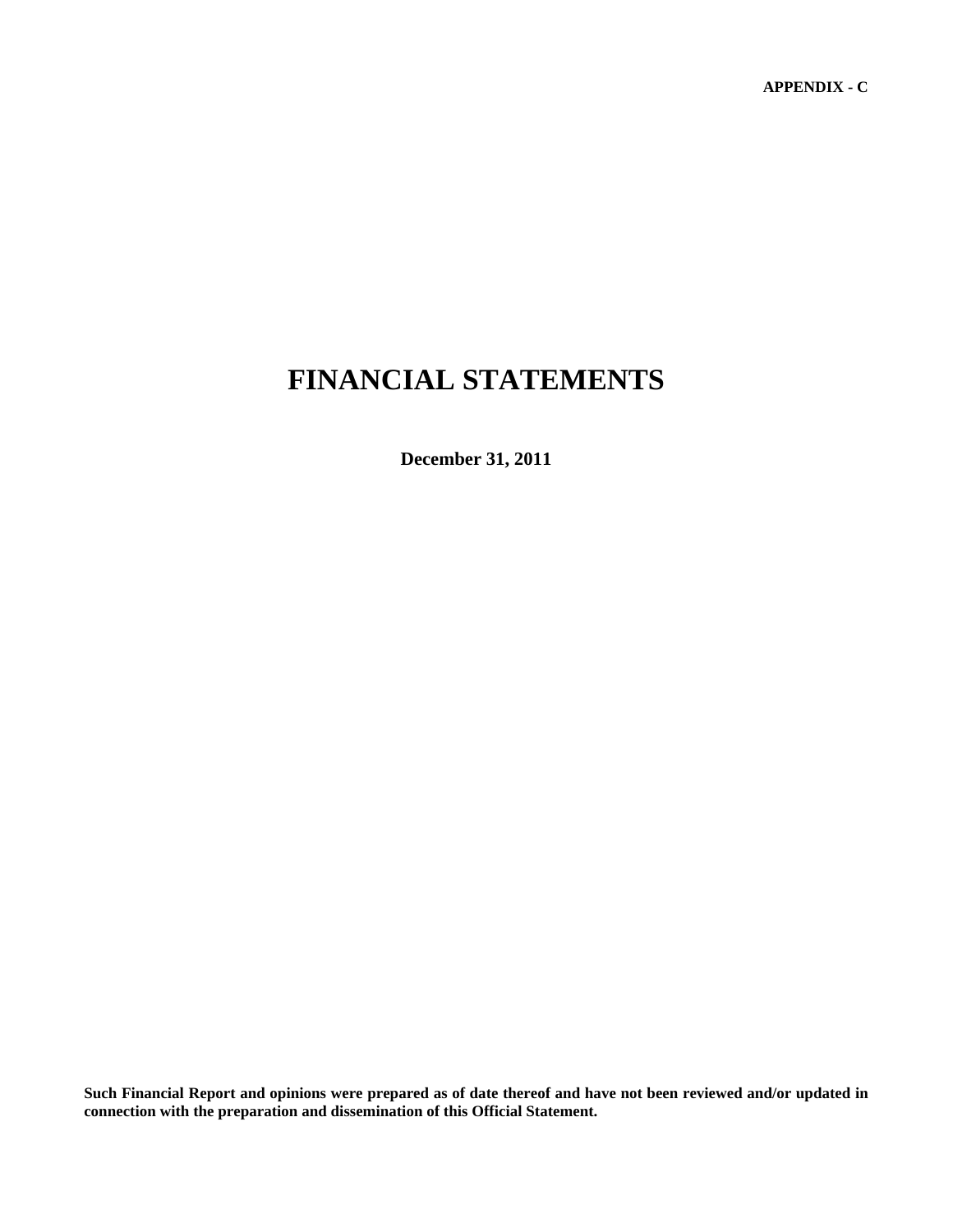## **FINANCIAL REPORT**

## **December 31, 2011**

# **C O N T E N T S**

|                                                                                         | Page           |
|-----------------------------------------------------------------------------------------|----------------|
| <b>INDEPENDENT AUDITOR'S REPORT</b>                                                     | $1 - 2$        |
| REQUIRED SUPPLEMENTAL INFORMATION                                                       |                |
| Management's Discussion and Analysis                                                    |                |
| <b>Financial Highlights</b>                                                             | 3              |
| Overview of the Financial Statements                                                    | $\mathfrak{Z}$ |
| Financial Analysis of the City's Funds                                                  | $\,8\,$        |
| Capital Assets and Debt Administration                                                  | 10             |
| <b>Economic Factors</b>                                                                 | 11             |
| Requests for Information                                                                | 11             |
| <b>BASIC FINANCIAL STATEMENTS</b>                                                       |                |
| Government-wide Financial Statements                                                    |                |
| <b>Statement of Net Assets</b>                                                          | 12             |
| <b>Statement of Activities</b>                                                          | 13             |
| <b>Fund Financial Statements</b>                                                        |                |
| <b>Balance Sheet - Governmental Funds</b>                                               | 14             |
| Reconciliation of the Total Fund Balances Shown in the Governmental Funds to the        |                |
| <b>Statement of Net Assets</b>                                                          | 15             |
| Statement of Revenues, Expenditures, and Changes in Fund Balances -                     |                |
| <b>Governmental Funds</b>                                                               | 16             |
| Reconciliation of the Statement of Revenues, Expenditures, and Changes in Fund          |                |
| Balances of the Governmental Funds to the Change in Net Assets Shown in the             |                |
| <b>Statement of Activities</b>                                                          | 17             |
| <b>Statement of Net Assets - Proprietary Funds</b>                                      | 18             |
| Statement of Revenues, Expenses, and Changes in Net Assets - Proprietary Funds          | 19             |
| <b>Statement of Cash Flows - Proprietary Funds</b>                                      | 20             |
| Statement of Fiduciary Net Assets - Fiduciary Funds                                     | 21             |
| Statement of Changes in Fiduciary Net Assets - Fiduciary Funds                          | 22             |
| <b>Notes to Financial Statements</b>                                                    | $23 - 44$      |
| REQUIRED SUPPLEMENTAL INFORMATION                                                       |                |
| Statement of Revenues, Expenditures, and Changes in Fund Balance - Budget               |                |
| and Actual - General Fund                                                               | 45             |
| Statement of Revenues, Expenditures, and Changes in Fund Balance - Budget               |                |
| and Actual - Debt Service Fund                                                          | 46             |
| Other Postemployment Benefits - Schedule of Funding Progress and Employee Contributions | 47             |
| Non-Major Governmental Funds                                                            | 48             |
| Combining Balance Sheet - Non-Major Governmental Funds                                  | 49             |

Non-Major Governmental Funds 50

Combining Statement of Revenues, Expenditures, and Changes in Fund Balances -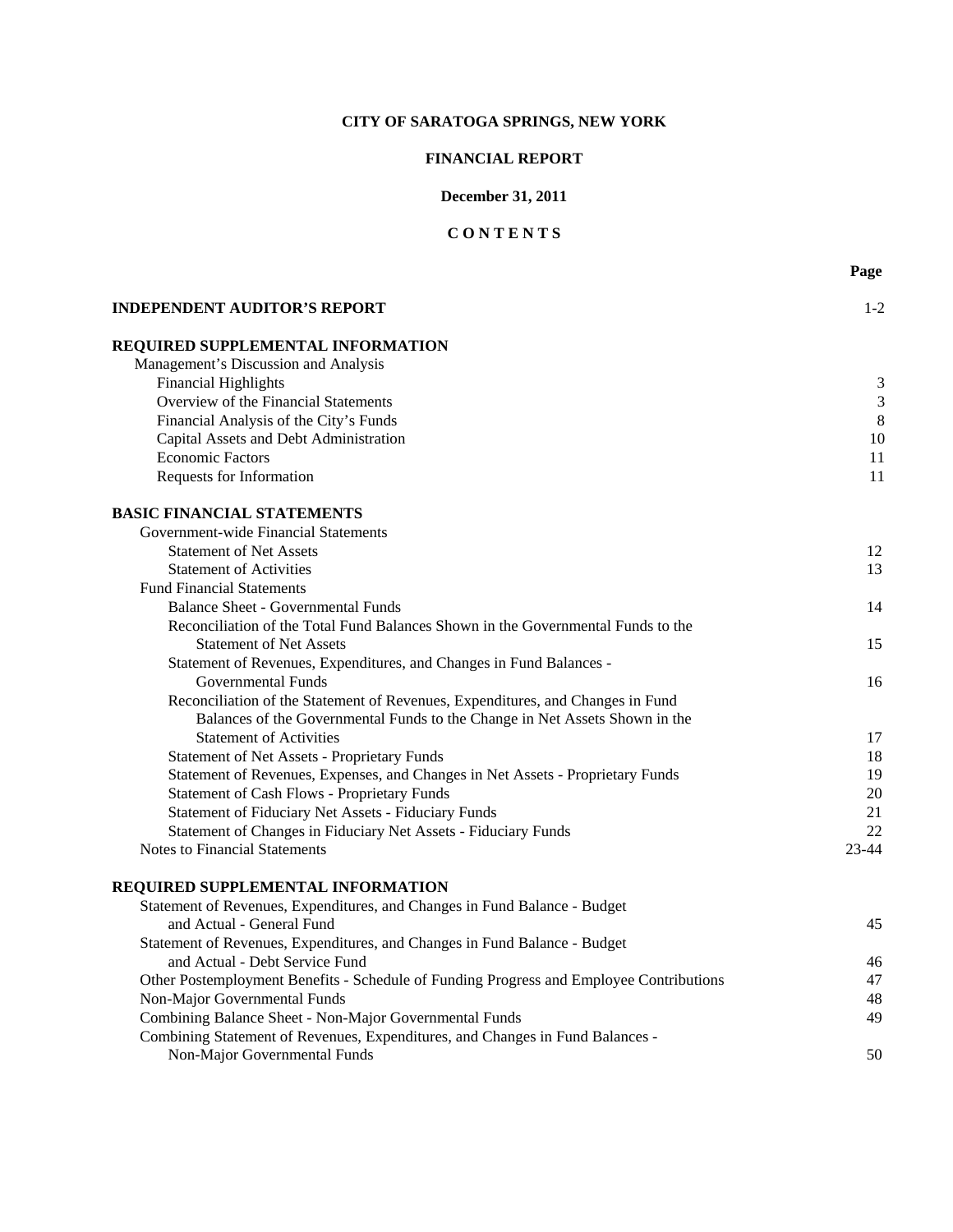## BOLLAM, SHEEDY, TORANI & CO. LLP Certified Public Accountants Albany, New York

## **INDEPENDENT AUDITOR'S REPORT**

Mayor and Members of the City Council City of Saratoga Springs, New York Saratoga Springs, New York

We have audited the accompanying financial statements of the governmental activities, the business-type activities, each major fund, and the aggregate remaining fund information of the City of Saratoga Springs, New York (City), as of and for the year ended December 31, 2011, which collectively comprise the City's basic financial statements as listed in the table of contents. These financial statements are the responsibility of the City's management. Our responsibility is to express opinions on these financial statements based on our audit.

 We conducted our audit in accordance with auditing standards generally accepted in the United States of America and the standards applicable to financial audits contained in *Government Auditing Standards* issued by the Comptroller General of the United States. Those standards require that we plan and perform the audit to obtain reasonable assurance about whether the financial statements are free of material misstatement. An audit includes examining, on a test basis, evidence supporting the amounts and disclosures in the financial statements. An audit also includes assessing the accounting principles used and significant estimates made by management, as well as evaluating the overall financial statement presentation. We believe that our audit provides a reasonable basis for our opinions.

 In our opinion, the financial statements referred to above present fairly, in all material respects, the respective financial position of the governmental activities, the business-type activities, each major fund, and the aggregate remaining fund information of the City, as of December 31, 2011, and the respective changes in financial position and, where applicable, cash flows thereof for the year then ended in conformity with accounting principles generally accepted in the United States of America.

 As discussed in Note 1 to the financial statements, the City adopted the provisions of Governmental Accounting Standards Board Statement No. 54, *Fund Balance Reporting and Governmental Fund Type Definitions*, as of and for the year ended December 31, 2011. Adoption of this statement resulted in significant changes to the classification of the components of fund balance in its governmental fund types.

 In accordance with *Government Auditing Standards*, we have also issued our report dated August 6, 2012, on our consideration of the City's internal control over financial reporting and our tests of its compliance with certain provisions of laws, regulations, contracts and grant agreements, and other matters. The purpose of that report is to describe the scope of our testing of internal control over financial reporting and compliance and the results of that testing, and not to provide an opinion on the internal control over financial reporting or on compliance. That report is an integral part of an audit performed in accordance with *Government Auditing Standards* and should be considered in assessing the results of our audit.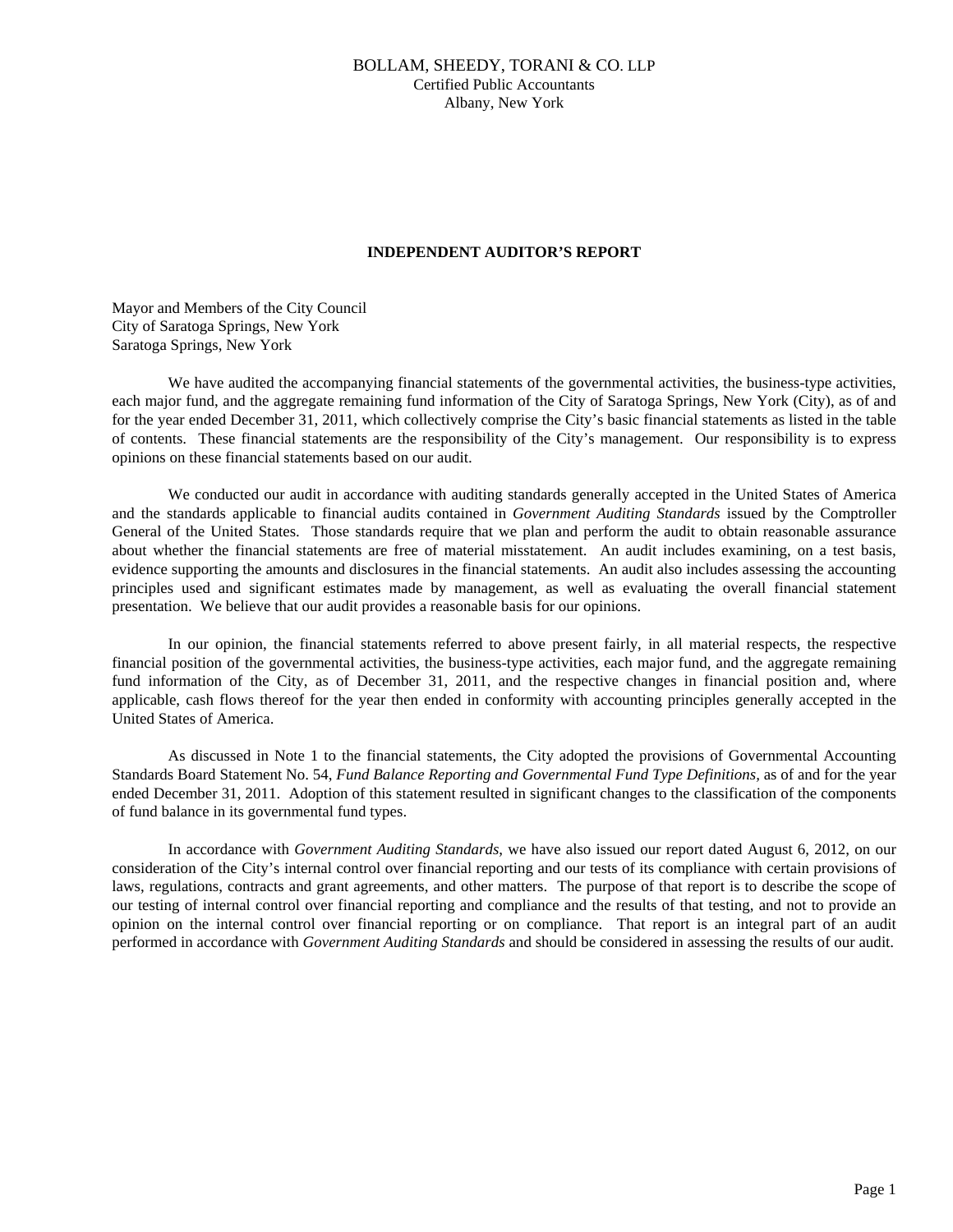Accounting principles generally accepted in the United States of America require that the Management's Discussion and Analysis, budgetary comparison information, the Schedule of Funding Progress and Employee Contributions, and combining non-major fund financial statements on pages 3 through 11, 45 through 46, 47, and 48 through 50, respectively, to be presented to supplement the basic financial statements. Such information, although not a part of the basic financial statements, is required by the Governmental Accounting Standards Board who considers it to be an essential part of financial reporting for placing the basic financial statements in an appropriate operational, economic, or historical context. We have applied certain limited procedures to the required supplemental information in accordance with auditing standards generally accepted in the United States of America, which consisted of inquiries of management about the methods of preparing the information and comparing the information for consistency with management's responses to our inquiries, the basic financial statements, and other knowledge we obtained during our audit of the basic financial statements. We do not express an opinion or provide any assurance on the information because the limited procedures do not provide us with sufficient evidence to express an opinion or provide any assurance.

Ballam Sheedy Town & G up

Albany, New York August 6, 2012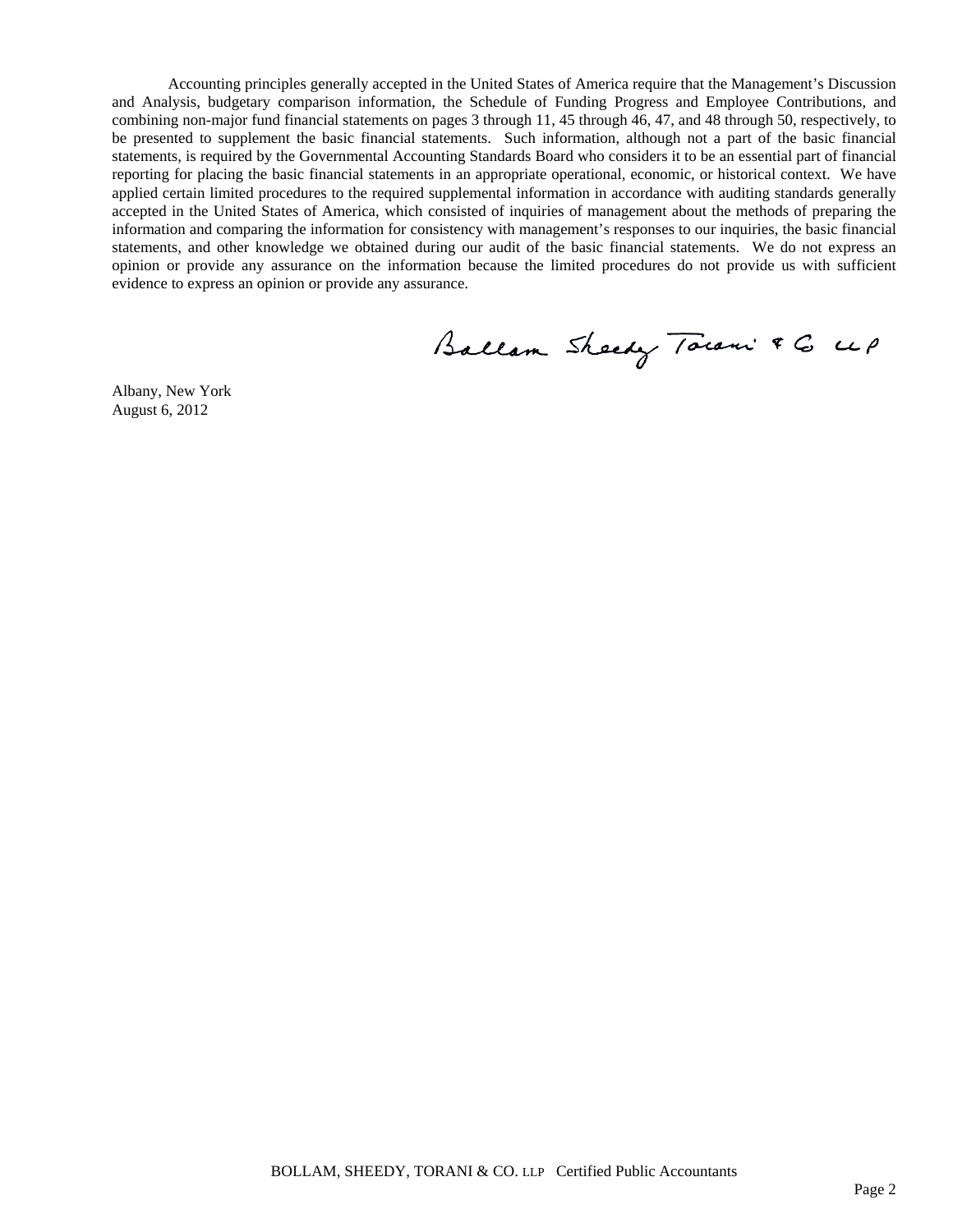## **MANAGEMENT'S DISCUSSION AND ANALYSIS December 31, 2011**

As management of the City of Saratoga Springs, New York (City), we offer the readers of the City's financial statements this narrative overview and analysis as of December 31, 2011. We encourage readers to consider the information presented here in conjunction with our financial statements, which can be found on pages 12 through 44 and our supplemental information which can be found on pages 45 through 50 of this report.

## **FINANCIAL HIGHLIGHTS**

- The assets of the City exceeded its liabilities on December 31, 2011, by \$29,938,139 representing net assets. Of this amount, \$38,660,185 represents the City's investment in capital assets net of related debt, and \$14,341,405 is restricted for future capital improvements, debt service, and other purposes. The remaining amount, which represents negative unrestricted net assets, is \$23,063,451.
- At December 31, 2011, the City's governmental funds reported a combined ending fund balance of \$16,329,884. Of this amount, \$10,151,225 of the fund balance was nonspendable, restricted, or assigned for specific purposes. The combined unrestricted unassigned fund balance was \$6,178,659.
- At the end of the current fiscal year, the unassigned fund balance of the General Fund was \$6,178,659.

## **OVERVIEW OF THE FINANCIAL STATEMENTS**

This discussion and analysis is intended to serve as an introduction to the City's financial statements. The City's financial statements are comprised of three components: 1) government-wide financial statements, 2) fund financial statements, and 3) notes to the financial statements.

**Government-Wide Financial Statements.** The government-wide financial statements are designed to provide readers with a broad overview of the City's finances in a manner similar to private sector business.

The statement of net assets presents information on all of the City's assets and liabilities, with the difference between the two reported as net assets. Over time, increases or decreases in net assets may serve as a useful indicator of whether the financial position of the City is improving or deteriorating.

The statement of activities presents information showing how the City's net assets changed during the most recent fiscal year. All changes in net assets are reported as soon as the underlying event giving rise to the change occurs, regardless of the timing of related cash flows. Thus, revenues and expenses are reported in this statement for some items that will only result in cash flows in future fiscal periods (e.g., uncollected taxes and earned but unused vacation leave).

Both of the government-wide financial statements distinguish functions of the City that are principally supported by taxes and intergovernmental revenues (governmental activities) from other functions that are intended to recover all or a significant portion of their costs through user fees and charges (business-type activities). The governmental activities of the City include general government support, public safety, health, highways and streets, economic development, and culture and recreation. The business-type activities of the City include the Water and Sewer Funds and the City Center Authority.

The government-wide financial statements can be found on pages 12 and 13 of this report.

**Fund Financial Statements.** A fund is a grouping of related accounts that is used to maintain control over resources that have been segregated for specific activities or objectives. The City, like other state and local governments, uses fund accounting to ensure and demonstrate compliance with finance-related legal requirements. All of the funds of the City can be divided into three categories: governmental funds, proprietary funds, and fiduciary funds.

*Governmental funds.* Governmental funds are used to account for essentially the same functions reported as governmental activities in the government-wide financial statements. However, unlike the government-wide financial statements, governmental fund financial statements focus on near-term inflows and outflows of spendable resources, as well as on balances of spendable resources available at the end of the fiscal year. Such information may be useful in evaluating a government's near-term financing requirements.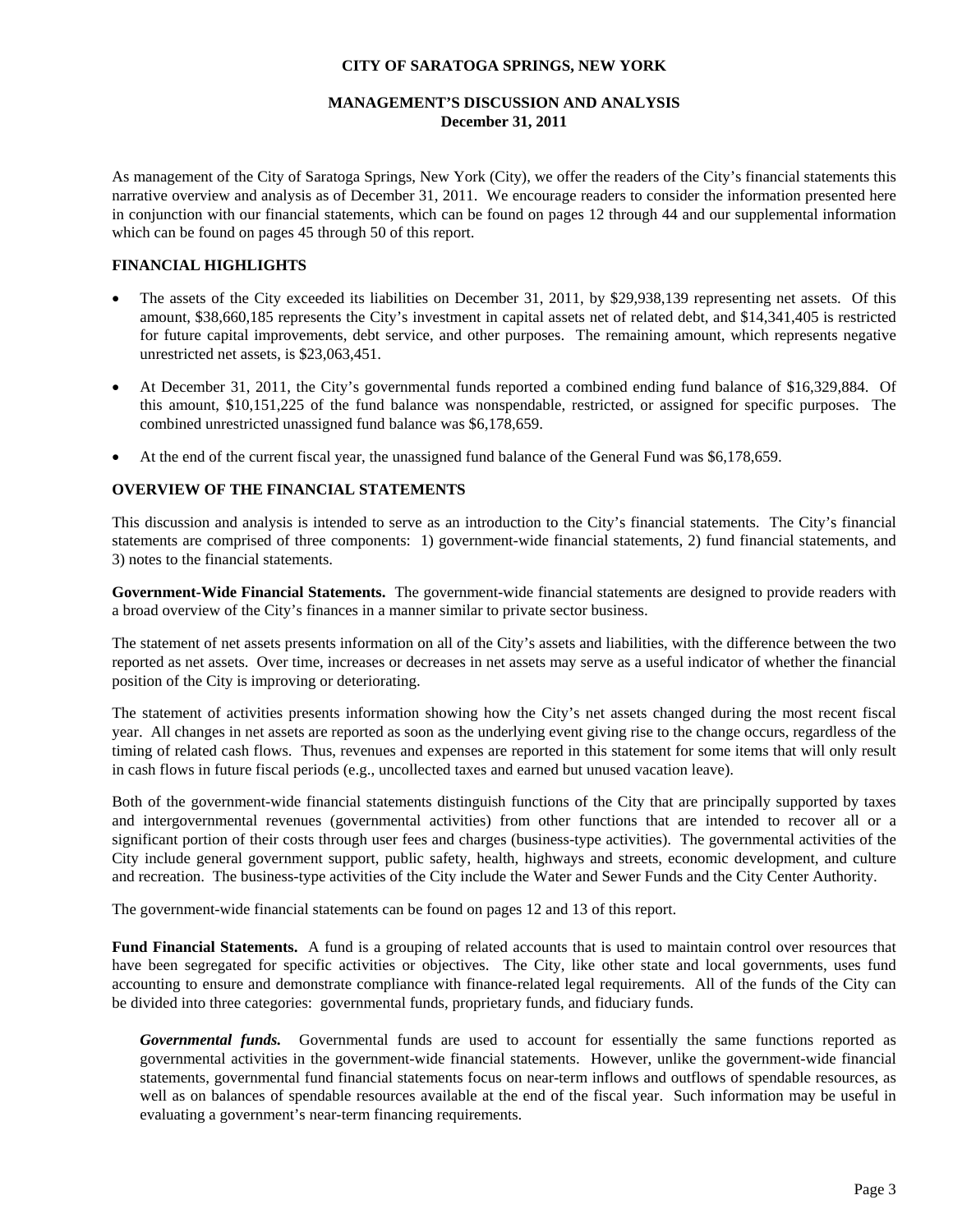## **MANAGEMENT'S DISCUSSION AND ANALYSIS December 31, 2011**

#### **OVERVIEW OF THE FINANCIAL STATEMENTS - Continued**

#### **Fund Financial Statements - Continued**

#### *Governmental funds -* Continued

Because the focus of governmental funds is narrower than that of the government-wide financial statements, it is useful to compare the information presented for governmental funds with similar information presented for governmental activities in the government-wide financial statements. By doing so, readers may better understand the long-term impact of the government's near-term financing decisions. Both the governmental fund balance sheet and the governmental fund statement of revenues, expenditures, and changes in fund balances provide a reconciliation to facilitate this comparison between governmental funds and governmental activities.

The City maintains six individual governmental funds. Information is presented separately in the governmental fund balance sheet and in the governmental fund statement of revenues, expenditures, and changes in fund balances for the General Fund, Capital Projects Fund, Debt Service Fund, and Community Development, all of which are considered to be major funds. Data from the other two governmental funds, the Downtown Special Assessment District (SAD) and the West Avenue Special Assessment District (WASAD) are combined into a single, aggregated presentation. The restricted and assigned fund balance as of December 31, 2011, for the SAD was \$327,174, and for the WASAD was \$5,751. SAD intends to use the accumulated fund balance to assist the City in constructing a parking deck on Woodlawn Avenue that will benefit the District. The WASAD intends to use the accumulated fund balance to pay debt on outstanding bonds issued to finance improvements in the District. The City adopts an annual appropriated budget for its General Fund. A budgetary comparison statement has been provided for the General Fund and Debt Service Fund to demonstrate compliance with this budget.

The governmental fund financial statements can be found on pages 14 through 17 of this report.

*Proprietary funds.* The City maintains enterprise funds to report the same functions presented as business-type activities in the government-wide financial statements. The City uses enterprise funds to account for its Water and Sewer operations and the City Center Authority.

Proprietary funds provide the same type of information as the government-wide financial statements, only in more detail. The proprietary fund financial statements provide separate information for the Water and Sewer operations and the City Center Authority, all of which are considered to be major funds of the City.

The proprietary fund financial statements can be found on pages 18 through 20 of this report.

*Fiduciary funds.* Fiduciary funds are used to account for resources held for the benefit of parties other than the City. Fiduciary funds are not reflected in the government-wide financial statements because the resources of those funds are not available to support the City-owned programs. The accounting used for fiduciary funds is much like that used for proprietary funds.

The fiduciary fund financial statements can be found on pages 21 through 22 of this report.

**Notes to the Financial Statements.** The notes provide additional information that is essential to a full understanding of the data provided in the government-wide and fund financial statements. The notes to the financial statements can be found on pages 23 through 44 of this report.

#### **Government-Wide Financial Analysis**

As noted earlier, net assets may serve over time as a useful indicator of a government's financial position. In the case of the City, assets exceeded liabilities by \$29,938,139 at December 31, 2011.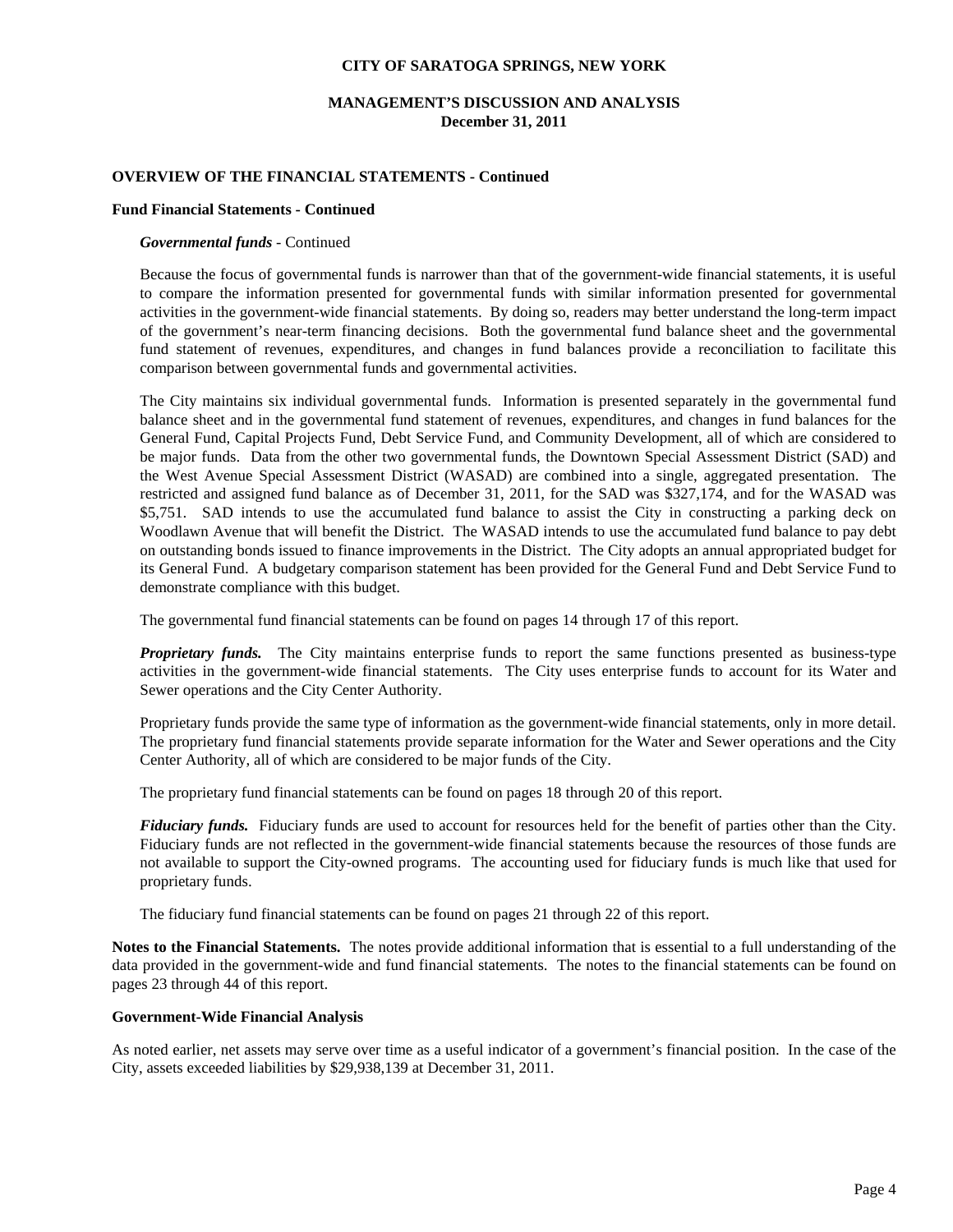## **MANAGEMENT'S DISCUSSION AND ANALYSIS December 31, 2011**

#### **OVERVIEW OF THE FINANCIAL STATEMENTS - Continued**

#### **Government-Wide Financial Analysis - Continued**

By far, the largest portion, \$38,660,185, of the City's net assets (129%) reflects its investment in capital assets (i.e., land, buildings, improvements, infrastructure, work in progress, and machinery and equipment) less accumulated depreciation and any related debt used to acquire those assets that is still outstanding. The City uses these capital assets to provide services to citizens; consequently, these assets are not available for future spending. Although the City's investment in its capital assets is reported net of related debt, it should be noted that the resources needed to repay this debt must be provided from other sources, since the capital assets themselves cannot be used to liquidate these liabilities.

|                                            | December 31,                   |                                |                                |                                 |                                 |                                |  |      |  |  |
|--------------------------------------------|--------------------------------|--------------------------------|--------------------------------|---------------------------------|---------------------------------|--------------------------------|--|------|--|--|
|                                            |                                | Governmental Activities        |                                | <b>Business-type Activities</b> | Total                           |                                |  |      |  |  |
|                                            | 2011                           | 2010                           | 2011                           | 2010                            |                                 | 2011                           |  | 2010 |  |  |
| Current and other assets<br>Capital assets | 24,634,422<br>S.<br>55,437,219 | 19,298,057<br>S.<br>55,197,380 | 11.993.759<br>S.<br>19,959,166 | \$.<br>13,965,924<br>17,633,373 | \$.<br>36,628,181<br>75,396,385 | \$<br>33,263,981<br>72,830,753 |  |      |  |  |
| Total assets                               | 80,071,641                     | 74,495,437                     | 31,952,925                     | 31,599,297                      | 112,024,566                     | 106,094,734                    |  |      |  |  |
| Long-tem liabilities                       | 56,025,613                     | 49,216,277                     | 9,533,588                      | 8,546,325                       | 65,559,201                      | 57,762,602                     |  |      |  |  |
| Other liabilities<br>Total liabilities     | 12,922,195<br>68,947,808       | 11,125,985<br>60,342,262       | 3,605,031<br>13,138,619        | 5,250,662<br>13,796,987         | 16,527,226<br>82,086,427        | 16,376,647<br>74,139,249       |  |      |  |  |
| Net assets:<br>Invested in capital assets, |                                |                                |                                |                                 |                                 |                                |  |      |  |  |
| net of related debt                        | 26,055,522                     | 25,889,996                     | 12,604,663                     | 10,651,300                      | 38,660,185                      | 36,541,296                     |  |      |  |  |
| Restricted<br>Unrestricted                 | 6.080.594<br>(21, 012, 283)    | 5,089,257<br>(16,826,078)      | 8,260,811<br>(2,051,168)       | 9,120,367<br>(1,969,357)        | 14,341,405<br>(23,063,451)      | 14,209,624<br>(18,795,435)     |  |      |  |  |
| Total net assets                           | 11,123,833                     | 14, 153, 175                   | 18,814,306                     | 17,802,310                      | 29,938,139<br>S                 | 31,955,485<br>\$               |  |      |  |  |

# **CONDENSED STATEMENTS OF NET ASSETS**

The City experienced a decrease in net assets during 2011 totaling \$2,057,969 from operations, as shown in the following statement:

|                                    | December 31.            |      |            |      |                                 |      |            |    |            |   |            |
|------------------------------------|-------------------------|------|------------|------|---------------------------------|------|------------|----|------------|---|------------|
|                                    | Governmental Activities |      |            |      | <b>Business-Type Activities</b> |      |            |    | Total      |   |            |
|                                    | 2011                    | 2010 |            | 2011 |                                 | 2010 |            |    | 2011       |   | 2010       |
| Revenues:                          |                         |      |            |      |                                 |      |            |    |            |   |            |
| Program revenues:                  |                         |      |            |      |                                 |      |            |    |            |   |            |
| Charges for services               | 3.882.593               |      | 3.038.214  | \$   | 6.716.569                       | S.   | 7.009.187  | S. | 10.599.162 | S | 10,047,401 |
| Operating grants and contributions | 2.992.753               |      | 1.440.483  |      |                                 |      |            |    | 2.992.753  |   | 1,440,483  |
| Capital grants and contributions   | 334.888                 |      | 3,652,687  |      | 808.341                         |      | 8.370.657  |    | 1.143.229  |   | 12,023,344 |
| General revenues                   |                         |      |            |      |                                 |      |            |    |            |   |            |
| Property taxes                     | 19.756.644              |      | 18,902,330 |      |                                 |      |            |    | 19.756.644 |   | 18,902,330 |
| Other taxes                        | 11.648.605              |      | 11.311.317 |      | 874,486                         |      | 834.141    |    | 12.523.091 |   | 12,145,458 |
| State aid and mortgage taxes       | 3.071.188               |      | 2,537,712  |      |                                 |      |            |    | 3.071.188  |   | 2,537,712  |
| Other                              | 479,389                 |      | 246,422    |      | 244,966                         |      | 140,019    |    | 724,355    |   | 386,441    |
| Total revenues                     | 42.166.060              |      | 41.129.165 |      | 8.644.362                       |      | 16.354.004 |    | 50.810.422 |   | 57.483.169 |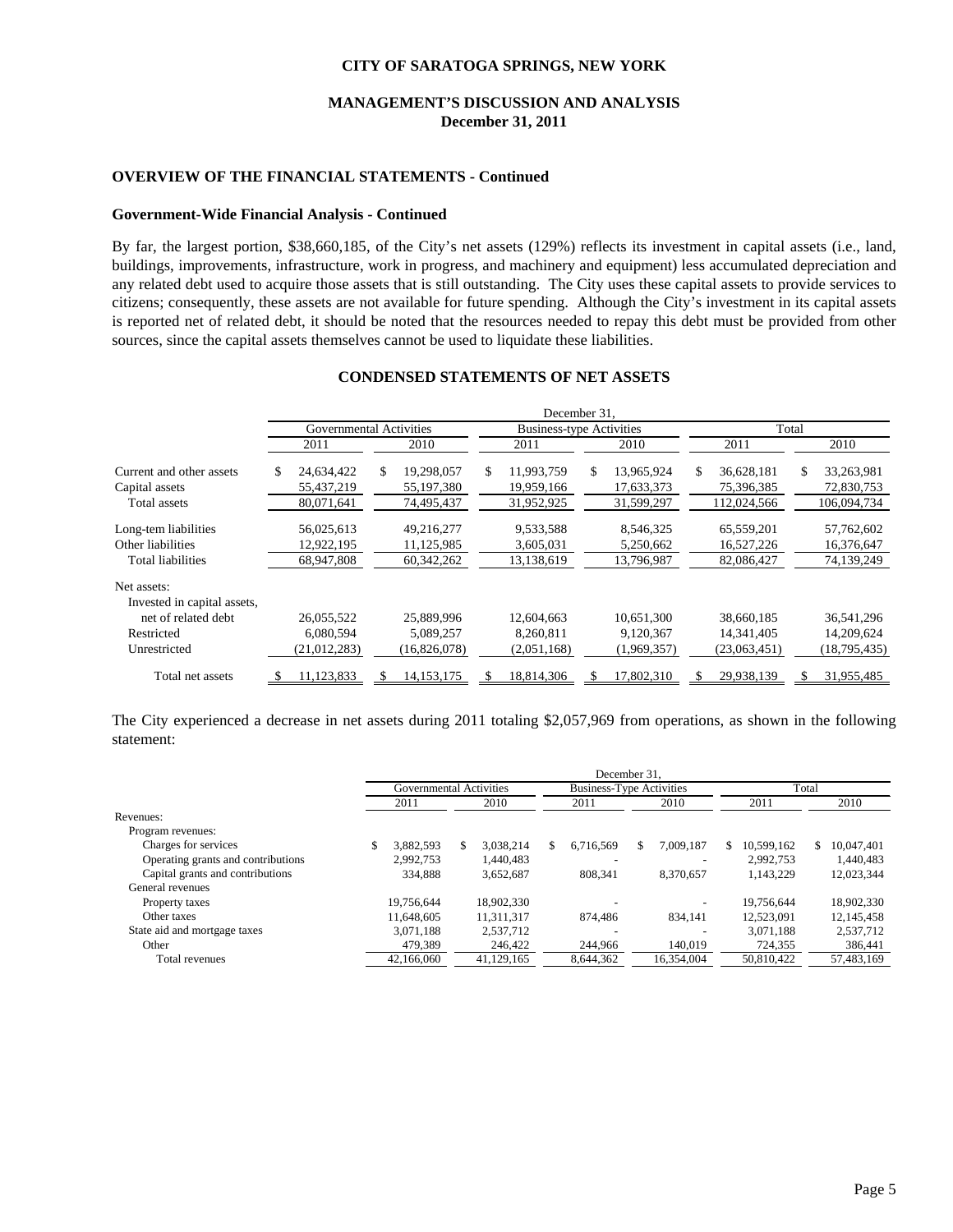## **MANAGEMENT'S DISCUSSION AND ANALYSIS December 31, 2011**

## **OVERVIEW OF THE FINANCIAL STATEMENTS - Continued**

#### **Government-Wide Financial Analysis - Continued**

|                                      |              | Governmental Activities |                  | <b>Business-Type Activities</b> |             | Total       |
|--------------------------------------|--------------|-------------------------|------------------|---------------------------------|-------------|-------------|
|                                      | 2011         | 2010                    | 2011             | 2010                            | 2011        | 2010        |
| Expenses:                            |              |                         |                  |                                 |             |             |
| General government support:          |              |                         |                  |                                 |             |             |
| Mayor                                | 1,180,766    | 1,200,714               |                  |                                 | 1,180,766   | 1,200,714   |
| Finance                              | 1,906,778    | 1,853,204               |                  |                                 | 1,906,778   | 1,853,204   |
| Public works                         | 5,505,968    | 5,760,838               |                  |                                 | 5,505,968   | 5,760,838   |
| <b>Accounts</b>                      | 1,198,905    | 1,239,027               |                  |                                 | 1,198,905   | 1,239,027   |
| Civil service                        | 103,447      | 76,113                  |                  |                                 | 103,447     | 76,113      |
| Other general government support     | 70,785       | 111,000                 |                  |                                 | 70,785      | 111,000     |
| Public safety:                       |              |                         |                  |                                 |             |             |
| Police                               | 12,402,730   | 11,956,726              |                  |                                 | 12,402,730  | 11,956,726  |
| Fire                                 | 9,532,930    | 9,177,550               |                  |                                 | 9,532,930   | 9,177,550   |
| Other public safety                  | 3,083,988    | 2,731,662               |                  |                                 | 3,083,988   | 2,731,662   |
| Health                               | 18,230       | 17,708                  |                  |                                 | 18,230      | 17,708      |
| Transportation                       | 4,112,993    | 3,975,708               |                  |                                 | 4,112,993   | 3,975,708   |
| Economic opportunity and development | 175,209      | 182,528                 |                  |                                 | 175,209     | 182,528     |
| Culture and recreation               | 2,606,374    | 2,602,162               |                  |                                 | 2,606,374   | 2,602,162   |
| Home and community service           | 2,089,473    | 2,466,544               |                  |                                 | 2,089,473   | 2,466,544   |
| Interest on long-term debt           | 1,376,292    | 1,373,369               |                  |                                 | 1,376,292   | 1,373,369   |
| Water                                |              |                         | 2,432,193        | 1,931,293                       | 2,432,193   | 1,931,293   |
| Sewer                                |              |                         | 3,603,466        | 3,724,157                       | 3,603,466   | 3,724,157   |
| City center authority                |              |                         | 1,467,864        | 1,168,554                       | 1,467,864   | 1,168,554   |
| Total expenses                       | 45,364,868   | 44,724,853              | 7,503,523        | 6,824,004                       | 52,868,391  | 51,548,857  |
| Transfers                            | (134, 148)   | (165, 766)              | 134,148          | 165,766                         |             |             |
| Change in net assets                 | (3,332,956)  | (3,761,454)             | 1,274,987        | 9,695,766                       | (2,057,969) | 5,934,312   |
| PRIOR PERIOD ADJUSTMENTS             | 303,614      | (1,427,769)             | (262,991)        | (2,548,767)                     | 40,623      | (3,976,536) |
| NET ASSETS, beginning of year        | 14, 153, 175 | 19,342,398              | 17,802,310       | 10,655,311                      | 31,955,485  | 29,997,709  |
| NET ASSETS, end of year              | 11,123,833   | 14, 153, 175            | 18,814,306<br>\$ | 17,802,310                      | 29,938,139  | 31,955,485  |
|                                      |              |                         |                  |                                 |             |             |

**Governmental activities**. Governmental activities decreased the City's net assets by \$3,332,956. The following chart shows the expenses and program revenues of the various governmental activities:



#### Expenses and Program Revenues - Governmental Activities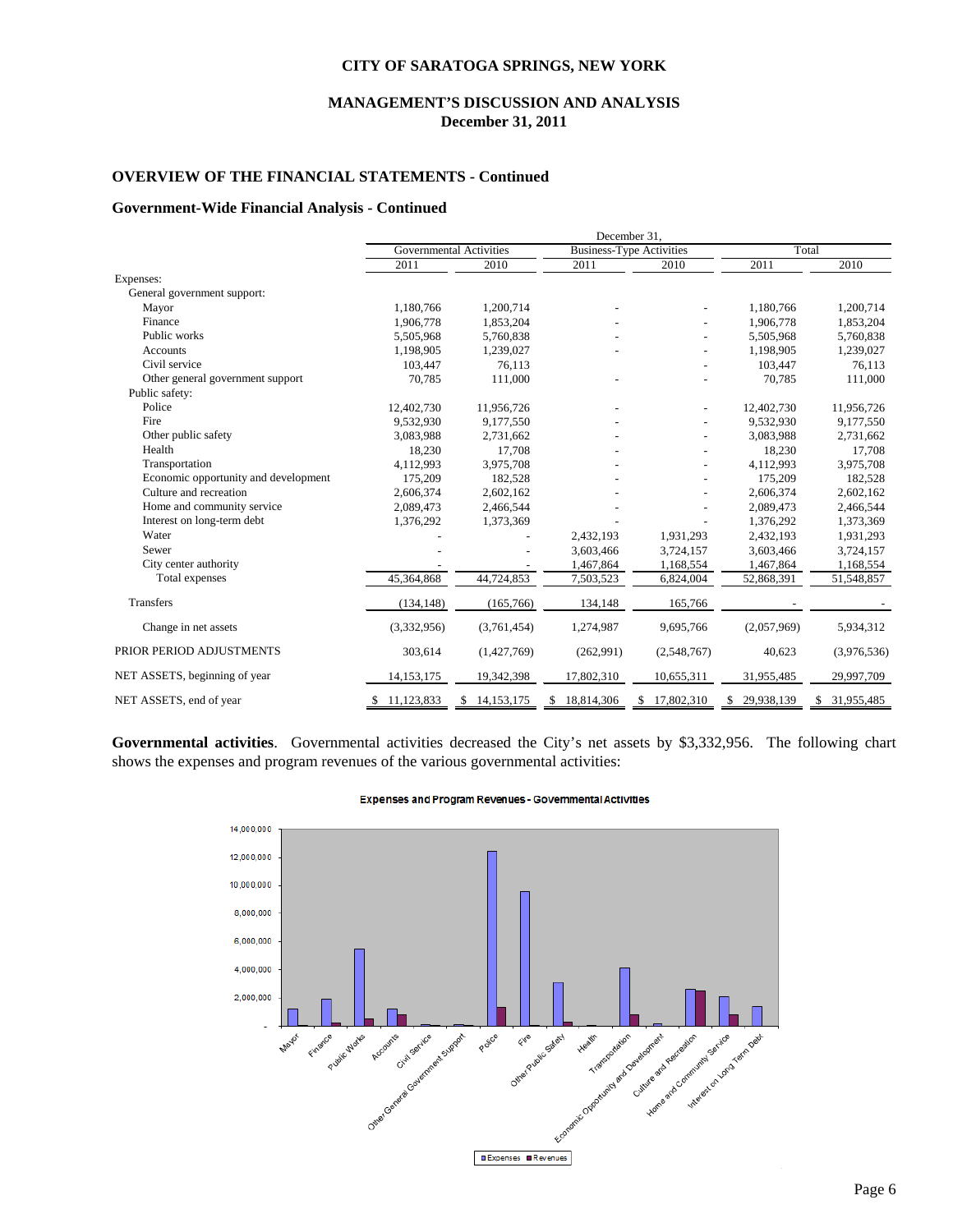## **MANAGEMENT'S DISCUSSION AND ANALYSIS December 31, 2011**

## **OVERVIEW OF THE FINANCIAL STATEMENTS - Continued**

#### **Government-Wide Financial Analysis - Continued**

#### **Governmental activities - Continued**

For the most part, increases in expenses were the result of an increase of the cost of services provided. The City's major governmental activities are financed almost entirely by real property taxes, non-property taxes, and other general revenues. To meet the demand for these services, the City increased property tax rates by 4%. Sales tax receipts increased by 4%.

The following chart shows revenues by source for all governmental activities, with general revenues totaling 83% and program revenues totaling 17%:



#### Revenues by Source - Governmental Activities

Business-type activities. Business-type activities increased the City's net assets by \$1,274,987.



Expenses and Program Revenues - Business-type Activities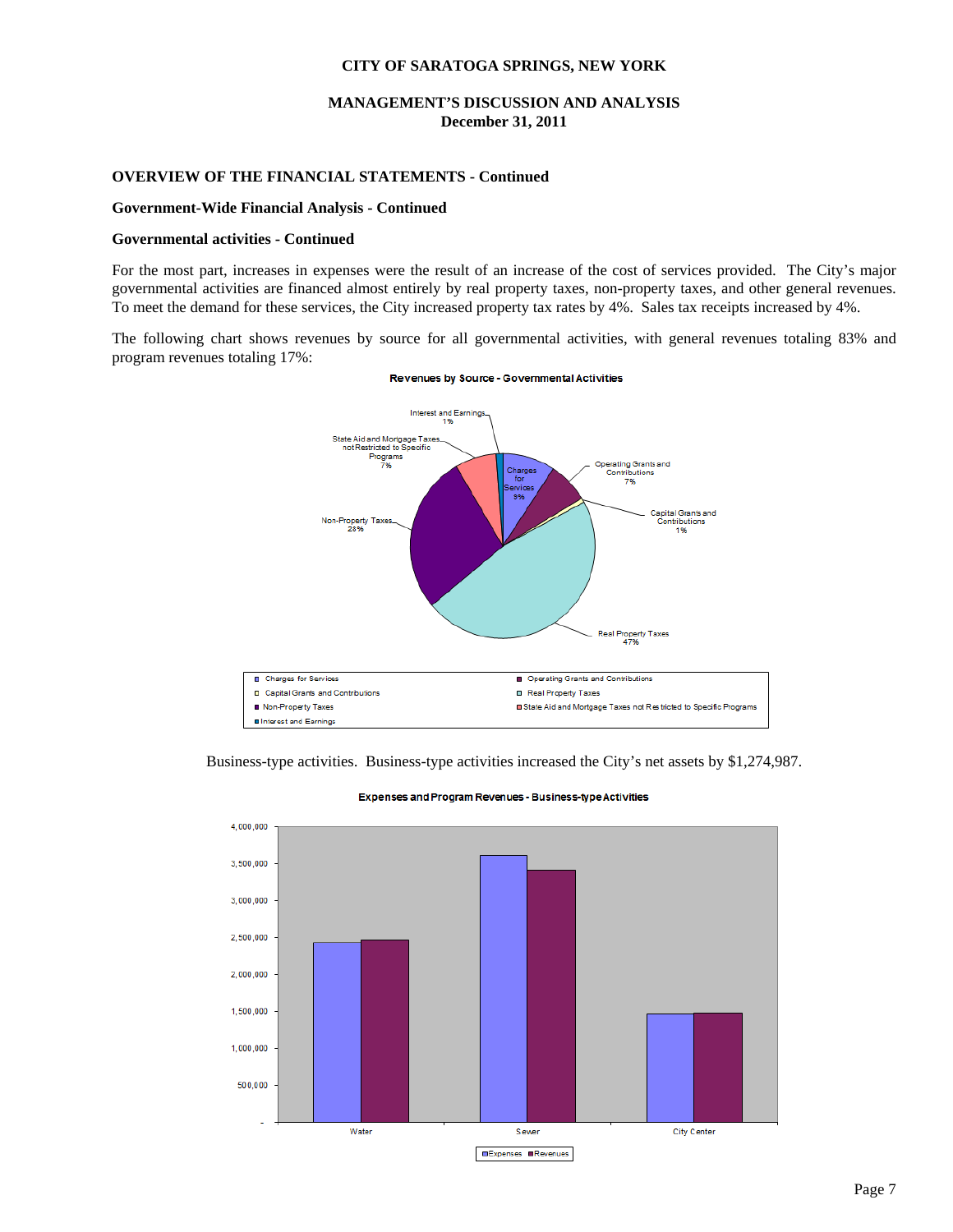**MANAGEMENT'S DISCUSSION AND ANALYSIS December 31, 2011** 

#### **OVERVIEW OF THE FINANCIAL STATEMENTS - Continued**

#### **Government-Wide Financial Analysis - Continued**

Program revenues were sufficient to cover water and City Center activity expenses.

#### Revenues by Source - Business-type Activities



#### **FINANCIAL ANALYSIS OF THE CITY'S FUNDS**

As noted earlier, the City uses fund accounting to ensure and demonstrate compliance with finance-related legal requirements.

**Governmental funds.** The focus of the City governmental funds is to provide information on near-term inflows, outflows, and balances of spendable resources. Such information is useful in assessing the City's financing requirements. In particular, unassigned fund balance may serve as a useful measure of a government's net resources available for spending at the end of the fiscal year.

As of the end of the current fiscal year, the City's governmental funds reported a combined ending fund balances of \$16,329,884, an increase of \$3,958,360 from the prior year. \$10,144,064 is restricted and assigned to indicate that it is not available for new spending because it has already been committed to 1) liquidate contracts and purchase orders of the prior period of \$2,774,790, 2) be held for future capital improvements of \$4,502,748, 3) restricted for tax stabilization of \$1,000,491 and 4) various other restrictions set by the City Council.

The General Fund is the chief operating fund of the City. At the end of the current fiscal year, the unassigned fund balance of the General Fund was \$6,178,659, while total fund balance reached \$10,498,773. As a measure of the General Fund's liquidity, it may be useful to compare both unassigned fund balance and total fund balance to total fund expenditures. Unassigned fund balance represents 18% of total General Fund expenditures, while total fund balance represents 30% of that same amount.

The overall fund balance of the City's General Fund increased by \$3,486,916 during the current fiscal year. Key factors in this increase are as follows:

#### **General Fund Revenues**

1. Property Taxes increased by 9% from 2010 as a result of an increase in the tax rates and an enforcement of delinquent taxes by way of foreclosure. The City continued to have a strong collection rate on all taxes of 93.3%. Interest and penalties on property taxes also increased as a result of the foreclosure proceeding by \$73,000.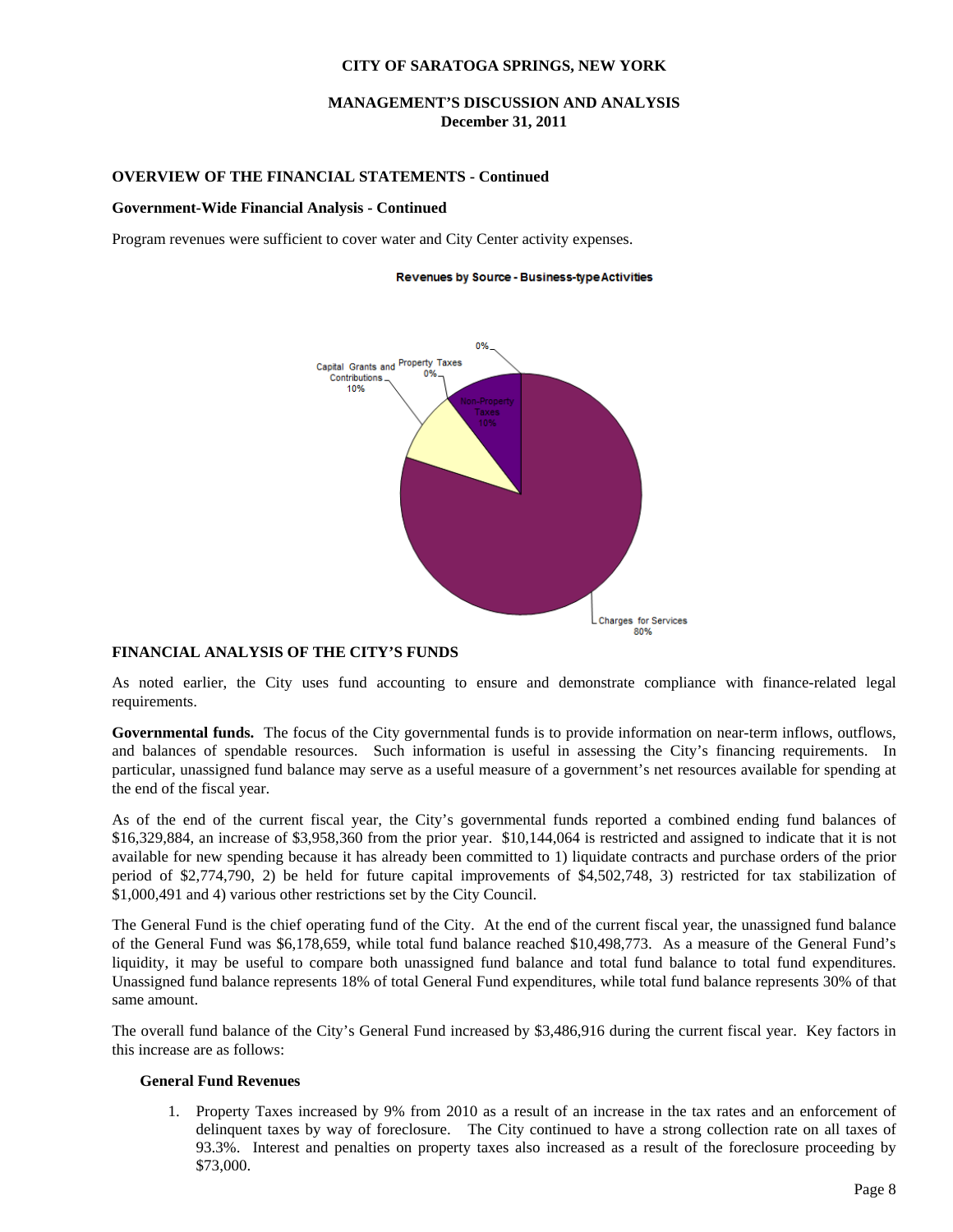## **MANAGEMENT'S DISCUSSION AND ANALYSIS December 31, 2011**

## **FINANCIAL ANALYSIS OF THE CITY'S FUNDS - Continued**

#### **General Fund Revenues - Continued**

- 2. Sales tax increased from 2010 by 4% and exceeded the budget. 2011 sales tax collections were \$9,377,000, a \$331,000 increase from 2010 actual collections, and \$277,000 more than the 2011 adopted budget.
- 3. The City received VLT Aid from the State in 2011 that it did not anticipate receiving and was therefore not included in the 2011 adopted budget. The City received \$1,496,000. Nothing was received in 2010. The City Council created a million dollar tax stabilization reserve with some of this money.
- 4. Departmental income increased in Public Safety primarily due to aggressively billing for Fire Services. The City received \$129,000 in 2011 and \$19,000 in 2010. However this was \$13,000 less than budgeted.
- 5. Building permits were \$253,000 in 2011. This exceeded the 2011 adopted budget of \$102,000 and was \$167,000 greater than 2010 actual results.
- 6. Federal Aid increased due to a full year of reimbursement for seven firefighters under the SAFER grant. \$350,000 was reimbursed in 2011 and \$9,000 in 2010.
- 7. Overall revenue performance was strong in 2011 with increases in actual receipts for mortgage tax, occupancy tax, admissions tax, and franchise fees, just to name a few. These actual revenues exceeded the 2011 adopted budget amounts.

#### **General Fund Expenses**

- 1. Health insurance costs were \$6,057,000 in 2011. This was an increase of 4% from 2010 but was \$358,000 less than the revised budget for 2011. The difference was due to the City's change to a single carrier coverage for most enrollees and an increase in the co-pay.
- 2. Retirement costs for all employees were \$3,575,000, an increase of \$600,000 from 2010. However the actual expenses for 2011 was \$377,000 less than anticipated in the adopted budget.
- 3. Utility costs for City buildings in the General Fund were \$11,000 less than in 2010 and \$105,000 less than budgeted. Total utility costs in 2011 were \$539,000.
- 4. Overtime costs were \$811,000 in 2011. An increase from 2010 of \$130,000. The expense in 2011 was \$37,000 less than budgeted.
- 5. Unemployment was budgeted as \$102,000 in 2011. The actual expense was \$68,000, a difference of \$33,000. Unemployment in 2011 decreased by \$100,000 when compared to 2010 actual costs.
- 6. Payments for compensatory time were \$20,000 less than budgeted and \$44,000 less than actual expense in 2010.
- 7. Total General Fund expenses were \$1.6 million more than those in 2010. Actual results were \$3.6 million less than budgeted. It is important to note, \$2.2 million in encumbrances exist at year-end. These are goods or services ordered or committed to in 2011, which will be paid for in 2012. Therefore, \$1.4 was the actual unspent/uncommitted variance. The reasons for this variance are noted above.

The difference between the revised General Fund budget and actual amounts for revenues and transfers-in was \$1,633,025. Various budget amendments during the year kept the City's actual revenue in line with the budget. The difference between the revised General Fund budget and actual amounts for expenditures and transfers out was \$3,629,086. A portion of various unexpended funds, \$2,235,961, was encumbered to 2012 for commitments made by the City.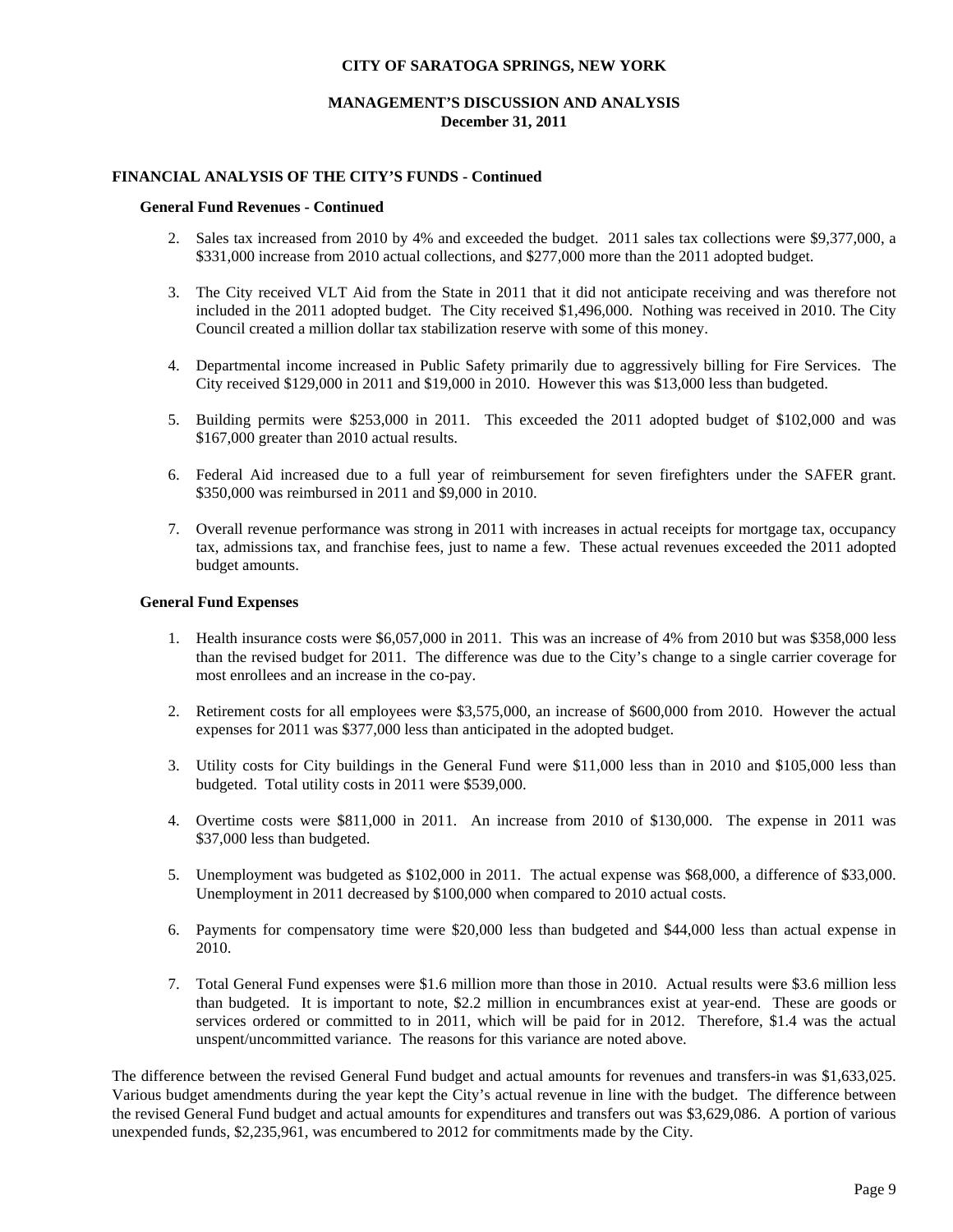## **MANAGEMENT'S DISCUSSION AND ANALYSIS December 31, 2011**

#### **CAPITAL ASSET AND DEBT ADMINISTRATION**

**Capital Assets.** The City's investment in capital assets for its governmental and business-type activities as of December 31, 2011, amounts to \$38,660,185 (net of accumulated depreciation and less outstanding debt). This investment in capital assets includes land, buildings, improvements other than buildings, machinery and equipment, work-in-progress, and infrastructure assets, such as roads, streets, and water systems.

Major capital asset events that occurred during the current fiscal year included the following:

- Continued construction of Church Street, City Center, and improvements to the Casino exterior.
- Completion of the Spring Run Trail, water replacement and improvements, upgrade to the audio system, and the purchase of a sewer truck.

|                                                   | December 31.    |                         |                  |                                 |                |             |  |  |  |  |
|---------------------------------------------------|-----------------|-------------------------|------------------|---------------------------------|----------------|-------------|--|--|--|--|
|                                                   |                 | Governmental Activities |                  | <b>Business-Type Activities</b> | Totals         |             |  |  |  |  |
|                                                   | 2011            | 2010                    | 2011             | 2010                            | 2011           | 2010        |  |  |  |  |
| Land                                              | 3,921,258<br>\$ | \$.<br>3,921,258        | 325.841<br>S.    | \$<br>325,841                   | S<br>4,247,099 | 4,247,099   |  |  |  |  |
| <b>Buildings</b>                                  | 14,449,822      | 13.863.581              | 749.195          | 749.195                         | 15.199.017     | 14,612,776  |  |  |  |  |
| Improvements other than building                  | 8,625,513       | 5,939,302               | 1,433,778        | 483,792                         | 10,059,291     | 6,423,094   |  |  |  |  |
| Machinery and equipment                           | 13, 134, 228    | 12,379,869              | 842,810          | 932.744                         | 13.977.038     | 13,312,613  |  |  |  |  |
| Infrastructure                                    | 47,361,897      | 47,361,898              | 15.252.189       | 14,466,751                      | 62.614.086     | 61,828,649  |  |  |  |  |
| Work in progress                                  | 12,733,695      | 14,956,674              | 13,930,135       | 13,048,176                      | 26,663,830     | 28,004,850  |  |  |  |  |
| Totals                                            | 100,226,413     | 98,422,582              | 32,533,948       | 30,006,499                      | 132,760,361    | 128,429,081 |  |  |  |  |
| Accumulated depreciation                          | 44,789,194      | 43,225,202              | 12,574,782       | 12,373,126                      | 57,363,976     | 55,598,328  |  |  |  |  |
| Capital assets net of accumulated<br>depreciation | 55,437,219      | 55,197,380              | 19,959,166<br>\$ | 17,633,373<br>\$.               | 75,396,385     | 72,830,753  |  |  |  |  |

Additional information on the City's capital assets can be found in Note 1k on page 28 and Note 3c on pages 31 through 33 of this report.

**Long-Term Debt.** At the end of the current fiscal year, the City had total bonded debt outstanding of \$36,736,200. Of this amount, \$36,477,252 comprises debt backed by the full faith and credit of the City and \$258,948 is a special assessment debt for which the City is liable in the event of default by the property owners subject to the assessment.

The City's total bonded debt increased by \$446,743 (1%) during the current fiscal year by new debt issued April 5, 2011.

The City maintains an "AA" rating from Standard & Poor's for general obligation debt.

State statutes limit the amount of general obligation debt a governmental entity may issue to 7% of its five-year average of the total assessed valuation. The current debt limitation for the City is \$257,643,387, which is significantly in excess of the City's outstanding general obligation debt. In addition, the City has a self-imposed limit of 2% of the five-year average total assessed value. The City's debt limitation is \$73,612,396, which is also significantly in excess of the City's outstanding general obligation debt.

The City participates in the New York State and Local Retirement Systems for police and firefighters (PFRS) and all other employees (ERS). On October 15, 2004, the City opted to provide certain benefits to firefighters for past services under Section 384E of the PFRS plan. The total past service credit costs were \$1,011,118. The City opted to pay for this program over a ten-year term with interest starting the third year at 8% per annum. The unpaid balance of \$356,495 at December 31, 2011, is included in the financial statements as a governmental liability.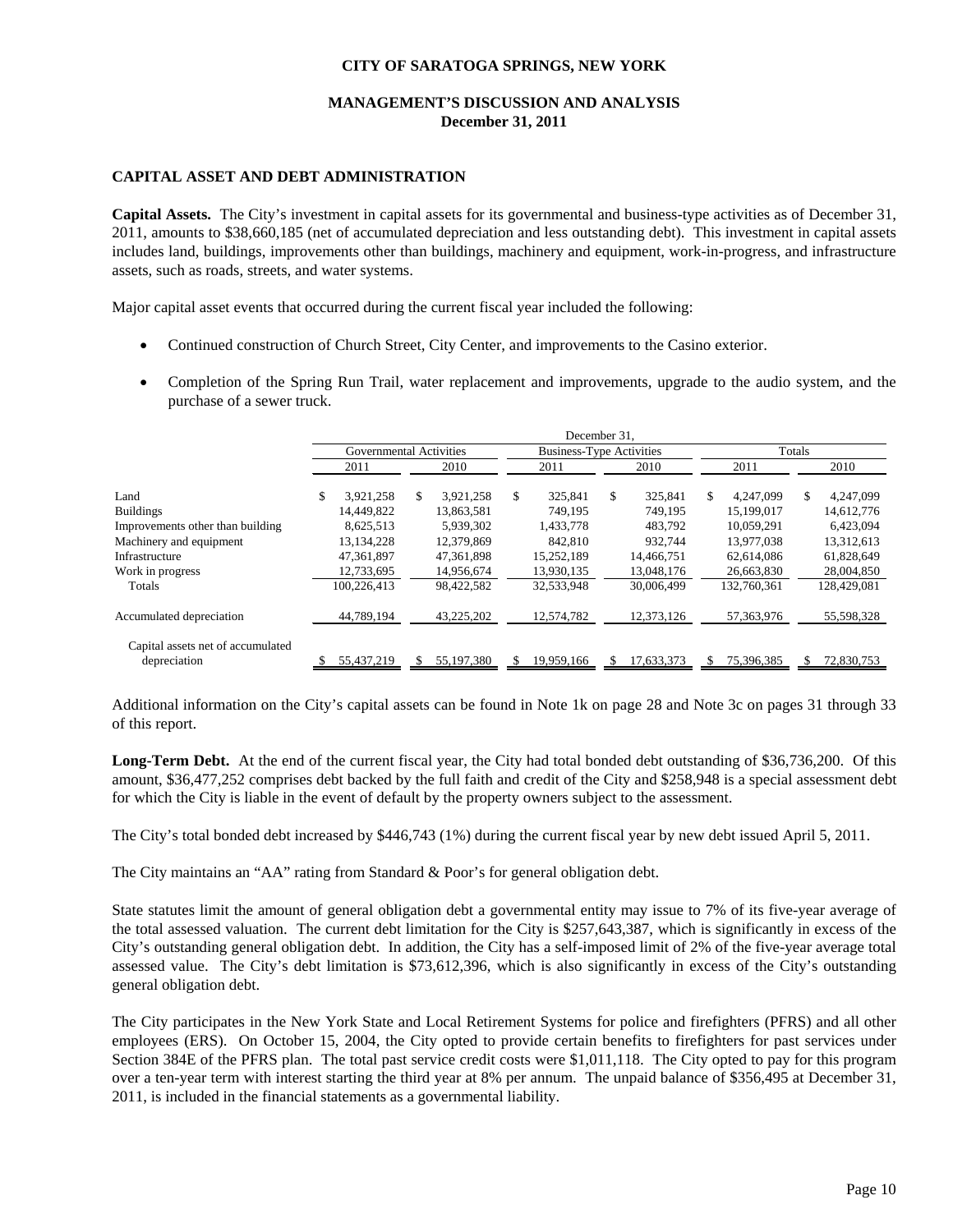## **MANAGEMENT'S DISCUSSION AND ANALYSIS December 31, 2011**

## **CAPITAL ASSET AND DEBT ADMINISTRATION - Continued**

In December 2004, the City opted to amortize the 2004 ERS and PFRS retirement payment over a ten-year period. The principal amount amortized was \$397,330 for the ERS plan and \$654,365 for the PFRS plan. The first principal and interest payments were made February 1, 2006, with interest at 5% per annum. The unpaid principal amounts of \$182,641 for the ERS plan and \$300,495 for the PFRS plan are shown in the financial statements as governmental liabilities.

In accordance with the labor agreements between the City and its police officers signed October 27, 2006, the City was required to provide certain benefits to police personnel for past services under Section 384E and 384EB of the PFRS plan. The total past service credit cost was \$2,700,004 for 384E, \$351,235 for 384EB, and \$360,791 to reopen 384D. The City plans to pay for this program over a ten-year period with interest starting the second year at 8% per annum. The first installment was due February 1, 2008, for the City's 2007 fiscal year. The unpaid principal balance is \$1,722,366 for 384E, \$224,058 for 384EB, and \$230,143 for 384D.

Additional information on the City's long-term debt can be found in Note 1n on page 29 and Note 3e on pages 34 through 37 of this report.

#### **ECONOMIC FACTORS**

The City is growing and thriving. The City is home to the Saratoga Race Course, one of the oldest and most prestigious thoroughbred horse racing tracks in the United States. Each summer, the racetrack operates a six-week schedule of races that attracts world-class horses to participate in the various graded events. Operation of the racetrack is a key factor in the area's successful tourism industry, which allows the City to generate additional revenues from sales tax, hotel occupancy tax, and other similar non-property taxes and fees. The City's residential and commercial tax base decreased at a rate of .5% in 2011. The City has added office buildings, condominiums, and many residences in the past year, however certain assessment claims resulted in a reduction of the overall value.

## **REQUESTS FOR INFORMATION**

This financial report is designed to provide a general overview of the City's finances for all those with an interest in the City's finances. Questions concerning any of the information provided in this report or requests for additional financial information should be addressed to the Office of the Commissioner of Finance, 474 Broadway, Saratoga Springs, New York 12866-2296.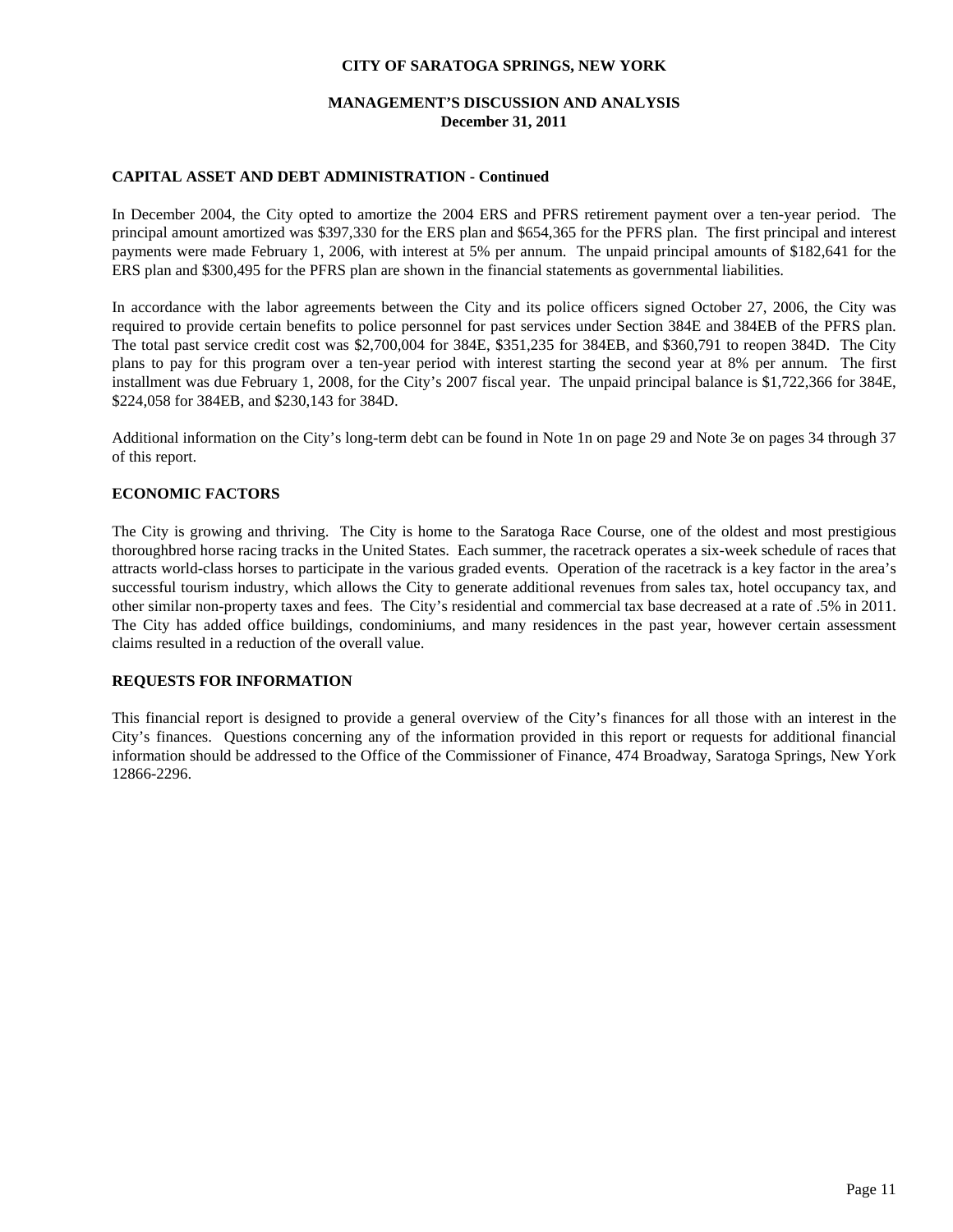# **GOVERNMENT-WIDE FINANCIAL STATEMENTS STATEMENT OF NET ASSETS**

|                                                 | December 31, 2011 |                      |                  |  |  |  |
|-------------------------------------------------|-------------------|----------------------|------------------|--|--|--|
|                                                 | Governmental      | <b>Business-type</b> |                  |  |  |  |
|                                                 | <b>Activities</b> | <b>Activities</b>    | <b>Total</b>     |  |  |  |
| <b>ASSETS</b>                                   |                   |                      |                  |  |  |  |
| <b>CURRENT ASSETS</b>                           |                   |                      |                  |  |  |  |
| Cash and equivalents                            | \$<br>9,151,583   | \$<br>806,433        | \$<br>9,958,016  |  |  |  |
| Cash and cash equivalents, restricted           | 6,354,326         | 8,260,811            | 14,615,137       |  |  |  |
| Investments, restricted                         |                   | 423                  | 423              |  |  |  |
| Receivables, net of uncollectibles              | 7,267,001         | 2,845,288            | 10,112,289       |  |  |  |
| Inventories                                     |                   | 70,865               | 70,865           |  |  |  |
| Prepaid expenses                                | 7,161             | 9,939                | 17,100           |  |  |  |
| Due from business-type activities               | 1,812,203         |                      | 1,812,203        |  |  |  |
| Due from fiduciary funds                        | 33                |                      | 33               |  |  |  |
| Accrued interest                                | 42,115            |                      | 42,115           |  |  |  |
| Total current assets                            | 24,634,422        | 11,993,759           | 36,628,181       |  |  |  |
| NONCURRENT ASSETS                               |                   |                      |                  |  |  |  |
| Capital assets, net                             | 55,437,219        | 19,959,166           | 75,396,385       |  |  |  |
| <b>Total</b> assets                             | 80,071,641        | 31,952,925           | 112,024,566      |  |  |  |
| <b>LIABILITIES AND NET ASSETS</b>               |                   |                      |                  |  |  |  |
| <b>LIABILITIES</b>                              |                   |                      |                  |  |  |  |
| Accounts payable and other current liabilities  | 8,098,322         | 993,932              | 9,092,254        |  |  |  |
| Current maturities on long-term liabilities     | 4,599,388         | 796,743              | 5,396,131        |  |  |  |
| Due to governmental activities                  | 33                | 1,812,203            | 1,812,236        |  |  |  |
| Accrued interest payable                        | 224,452           | 2,153                | 226,605          |  |  |  |
| Total current liabilities                       | 12,922,195        | 3,605,031            | 16,527,226       |  |  |  |
| <b>NONCURRENT LIABILITIES</b>                   |                   |                      |                  |  |  |  |
| Long-term liabilities, less current maturities  | 30,242,095        | 7,357,510            | 37,599,605       |  |  |  |
| Other postemployment liability                  | 25,783,518        | 2,176,078            | 27,959,596       |  |  |  |
| <b>Total liabilities</b>                        | 68,947,808        | 13,138,619           | 82,086,427       |  |  |  |
| <b>NET ASSETS</b>                               |                   |                      |                  |  |  |  |
| Invested in capital assets, net of related debt | 26,055,522        | 12,604,663           | 38,660,185       |  |  |  |
| Restricted for                                  |                   |                      |                  |  |  |  |
| Capital improvements                            | 1,013,026         | 6,525,491            | 7,538,517        |  |  |  |
| Debt service                                    | 1,560,700         |                      | 1,560,700        |  |  |  |
| Tax stabilization                               | 1,000,491         |                      | 1,000,491        |  |  |  |
| Water line extension projects                   |                   | 658,410              | 658,410          |  |  |  |
| Special district                                | 1,960             |                      | 1,960            |  |  |  |
| Capital projects                                | 2,425,966         | 1,076,910            | 3,502,876        |  |  |  |
| Other purposes                                  | 78,451            |                      | 78,451           |  |  |  |
| Unrestricted                                    | (21, 012, 283)    | (2,051,168)          | (23,063,451)     |  |  |  |
| <b>Total net assets</b>                         | \$11,123,833      | 18,814,306<br>SS.    | 29,938,139<br>S. |  |  |  |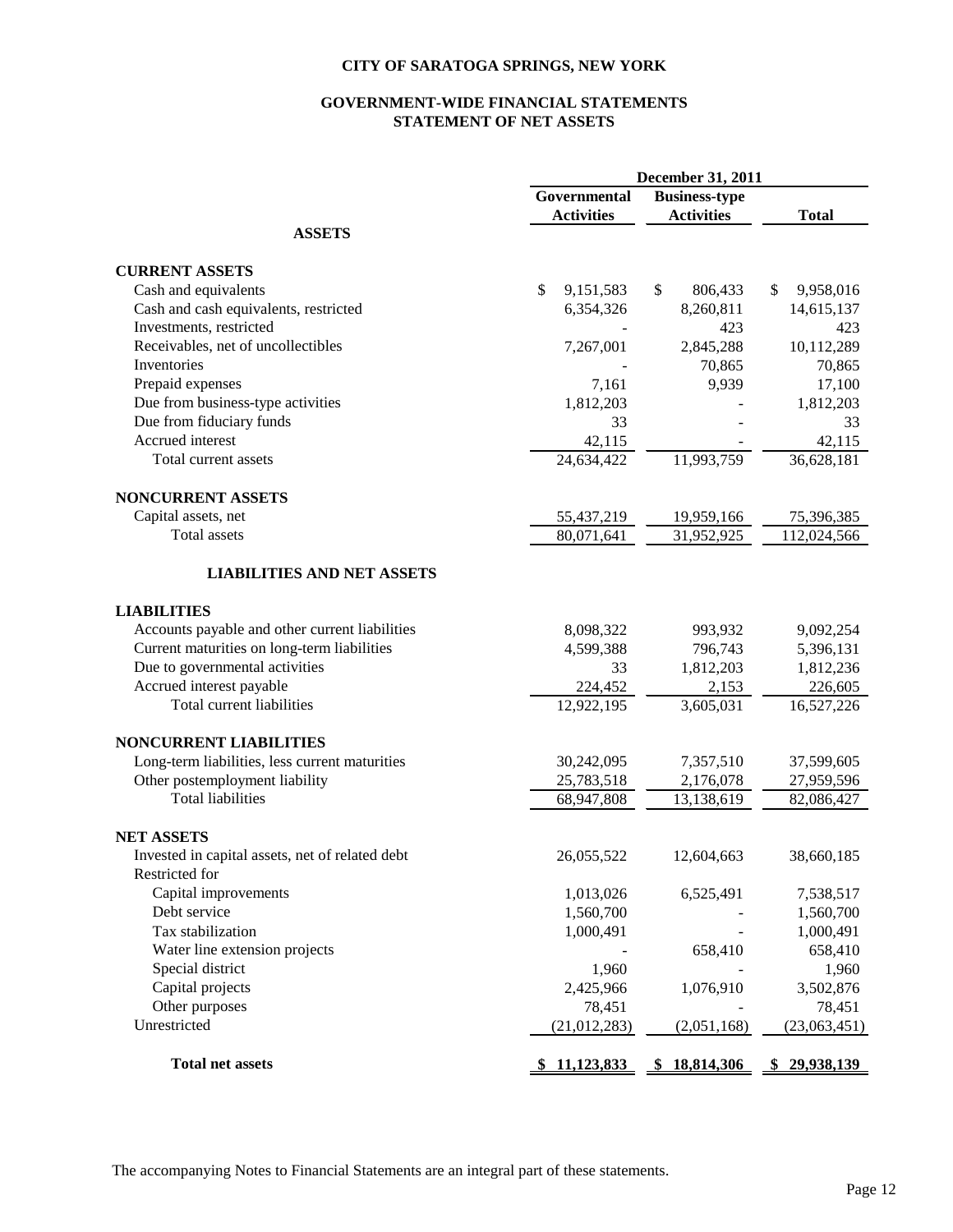#### **GOVERNMENT-WIDE FINANCIAL STATEMENTS STATEMENT OF ACTIVITIES**

|                                      |                               | Year Ended December 31, 2011                                     |                        |                      |                          |                              |                   |  |  |  |  |  |  |
|--------------------------------------|-------------------------------|------------------------------------------------------------------|------------------------|----------------------|--------------------------|------------------------------|-------------------|--|--|--|--|--|--|
|                                      |                               |                                                                  | <b>Program Revenue</b> |                      |                          | Net (Expenses) Revenues and  |                   |  |  |  |  |  |  |
|                                      |                               |                                                                  | Operating              | Capital              |                          | <b>Changes in Net Assets</b> |                   |  |  |  |  |  |  |
|                                      |                               | <b>Charges for</b>                                               | <b>Grants</b> and      | <b>Grants</b> and    | Governmental             | <b>Business-type</b>         |                   |  |  |  |  |  |  |
| <b>Functions/Programs</b>            | <b>Expenses</b>               | <b>Services</b>                                                  | <b>Contributions</b>   | <b>Contributions</b> | <b>Activities</b>        | <b>Activities</b>            | <b>Total</b>      |  |  |  |  |  |  |
| <b>GOVERNMENTAL ACTIVITIES</b>       |                               |                                                                  |                        |                      |                          |                              |                   |  |  |  |  |  |  |
| General Government Support           |                               |                                                                  |                        |                      |                          |                              |                   |  |  |  |  |  |  |
| Mayor                                | 1,180,766<br><sup>\$</sup>    | \$<br>6,000                                                      | \$                     | $\mathbb{S}$         | (1,174,766)<br>\$        | \$                           | \$<br>(1,174,766) |  |  |  |  |  |  |
| Finance                              | 1,906,778                     | 178,114                                                          | 36,463                 |                      | (1,692,201)              |                              | (1,692,201)       |  |  |  |  |  |  |
| <b>Public Works</b>                  | 5,505,968                     | 479,654                                                          | 49,895                 |                      | (4,976,419)              |                              | (4,976,419)       |  |  |  |  |  |  |
| Accounts                             | 1,198,905                     | 755,858                                                          | 26,321                 |                      | (416, 726)               |                              | (416, 726)        |  |  |  |  |  |  |
| Civil Service                        | 103,447                       | 43,307                                                           |                        |                      | (60, 140)                |                              | (60, 140)         |  |  |  |  |  |  |
| Other general government support     | 70,785                        | 11,000                                                           |                        |                      | (59, 785)                |                              | (59, 785)         |  |  |  |  |  |  |
| <b>Public Safety</b>                 |                               |                                                                  |                        |                      |                          |                              |                   |  |  |  |  |  |  |
| Police                               | 12,402,730                    | 752,007                                                          | 544,457                |                      | (11, 106, 266)           |                              | (11, 106, 266)    |  |  |  |  |  |  |
| Fire                                 | 9,532,930                     | 40,852                                                           | 3,291                  |                      | (9,488,787)              |                              | (9,488,787)       |  |  |  |  |  |  |
| Other public safety                  | 3,083,988                     | 257,057                                                          |                        |                      | (2,826,931)              |                              | (2,826,931)       |  |  |  |  |  |  |
| Health                               | 18,230                        |                                                                  |                        |                      | (18,230)                 |                              | (18,230)          |  |  |  |  |  |  |
| Transportation                       | 4,112,993                     | 14,627                                                           | 443,954                | 334,888              | (3,319,524)              |                              | (3,319,524)       |  |  |  |  |  |  |
| Economic opportunity and development | 175,209                       |                                                                  |                        |                      | (175,209)                |                              | (175, 209)        |  |  |  |  |  |  |
| Culture and recreation               | 2,606,374                     | 954,047                                                          | 1,501,857              |                      | (150, 470)               |                              | (150, 470)        |  |  |  |  |  |  |
| Home and community service           | 2,089,473                     | 390,070                                                          | 386,515                |                      | (1,312,888)              |                              | (1,312,888)       |  |  |  |  |  |  |
| Interest on long-term debt           | 1,376,292                     |                                                                  |                        |                      | (1,376,292)              |                              | (1,376,292)       |  |  |  |  |  |  |
| Total governmental activities        | 45,364,868                    | 3,882,593                                                        | 2,992,753              | 334,888              | (38, 154, 634)           | $\sim$                       | (38, 154, 634)    |  |  |  |  |  |  |
|                                      |                               |                                                                  |                        |                      |                          |                              |                   |  |  |  |  |  |  |
| <b>BUSINESS-TYPE ACTIVITIES</b>      |                               |                                                                  |                        |                      |                          |                              |                   |  |  |  |  |  |  |
| Water                                | 2,432,193                     | 2,464,673                                                        |                        |                      |                          | 32,480                       | 32,480            |  |  |  |  |  |  |
| Sewer                                | 3,603,466                     | 3,580,073                                                        |                        |                      |                          | (23, 393)                    | (23, 393)         |  |  |  |  |  |  |
| <b>City Center Authority</b>         | 1,467,864                     | 671,823                                                          |                        | 808,341              |                          | 12,300                       | 12,300            |  |  |  |  |  |  |
| Total business-type activities       | 7,503,523                     | 6,716,569                                                        | $\sim$                 | 808,341              | $\sim$                   | 21,387                       | 21,387            |  |  |  |  |  |  |
| <b>Total government</b>              | 52,868,391                    | 10,599,162                                                       | 2,992,753              | 1,143,229            | \$ (38,154,634)          | 21,387                       | (38, 133, 247)    |  |  |  |  |  |  |
|                                      |                               |                                                                  |                        |                      |                          |                              |                   |  |  |  |  |  |  |
|                                      | <b>GENERAL REVENUES:</b>      | Real property tax and related tax items                          |                        |                      | 19,756,644<br>\$         | \$<br>$\sim$                 | \$<br>19,756,644  |  |  |  |  |  |  |
|                                      | Non-property taxes            |                                                                  |                        |                      | 11,648,605               | 874,486                      | 12,523,091        |  |  |  |  |  |  |
|                                      | Other general revenue items   |                                                                  |                        |                      | 80,059                   | 212,581                      | 292,640           |  |  |  |  |  |  |
|                                      | Interest earnings             |                                                                  |                        |                      | 399,330                  | 32,385                       | 431,715           |  |  |  |  |  |  |
|                                      |                               | State aid and mortgage taxes not restricted to specific purposes |                        |                      | 3,071,188                |                              | 3,071,188         |  |  |  |  |  |  |
|                                      | Total general revenues        |                                                                  |                        |                      | 34,955,826               | 1,119,452                    | 36,075,278        |  |  |  |  |  |  |
|                                      |                               |                                                                  |                        |                      |                          |                              |                   |  |  |  |  |  |  |
|                                      | <b>TRANSFERS</b>              |                                                                  |                        |                      |                          |                              |                   |  |  |  |  |  |  |
|                                      |                               | Transfer from governmental to business-type activities           |                        |                      | (134, 148)<br>34,821,678 | 134,148<br>1,253,600         | 36,075,278        |  |  |  |  |  |  |
|                                      |                               | Total general revenues and transfers                             |                        |                      |                          |                              |                   |  |  |  |  |  |  |
|                                      | <b>CHANGE IN NET ASSETS</b>   |                                                                  |                        |                      | (3,332,956)              | 1,274,987                    | (2,057,969)       |  |  |  |  |  |  |
|                                      | NET ASSETS, beginning of year |                                                                  |                        |                      | 14, 153, 175             | 17,802,310                   | 31,955,485        |  |  |  |  |  |  |
|                                      | Prior period adjustments      |                                                                  |                        |                      | 303,614                  | (262,991)                    | 40,623            |  |  |  |  |  |  |
|                                      |                               | NET ASSETS, beginning of year, as restated                       |                        |                      | 14,456,789               | 17,539,319                   | 31,996,108        |  |  |  |  |  |  |
|                                      | NET ASSETS, end of year       |                                                                  |                        |                      | \$11,123,833             | 18,814,306<br>\$             | \$<br>29.938.139  |  |  |  |  |  |  |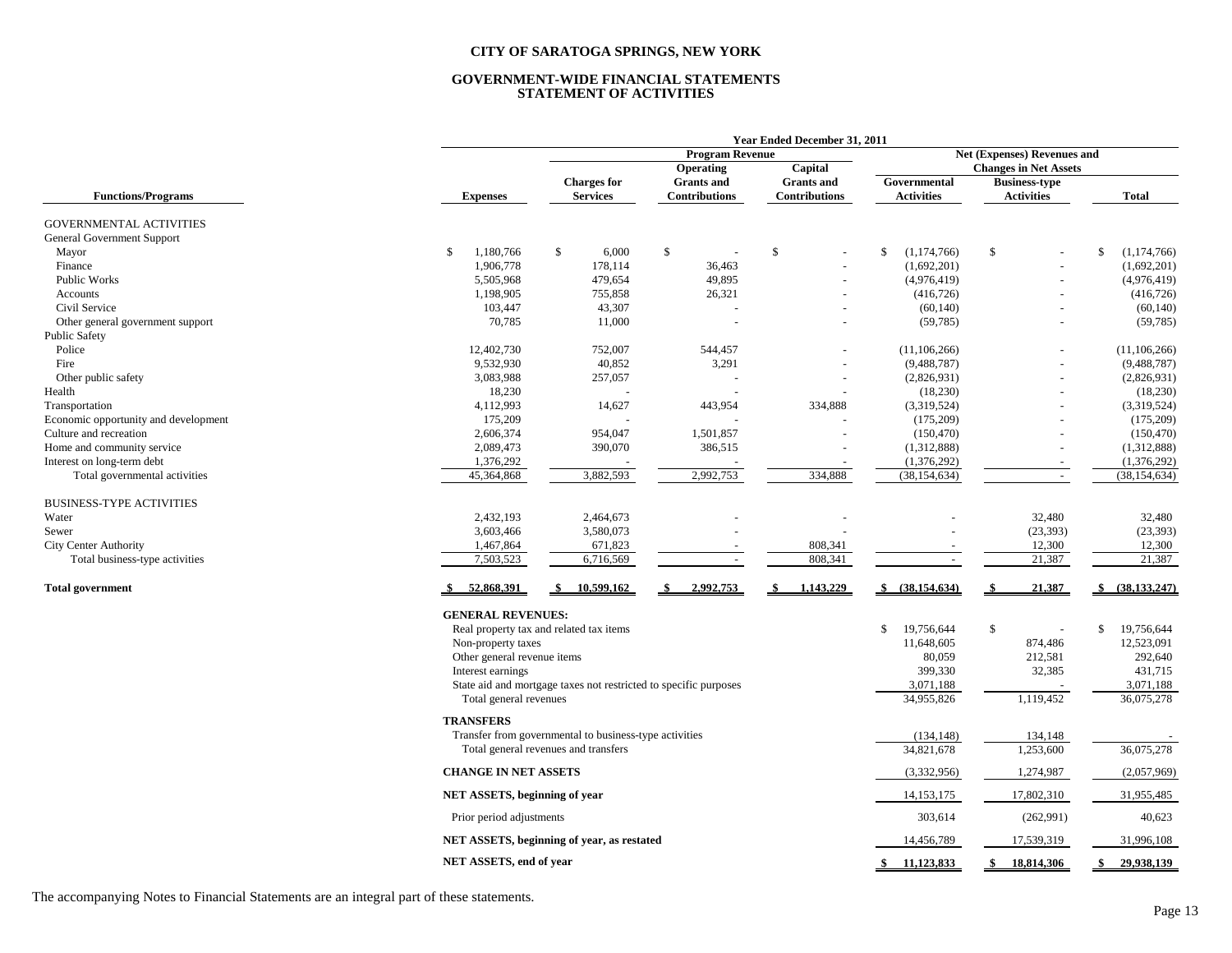# **FUND FINANCIAL STATEMENTS BALANCE SHEET - GOVERNMENTAL FUNDS**

|                                            | December 31, 2011 |    |           |     |                              |     |                    |              |              |              |              |
|--------------------------------------------|-------------------|----|-----------|-----|------------------------------|-----|--------------------|--------------|--------------|--------------|--------------|
|                                            |                   |    |           |     | <b>Special Revenue Funds</b> |     |                    |              |              |              |              |
|                                            |                   |    |           |     |                              |     |                    | <b>Other</b> |              | <b>Total</b> |              |
|                                            |                   |    |           |     | <b>Debt</b>                  |     | Community          |              | Governmental |              | Governmental |
|                                            | <b>General</b>    |    | Capital   |     | <b>Service</b>               |     | <b>Development</b> |              | <b>Funds</b> |              | <b>Funds</b> |
| <b>ASSETS</b>                              |                   |    |           |     |                              |     |                    |              |              |              |              |
| Cash and cash equivalents                  | 7,301,948<br>\$   | \$ | 707,622   | \$  |                              | \$  | 15,551             | \$           | 332,020      | \$           | 8,357,141    |
| Cash, restricted                           | 2,091,967         |    | 3,489,723 |     | 1,560,700                    |     | 273,733            |              | 1,960        |              | 7,418,083    |
| Receivables, net                           | 4,715,723         |    |           |     |                              |     | 251,779            |              |              |              | 4,967,502    |
| Receivables from other governments         | 2,001,793         |    | 239,990   |     |                              |     | 26,120             |              |              |              | 2,267,903    |
| Prepaid expenses                           | 7,161             |    |           |     |                              |     |                    |              |              |              | 7,161        |
| Due from other funds                       | 2,190,060         |    |           |     |                              |     |                    |              |              |              | 2,190,060    |
| <b>Total assets</b>                        | 18,308,652        |    | 4,437,335 | -SS | 1,560,700                    | -SS | 567,183            | -\$          | 333,980      |              | 25,207,850   |
| <b>LIABILITIES AND FUND BALANCES</b>       |                   |    |           |     |                              |     |                    |              |              |              |              |
| Liabilities:                               |                   |    |           |     |                              |     |                    |              |              |              |              |
| Accounts payable and accrued liabilities   | \$<br>736,550     | \$ | 268,793   | \$  | 1,950                        | \$  | 26,120             | \$           | 1,055        | \$           | 1,034,468    |
| Due to other funds                         |                   |    |           |     | 377,824                      |     |                    |              |              |              | 377,824      |
| Due to other governments                   | 4,745,832         |    |           |     |                              |     | 576                |              |              |              | 4,746,408    |
| Deferred tax revenue                       | 916,095           |    |           |     |                              |     |                    |              |              |              | 916,095      |
| Deferred revenue                           | 1,411,402         |    | 139,990   |     |                              |     | 251,779            |              |              |              | 1,803,171    |
| <b>Total liabilities</b>                   | 7,809,879         |    | 408,783   |     | 379,774                      |     | 278,475            |              | 1,055        |              | 8,877,966    |
| Fund Balance:                              |                   |    |           |     |                              |     |                    |              |              |              |              |
| Non spendable:                             |                   |    |           |     |                              |     |                    |              |              |              |              |
| Prepaid expenses                           | 7,161             |    |           |     |                              |     |                    |              |              |              | 7,161        |
| Restricted for:                            |                   |    |           |     |                              |     |                    |              |              |              |              |
| Capital reserve                            | 1,013,025         |    | 3,489,723 |     |                              |     |                    |              |              |              | 4,502,748    |
| Tax stabilization reserve                  | 1,000,491         |    |           |     |                              |     |                    |              |              |              | 1,000,491    |
| Debt                                       |                   |    | $\sim$    |     | 1,180,926                    |     |                    |              |              |              | 1,180,926    |
| Other restrictions                         | 78,451            |    |           |     |                              |     | 273,733            |              | 1,960        |              | 354,144      |
| Assigned for:                              |                   |    |           |     |                              |     |                    |              |              |              |              |
| Special district purposes                  |                   |    |           |     |                              |     |                    |              | 330,965      |              | 330,965      |
| Other assignments                          | 2,220,986         |    | 538,829   |     |                              |     | 14,975             |              |              |              | 2,774,790    |
| Unassigned                                 | 6,178,659         |    |           |     |                              |     |                    |              |              |              | 6,178,659    |
| Total fund balance                         | 10,498,773        |    | 4,028,552 |     | 1,180,926                    |     | 288,708            |              | 332,925      |              | 16,329,884   |
| <b>Total liabilities and fund balances</b> | 18,308,652        |    | 4,437,335 |     | 1,560,700                    |     | 567,183            |              | 333,980      |              | 25,207,850   |

The accompanying Notes to Financial Statements are an integral part of these statements.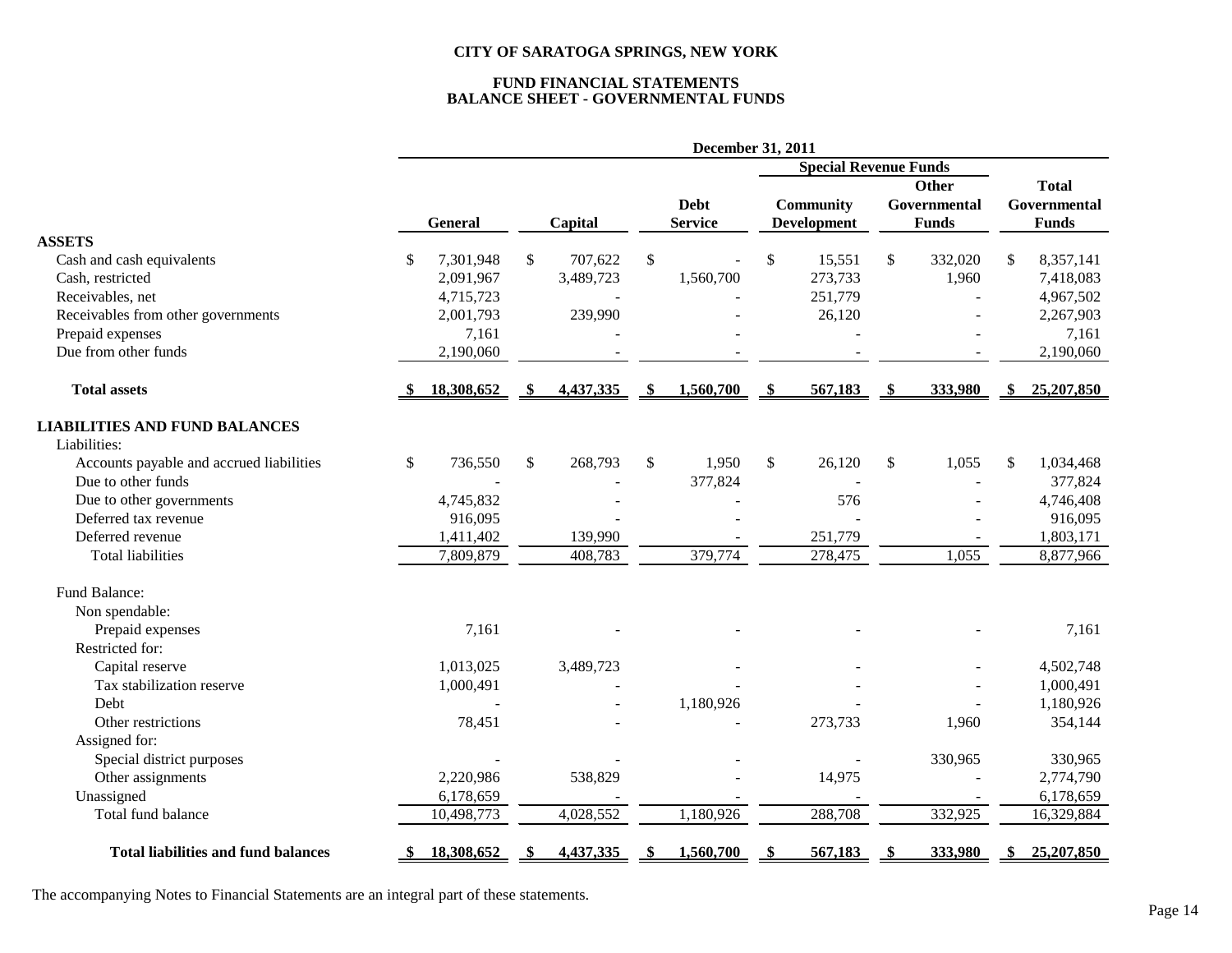## **RECONCILIATION OF THE TOTAL FUND BALANCES SHOWN IN THE GOVERNMENTAL FUNDS TO THE STATEMENT OF NET ASSETS**

|                                                                                                                                                                                                    | December 31,<br>2011 |
|----------------------------------------------------------------------------------------------------------------------------------------------------------------------------------------------------|----------------------|
| Total fund balances in the fund financial statements for the governmental funds.                                                                                                                   | 16,329,884<br>\$     |
| This amount differs from the amount of net assets shown in the statement of net assets<br>due to the following:                                                                                    |                      |
| Capital assets are included as assets in the government-wide statements and are<br>added, net of accumulated depreciation.                                                                         | 55,437,219           |
| Long-term liabilities for bonded debt are included as liabilities in the government-wide<br>statements and are deducted.                                                                           | (29, 381, 697)       |
| Long-term liabilities for past service costs for retirement plans and 2004 amortization<br>for retirement plans are included as liabilities in the government-wide statements and<br>are deducted. | (1,400,099)          |
| Business-type activity bonds are deducted from the restricted cash assets in the<br>government-wide statements.                                                                                    | (800,000)            |
| Business-type activity capital project reserves are added to the government-wide<br>statements.                                                                                                    | (263,756)            |
| Long-term liabilities for the lease obligations by the City are included as liabilities in the<br>government-wide statements and are deducted.                                                     | (1,318,462)          |
| Long-term liabilities for other post employment benefit obligations by the City are included<br>as liabilities in the government-wide statements and are deducted.                                 | (25,783,518)         |
| Accrued interest on property, school taxes, and community development loans on<br>receivables for revenues earned, measurable, but not available and are added.                                    | 42,115               |
| Deferred revenue and deferred tax revenue are added to the government-wide<br>statements as revenue.                                                                                               | 2,719,267            |
| Net receivables for revenues earned, measurable but not available to provide financial<br>resources are included in the government-wide statements as assets and are added.                        | 31,595               |
| Other current liabilities for compensated absences are included in the government-wide<br>statements as liabilities and are deducted.                                                              | (3,156,911)          |
| Current liabilities for interest payable on long-term debt are included in the<br>government-wide statements as liabilities and are deducted.                                                      | (1,331,804)          |
| Total net assets, end of year                                                                                                                                                                      | <u>11,123,833</u>    |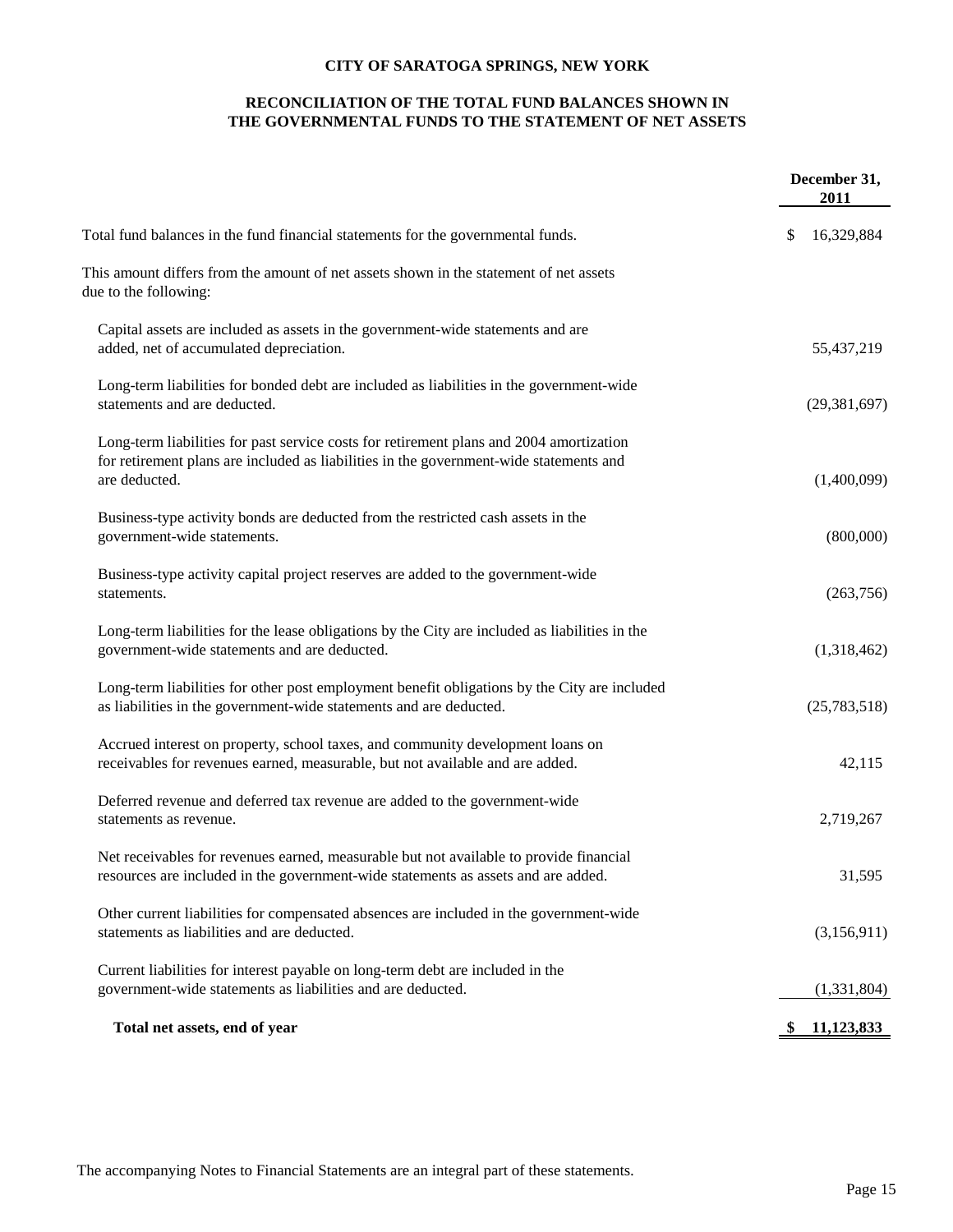#### **FUND FINANCIAL STATEMENTS STATEMENT OF REVENUES, EXPENDITURES, AND CHANGES IN FUND BALANCES - GOVERNMENTAL FUNDS**

|                                            | <b>Year Ended December 31, 2011</b> |         |                 |                    |                              |                  |  |  |
|--------------------------------------------|-------------------------------------|---------|-----------------|--------------------|------------------------------|------------------|--|--|
|                                            |                                     |         |                 |                    | <b>Special Revenue Funds</b> |                  |  |  |
|                                            |                                     |         |                 |                    | Other                        | <b>Total</b>     |  |  |
|                                            |                                     |         |                 | <b>Community</b>   | Governmental                 | Governmental     |  |  |
|                                            | <b>General</b>                      | Capital | <b>Service</b>  | <b>Development</b> | <b>Funds</b>                 | <b>Funds</b>     |  |  |
| <b>REVENUES</b>                            |                                     |         |                 |                    |                              |                  |  |  |
| Real property taxes and tax items          | 17,933,005                          | \$      | 2,310,790<br>\$ | $\mathcal{S}$      | \$<br>115,113                | 20,358,908<br>\$ |  |  |
| Non-property taxes                         | 11,648,610                          |         |                 |                    |                              | 11,648,610       |  |  |
| Departmental income                        | 1,668,657                           |         |                 | 29,181             |                              | 1,697,838        |  |  |
| Intergovernmental charges                  | 266,847                             | 30,000  |                 |                    |                              | 296,847          |  |  |
| Use of money and property                  | 384,038                             | 64,756  | 321,004         | 9,083              | 457                          | 779,338          |  |  |
| Licenses and permits                       | 334,651                             |         |                 |                    |                              | 334,651          |  |  |
| Fines and forfeitures                      | 669,047                             |         |                 |                    |                              | 669,047          |  |  |
| Sale of property and compensation for loss | 389,886                             | 14,627  |                 |                    |                              | 404,513          |  |  |
| Miscellaneous                              | 1,636,451                           |         |                 |                    |                              | 1,636,451        |  |  |
| State aid                                  | 3,392,003                           | 124,927 |                 |                    |                              | 3,516,930        |  |  |
| Federal aid                                | 521,365                             | 385,428 |                 | 380,515            |                              | 1,287,308        |  |  |
| Total revenues                             | 38,844,560                          | 619,738 | 2,631,794       | 418,779            | 115,570                      | 42,630,441       |  |  |
| <b>EXPENDITURES</b>                        |                                     |         |                 |                    |                              |                  |  |  |
| <b>General Government Support</b>          |                                     |         |                 |                    |                              |                  |  |  |
| Mayor                                      | 799,733                             |         |                 |                    |                              | 799,733          |  |  |
| Finance                                    | 1,708,344                           |         | 10,799          |                    |                              | 1,719,143        |  |  |
| <b>Public Works</b>                        | 3,512,097                           |         |                 |                    |                              | 3,512,097        |  |  |
| <b>Accounts</b>                            | 1,019,089                           |         |                 |                    |                              | 1,019,089        |  |  |
| Unallocated insurance                      | 646,658                             |         |                 |                    |                              | 646,658          |  |  |
| Other general government support           |                                     |         |                 |                    | 3,965                        | 3,965            |  |  |
| <b>Public Safety</b>                       |                                     |         |                 |                    |                              |                  |  |  |
| Police                                     | 9,923,183                           |         |                 |                    |                              | 9,923,183        |  |  |
| Fire                                       | 7,541,118                           |         |                 |                    |                              | 7,541,118        |  |  |
| Other public safety                        | 2,391,924                           |         |                 |                    |                              | 2,391,924        |  |  |
| Health                                     | 18,277                              |         |                 |                    |                              | 18,277           |  |  |
| Transportation                             | 4,131,302                           |         |                 |                    |                              | 4,131,302        |  |  |
| Economic opportunity and development       | 138,615                             |         |                 |                    | 36,594                       | 175,209          |  |  |
| Culture and recreation                     | 2,166,405                           |         |                 |                    |                              | 2,166,405        |  |  |
| Home and community service                 | 905,660                             |         |                 | 308,261            |                              | 1,213,921        |  |  |
| Civil service                              | 104,950                             |         |                 |                    |                              | 104,950          |  |  |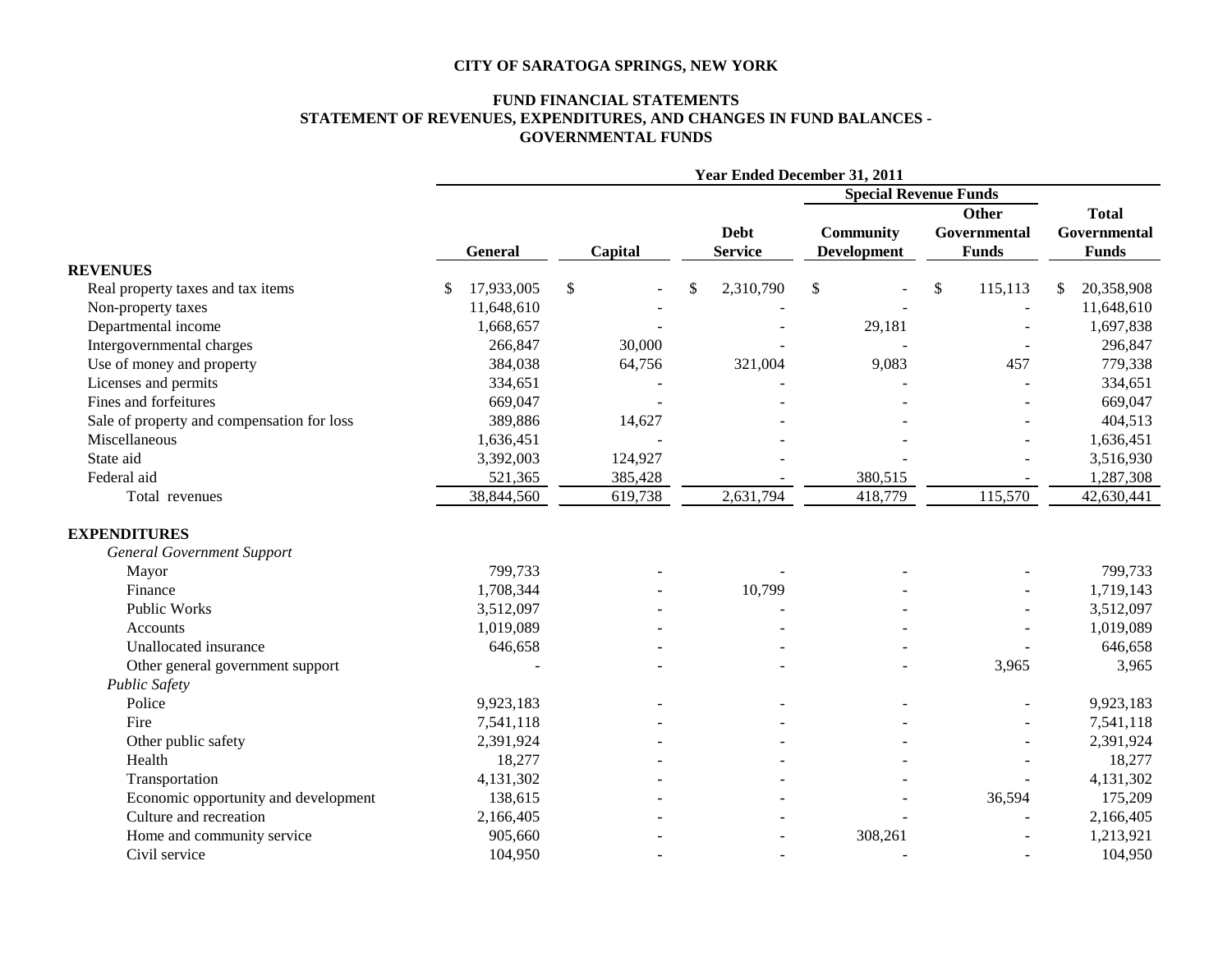| Debt Service                           |              |           |           |           |           |            |
|----------------------------------------|--------------|-----------|-----------|-----------|-----------|------------|
| Principal                              | 82,574       |           | 1,580,920 |           | 13,967    | 1,677,461  |
| Interest                               | 59,426       |           | 1,280,023 |           | 2,735     | 1,342,184  |
| Capital outlay                         |              |           |           |           |           |            |
| Public works                           |              | 207,507   |           |           |           | 207,507    |
| Other general government support       |              | 61,581    |           |           |           | 61,581     |
| Police                                 |              | 30,020    |           |           |           | 30,020     |
| Fire                                   |              | 507,716   |           |           |           | 507,716    |
| Other public safety                    |              | 75,273    |           |           |           | 75,273     |
| Transportation                         |              | 258,353   |           |           |           | 258,353    |
| Culture and recreation                 |              | 266,456   |           |           |           | 266,456    |
| Home and community service             |              | 895,609   |           |           |           | 895,609    |
| Total expenditures                     | 35, 149, 355 | 2,302,515 | 2,871,742 | 308,261   | 57,261    | 40,689,134 |
| <b>OTHER FINANCING SOURCES (USES)</b>  |              |           |           |           |           |            |
| Proceeds from serial bonds             |              | 2,151,200 |           |           |           | 2,151,200  |
| Interfund transfers in                 | 73,578       | 45,719    | 148,523   |           |           | 267,820    |
| Interfund transfers out                | (254, 867)   | (24, 020) |           | (73, 578) | (49, 503) | (401, 968) |
| Total other financing sources and uses | (181, 289)   | 2,172,899 | 148,523   | (73, 578) | (49, 503) | 2,017,052  |
| NET CHANGE IN FUND BALANCE             | 3,513,916    | 490,122   | (91, 425) | 36,940    | 8,806     | 3,958,359  |
| <b>FUND BALANCE, beginning of year</b> | 7,011,857    | 3,538,430 | 1,245,351 | 251,768   | 324,119   | 12,371,525 |
| Prior period adjustment                | (27,000)     |           | 27,000    |           |           |            |
| <b>FUND BALANCE, end of year</b>       | 10,498,773   | 4,028,552 | 1,180,926 | 288,708   | 332,925   | 16,329,884 |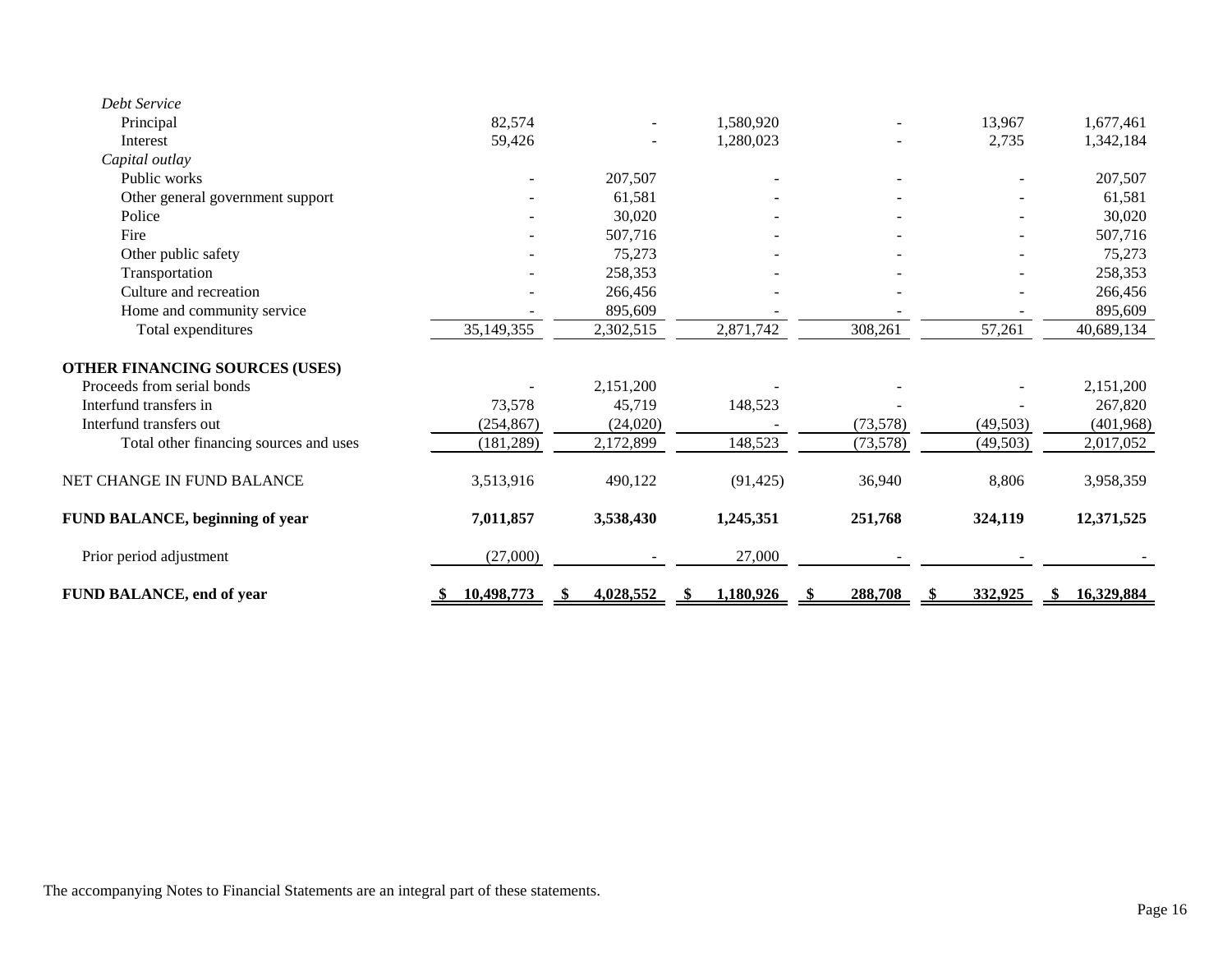#### **RECONCILIATION OF THE STATEMENT OF REVENUES, EXPENDITURES, AND CHANGES IN FUND BALANCES OF THE GOVERNMENTAL FUNDS TO THE CHANGE IN NET ASSETS SHOWN IN THE STATEMENT OF ACTIVITIES**

|                                                                                                                                                                                                                                                                                                                                                                                                                                                                                                                                            |                                                                 |                        | <b>Year Ended</b><br>December 31,<br>2011 |
|--------------------------------------------------------------------------------------------------------------------------------------------------------------------------------------------------------------------------------------------------------------------------------------------------------------------------------------------------------------------------------------------------------------------------------------------------------------------------------------------------------------------------------------------|-----------------------------------------------------------------|------------------------|-------------------------------------------|
| Net change in fund balances shown for total governmental funds                                                                                                                                                                                                                                                                                                                                                                                                                                                                             |                                                                 |                        | \$<br>3,958,360                           |
| This amount differs from the change in net assets shown in the statement of activities because of the following:                                                                                                                                                                                                                                                                                                                                                                                                                           |                                                                 |                        |                                           |
| Capital outlays for acquisition of capital assets are recorded in governmental funds as<br>expenditures. However, in the statement of activities, the cost of those assets is allocated over<br>their estimated useful lives and reported as depreciation expense. This is the amount by which<br>expenditures for acquisition of capital assets exceeded depreciation expense for the period.                                                                                                                                             |                                                                 |                        |                                           |
| Capital expenditures and loss on disposal of capital assets                                                                                                                                                                                                                                                                                                                                                                                                                                                                                | Depreciation expense                                            | 2,339,178<br>2,099,344 | 239,834                                   |
| Major revenues are recorded in the governmental funds when they become susceptible to<br>accrual, that is when they are earned, measurable and available to provide current financial<br>resources. In the statement of activities, major revenues are recognized when they are earned<br>and measurable, regardless of when they become available. This is the amount by which<br>earned revenues for the current period exceeded the amount of prior year earned revenues not<br>recognized as being available until the current period. |                                                                 |                        |                                           |
|                                                                                                                                                                                                                                                                                                                                                                                                                                                                                                                                            | Current year revenues<br>Prior year revenues                    | 257,084                | 257,084                                   |
| Revenues in the statement of activities that do not provide current financial resources are not                                                                                                                                                                                                                                                                                                                                                                                                                                            |                                                                 |                        |                                           |
| reported as revenues in the funds; i.e., deferred revenue.                                                                                                                                                                                                                                                                                                                                                                                                                                                                                 | Current year revenues<br>Prior year revenues                    | 2,719,267<br>3,440,733 | (721, 466)                                |
| Payments on retirement system debt are shown as expenditures in the governmental funds. These<br>payments are shown in the statement of net assets as a reduction of the related liabilities, and not shown<br>as expenses in the statement of activities. This is the principal payment amount for the current year.                                                                                                                                                                                                                      |                                                                 |                        | 508,687                                   |
| Other post employment obligations are not reported in the governmental funds. This liability is shown<br>in the statement of net assets as a non current liability and in the statement of activities as an expense.                                                                                                                                                                                                                                                                                                                       |                                                                 |                        | (7,151,997)                               |
| Bond and lease principal payments are shown as expenditures in the governmental funds. These payments<br>are shown in the statement of net assets as a reduction of the related liabilities, and not shown<br>as expenses in the statement of activities. This is the payment amount for the current year.                                                                                                                                                                                                                                 |                                                                 |                        | 1,705,711                                 |
| Receipt of bond proceeds is recorded as a financing source in the governmental funds. These<br>proceeds are shown in the statement of net assets as an increase in related liabilities. This<br>is the amount of bonds issued and proceeds received during the current year.                                                                                                                                                                                                                                                               |                                                                 |                        | (2,151,200)                               |
| Certain expenditures for interest on debt are recorded in the governmental funds when the payments are due.<br>In the statement of activities, these costs are allocated over the applicable time period that they pertain to.<br>This is the amount by which the current period expenditures exceed the costs allocated over                                                                                                                                                                                                              |                                                                 |                        |                                           |
| the applicable periods.                                                                                                                                                                                                                                                                                                                                                                                                                                                                                                                    | 2011 Current year expenditures<br>2012 Allocated expenses       | 1,297,696<br>1,331,804 | (34, 108)                                 |
| Payments for compensated absences are shown in the governmental funds when they are due.<br>In the statement of activities, these costs are reported during the period the liabilities are incurred,<br>regardless of when they are due and payable. This amount represents the difference between the<br>the expenditures recorded in the current year for payments due on prior year liabilities and the<br>expenses incurred during the current year that have not been paid.                                                           |                                                                 |                        |                                           |
|                                                                                                                                                                                                                                                                                                                                                                                                                                                                                                                                            | 2010 expenditures<br>2011 Expenses incurred during current year | 3,213,050<br>3,156,911 | 56,139                                    |
| Interfund transactions are eliminated in the statement of net assets and the statement of activities.                                                                                                                                                                                                                                                                                                                                                                                                                                      |                                                                 |                        |                                           |
| The amounts offset, and have a zero effect on operations.                                                                                                                                                                                                                                                                                                                                                                                                                                                                                  | Transfers in<br>Transfers out                                   | 267,820<br>267,820     |                                           |
| Change in net assets of governmental activities shown in the statement of activities.                                                                                                                                                                                                                                                                                                                                                                                                                                                      |                                                                 |                        | (3,332,956)                               |
|                                                                                                                                                                                                                                                                                                                                                                                                                                                                                                                                            |                                                                 |                        |                                           |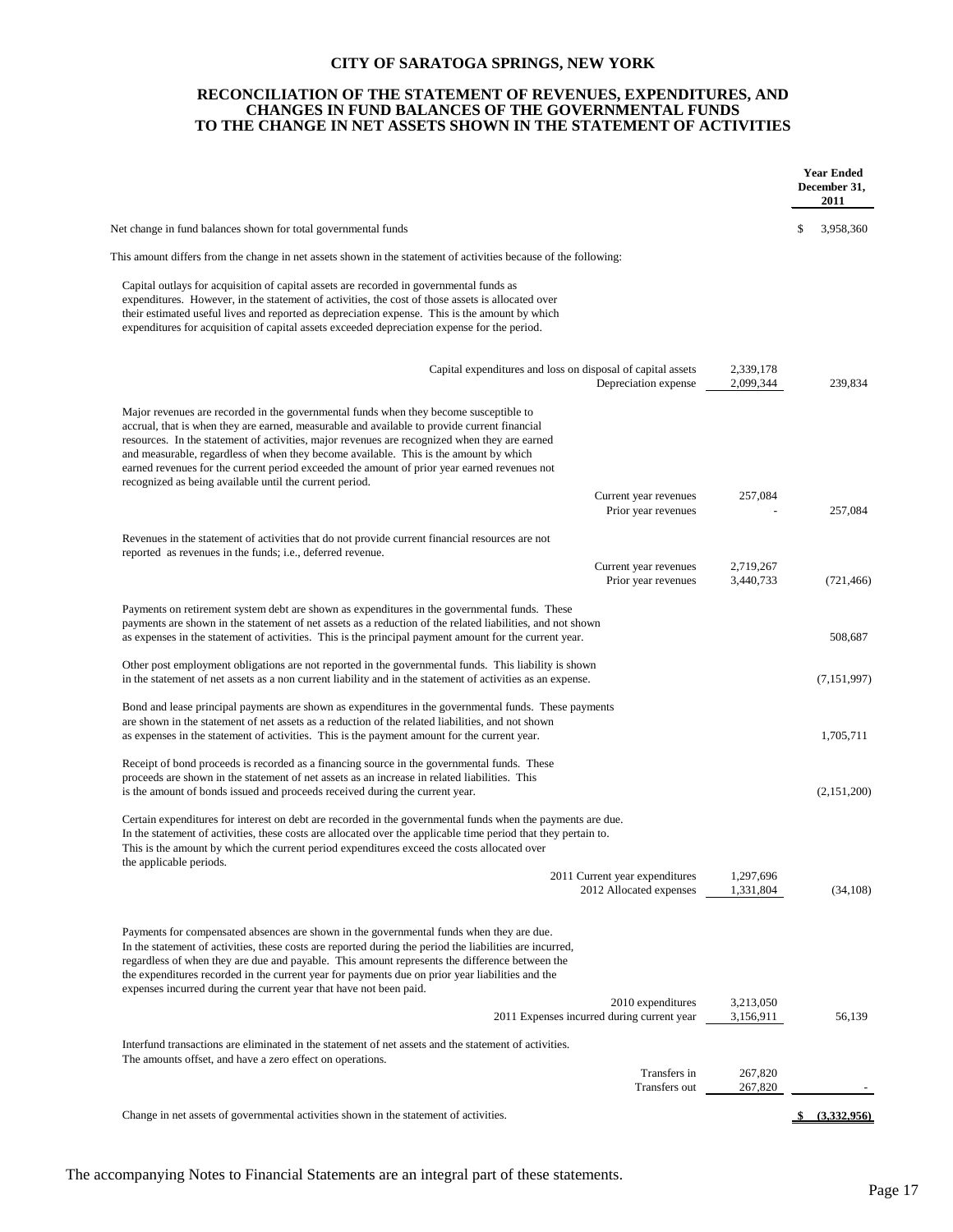## **FUND FINANCIAL STATEMENTS STATEMENT OF NET ASSETS - PROPRIETARY FUNDS**

|                                                       | December 31, 2011       |                   |                    |                      |  |  |  |  |
|-------------------------------------------------------|-------------------------|-------------------|--------------------|----------------------|--|--|--|--|
|                                                       | Water                   | <b>Sewer</b>      | <b>City Center</b> |                      |  |  |  |  |
|                                                       | <b>Activities</b>       | <b>Activities</b> | <b>Activities</b>  | <b>Total</b>         |  |  |  |  |
| <b>ASSETS</b>                                         |                         |                   |                    |                      |  |  |  |  |
| <b>CURRENT ASSETS</b>                                 |                         |                   |                    |                      |  |  |  |  |
| Cash and equivalents                                  | $\mathbb{S}$<br>140,151 | \$<br>257,835     | \$<br>408,447      | \$<br>806,433        |  |  |  |  |
| Cash and cash equivalents, restricted                 | 1,443,169               | 292,151           | 6,525,491          | 8,260,811            |  |  |  |  |
| Investments, restricted                               |                         |                   | 423                | 423                  |  |  |  |  |
| Receivables, net of uncollectibles                    | 1,028,217               | 1,566,095         | 250,976            | 2,845,288            |  |  |  |  |
| <b>Inventories</b>                                    | 55,613                  | 15,252            |                    | 70,865               |  |  |  |  |
| Prepaid expenses                                      |                         |                   | 9,939              | 9,939                |  |  |  |  |
| Total current assets                                  | 2,667,150               | 2,131,333         | 7,195,276          | 11,993,759           |  |  |  |  |
| <b>NONCURRENT ASSETS</b>                              |                         |                   |                    |                      |  |  |  |  |
| Net capital assets                                    | 5,552,794               | 478,857           | 13,927,515         | 19,959,166           |  |  |  |  |
| <b>Total</b> assets                                   | 8,219,944               | 2,610,190         | 21,122,791         | 31,952,925           |  |  |  |  |
| <b>LIABILITIES AND NET ASSETS</b>                     |                         |                   |                    |                      |  |  |  |  |
| <b>LIABILITIES</b>                                    |                         |                   |                    |                      |  |  |  |  |
| Accounts payable and other current liabilities        | 340,824                 | 90,788            | 562,320            | 993,932              |  |  |  |  |
| Current maturities on long-term liabilities           | 593,647                 | 112,878           | 90,218             | 796,743              |  |  |  |  |
| Internal balances due to governmental activities      | 809,750                 | 1,002,453         |                    | 1,812,203            |  |  |  |  |
| Accrued interest payable                              | 1,066                   | 521               | 566                | 2,153                |  |  |  |  |
| Total current liabilities                             | 1,745,287               | 1,206,640         | 653,104            | 3,605,031            |  |  |  |  |
| <b>NONCURRENT LIABILITIES</b>                         |                         |                   |                    |                      |  |  |  |  |
| Long-term liabilities, less current maturities        | 5,745,584               | 1,491,850         | 120,076            | 7,357,510            |  |  |  |  |
| Other post-employment liability                       | 1,418,356               | 757,722           |                    | 2,176,078            |  |  |  |  |
| <b>Total liabilities</b>                              | 8,909,227               | 3,456,212         | 773,180            | 13,138,619           |  |  |  |  |
| NET ASSETS (DEFICIT)                                  |                         |                   |                    |                      |  |  |  |  |
| Invested in capital assets, net of related debt       | (390, 315)              | (932, 537)        | 13,927,515         | 12,604,663           |  |  |  |  |
| Restricted for                                        |                         |                   |                    |                      |  |  |  |  |
| Capital improvements<br>Water line extension projects | 658,410                 |                   | 6,525,491          | 6,525,491<br>658,410 |  |  |  |  |
| Capital projects                                      | 784,759                 | 292,151           |                    | 1,076,910            |  |  |  |  |
| Unrestricted                                          | (1,742,137)             | (205, 636)        | (103, 395)         | (2,051,168)          |  |  |  |  |
|                                                       |                         |                   |                    |                      |  |  |  |  |
| Total net assets (deficit)                            | (689, 283)              | (846, 022)        | 20,349,611         | 18,814,306           |  |  |  |  |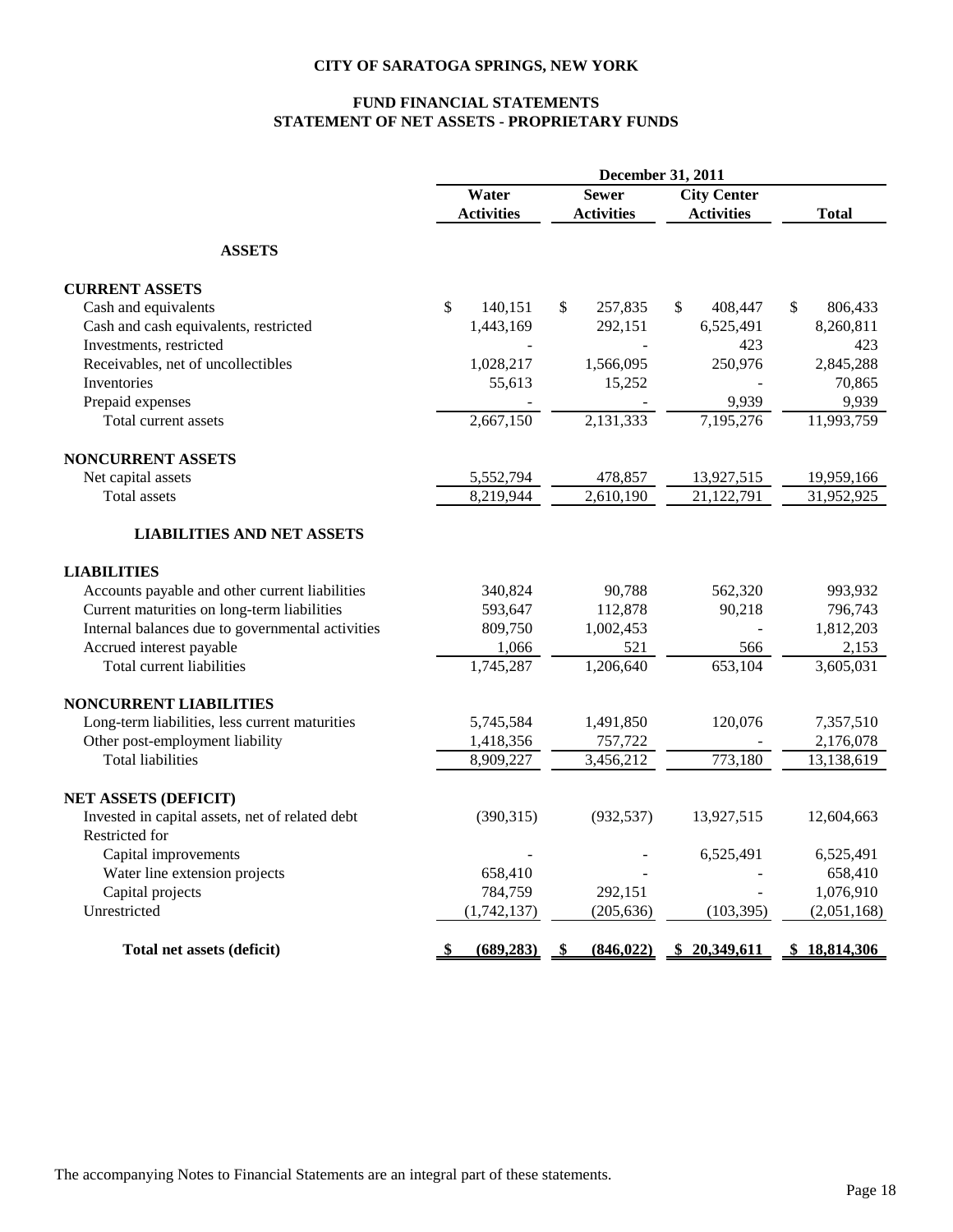#### **FUND FINANCIAL STATEMENTS STATEMENT OF REVENUES, EXPENSES, AND CHANGES IN NET ASSETS - PROPRIETARY FUNDS**

|                                         | Year Ended December 31, 2011 |            |    |              |                    |    |              |  |  |
|-----------------------------------------|------------------------------|------------|----|--------------|--------------------|----|--------------|--|--|
|                                         |                              | Water      |    | <b>Sewer</b> | <b>City Center</b> |    | <b>Total</b> |  |  |
| <b>OPERATING REVENUES</b>               |                              |            |    |              |                    |    |              |  |  |
| Water sales                             | \$                           | 2,464,673  | \$ |              | \$                 | \$ | 2,464,673    |  |  |
| Sewer sales                             |                              |            |    | 3,580,073    |                    |    | 3,580,073    |  |  |
| General operating                       |                              |            |    |              | 30,618             |    | 30,618       |  |  |
| Capital grants and contributions        |                              |            |    |              | 808,341            |    | 808,341      |  |  |
| Facility charges                        |                              |            |    |              | 641,205            |    | 641,205      |  |  |
| Total operating revenues                |                              | 2,464,673  |    | 3,580,073    | 1,480,164          |    | 7,524,910    |  |  |
| <b>OPERATING EXPENSES</b>               |                              |            |    |              |                    |    |              |  |  |
| Costs of sales and services             |                              | 1,465,795  |    | 3,097,852    | 667,880            |    | 5,231,527    |  |  |
| Administration                          |                              | 588,160    |    | 424,472      | 790,828            |    | 1,803,460    |  |  |
| Depreciation                            |                              | 230,307    |    | 9,531        | 9,156              |    | 248,994      |  |  |
| Total operating expenses                |                              | 2,284,262  |    | 3,531,855    | 1,467,864          |    | 7,283,981    |  |  |
| <b>Operating income</b>                 |                              | 180,411    |    | 48,218       | 12,300             |    | 240,929      |  |  |
| <b>NONOPERATING REVENUES (EXPENSES)</b> |                              |            |    |              |                    |    |              |  |  |
| Hotel occupancy tax                     |                              |            |    |              | 874,486            |    | 874,486      |  |  |
| Other general revenue items             |                              | 17,257     |    | 8,594        | 186,730            |    | 212,581      |  |  |
| Transfer from governmental funds        |                              |            |    |              | 134,148            |    | 134,148      |  |  |
| Interest and earnings                   |                              | 688        |    |              | 31,697             |    | 32,385       |  |  |
| Interest                                |                              | (147, 931) |    | (71, 611)    |                    |    | (219, 542)   |  |  |
| Total nonoperating revenues (expenses)  |                              | (129,986)  |    | (63, 017)    | 1,227,061          |    | 1,034,058    |  |  |
| <b>CHANGE IN NET ASSETS</b>             |                              | 50,425     |    | (14,799)     | 1,239,361          |    | 1,274,987    |  |  |
| NET ASSETS (DEFICIT), beginning of year |                              | (395, 198) |    | (913, 556)   | 19,111,064         |    | 17,802,310   |  |  |
| Prior period adjustments                |                              | (344, 510) |    | 82,333       | (814)              |    | (262,991)    |  |  |
| NET ASSETS (DEFICIT), end of year       | \$                           | (689, 283) | \$ | (846, 022)   | 20,349,611<br>\$   | \$ | 18,814,306   |  |  |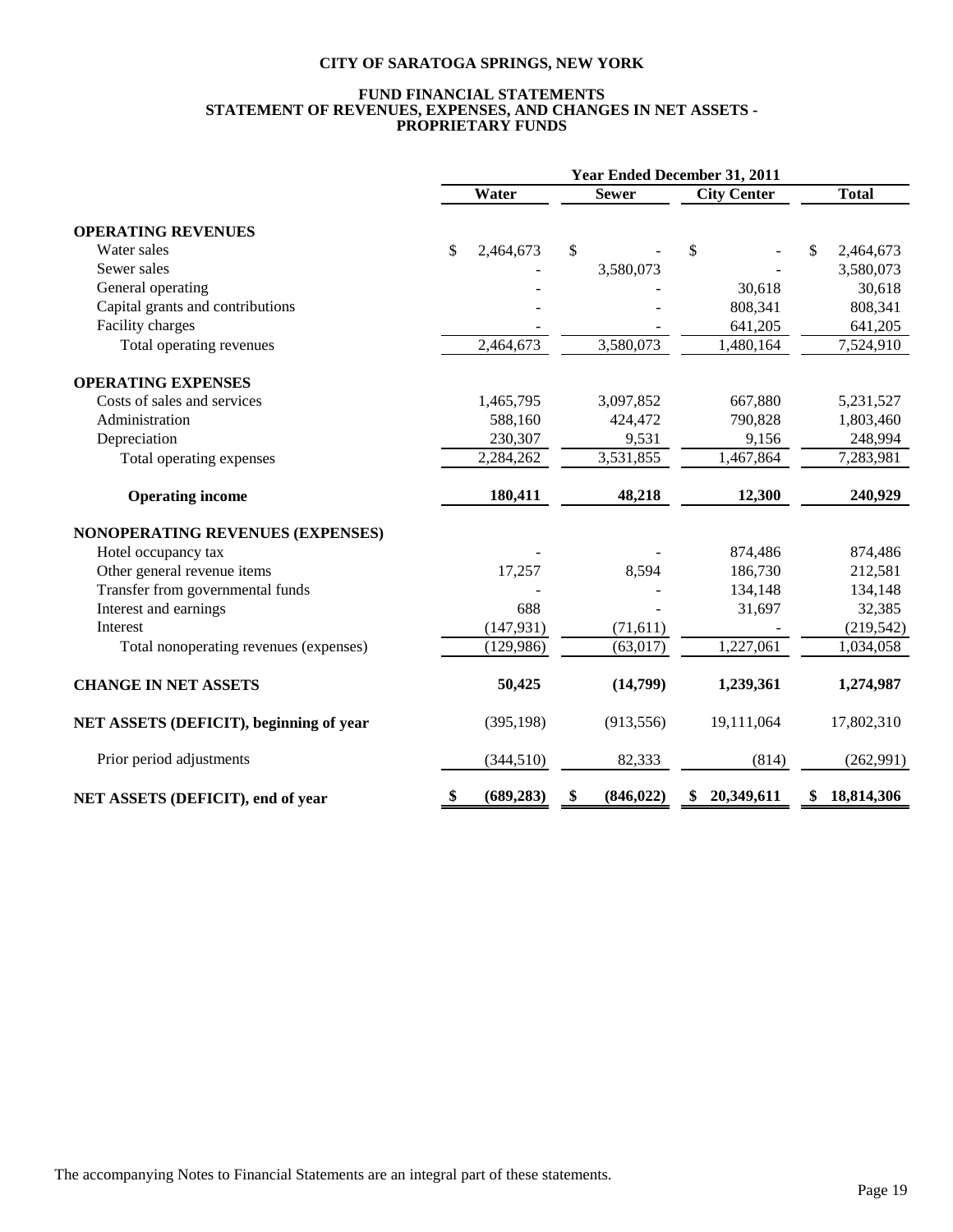## **FUND FINANCIAL STATEMENTS STATEMENT OF CASH FLOWS - PROPRIETARY FUNDS**

|                                                                                                                                             | Water                           | <b>Sewer</b>            | <b>City Center</b>               | <b>Total</b>                 |
|---------------------------------------------------------------------------------------------------------------------------------------------|---------------------------------|-------------------------|----------------------------------|------------------------------|
|                                                                                                                                             |                                 |                         |                                  |                              |
| CASH FLOWS PROVIDED (USED) BY OPERATING ACTIVITIES<br>Charges for services                                                                  | \$2,504,040                     | \$3,612,415             | 624,139<br>\$                    | \$ 6,740,594                 |
| Grants, contributions, and other revenues                                                                                                   |                                 | $\overline{a}$          | 2,350,889                        | 2,350,889                    |
| Payments to contractors and suppliers                                                                                                       | (1,265,860)                     | (3,224,321)             | (2,234,310)                      | (6,724,491)                  |
| Payments to employees, payroll taxes, and benefits                                                                                          | 147,078                         | (72, 724)               | (770, 977)                       | (696, 623)                   |
|                                                                                                                                             | 1,385,258                       | 315,370                 | (30, 259)                        | 1,670,369                    |
|                                                                                                                                             |                                 |                         |                                  |                              |
| CASH FLOWS PROVIDED (USED) BY CAPITAL AND RELATED                                                                                           |                                 |                         |                                  |                              |
| <b>FINANCING ACTIVITIES</b>                                                                                                                 |                                 |                         |                                  |                              |
| Bond proceeds                                                                                                                               | 640,000                         | 160,000                 |                                  | 800,000                      |
| Loss on disposal of assets                                                                                                                  | 32,244                          |                         | 1,672                            | 33,916                       |
| Purchase of capital assets                                                                                                                  | (619, 615)                      |                         | (1,989,088)                      | (2,608,703)                  |
| Payment on bonds                                                                                                                            | (401, 021)                      | (26, 549)               | $\overline{a}$                   | (427,570)                    |
| Interest paid                                                                                                                               | (407, 373)                      | (133, 263)              | 5                                | (540, 631)                   |
|                                                                                                                                             | (755, 765)                      | 188                     | (1,987,411)                      | (2,742,988)                  |
| CASH FLOWS PROVIDED (USED) BY NONCAPITAL AND                                                                                                |                                 |                         |                                  |                              |
| <b>RELATED FINANCING ACTIVITIES</b>                                                                                                         |                                 |                         |                                  |                              |
| Hotel occupancy taxes                                                                                                                       |                                 |                         | 818,775                          | 818,775                      |
| Purchases of investments                                                                                                                    |                                 |                         | (423)                            | (423)                        |
| Transfers and other                                                                                                                         | 17,257                          | 8,594                   | 320,878                          | 346,729                      |
|                                                                                                                                             | 17,257                          | 8.594                   | 1,139,230                        | 1,165,081                    |
| CASH FLOWS PROVIDED (USED) BY INVESTING ACTIVITIES<br>Interest and dividends received<br>Allocation to restricted cash and cash equivalents | 688<br>(636, 635)<br>(635, 947) | (303, 629)<br>(303,629) | 31,697<br>1,213,543<br>1,245,240 | 32,385<br>273,279<br>305,664 |
| Net increase (decrease) in cash and cash equivalents                                                                                        | 10,803                          | 20,523                  | 366,800                          | 398,126                      |
| CASH AND CASH EQUIVALENTS, beginning of year                                                                                                | 129,348                         | 237,312                 | 41,647                           | 408,307                      |
|                                                                                                                                             |                                 |                         |                                  |                              |
| CASH AND CASH EQUIVALENTS, end of year                                                                                                      | <u>140,151</u>                  | 257,835<br>S            | S.<br>408,447                    | 806,433                      |
| RECONCILIATION OF OPERATING INCOME TO NET CASH                                                                                              |                                 |                         |                                  |                              |
| PROVIDED (USED) BY OPERATING ACTIVITIES                                                                                                     |                                 |                         |                                  |                              |
| Operating income                                                                                                                            | \$<br>180.411                   | \$<br>48,218            | 12,300<br>\$                     | \$<br>240,929                |
| Depreciation expense                                                                                                                        | 230,307                         | 9,531                   | 9,156                            | 248,994                      |
| (Increase) decrease in                                                                                                                      |                                 |                         |                                  |                              |
| Receivables, net of allowances                                                                                                              | 39,367                          | 32,344                  | 1,494,864                        | 1,566,575                    |
| Inventory                                                                                                                                   | (23,206)                        |                         |                                  | (23,206)                     |
| Prepaids                                                                                                                                    |                                 |                         | (2,464)                          | (2, 464)                     |
| Increase (decrease) in                                                                                                                      |                                 |                         |                                  |                              |
| Accounts payable and other liabilities                                                                                                      | 194,226                         | 46,002                  | (1,563,966)                      | (1,323,738)                  |
| Retirement and OPEB liability                                                                                                               | 735,238                         | 351,748                 | 19,851                           | 1,106,837                    |
| Due to other funds                                                                                                                          | 28,915                          | (172, 473)              |                                  | (143, 558)                   |
| Net cash provided (used) by operating activities                                                                                            | \$1,385,258                     | 315,370<br>\$           | (30, 259)<br>\$                  | \$1,670,369                  |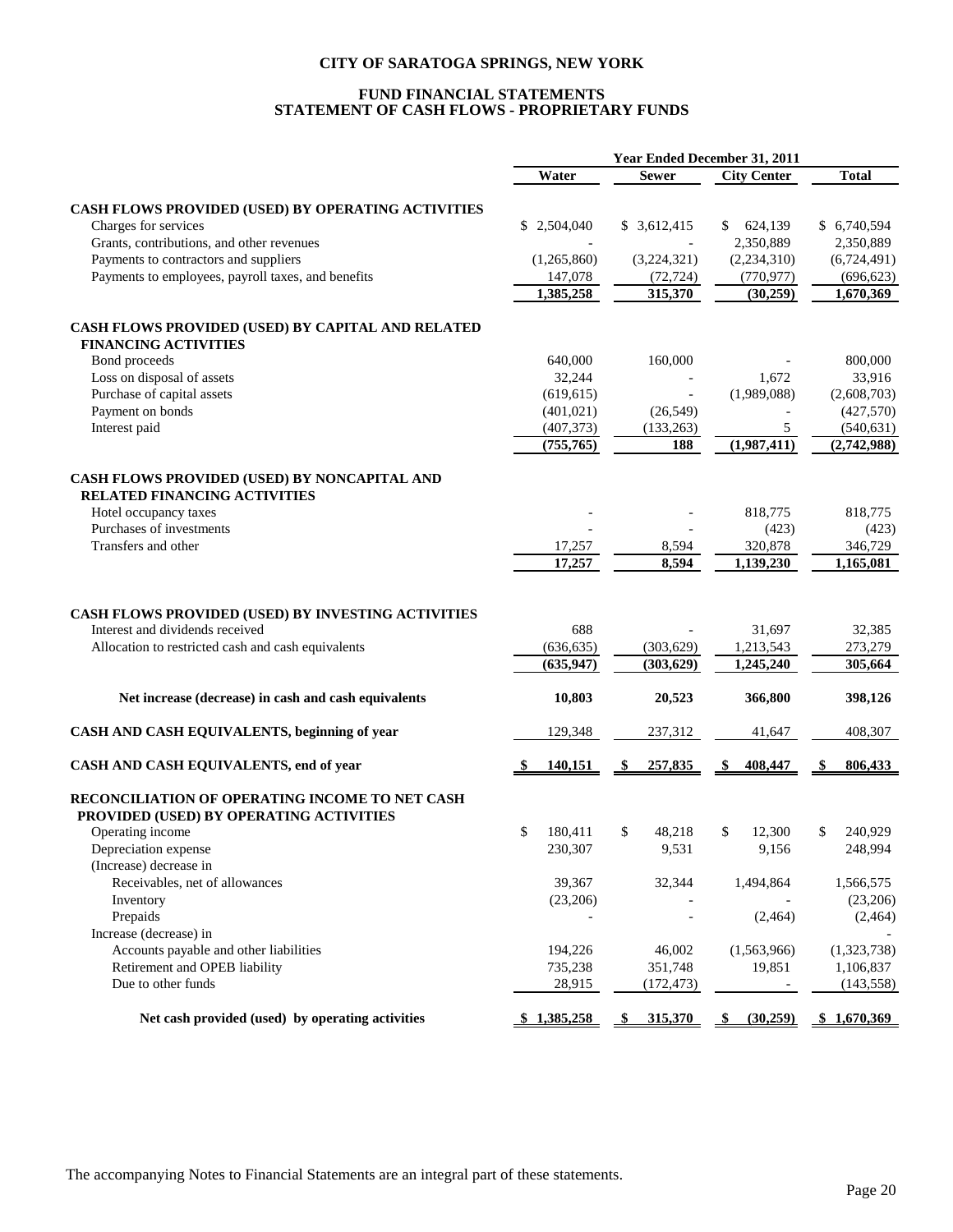## **FUND FINANCIAL STATEMENTS STATEMENT OF FIDUCIARY NET ASSETS - FIDUCIARY FUNDS**

|                          | December 31, 2011             |                                           |
|--------------------------|-------------------------------|-------------------------------------------|
|                          | <b>Agency</b><br><b>Funds</b> | Private<br><b>Purpose</b><br><b>Trust</b> |
| <b>ASSETS</b>            |                               |                                           |
| Cash                     | 759,150<br>\$.                | 35,292<br>S                               |
| <b>LIABILITIES</b>       |                               |                                           |
| Accounts payable         | 604,839                       |                                           |
| Due to other governments | 154,278                       | $\qquad \qquad$                           |
| Due to other funds       | 33                            |                                           |
| <b>Total liabilities</b> | 759,150                       |                                           |
| <b>NET ASSETS</b>        |                               | 35,292                                    |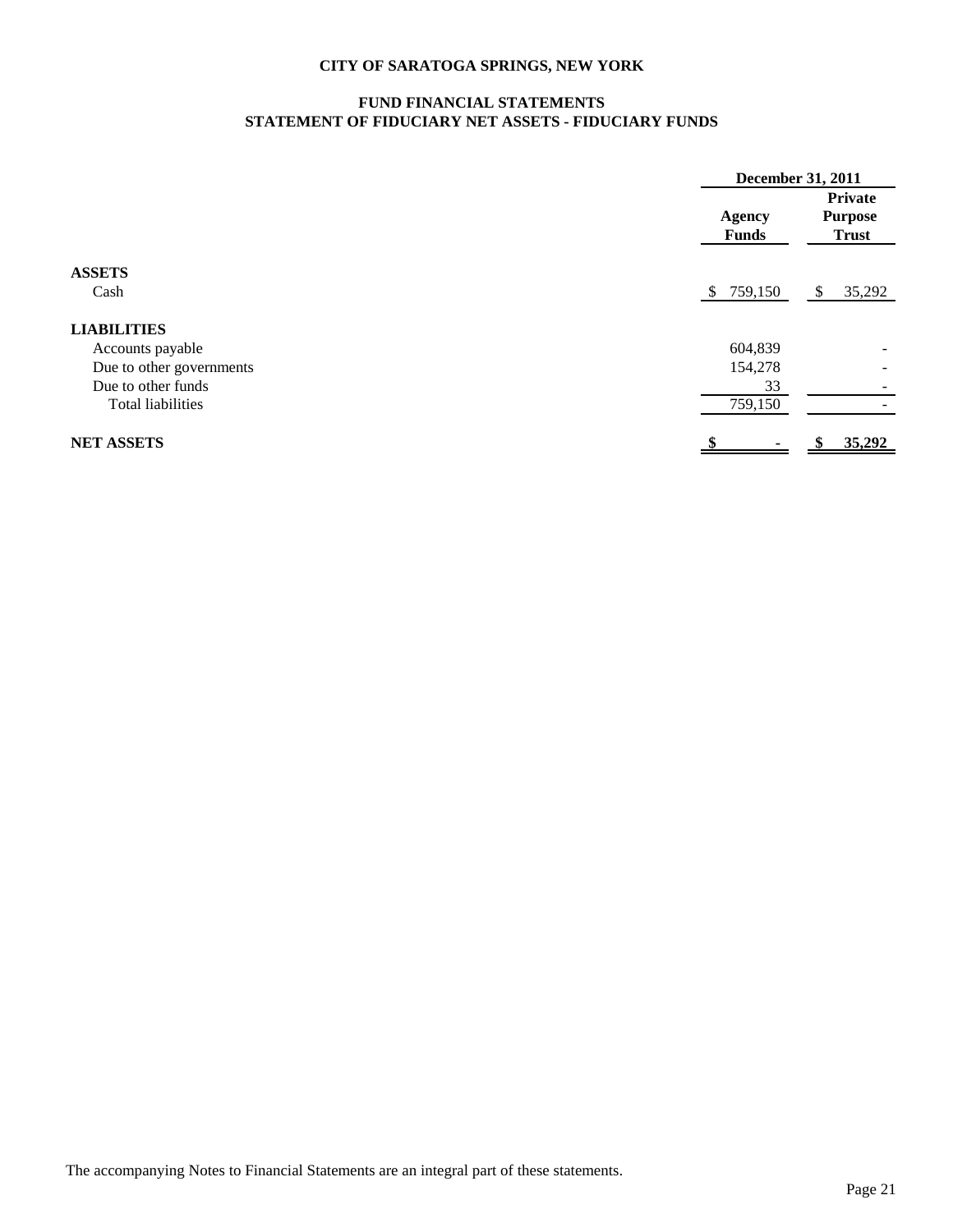## **FUND FINANCIAL STATEMENTS STATEMENT OF CHANGES IN FIDUCIARY NET ASSETS - FIDUCIARY FUNDS**

|                               | December 31,<br>2011 |
|-------------------------------|----------------------|
|                               | Private              |
|                               | <b>Purpose</b>       |
|                               | <b>Trust</b>         |
| <b>ADDITIONS</b>              |                      |
| Private donations             | \$<br>400            |
| Interest earnings             | 37                   |
| Total additions               | 437                  |
| <b>DEDUCTIONS</b>             |                      |
| Culture and recreation        | 46                   |
| <b>CHANGE IN NET ASSETS</b>   | 391                  |
| NET ASSETS, beginning of year | 34,901               |
| NET ASSETS, end of year       | 35,292<br>S          |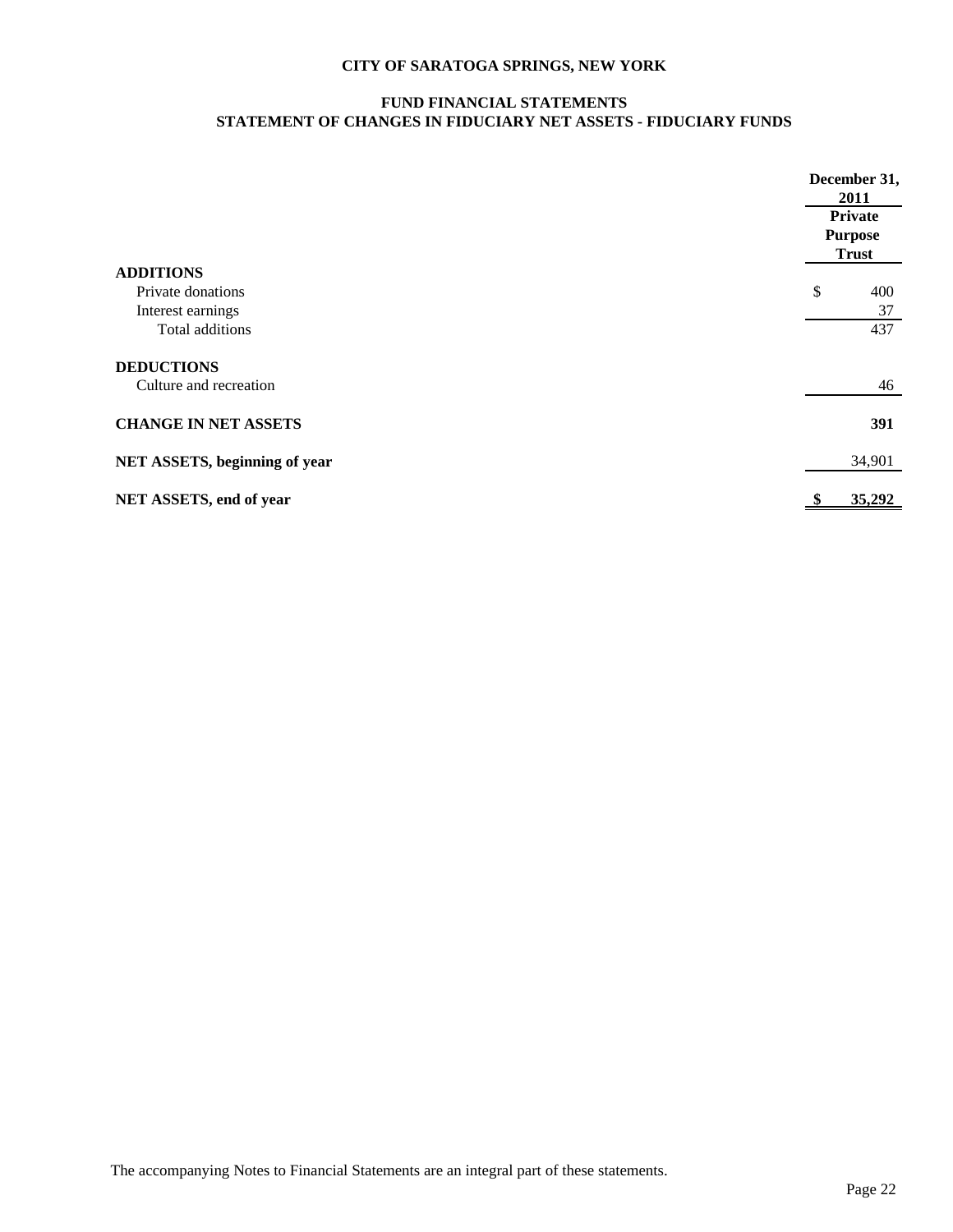#### **NOTES TO FINANCIAL STATEMENTS December 31, 2011**

## **NOTE 1 - ORGANIZATION AND SUMMARY OF SIGNIFICANT ACCOUNTING POLICIES**

The financial statements of the City of Saratoga Springs, New York (City) have been prepared in conformity with accounting principles generally accepted in the United States of America (GAAP) as applied to governmental units. The Governmental Accounting Standards Board (GASB) is the accepted standard-setting body for establishing governmental accounting and financial reporting principles.

A summary of the significant accounting policies consistently applied in the preparation of the accompanying financial statement follows.

#### *a. Reporting Entity*

 The City of Saratoga Springs, New York was incorporated as a City in 1915 and is governed by its Charter, City Local Laws, General City Law, and other general laws of the State of New York. The City is a municipal corporation governed by a five-member elected Council, one Mayor, and four Commissioners. Each Commissioner serves as the head of a department: Finance, Public Works, Public Safety, and Accounts. The Mayor serves as Chief Executive Officer, and the Commissioner of Finance serves as the Chief Fiscal Officer. The City provides water, sewer, police and fire protection, highway and street, cultural and recreational, public improvement, planning and zoning, and general administrative services to the residents of the City.

 In evaluating how to define the City for financial reporting purposes, management has considered all potential component units. The decision to include a potential component unit in the reporting entity was made by applying the criteria set forth in GAAP. The basic, but not the only, criterion for including a potential component unit within the reporting entity is the governing body's ability to exercise oversight responsibility. The most significant manifestation of this ability is financial interdependence. Other manifestations of the ability to exercise oversight responsibility include, but are not limited to, the selection of governing authority, the designation of management, the ability to influence operations significantly, and accountability for fiscal matters. A second criterion used in evaluating potential component units is the scope of public service. Application of this criterion involves considering whether the activity benefits the City and/or its citizens, or whether the activity is conducted within geographic boundaries of the City and is generally available to its citizens. A third criterion used to evaluate potential component units for inclusion or exclusion from the reporting entity is the existence of special financing relationships, regardless of whether the City is able to exercise oversight responsibilities. Based on the application of these criteria, the following is a brief review of each potential component unit addressed in defining the City's reporting entity.

Excluded from the reporting entity:

## *The City of Saratoga Springs School District*

 The City of Saratoga Springs School District (District) was created by State legislation that designates the School Board as the governing authority. School Board members are elected by the qualified voters of the District. The School Board designates management and exercises complete responsibility for all fiscal matters. The City Council exercises no oversight over school operations.

## *The Saratoga Springs Housing Authority*

The Saratoga Springs Housing Authority's (Housing Authority) governing board is appointed by the Chief Executive Officer of the City. The City provides no subsidy to the Housing Authority nor is it responsible for debt or operating deficits of the Housing Authority. The Housing Authority's debt is essentially supported by operating revenues of the Housing Authority and is not guaranteed by the City. The City does not appoint management of the Housing Authority nor does it approve the Authority's budget, contracts, or hiring staff. The City has no oversight responsibility for funds of the Housing Authority.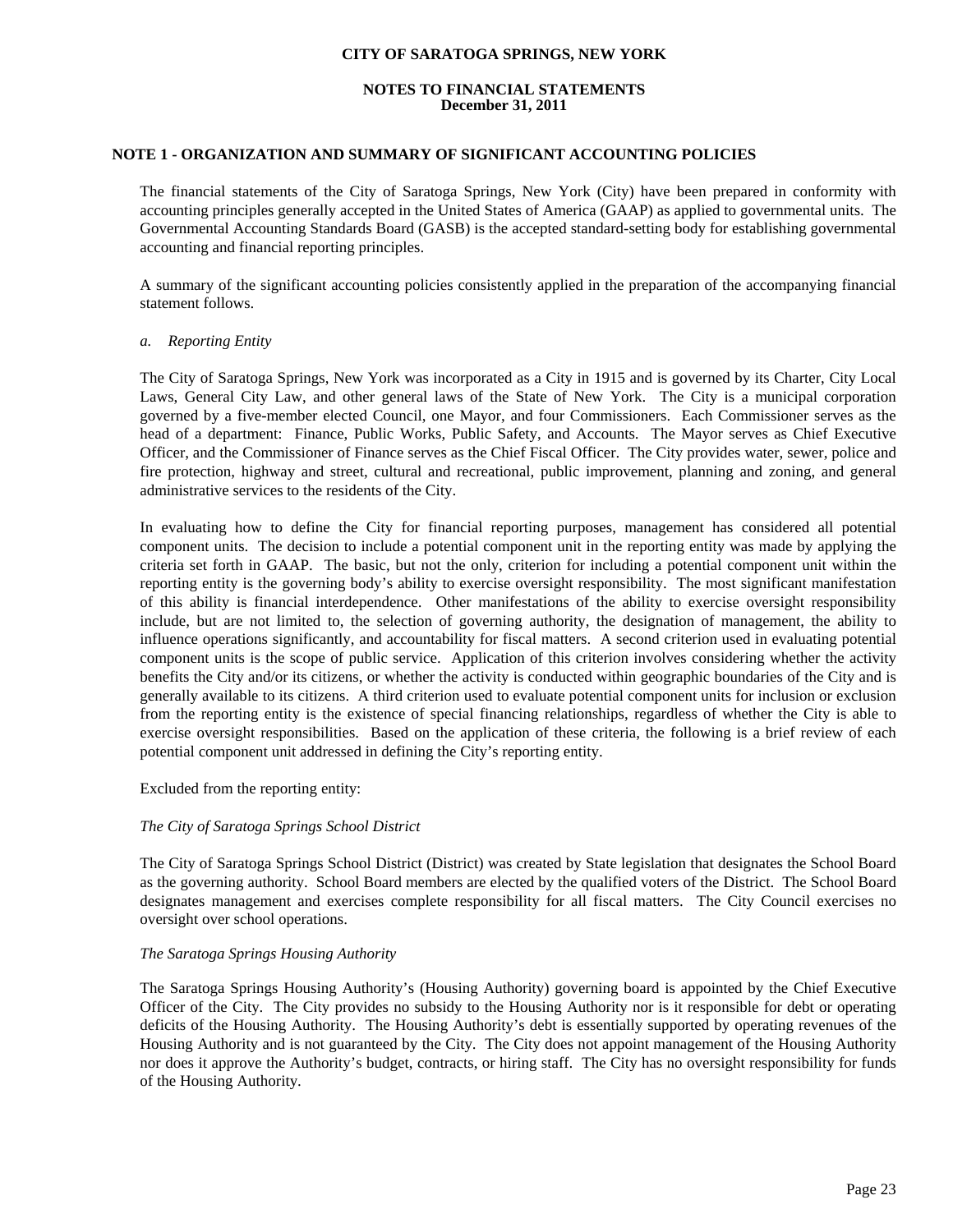#### **NOTES TO FINANCIAL STATEMENTS December 31, 2011**

## **NOTE 1 - ORGANIZATION AND SUMMARY OF SIGNIFICANT ACCOUNTING POLICIES - Continued**

The City's significant accounting policies are described below.

#### *b. Government-wide and Fund Financial Statements*

The governmental reporting model includes the following sections: Management's Discussion and Analysis, Government-wide Financial Statements, and Fund Financial Statements.

The government-wide financial statements (i.e., the statement of net assets and the statement of activities) report information on all nonfiduciary activities of the primary government. The effect of interfund activities has been removed from these statements. Governmental activities, which normally are supported by taxes and intergovernmental revenues, are reported separately from business-type activities, which rely to a significant extent on fees and charges for support.

The statement of net assets presents the financial condition of the City's activities at year-end. The statement of activities demonstrates the degree to which the direct expenses of a given function or segment is offset by program revenues. Direct expenses are those that are clearly identifiable with a specific function or segment. Program revenues include

1) charges to customers or applicants who purchase, use, or directly benefit from goods, services, or privileges provided by a given function or segment and 2) grants and contributions that are restricted to meeting the operational or capital requirements of a particular function or segment. Taxes and other items not properly included among program revenues are reported instead as general revenues. The statement of activities identifies the net expense or revenue from each activity, and identifies the amount of general revenues needed to help finance the specific activities.

Funds are classified into three categories: governmental, proprietary, and fiduciary. Each category, in turn, is divided into separate "fund types."

 Separate financial statements are provided for governmental funds, proprietary funds, and fiduciary funds, even though fiduciary funds are excluded from the government-wide financial statements. Major individual governmental funds are reported as separate columns in the fund financial statements. A fund is a separate accounting entity with a selfbalancing set of accounts.

#### *c. Use of Estimates*

The preparation of financial statements requires management to make estimates and assumptions that affect the reported amounts of assets and liabilities, the disclosure of contingent assets and liabilities at the date of the basic financial statements, and the reported amounts of revenues and expenditures during the reporting period. Actual results could differ from those estimates.

#### *d. Measurement Focus, Basis of Accounting, and Financial Statement Presentation*

 The government-wide, proprietary fund, and fiduciary fund financial statements are reported using the economic resources measurement focus and the accrual basis of accounting. All assets and liabilities are recorded in these statements. Revenues are recorded when earned, and expenses are recorded when a liability is incurred, regardless of the related cash flows. Property taxes are recognized as revenues in the year for which they are levied. Grants and similar items are recognized as revenue as soon as all eligibility requirements imposed by the provider have been met.

Governmental fund financial statements are reported using the current financial resources measurement focus and the modified accrual basis of accounting. With this measurement focus, generally only current assets and current liabilities are included on the balance sheet. The statement of revenues, expenditures, and changes in fund balances of these funds present increases (i.e., revenues and other financing sources) and decreases (i.e., expenditures and other financial uses) in net current assets.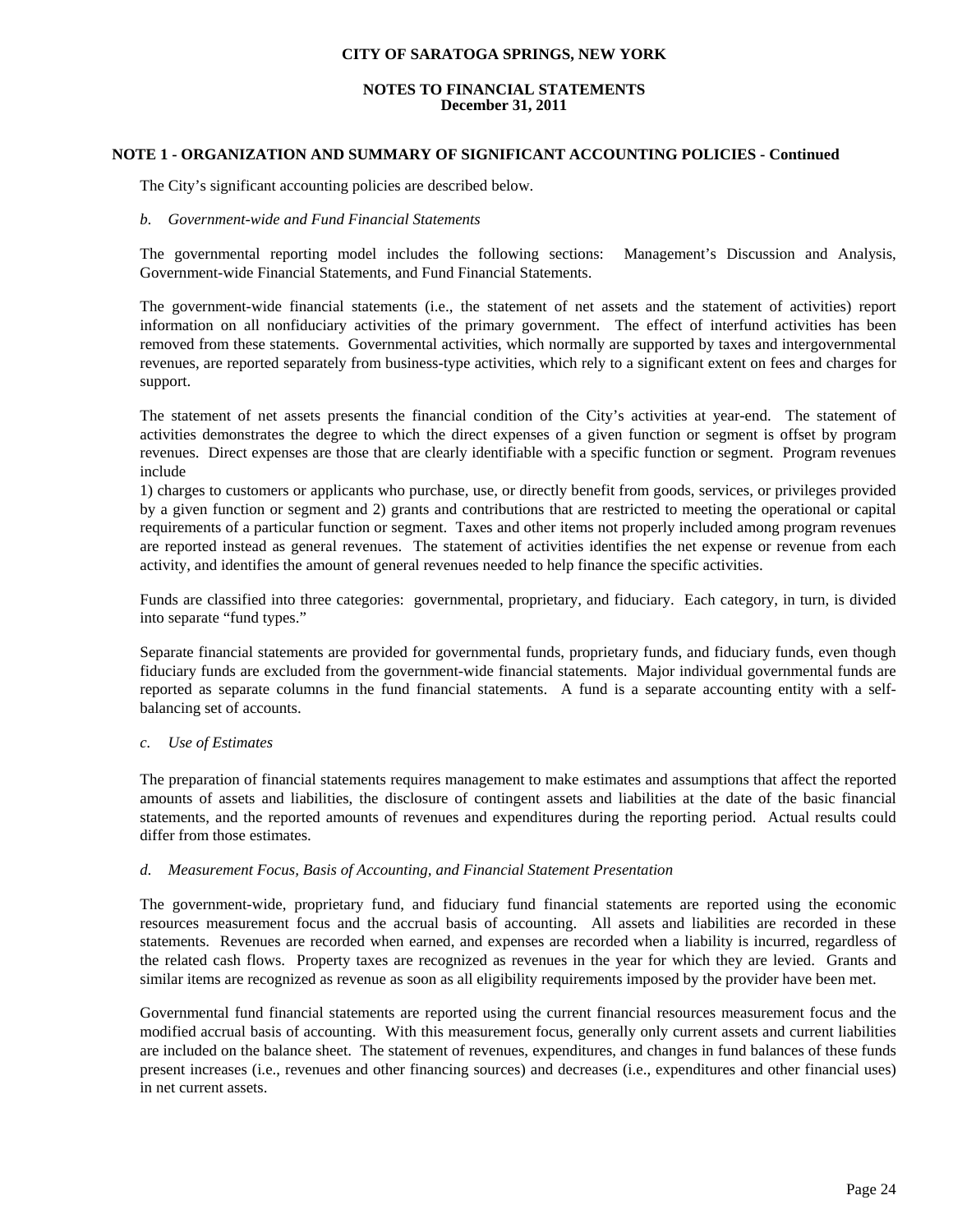#### **NOTES TO FINANCIAL STATEMENTS December 31, 2011**

## **NOTE 1 - ORGANIZATION AND SUMMARY OF SIGNIFICANT ACCOUNTING POLICIES - Continued**

#### *d. Measurement Focus, Basis of Accounting, and Financial Statement Presentation* - Continued

Under the modified accrual basis of accounting, governmental fund revenues are recognized when susceptible to accrual (i.e., as soon as they are both measurable and available). "Measurable" means the amount of the transaction can be reasonably determined, and "available" means the related cash resources are collectible within the current period or soon enough thereafter to be used to pay current liabilities of the current period. For this purpose, the City considers revenues to be available if they are collected within 60 days of the end of the current fiscal period. Expenditures generally are recorded when a liability is incurred, as under accrual accounting. However, debt service expenditures as well as expenditures related to compensated absences and claims and judgments, are recorded only when payment is due.

Property taxes, water and sewer rents, sales taxes, mortgage taxes, franchise taxes, and interest associated with the current fiscal period are all considered to be susceptible to accrual and so have been recognized as revenues of the current fiscal period. Only the portion of special assessments receivable due within the current fiscal period is considered to be susceptible to accrual as revenue of the current period. All other revenue items are considered to be measurable and available only when the City receives cash, i.e., fines, permits, and parking meter revenues.

The City also reports deferred revenue on its fund financial statements for certain revenues other than property taxes. Deferred revenues arise when potential revenue does not meet both of the "measurable" and "available" criteria for recognition in the current period. Deferred revenues also arise when the City receives resources before it has a legal claim to them, as when grant monies are received prior to the occurrence of qualifying expenditures. In subsequent periods, when both revenue recognition criteria are met, or when the City has a legal claim to the resources, the liability for deferred revenue is removed from the combined balance sheet and revenue recognized.

Governmental fund expenditures are recorded when the fund liability is incurred except that:

- Payments for acquisition of inventory type items are recorded as expenditures when the related amounts are due and payable. This method is generally referred to as the "purchase" method, as opposed to the "consumption" method used in the government-wide financial statements.
- Principal and interest on indebtedness are recorded as expenditures when the related debt service amounts are due and payable, which normally approximates the date the debt is paid.
- Compensated absences, such as vacation leave and compensation time, which vest or accumulate with eligible employees are recorded as expenditures in the payroll period that the credits are used by employees.
- Costs of acquiring capital assets are recorded as expenditures when the related acquisition amounts are due and payable.

#### *e. Fund Accounting*

The accounts of the City are organized on the basis of funds, each of which is considered a separate accounting entity. The activities of each fund are accounted for with a separate set of self-balancing accounts that comprise its assets, liabilities, fund balance, revenues, and expenditures, which are segregated for the purpose of carrying on specific activities or attaining certain objectives in accordance with specific regulations or limitations. The City's fund types are as follows:

#### *Fund Types*

*Governmental Funds* are those through which most governmental functions are financed. The acquisition, use, and balances of expendable financial resources and the related liabilities are accounted for through governmental funds. The City's governmental funds are as follows: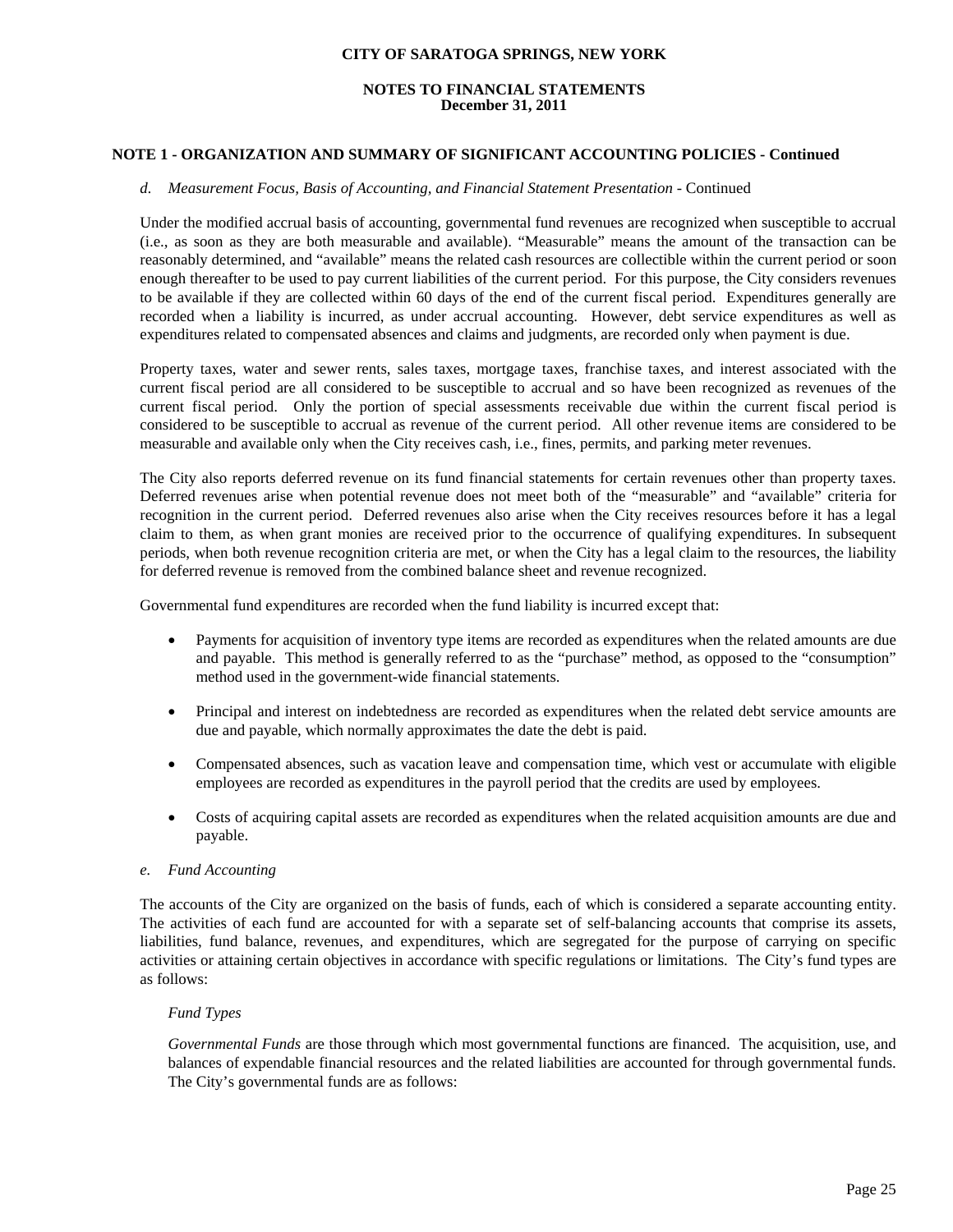#### **NOTES TO FINANCIAL STATEMENTS December 31, 2011**

#### **NOTE 1 - ORGANIZATION AND SUMMARY OF SIGNIFICANT ACCOUNTING POLICIES - Continued**

*e. Fund Accounting* - Continued

#### *Fund Types* - Continued

- i. The *General Fund* is the government's primary operating fund. It accounts for all financial resources of the general government, except those required to be accounted for in another fund. This fund operates within the financial limits of an annual budget adopted by the City Council.
- ii. The *Debt Service Fund* accounts for the resources accumulated and payments made for principal and interest on long-term general obligation debt of governmental funds.
- iii. The *Capital Project Funds* account for financial resources to be used for the acquisition or construction of major capital facilities (other than those financed by proprietary funds). Financing is generally provided from proceeds of bonds, notes, federal and state grants, and transfers from other governmental funds.
- iv. *Special Revenue Funds* are used to account for specific revenues (other than those generated for major capital projects) that are legally restricted to expenditures for particular purposes. The Special Grant Fund (Community Development) is used to account for federally-funded community development block grants, revolving loan funds, and other federally-funded programs. The City has two special districts: the Down City Special Assessment District (SAD) and the West Avenue Special Assessment District (WASAD). Both were established to make improvements within the boundaries of the applicable districts and are funded by special assessments on the property owners within each district.

*Proprietary Funds* represent the City's business-type activities and include Enterprise Funds. Enterprise funds are used to report activities for which fees are charged to external customers for goods and services provided, and the City's fee pricing policies are established to recover costs of providing such service, including capital costs such as depreciation or debt service. Enterprise funds distinguish operating revenues and expenses from nonoperating items. Operating revenues and expenses generally result from providing services and producing and delivering goods in connection with the fund's principal ongoing operations. The principal operating revenues are charges to customers for sales and services. Operating expenses include the cost of sales and services, administrative expenses, and depreciation on capital assets. All revenues and expenses not meeting this definition are reported as nonoperating revenues and expenses. The City maintains the following enterprise funds:

- i. The *Water Fund* is used to report operations of the City's water treatment and supply facilities that provide drinking water to all City residents, as well as to certain local communities outside the City's corporate boundaries. Users of the water system, inside and outside the City limits, are charged a user fee to pay for the operation of the Water Fund. The fund also records revenues and expenses associated with extending the water line. A water service connection fee is collected when a new user taps into the system, and the revenue is reserved for future expansion of the system.
- ii. The *Sewer Fund* is used to report operations of the City's wastewater treatment facilities and sanitary sewer system that is provided to all City residents. The sewer system infrastructure is owned by the Saratoga County Sewer District. Users of the sewer system are charged a fee based on an annual bill from the Saratoga County Sewer District.
- iii. The *City Center Authority Fund* (Authority) accounts for the day-to-day business operations of the convention and tourism center. The Authority was created by State legislation for the purpose of operating and maintaining the Saratoga City Center (City Center). The execution of the daily operations of the City Center rests with the Authority. The City Council maintains fiscal control over the Authority through various aspects of State legislation and, therefore, has included the financial position as well as the operations of the City Center in the City's financial statements.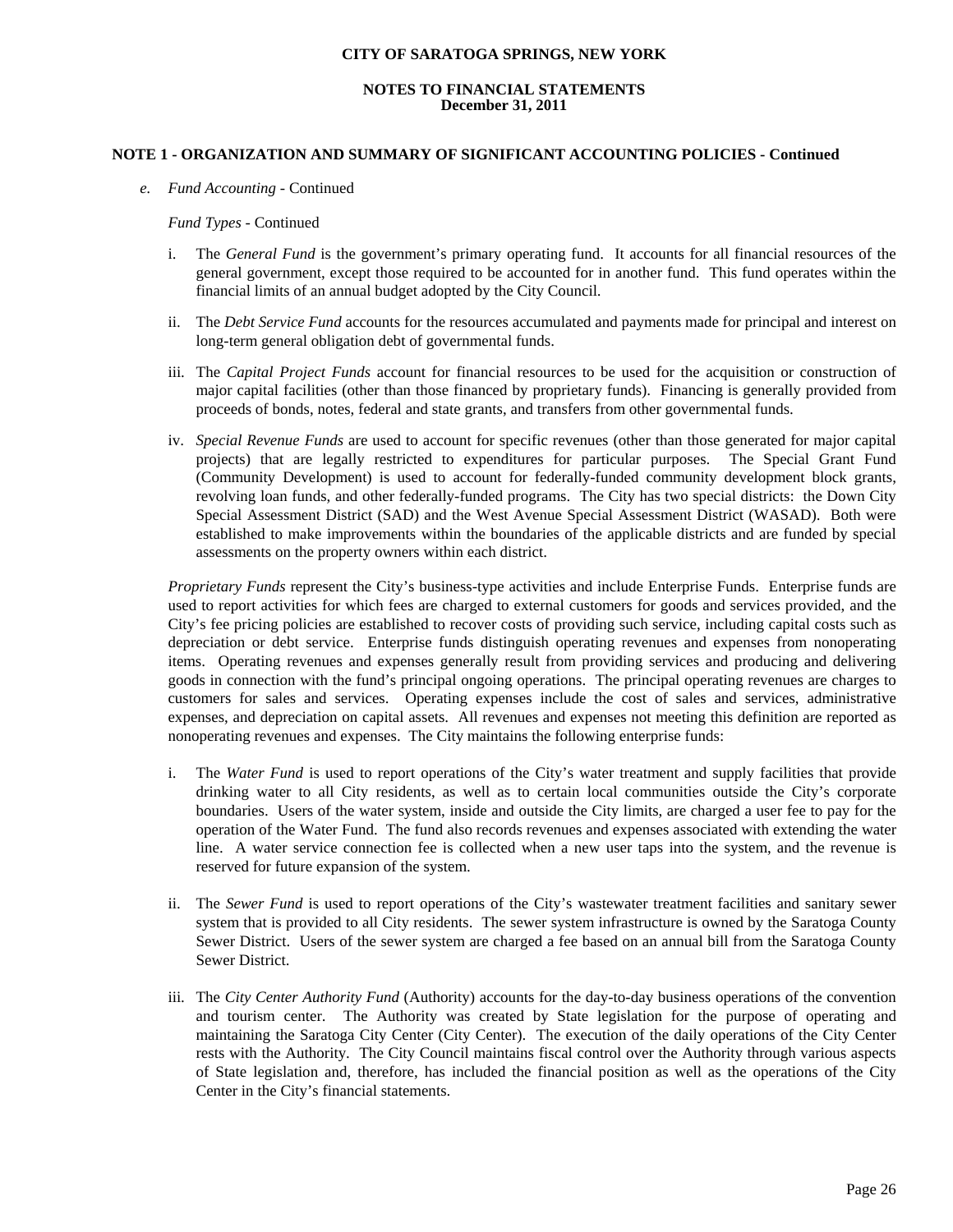#### **NOTES TO FINANCIAL STATEMENTS December 31, 2011**

#### **NOTE 1 - ORGANIZATION AND SUMMARY OF SIGNIFICANT ACCOUNTING POLICIES - Continued**

#### *e. Fund Accounting* - Continued

*Fiduciary Funds* are used to report resources that are held by the City in a trustee or agency capacity for others and cannot be used to support the City's own programs. The City maintains agency funds to account for assets that the City holds on behalf of others as their agent. The City maintains a private purpose trust fund to account for private donations to support a veterans' memorial in Congress Park.

In addition to the various funds, the City also maintains schedules of non-current governmental assets and non-current governmental liabilities. Non-current governmental assets include capital assets used in governmental activities, and non-current governmental liabilities include bonds, retirement system debt, accumulated sick and compensatory time, and other long-term debt used to finance governmental activities. These non-current governmental assets and liabilities are included under governmental activities in the government-wide statement of net assets.

#### *f. Cash, Cash Equivalents, and Investments*

 Cash and cash equivalents include amounts in demand deposits, time deposits, and short-term investments with a maturity date within three months of the date acquired by the City, and cash on hand.

 The City's investment policies are governed by New York State statutes. In addition, the City has its own investment policy. In accordance with New York State statutes and the City's investment policy, City monies must be deposited in Federal Deposit Insurance Corporation (FDIC) insured commercial banks or trust companies located within the State. The City is authorized to use demand deposits, time deposits, and certificates of deposit. Permissible investments include obligations of the United States Treasury and United States agencies, and obligations of New York State or its localities.

Investments are stated at fair market value.

#### *g. Interfund Receivables/Payables*

During the year, transactions often occur between the various funds. Transactions considered loans or advances to be repaid are recorded as current assets and liabilities in the fund financial statements as either "due to or due from other funds." In the government-wide financial statements, amounts due to and from the same activities are eliminated. Any residual balances outstanding between the governmental activities and business-type activities are reported in the government-wide financial statements as "internal balances."

#### *h. Receivables*

All property and school tax receivables are shown net of an allowance for uncollectibles. The property and school tax receivables allowance is equal to 9% of outstanding property and school taxes at December 31, 2011. Water and sewer rents not collected by year end are relevied on the subsequent year's tax roll.

 Property taxes attach as an enforceable lien on property as of October 1. Taxes are levied on January 1 and are payable in four installments on the first of March, June, September, and December. The City bills and collects its own property taxes and also collects taxes for Saratoga County and the delinquent taxes for the School District. City property tax revenues are recognized when levied to the extent that they result in current receivables.

#### *i. Inventory*

 Inventory in the proprietary funds is valued at the lower of cost (first-in, first-out method) or net realizable value. Inventory consists of expendable supplies held for consumption.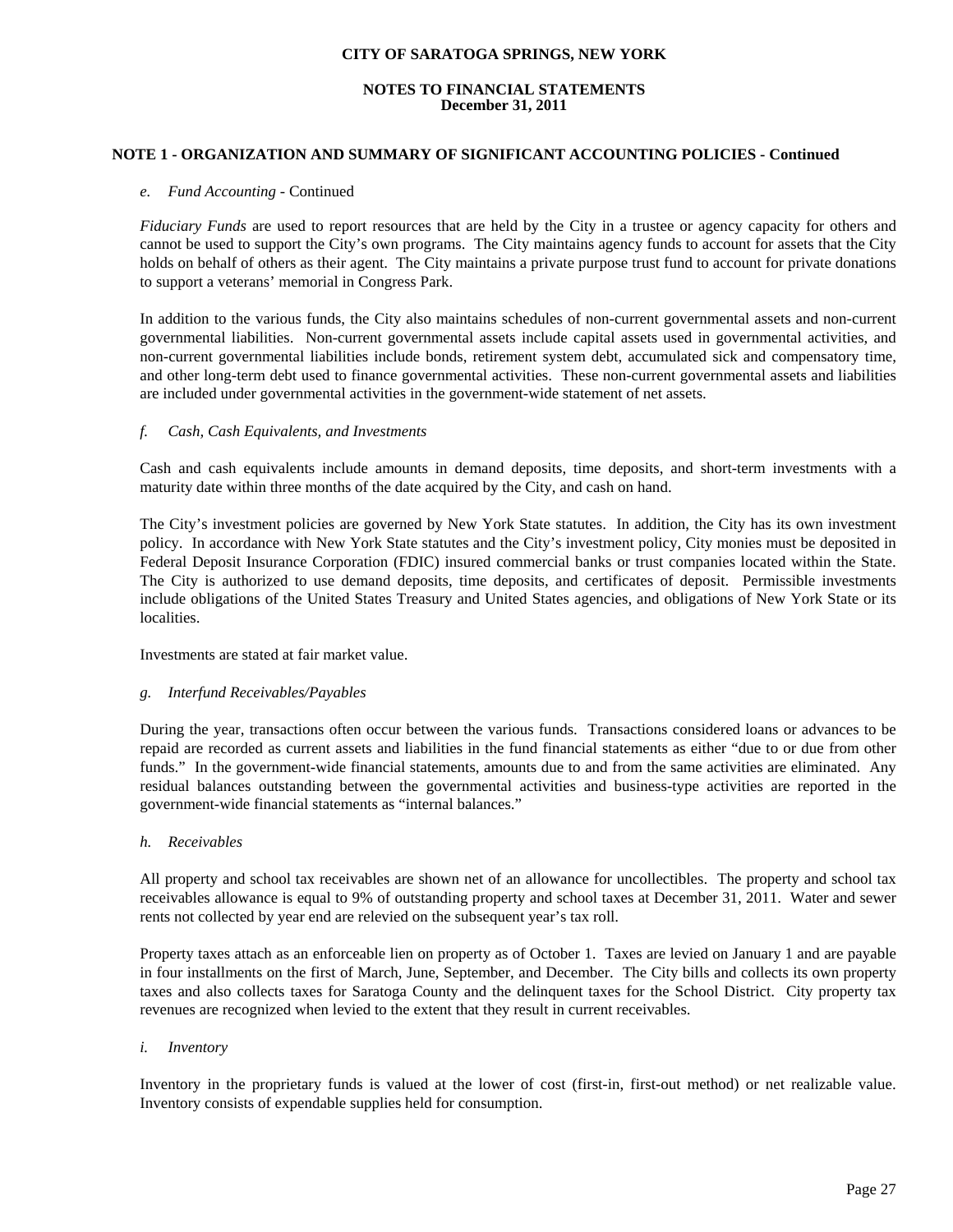## **NOTES TO FINANCIAL STATEMENTS December 31, 2011**

#### **NOTE 1 - ORGANIZATION AND SUMMARY OF SIGNIFICANT ACCOUNTING POLICIES - Continued**

#### *j. Restricted Assets*

Certain resources of the governmental and proprietary funds are classified as restricted assets on the balance sheet because they are maintained in separate bank accounts, and the City Council limits their use.

#### *k. Capital Assets, Net*

Capital assets include land, buildings, improvements other than buildings, machinery and equipment, and infrastructure (e.g., roads, sidewalks, and similar items). Capital assets are reported in the applicable governmental or business-type activities columns in the government-wide financial statements. Capital assets are defined by the City as assets with an initial, individual cost of more than \$5,000 and an estimated useful life of six or more years. Such assets are recorded at historical cost or estimated historical cost if purchased or constructed. Donated capital assets are recorded at estimated fair market value at the date of donation.

The costs of normal maintenance and repairs that do not add to the value of the asset or materially extend assets' lives are not capitalized.

Major outlays for capital assets and improvements are capitalized as projects are constructed.

All capital assets are depreciated using the straight-line method over the following estimated useful lives:

| Assets                         | Years     |
|--------------------------------|-----------|
| <b>Buildings</b>               | 50        |
| Improvements                   | 20        |
| Streets/roads                  | 25        |
| Sewer and water infrastructure | 75        |
| Other infrastructure           | $25 - 30$ |
| Equipment                      | $5 - 20$  |

#### *l. Fund Balance*

Effective December 31, 2011, the City adopted Governmental Accounting Standards Board (GASB) Statement No. 54, *Fund Balance Reporting and Governmental Fund Type Definitions.* The Statement establishes accounting and financial reporting standards for governments that report governmental funds as well as criteria for classifying fund balances into specifically defined classifications. Fund balances for governmental funds should be reported in classifications that comprise a hierarchy based primarily on the extent to which the government is bound to honor constraints on the specific purposes for which amounts in those funds can be spent. The five fund balance classifications fall into two categories, restricted and unrestricted, and are as follows:

#### Restricted Fund Balance:

*Nonspendable -* Amounts that cannot be spent because they are either (a) not in spendable form, or (b) are legally or contractually required to be maintained intact.

*Restricted -* Amounts that have restraints that are either (a) externally imposed by creditors, grantors, contributors, or laws and regulations of other governments, or (b) imposed by law through constitutional provisions or enabling legislation.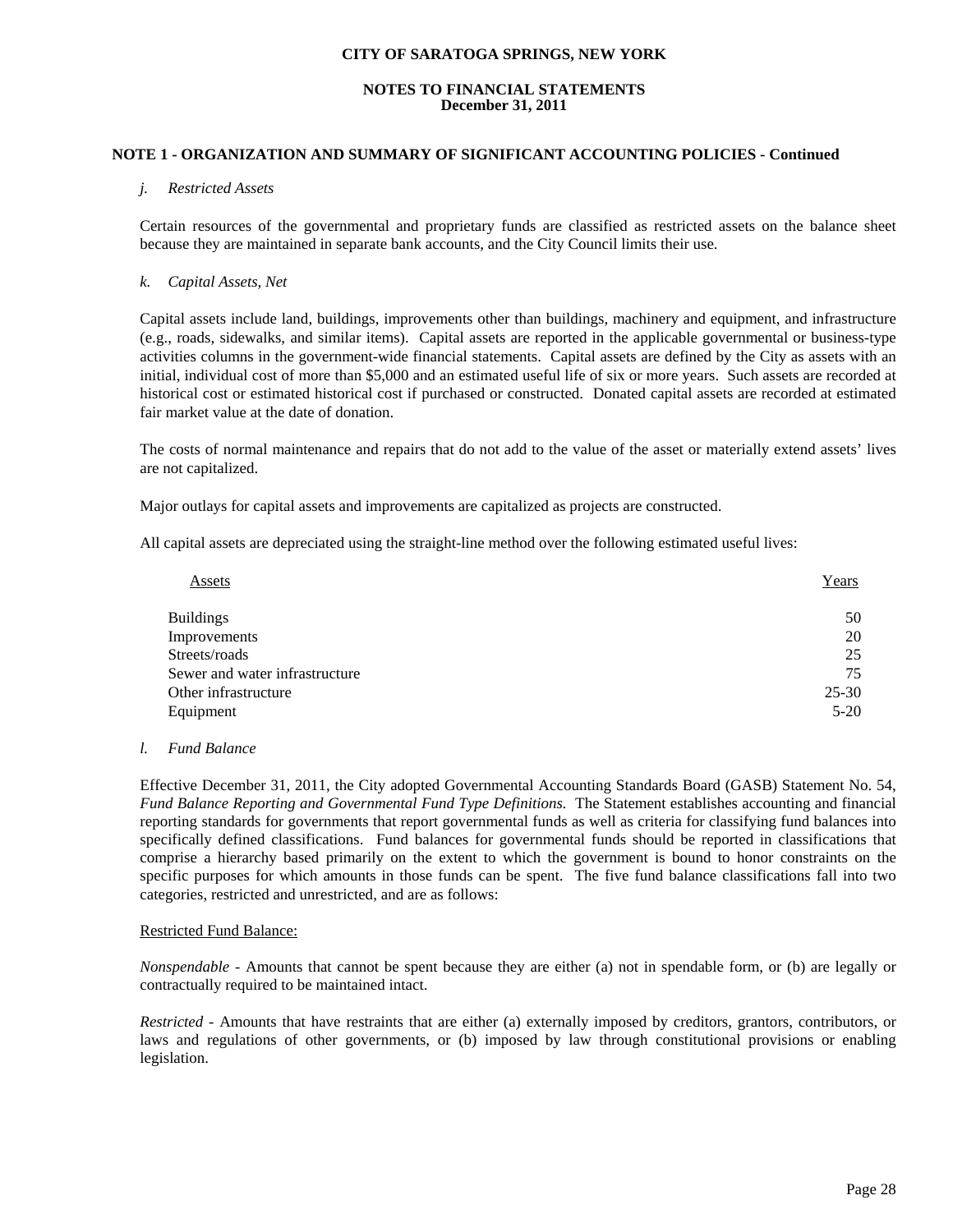## **NOTES TO FINANCIAL STATEMENTS December 31, 2011**

## **NOTE 1 - ORGANIZATION AND SUMMARY OF SIGNIFICANT ACCOUNTING POLICIES - Continued**

#### *l. Fund Balance* - Continued

#### Unrestricted Fund Balance:

*Committed -* Amounts that can only be used for specific purposes pursuant to constraints imposed by a formal action such as legislation, resolution or ordinance by the government's highest level of decision-making authority.

*Assigned -* Amounts that are constrained only by the government's *intent* to be used for a specified purpose, but are not restricted or committed in any manner.

*Unassigned -* The residual amount in the general fund after all of the other classifications have been established. In a special revenue fund, if expenditures and other financing uses exceed the amounts restricted, committed or assigned for those purposes, then a negative unassigned fund balance will occur.

The City's fund balance policy is set by the Council, the highest level of decision-making authority. The City considers "formal action" for a committed fund balance to be the passing of a resolution by Council. The Council has delegated the ability to assign fund balance to the Commissioner of Finance. The City considers funds to be expended in the order of restricted, committed, assigned, and unassigned. In accordance with the City's fund balance policy, unrestricted fund balance in the general fund shall not be less than 10% and not more than 12.5% of the total adopted budgeted expenditures of the general fund. In the event the unrestricted fund balance of the general fund exceeds the maximum requirement, the excess may be utilized for any lawful purpose approved by the Council.

#### *m. Compensated Absences*

It is the City's policy to permit employees to accumulate earned but unused sick pay benefits. All sick pay is accrued when incurred in the government-wide financial statements. Expenditures for these amounts are reported in governmental funds when paid to employees.

#### *n. Long-Term Obligations*

In the government-wide financial statements, long-term debt and other long-term obligations are reported as liabilities in the applicable governmental activities, business-type activities, or proprietary fund type statement of net assets. Bonds payable are reported net of applicable bond premium or discount, if any.

In the fund financial statements, governmental fund types recognize bond premiums and discounts, as well as bond issuance costs, during the current period. The face amount of debt issued is reported as other financing sources. Premiums received on debt issuances are reported as other financing sources while discounts on debt issuances are reported as other financing uses. Issuance costs, whether or not withheld from the actual debt proceeds received, are reported as debt service expenditures.

 The City's special assessment districts, SAD and WASAD, have outstanding bonded debt. SAD currently makes the annual debt payment on the Putnam Street parking deck project when due and has an arrangement with the City for reimbursement in the event there is default by a taxpayer. WASAD is repaying its 50% share of the betterment on the West Avenue improvement project debt on an extended payment plan. The City makes the scheduled debt payment annually, and WASAD reimburses the City every year at a lower amount than the actual debt. When the bond is fully paid off, WASAD will continue to reimburse the City for its remaining portion of the bond.

#### *o. Subsequent Events*

The City has evaluated subsequent events that provide additional evidence about conditions that existed at the financial statement date through August 6, 2012, the date the financial statements were available to be issued.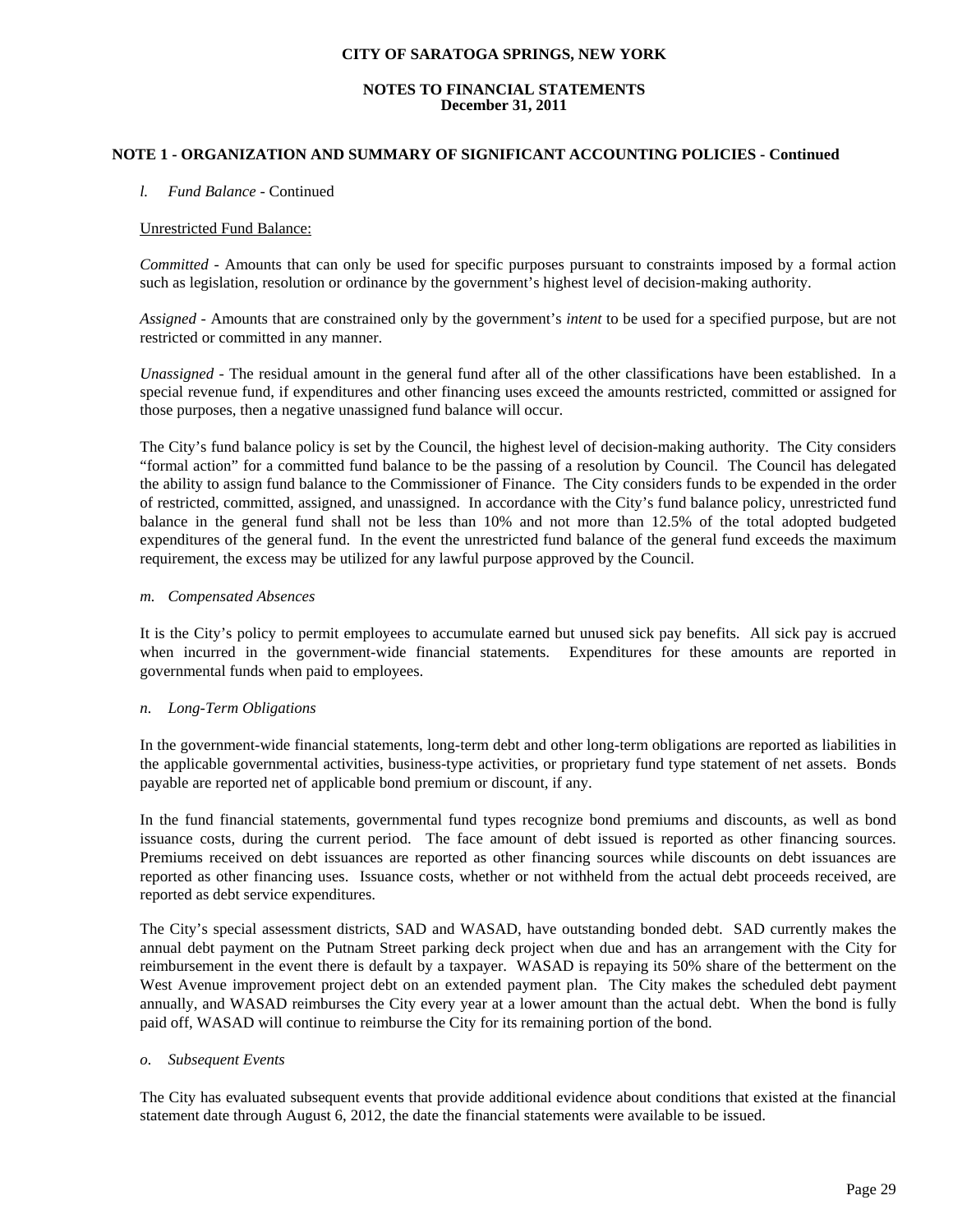#### **NOTES TO FINANCIAL STATEMENTS December 31, 2011**

## **NOTE 2 - STEWARDSHIP, COMPLIANCE, AND ACCOUNTABILITY**

#### *Legal Compliance and Budgets*

 The City's budget adoption process is described in the City Charter. The Mayor and the Commissioners present their budget requirements for the following fiscal year to the Commissioner of Finance on or before October 1 each year for the General, Debt Service, Water, Sewer, Special Assessment Districts, and City Center funds. The Commissioner of Finance then prepares a proposed budget for the forthcoming year and submits it to the City Council on or before the third Monday in October. After receiving the proposed budget, the City Council establishes a date, time, and place for a public hearing with public notice duly advertised of such hearing. At a regular or special meeting held after the public hearing but not later than the 30th day of November, the City Council adopts, or amends and adopts, the budget for the ensuing fiscal year. Expenditures may not legally exceed budgeted appropriations at the activity level. During the year, several supplementary appropriations are usually necessary.

 Budgets for the Special Grant Fund are adopted for each federal program as they occur, and generally on a federal program year. Budgets for major capital projects are adopted on an as needed basis and remain in effect for the life of the project. Generally, major capital projects are financed by bonds, capital grants, and/or other applicable financing sources. Current appropriations for capital expenditures are adopted according to the above-described timetable.

Encumbrance accounting is employed in governmental funds. Encumbrances (e.g., purchase orders, contracts) outstanding at year-end are reported as reservations of fund balances and do not constitute expenditures or liabilities because the commitments will be reappropriated and honored during the subsequent year.

#### **NOTE 3 - DETAILED NOTES ON ALL FUNDS**

*a. Cash, Cash Equivalents, and Investments* 

#### *Collateral*

 New York State statutes require the City to collateralize its cash deposits in excess of the Federal Deposit Insurance Corporation limit of \$350,000 (\$100,000 on demand deposits and \$250,000 on time deposits and other cash accounts). This collateral is to be in the form of state and local government securities held in trust for and pledged to secure the City's deposits. The City's deposits were adequately insured or collateralized as of December 31, 2011.

#### *Cash and Cash Equivalents, Restricted*

The City had restricted cash and cash equivalents for governmental activities, comprised of the following:

| Debt service                               | 1,560,700 |
|--------------------------------------------|-----------|
| Special assessment district purposes       | 1,960     |
| Tax stabilization                          | 1,000,491 |
| Capital projects                           | 2,425,965 |
| Capital improvements                       | 1,013,026 |
| Community development                      | 273,733   |
| Council designated purposes                | 78,451    |
| Total restricted cash and cash equivalents | 6,354,326 |

The City had restricted cash and cash equivalents for business-type activities, comprised of the following:

| City Center capital improvements<br>Water capital projects<br>Sewer capital projects | S. | 6,525,491<br>1,443,169<br>292,151 |
|--------------------------------------------------------------------------------------|----|-----------------------------------|
| Total restricted                                                                     |    | 8,260,811                         |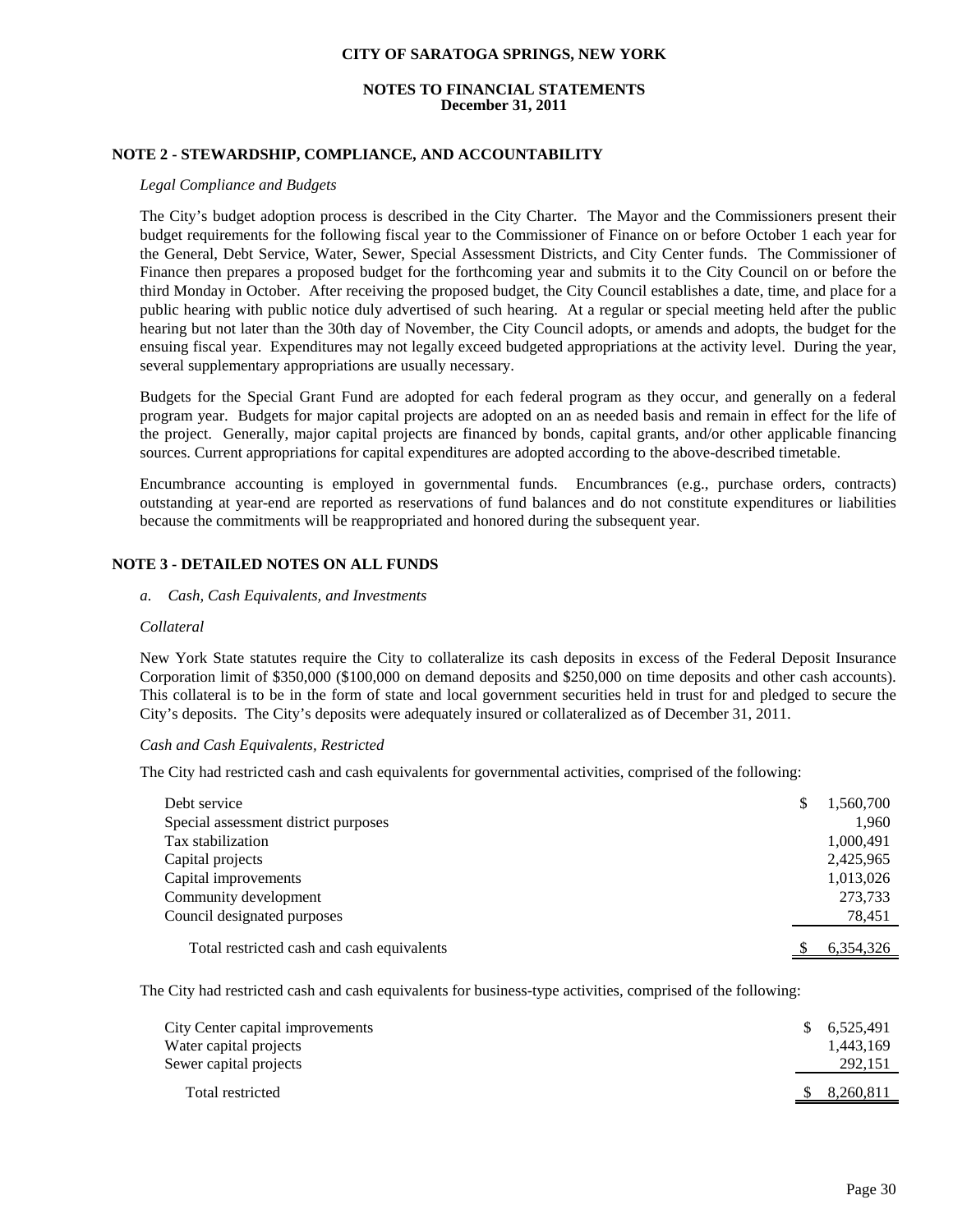#### **NOTES TO FINANCIAL STATEMENTS December 31, 2011**

# **NOTE 3 - DETAILED NOTES ON ALL FUNDS - Continued**

#### *b. Receivables*

Receivables at year-end for the City's governmental and business-type activities, categorized by individual fund in the aggregate, including applicable allowances for uncollectible accounts, are as follows:

|                                      |         |                          |         |                          | Debt                     |       | Special                  |       |                          |       |                          |           | Center                   |       |            |
|--------------------------------------|---------|--------------------------|---------|--------------------------|--------------------------|-------|--------------------------|-------|--------------------------|-------|--------------------------|-----------|--------------------------|-------|------------|
| Receivables                          | General |                          | Capital |                          | Service                  | Grant |                          | Water |                          | Sewer |                          | Authority |                          | Total |            |
| City and county taxes                | S       | .101.127                 | S       | $\sim$                   | \$<br>$\sim$             | \$.   | $\sim$                   | \$.   | $\sim$                   | \$    | $\overline{\phantom{a}}$ | \$.       | $\sim$                   | S     | .101.127   |
| School taxes                         |         | 726,810                  |         | $\overline{\phantom{a}}$ | $\overline{\phantom{a}}$ |       |                          |       | $\overline{\phantom{a}}$ |       | $\overline{\phantom{0}}$ |           | $\overline{\phantom{0}}$ |       | 726,810    |
| Tax sales                            |         | 900,615                  |         |                          | -                        |       |                          |       |                          |       | $\overline{\phantom{0}}$ |           |                          |       | 900.615    |
| Water rents                          |         | ۰                        |         | ٠                        | $\overline{\phantom{a}}$ |       | $\overline{\phantom{a}}$ |       | 1,081,139                |       | $\overline{\phantom{0}}$ |           | $\overline{\phantom{0}}$ |       | 1,081,139  |
| Sewer rents                          |         |                          |         | -                        | -                        |       | -                        |       |                          |       | 1,653,962                |           |                          |       | 1,653,962  |
| Accounts                             |         | 2,021,337                |         | ۰                        | $\overline{\phantom{a}}$ |       |                          |       | 6,331                    |       | $\overline{\phantom{a}}$ |           | 30,628                   |       | 2,058,296  |
| Rehabilitation loans                 |         | $\overline{\phantom{0}}$ |         |                          | $\overline{\phantom{a}}$ |       | 267,287                  |       |                          |       | $\overline{\phantom{0}}$ |           |                          |       | 267,287    |
| State and federal                    |         | 1,790,950                |         | 239.991                  | $\overline{\phantom{a}}$ |       | 26.120                   |       | -                        |       | $\overline{\phantom{0}}$ |           | $\overline{\phantom{0}}$ |       | 2,057,061  |
| Other governments                    |         | 450,415                  |         |                          |                          |       |                          |       |                          |       |                          |           | 220,348                  |       | 670.763    |
| Total net receivables                |         | 6.991.254                |         | 239,991                  | -                        |       | 293.407                  |       | 1.087.470                |       | 1,653,962                |           | 250,976                  |       | 10.517.060 |
| Allowance for uncollectible accounts |         | (242, 143)               |         |                          |                          |       | (15,508)                 |       | (59, 253)                |       | (87, 867)                |           |                          |       | (404,771)  |
| Total net receivables                |         | 6.749.111                |         | 239.991                  |                          |       | 277,899                  |       | 1.028.217                |       | 1.566.095                |           | 250,976                  |       | 10.112.289 |

These receivables are shown in the statement of net assets as follows:

| Receivables net of allowances |     |              |
|-------------------------------|-----|--------------|
| Governmental activities       | \$. | 7,267,001    |
| Business-type activities      |     | 2,845,288    |
| Total                         |     | \$10,112,289 |
|                               |     |              |

#### *c. Capital Assets*

Capital asset activity was as follows:

|                                                  | Year Ended December 31, 2011 |                               |                          |           |                                 |             |    |                                 |  |  |  |  |  |
|--------------------------------------------------|------------------------------|-------------------------------|--------------------------|-----------|---------------------------------|-------------|----|---------------------------------|--|--|--|--|--|
| Governmental Activities                          |                              | Balance<br>January 1,<br>2011 | Additions/<br>Adjustment |           | Retirement<br>Reclassifications |             |    | Balance<br>December 31,<br>2011 |  |  |  |  |  |
| Capital assets not being depreciated             |                              |                               |                          |           |                                 |             |    |                                 |  |  |  |  |  |
| Land                                             | \$                           | 3,921,258                     | $\mathbb{S}$             |           | \$                              |             | \$ | 3,921,258                       |  |  |  |  |  |
| Work in progress                                 |                              | 14,956,671                    |                          | 1,183,407 |                                 | (3,406,383) |    | 12,733,695                      |  |  |  |  |  |
| Total capital assets not being depreciated       |                              | 18,877,929                    |                          | 1,183,407 |                                 | (3,406,383) |    | 16,654,953                      |  |  |  |  |  |
| Depreciable capital assets                       |                              |                               |                          |           |                                 |             |    |                                 |  |  |  |  |  |
| <b>Buildings</b>                                 |                              | 13,863,581                    |                          | 586,241   |                                 |             |    | 14,449,822                      |  |  |  |  |  |
| Improvements                                     |                              | 5,939,302                     |                          | 2,686,211 |                                 |             |    | 8,625,513                       |  |  |  |  |  |
| Machinery, equipment, and vehicles               |                              | 12,379,870                    |                          | 1,328,243 |                                 | (573, 885)  |    | 13,134,228                      |  |  |  |  |  |
| Infrastructure                                   |                              | 47,361,898                    |                          |           |                                 |             |    | 47,361,898                      |  |  |  |  |  |
| Total depreciable capital assets                 |                              | 79,544,651                    |                          | 4,600,695 |                                 | (573, 885)  |    | 83,571,461                      |  |  |  |  |  |
| Less accumulated depreciation                    |                              |                               |                          |           |                                 |             |    |                                 |  |  |  |  |  |
| <b>Buildings</b>                                 |                              | 5,640,439                     |                          | 285,864   |                                 |             |    | 5,926,303                       |  |  |  |  |  |
| Improvements other than buildings                |                              | 2,623,213                     |                          | 254,545   |                                 |             |    | 2,877,758                       |  |  |  |  |  |
| Machinery, equipment, and vehicles               |                              | 8,633,929                     |                          | 1,012,359 |                                 | (535, 349)  |    | 9,110,939                       |  |  |  |  |  |
| Infrastructure                                   |                              | 26,327,619                    |                          | 546,576   |                                 |             |    | 26,874,195                      |  |  |  |  |  |
| Total accumulated depreciation                   |                              | 43,225,200                    |                          | 2,099,344 |                                 | (535, 349)  |    | 44,789,195                      |  |  |  |  |  |
| Net depreciable capital assets                   |                              | 36,319,451                    |                          | 2,501,351 |                                 | (38, 536)   |    | 38,782,266                      |  |  |  |  |  |
| Total net capital assets governmental activities |                              | 55,197,380                    |                          | 3,684,758 |                                 | (3,444,919) |    | 55,437,219                      |  |  |  |  |  |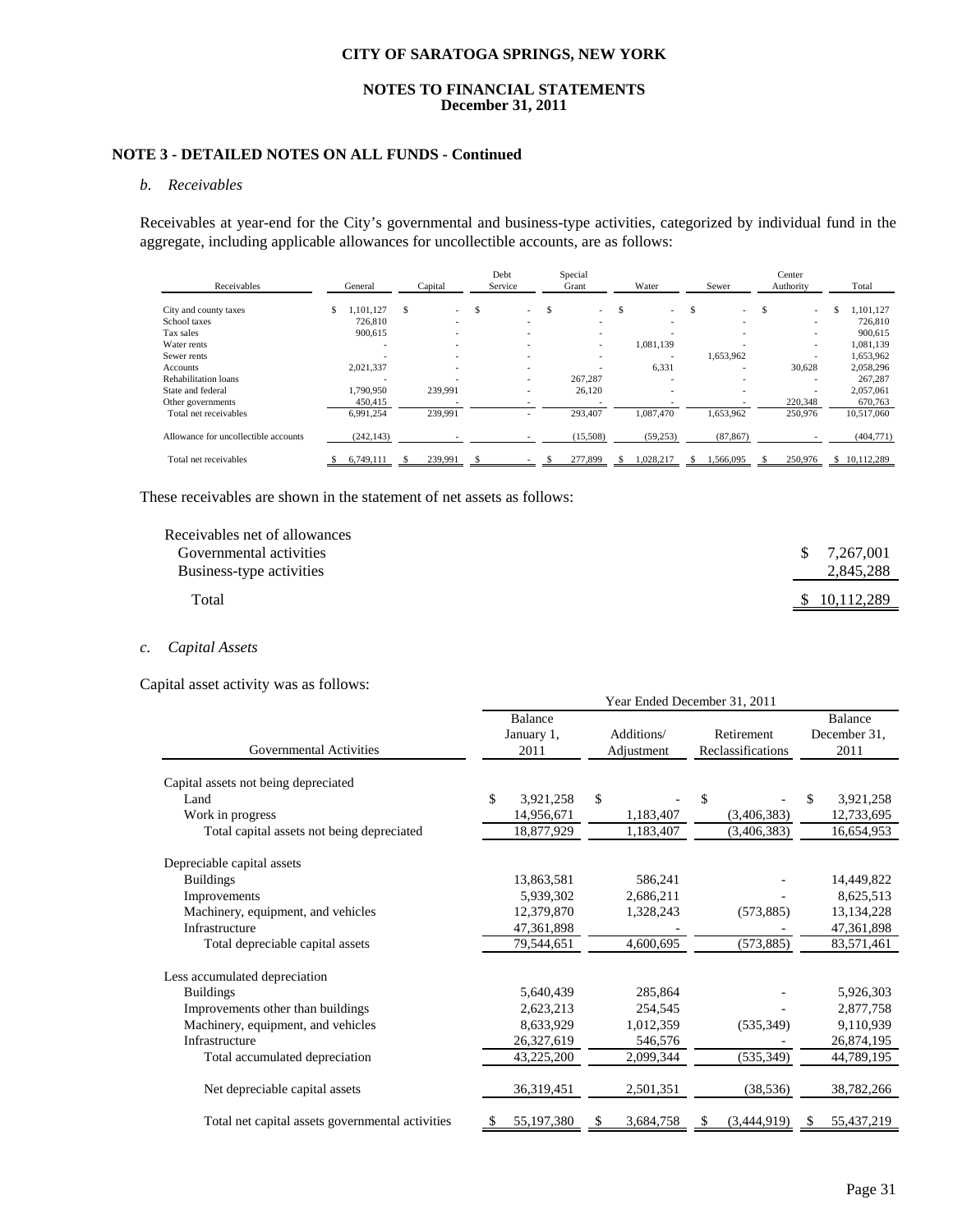#### **NOTES TO FINANCIAL STATEMENTS December 31, 2011**

# **NOTE 3 - DETAILED NOTES ON ALL FUNDS - Continued**

## *c. Capital Assets* - Continued

|                                                | Year Ended December 31, 2011 |              |    |            |    |                   |                |            |  |  |  |  |  |
|------------------------------------------------|------------------------------|--------------|----|------------|----|-------------------|----------------|------------|--|--|--|--|--|
|                                                |                              | Balance      |    |            |    |                   | <b>Balance</b> |            |  |  |  |  |  |
|                                                |                              | January 1,   |    | Additions/ |    | Retirement        | December 31,   |            |  |  |  |  |  |
| <b>Business-type Activities</b>                |                              | 2011         |    | Adjustment |    | Reclassifications |                | 2011       |  |  |  |  |  |
| Water activity                                 |                              |              |    |            |    |                   |                |            |  |  |  |  |  |
| Capital assets not being depreciated           |                              |              |    |            |    |                   |                |            |  |  |  |  |  |
| Land                                           | $\mathsf{\$}$                | 325,841      | \$ |            | \$ |                   | \$             | 325,841    |  |  |  |  |  |
| Work in progress                               |                              | 1,107,126    |    |            |    | (1,107,126)       |                |            |  |  |  |  |  |
| Total capital assets not being depreciated     |                              | 1,432,967    |    |            |    | (1,107,126)       |                | 325,841    |  |  |  |  |  |
| Depreciable capital assets                     |                              |              |    |            |    |                   |                |            |  |  |  |  |  |
| <b>Buildings</b>                               |                              | 749,195      |    |            |    |                   |                | 749,195    |  |  |  |  |  |
| Improvements                                   |                              | 306,064      |    | 930,468    |    |                   |                | 1,236,532  |  |  |  |  |  |
| Machinery, equipment, and vehicles             |                              | 707,945      |    | 10,836     |    | (32, 244)         |                | 686,537    |  |  |  |  |  |
| Infrastructure                                 |                              | 14, 125, 751 |    | 785,437    |    |                   |                | 14,911,188 |  |  |  |  |  |
| Total depreciable capital assets               |                              | 15,888,955   |    | 1,726,741  |    | (32, 244)         |                | 17,583,452 |  |  |  |  |  |
| Less accumulated depreciation                  |                              |              |    |            |    |                   |                |            |  |  |  |  |  |
| <b>Buildings</b>                               |                              | 211,285      |    | 8,706      |    |                   |                | 219,991    |  |  |  |  |  |
| Improvements                                   |                              | 34,517       |    | 35,858     |    |                   |                | 70,375     |  |  |  |  |  |
| Machinery, equipment, and vehicles             |                              | 308,215      |    | 17,254     |    |                   |                | 325,469    |  |  |  |  |  |
| Infrastructure                                 |                              | 11,572,175   |    | 168,489    |    |                   |                | 11,740,664 |  |  |  |  |  |
| Total accumulated depreciation                 |                              | 12,126,192   |    | 230,307    |    |                   |                | 12,356,499 |  |  |  |  |  |
| Net depreciable capital assets                 |                              | 3,762,763    |    | 1,496,434  |    | (32, 244)         |                | 5,226,953  |  |  |  |  |  |
| Total net capital assets water activities      |                              | 5,195,730    | \$ | 1,496,434  | \$ | (1,139,370)       | - \$           | 5,552,794  |  |  |  |  |  |
| Sewer Activity                                 |                              |              |    |            |    |                   |                |            |  |  |  |  |  |
| Depreciable capital assets                     |                              |              |    |            |    |                   |                |            |  |  |  |  |  |
| Improvements                                   | \$                           | 177,728      | \$ | 19,518     | \$ |                   | \$             | 197,246    |  |  |  |  |  |
| Machinery, equipment, and vehicles             |                              | 34,335       |    |            |    | (19,518)          |                | 14,817     |  |  |  |  |  |
| Infrastructure                                 |                              | 341,000      |    |            |    |                   |                | 341,000    |  |  |  |  |  |
| Total depreciable capital assets               |                              | 553,063      |    | 19,518     |    | (19,518)          |                | 553,063    |  |  |  |  |  |
|                                                |                              |              |    |            |    |                   |                |            |  |  |  |  |  |
| Less accumulated depreciation                  |                              |              |    |            |    |                   |                |            |  |  |  |  |  |
| Improvements                                   |                              | 1,808        |    | 1,305      |    |                   |                | 3.113      |  |  |  |  |  |
| Machinery, equipment, and vehicles             |                              | 54,250       |    | 698        |    |                   |                | 54,948     |  |  |  |  |  |
| Infrastructure                                 |                              | 8,617        |    | 7,528      |    |                   |                | 16,145     |  |  |  |  |  |
| Total accumulated depreciation                 |                              | 64,675       |    | 9,531      |    |                   |                | 74,206     |  |  |  |  |  |
| Total net capital assets sewer activities      |                              | 488,388      |    | 9,987      |    | (19,518)          | \$             | 478,857    |  |  |  |  |  |
| <b>City Center Authority</b>                   |                              |              |    |            |    |                   |                |            |  |  |  |  |  |
| Machinery, equipment, and vehicles             | \$                           | 190.464      | \$ |            | \$ | (49,009)          | \$             | 141,455    |  |  |  |  |  |
| Work in progress                               |                              | 11,941,049   |    | 1,989,088  |    |                   |                | 13,930,137 |  |  |  |  |  |
| Accumulated depreciation                       |                              | 182,258      |    | 9,156      |    | (47, 337)         |                | 144,077    |  |  |  |  |  |
| Total net capital assets City Center Authority | \$                           | 11,949,255   | \$ | 1,979,932  | \$ | (1,672)           | S              | 13,927,515 |  |  |  |  |  |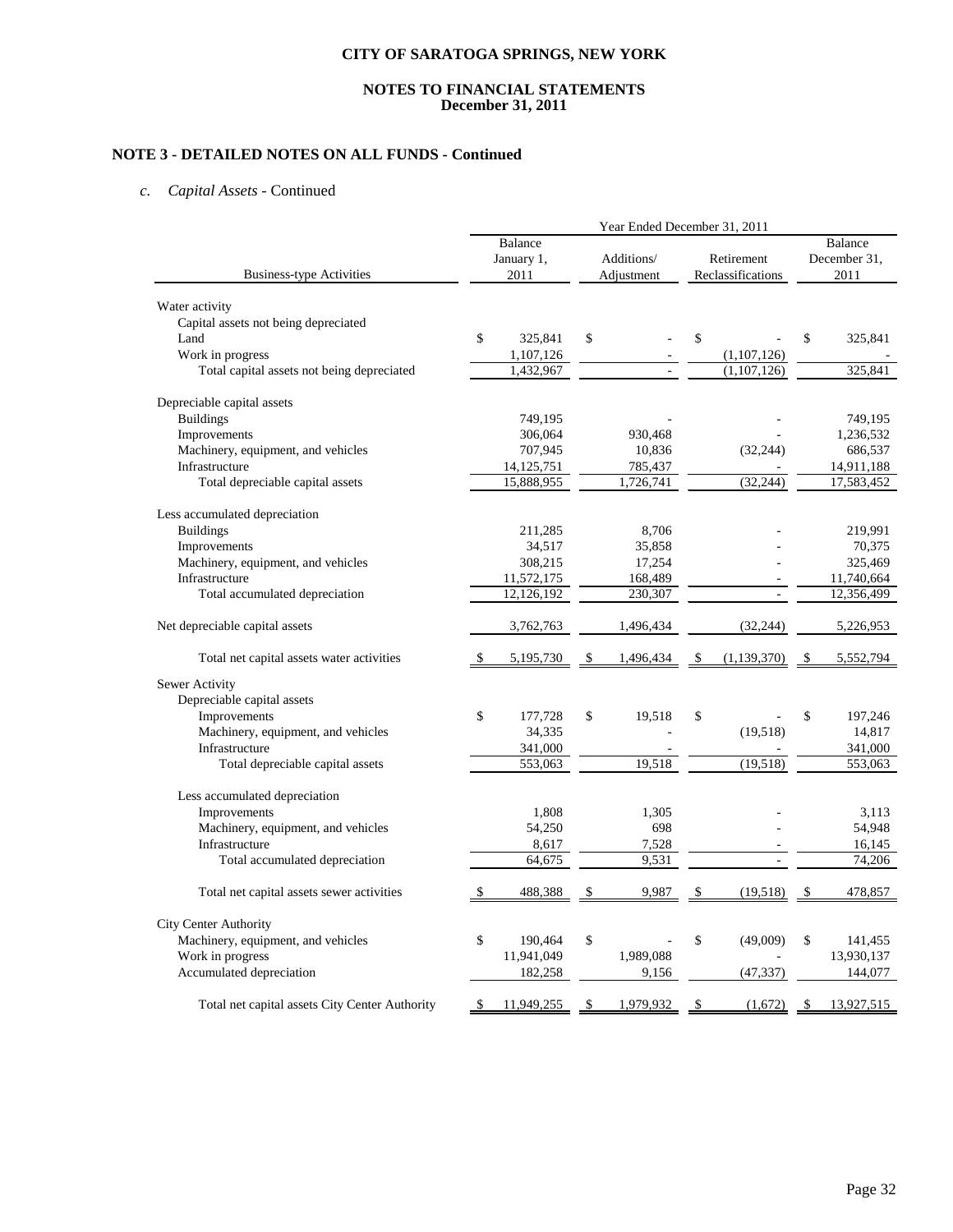#### **NOTES TO FINANCIAL STATEMENTS December 31, 2011**

## **NOTE 3 - DETAILED NOTES ON ALL FUNDS - Continued**

*c. Capital Assets* - Continued

Depreciation expense was charged to functions/programs as follows:

| Mayor                                                   | \$<br>20,204  |
|---------------------------------------------------------|---------------|
| Finance                                                 | 20,876        |
| <b>DPW</b>                                              | 620,908       |
| <b>DPS</b>                                              | 66,987        |
| Accounts                                                | 5,591         |
| Police                                                  | 104,178       |
| Fire                                                    | 260,185       |
| Home and community service                              | 26,842        |
| Transportation                                          | 536,059       |
| Culture and recreation                                  | 437,514       |
| Total depreciation expense for governmental activities  | 2,099,344     |
| Water                                                   | \$<br>230,307 |
| Sewer                                                   | 9,531         |
|                                                         |               |
| City center authority                                   | 9,156         |
| Total depreciation expense for business-type activities | 248,994       |

## *d. Interfund Receivables, Payables, and Transfers*

The composition of interfund balances is as follows:

Amounts due to/from other funds in the fund financial statements:

|              |                 | December 31, 2011        |  |  |
|--------------|-----------------|--------------------------|--|--|
|              | Due From        | Due To                   |  |  |
| Fund         |                 |                          |  |  |
| General      | \$<br>۰         | 2,190,060<br>\$          |  |  |
| Water        | 809,750         |                          |  |  |
| Sewer        | 1,002,453       | -                        |  |  |
| Agency       | 33              | $\overline{\phantom{a}}$ |  |  |
| Debt Service | 377,824         |                          |  |  |
|              | \$<br>2,190,060 | 2,190,060<br>S           |  |  |

Amounts due to/from activities in the government-wide financial statements:

|                                                    |                                            | December 31, 2011 |  |  |
|----------------------------------------------------|--------------------------------------------|-------------------|--|--|
| Fund                                               | Due To                                     | Due From          |  |  |
| Internal balances<br>Governmental<br>Business-type | 1,812,203<br>S<br>$\overline{\phantom{a}}$ | \$<br>1,812,203   |  |  |
|                                                    | 1,812,203                                  | 1,812,203         |  |  |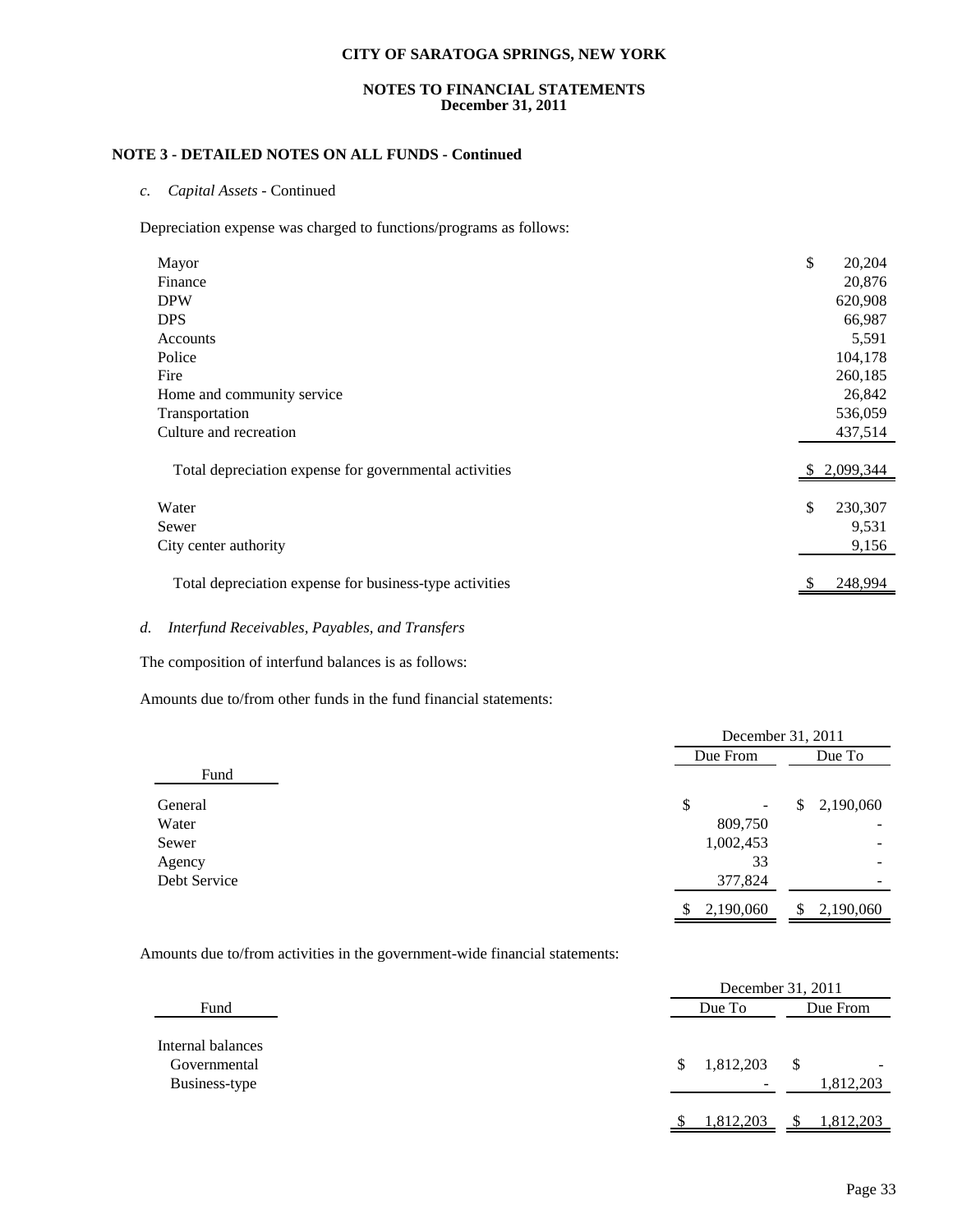#### **NOTES TO FINANCIAL STATEMENTS December 31, 2011**

## **NOTE 3 - DETAILED NOTES ON ALL FUNDS - Continued**

#### *d. Interfund Receivables, Payables, and Transfers* - Continued

Interfund transfers in the governmental fund financial statements between governmental funds were as follows:

|                              | December 31, 2011 |         |     |         |
|------------------------------|-------------------|---------|-----|---------|
| Fund                         | 1n                |         | Out |         |
| General                      | \$                | 73,578  | S   | 120,719 |
| Capital                      |                   | 45,719  |     | 24,020  |
| <b>WASAD</b>                 |                   |         |     | 49,503  |
| Debt service                 |                   | 148,523 |     |         |
| <b>Community Development</b> |                   |         |     | 73,578  |
|                              |                   | 267,820 |     | 267,820 |

In the government-wide statement of net assets, interfund receivables and payables of \$377,857 between governmental activities were eliminated, leaving the balances shown above. In the government-wide statement of activities, interfund transfers of \$267,820 between governmental activities were eliminated, leaving \$134,148 in transfers from the governmental activities to the business-type activities.

#### *e. Indebtedness*

#### *i. Tax Anticipation Note*

The City issued indebtedness in anticipation of the collection of real property taxes for the 2011 fiscal year. In January 2011, a \$5,000,000 tax anticipation noted was issued at an interest rate of 0.5%. In March 2011, the tax anticipation noted was paid in full.

#### *ii. General Obligation Bonds*

The City issues general obligation bonds to provide funds for the acquisition and construction of major capital facilities. On April 5, 2011, the City issued a \$2,151,200, 28-year, general obligation bond. Of the total amount, \$1,351,200 was issued to finance governmental activities, \$160,000 to finance sewer activities and \$640,000 was issued to finance water activities.

A summary of the City's general obligation serial bond transactions for the year ended December 31, 2011, is as follows:

| Bonds payable, beginning of year | S. | 36.289.457  |
|----------------------------------|----|-------------|
| Bonds issued                     |    | 2,151,200   |
| Bonds retired                    |    | (1,704,457) |
| Bonds payable, end of year       |    | 36,736,200  |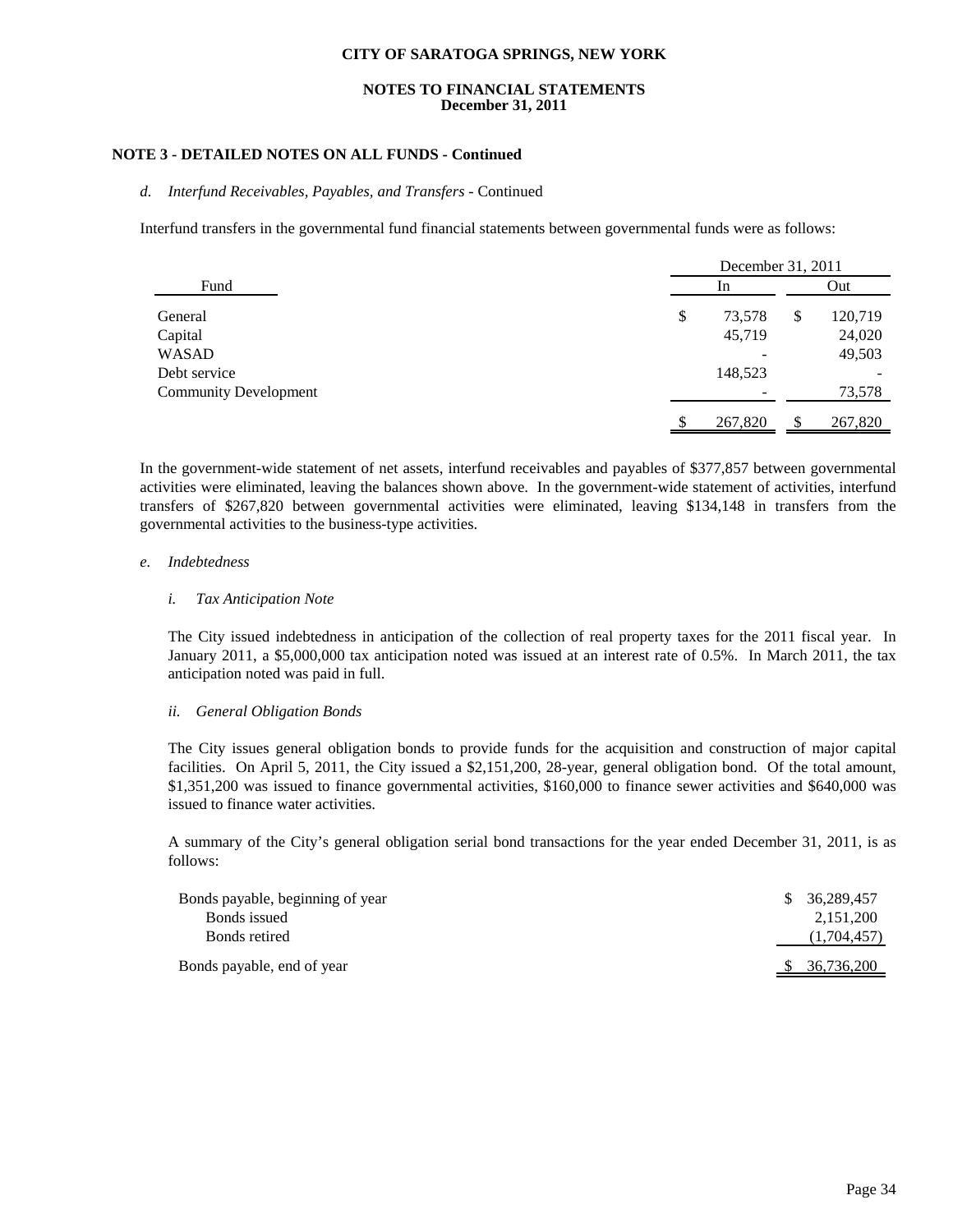#### **NOTES TO FINANCIAL STATEMENTS December 31, 2011**

## **NOTE 3 - DETAILED NOTES ON ALL FUNDS - Continued**

#### *e. Indebtedness* - Continued

#### *ii. General Obligation Bonds* - Continued

General obligation bonds are direct obligations of the City and are pledged by the full faith and credit of the City. Generally, the City's general obligation bonds are tax exempt for federal and New York State income tax purposes. These bonds generally are issued as 20-year to 30-year serial bonds with equal amounts of principal and interest maturing each year. General obligation bonds currently outstanding for governmental and water activities are as follows:

| <b>Public Improvement Bonds</b>   | <b>Issue Date</b> | Maturity | Rate   |    | December 31,<br>2011 |
|-----------------------------------|-------------------|----------|--------|----|----------------------|
| Serial Bond, general obligation   | 07/93             | 03/13    | 4.75%  | \$ | 320,000              |
| Serial Bond, EFC                  | 03/97             | 02/17    | 3.40%  |    | 1,120,000            |
| Serial Bond, general obligation   | 10/97             | 09/17    | 4.50%  |    | 515,000              |
| Serial Bond, general obligation   | 06/00             | 06/14    | 5.12%  |    | 465,000              |
| Serial Bond, general obligation   | 09/02             | 09/22    | 3.90%  |    | 1,180,000            |
| Serial Bond, general obligation   | 04/04             | 02/34    | 4.00%  |    | 3,390,000            |
| Serial Bond, general obligation   | 03/05             | 06/24    | 3.85%  |    | 3,455,000            |
| Serial Bond, general obligation   | 04/06             | 04/35    | 4.25%  |    | 7,675,000            |
| Serial Bond, general obligation   | 07/07             | 07/30    | 3.70%  |    | 8,195,000            |
| Serial Bond, general obligation   | 08/08             | 08/38    | 5.00%  |    | 4,760,000            |
| Serial Bond, general obligation   | 01/09             | 01/24    | 4.25%  |    | 660,000              |
| Serial Bond, general obligation   | 09/09             | 09/39    | 4.25%  |    | 1,340,000            |
| Serial Bond, general obligation   | 07/10             | 07/37    | 4.42%  |    | 1,510,000            |
| <b>Statutory Installment Bond</b> | 04/11             | 04/39    | 4.630% |    | 2,151,200            |
|                                   |                   |          |        | S  | 36,736,200           |

Annual debt service requirements to maturity for general obligation bonds are as follows:

|                                             | Principal       | Interest        | Total           |
|---------------------------------------------|-----------------|-----------------|-----------------|
| For the year ending December 31, 2012       | \$<br>1,801,200 | \$<br>1,585,260 | \$<br>3,386,460 |
| 2013                                        | 1.840.000       | 1,466,595       | 3,306,595       |
| 2014                                        | 1,585,000       | 1,399,696       | 2,984,696       |
| 2015                                        | 1,475,000       | 1,339,408       | 2,814,408       |
| 2016                                        | 1.510.000       | 1,281,015       | 2,791,015       |
| For the years ending December 31, 2017-2021 | 7,300,000       | 5,510,386       | 12,810,386      |
| 2022-2026                                   | 7,550,000       | 3,907,338       | 11,457,338      |
| 2027-2031                                   | 7,240,000       | 2,315,799       | 9,555,799       |
| 2032-2036                                   | 5,110,000       | 887,613         | 5,997,613       |
| 2037-2040                                   | 1,325,000       | 100,750         | 1,425,750       |
|                                             |                 |                 |                 |
|                                             | 36,736,200      | 19,793,860      | 56,530,060      |

Of the total outstanding indebtedness of the City in the sum of \$36,736,200, \$25,895,547 was subject to the statutory debt limit and represented approximately 35% of the City's \$73,612,396 self-imposed debt limit.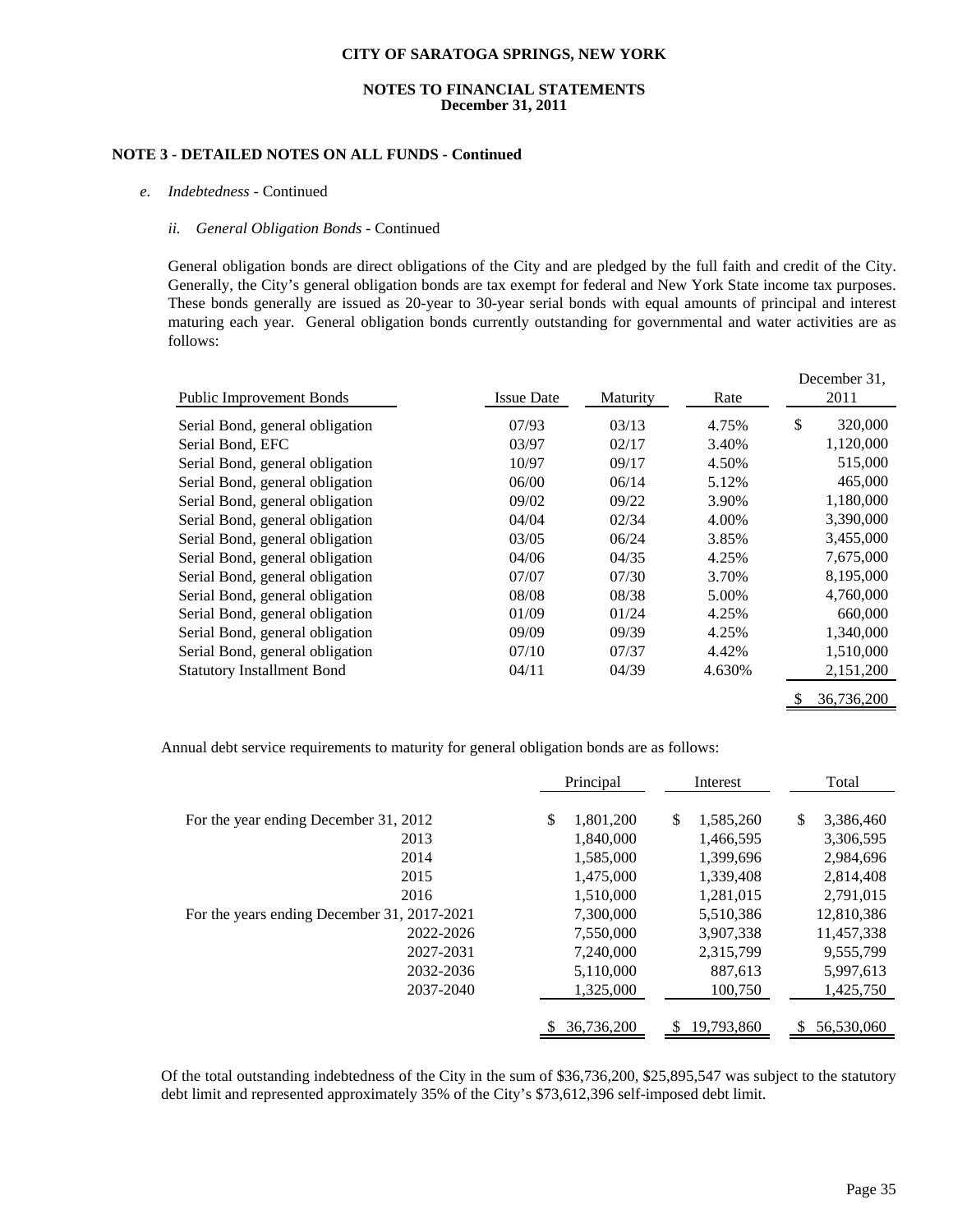#### **NOTES TO FINANCIAL STATEMENTS December 31, 2011**

#### **NOTE 3 - DETAILED NOTES ON ALL FUNDS - Continued**

#### *e. Indebtedness* - Continued

#### *iii. Special Assessment Debt*

At December 31, 2011, the amount of special assessment debt outstanding for SAD and WASAD was \$46,388 and \$212,560, respectively. These amounts are reflected in the governmental activities statement of net assets and included in the schedules above.

#### *iv. Lease Payables*

On March 7, 2008, the City entered into a lease agreement with Municipal Leasing Consultants for \$1,721,297 to finance various energy-saving equipment. The first \$1,000,000 is at a rate of 2%, and \$721,297 is at a rate of 4.12%. The \$1,000,000 interest rate was bought down by a NYSERDA grant. Principal payments of \$82,574 were made in 2011. The outstanding liability in the governmental activity was \$1,280,795, and \$86,011 is due in one year.

The City entered into a lease agreement with Hoselton Chevrolet in February 2010 for eight police cars. The term is thirty-six months and expires April 2013. The outstanding liability in the governmental activity was \$37,666, and \$28,250 is due in one year.

#### *v. Other Liabilities*

Other liabilities shown in the past as part of long-term debt, but now shown in the government-wide financial statements as current liabilities for compensated absences, include the following:

|                                | January 1,<br>2011        | Additions          | Deletions          | December 31.<br>2011        |
|--------------------------------|---------------------------|--------------------|--------------------|-----------------------------|
| Sick time<br>Compensatory time | 2,585,158<br>S<br>606,572 | 214,188<br>872,066 | 231.942<br>930,245 | 2,567,404<br>JЭ.<br>548,393 |
| Total                          | 3, 191, 730               | 1,086,254          | 1,162,187          | 3,115,797                   |

#### *vi. Long-Term Liabilities, Less Current Maturities*

Long-term liabilities, less current maturities are shown on the statement of net assets in the government-wide financial statements in total. The break down includes the following:

|                          | Due In<br>One Year | More Than<br>One Year     | Total          |
|--------------------------|--------------------|---------------------------|----------------|
| Governmental Activities  |                    |                           |                |
| Debt                     |                    |                           |                |
| <b>EPC</b> Lease         | \$                 | 86,011<br>1,194,784<br>\$ | 1,280,795<br>S |
| <b>Vehicle Leases</b>    |                    | 28,250<br>9.417           | 37,667         |
| <b>B</b> onds            | 1,347,529          | 28,034,168                | 29,381,697     |
| Retirement Paid 02/01/12 | 2,741,225          |                           | 2,741,225      |
| Retirement Due 02/01/13  | 396,373            | 1,003,726                 | 1,400,099      |
|                          | 4,599,388          | 30,242,095                | 34,841,483     |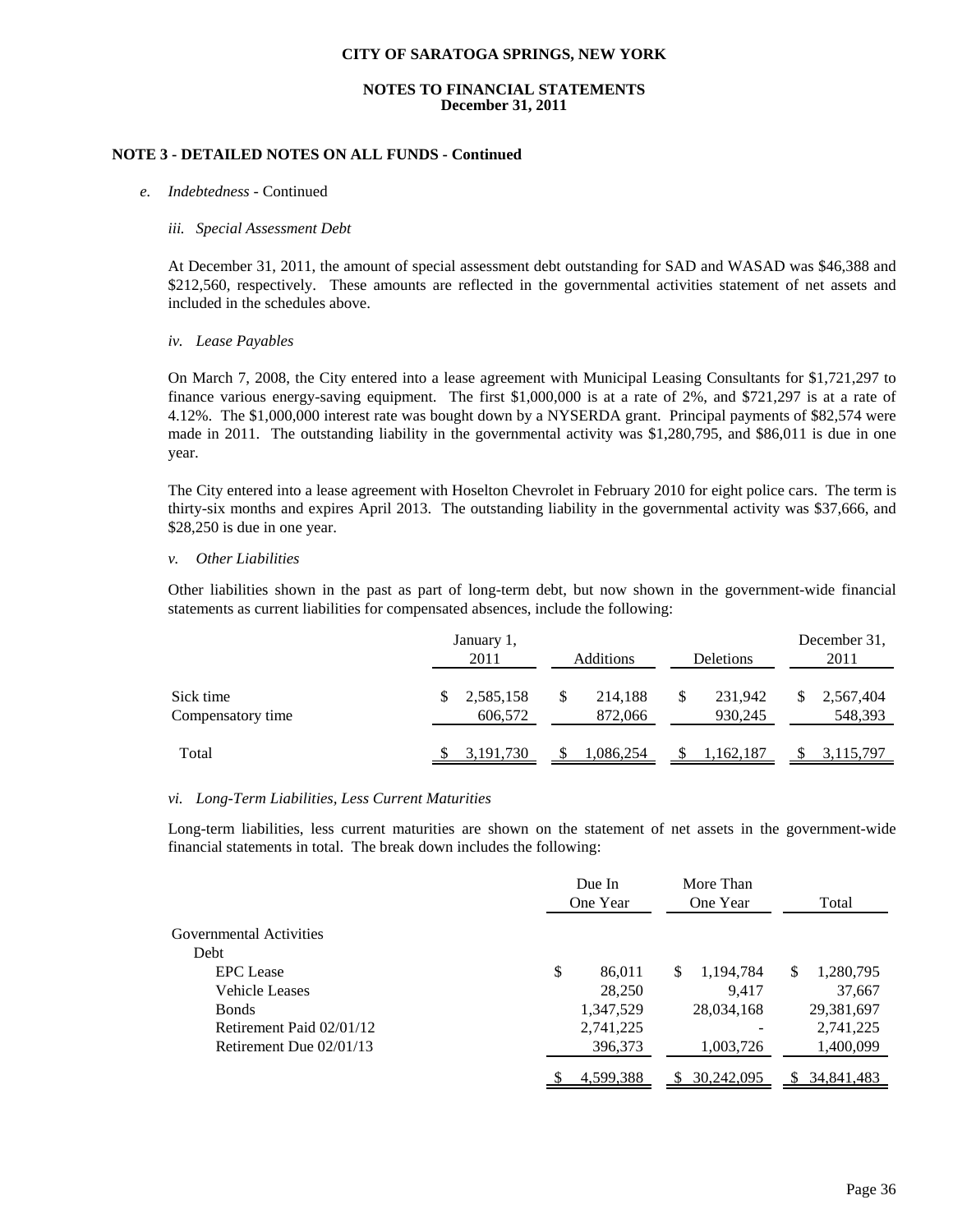#### **NOTES TO FINANCIAL STATEMENTS December 31, 2011**

## **NOTE 3 - DETAILED NOTES ON ALL FUNDS - Continued**

*e. Indebtedness* - Continued

#### *vi. Long-Term Liabilities, Less Current Maturities* - Continued

|                                         |     | Due In   |      | More Than |    |           |
|-----------------------------------------|-----|----------|------|-----------|----|-----------|
|                                         |     | One Year |      | One Year  |    | Total     |
| Water                                   |     |          |      |           |    |           |
| Debt                                    |     |          |      |           |    |           |
| <b>Bonds</b>                            | \$  | 423,735  | \$   | 5,519,374 | \$ | 5,943,109 |
| Retirement Paid 02/01/12                |     | 109,331  |      |           |    | 109,331   |
| Retirement Due 02/01/13                 |     | 60,581   |      | 226,210   |    | 286,791   |
|                                         |     | 593,647  | -S   | 5,745,584 | \$ | 6,339,231 |
| Sewer                                   |     |          |      |           |    |           |
| Debt                                    |     |          |      |           |    |           |
| <b>Bonds</b>                            | \$  | 29,936   | \$   | 1,381,458 | \$ | 1,411,394 |
| Retirement Paid 02/01/12                |     | 53,377   |      |           |    | 53,377    |
| Retirement Due 02/01/13                 |     | 29,565   |      | 110,392   |    | 139,957   |
|                                         |     | 112,878  | - \$ | 1,491,850 | -S | 1,604,728 |
| <b>City Center</b>                      |     |          |      |           |    |           |
| Debt                                    |     |          |      |           |    |           |
| Retirement Paid 02/01/12                | \$  | 58,060   | \$   |           | \$ | 58,060    |
| Retirement Due 02/01/13                 |     | 32,158   |      | 120,076   |    | 152,234   |
|                                         | \$. | 90,218   | -\$  | 120,076   | \$ | 210,294   |
|                                         |     |          |      |           |    |           |
| <b>Business Type Activities</b><br>Debt |     |          |      |           |    |           |
| <b>Bonds</b>                            | \$  | 453,671  | \$   | 6,900,832 | \$ | 7,354,503 |
| Retirement Paid 02/01/12                |     | 220,768  |      |           |    | 220,768   |
| Retirement Due 02/01/13                 |     | 122,304  |      | 456,678   |    | 578,982   |
|                                         | \$  | 796,743  | \$   | 7,357,510 | \$ | 8,154,253 |

## *f. Employee Retirement Systems and Pension Plan*

#### *i. Employee Retirement Systems Plan Description*

The City participates in the New York State and Local Employees' Retirement System (ERS), the New York State and Local Police and Fire Retirement System (PFRS), and the Public Employees' Group Life Insurance Plan (GTLI) (collectively, the Systems). These are cost sharing multi-employer retirement systems. The Systems provide retirement benefits as well as death and disability benefits. Obligations of employers and employees to contribute and benefits to employees are governed by the New York State Retirement and Social Security Law (NYSRSSL). As set forth in the NYSRSSL, the Comptroller of the State of New York (Comptroller) serves as sole trustee and administrative head of the Systems. The Comptroller shall adopt and may amend rules and regulations for the administration and transaction of the business of the Systems and for the custody and control of their funds. The Systems issue a publicly available financial report that includes financial statements and required supplementary information. That report may be obtained by writing to the New York State and Local Retirement Systems, 110 State Street, Albany, New York 12244.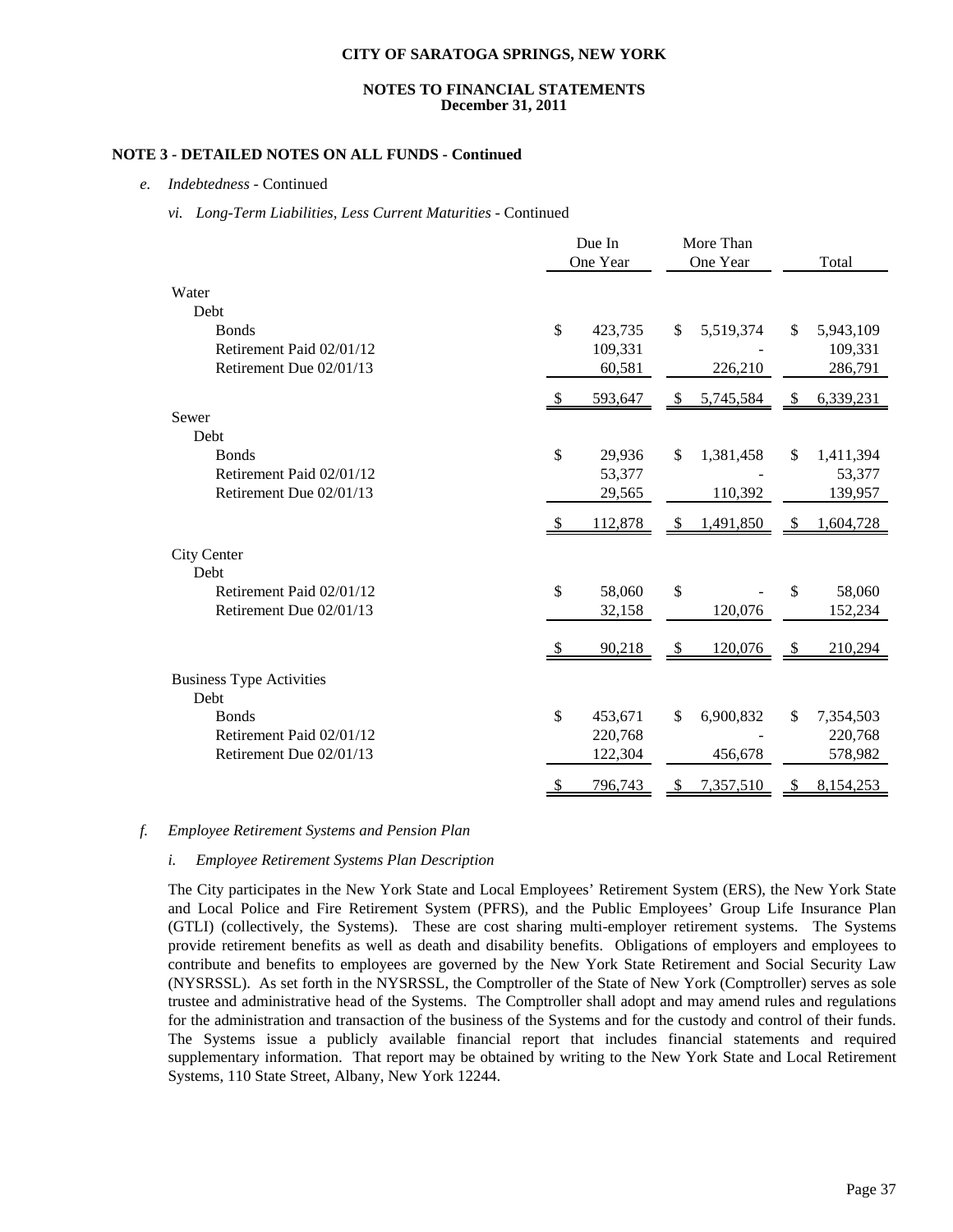## **NOTES TO FINANCIAL STATEMENTS December 31, 2011**

## **NOTE 3 - DETAILED NOTES ON ALL FUNDS - Continued**

#### *f. Employee Retirement Systems and Pension Plan* - Continued

#### *ii. Employee Retirement Systems Funding Policy*

The Systems are noncontributory except for employees who joined the ERS after July 27, 1976, who contribute 3% of their salary for the first ten years of membership. Under the authority of the NYSRSSL, the Comptroller annually certifies the rates used in computing the employers' contributions. Each year, the Comptroller renders a billing to participating employers requesting payment of amounts due in advance for the plan year April 1 to March 31. The NYSRSSL allows participating employers to pay their annual contributions on either December 15 of the current year, or February 1 of the following year. The City elected to pay their contribution billed in 2011 on or before February 1, 2012. The required contributions for the current and two preceding years were:

|                           | 2011            | 2010          | 2009          |
|---------------------------|-----------------|---------------|---------------|
| ERS regular contribution  | 1,455,513<br>S. | \$<br>965,248 | \$<br>808,793 |
| ERS 2004 amortization     | 51,507          | 51,507        | 51,507        |
| PFRS regular contribution | 1,773,637       | 1,412,757     | 1,362,814     |
| PFRS 2004 amortization    | 85,261          | 84,743        | 84,743        |
| PFRS Fire 384E            | 138,191         | 138,191       | 138,191       |
| PFRS Police 384EB         | 48.467          | 48,467        | 48,467        |
| PFRS Police 84E           | 372,574         | 372,574       | 372,574       |
| PFRS Police Re-open 384D  | 49,800          | 49,800        | 49,800        |
| Totals                    | 3,974,950       | 3,123,287     | 2,916,889     |

Contributions made to the Systems were equal to 100% of the contributions required for each year, less the applicable amortizations.

Chapter 49 of the Laws of 2003 of the State of New York was enacted which made the following changes to the Systems:

- Requires minimum contributions by employers of 4.5% of payroll every year, including years in which the investment performance would make a lower contribution possible.
- Changes the cycle of annual billing such that the contribution for a given fiscal year will be based on the value of the pension fund on the prior April  $1<sup>st</sup>$  (e.g., billings due February 2008 would be based on the pension value as of March 31, 2007).

Chapter 260 of the Laws of 2004 of the State of New York was enacted that allows local employers to bond or amortize a portion of their retirement bill for up to 10 years in accordance with the following schedule:

- For State fiscal year (SFY) 2004-05, the amount in excess of 7% of employees' covered pensionable salaries, with the first payment of those pension costs not due until the fiscal year succeeding that fiscal year in which the bonding/amortization was instituted.
- For SFY 2005-06, the amount in excess of 9.5% of employees' covered pensionable salaries.
- For SFY 2007-08, the amount in excess of 10.5% of employees' covered pensionable salaries.

This law requires participating employers to make payments on a current basis, while bonding or amortizing existing unpaid amounts relating to the System's fiscal years ending March 31, 2005 through 2008.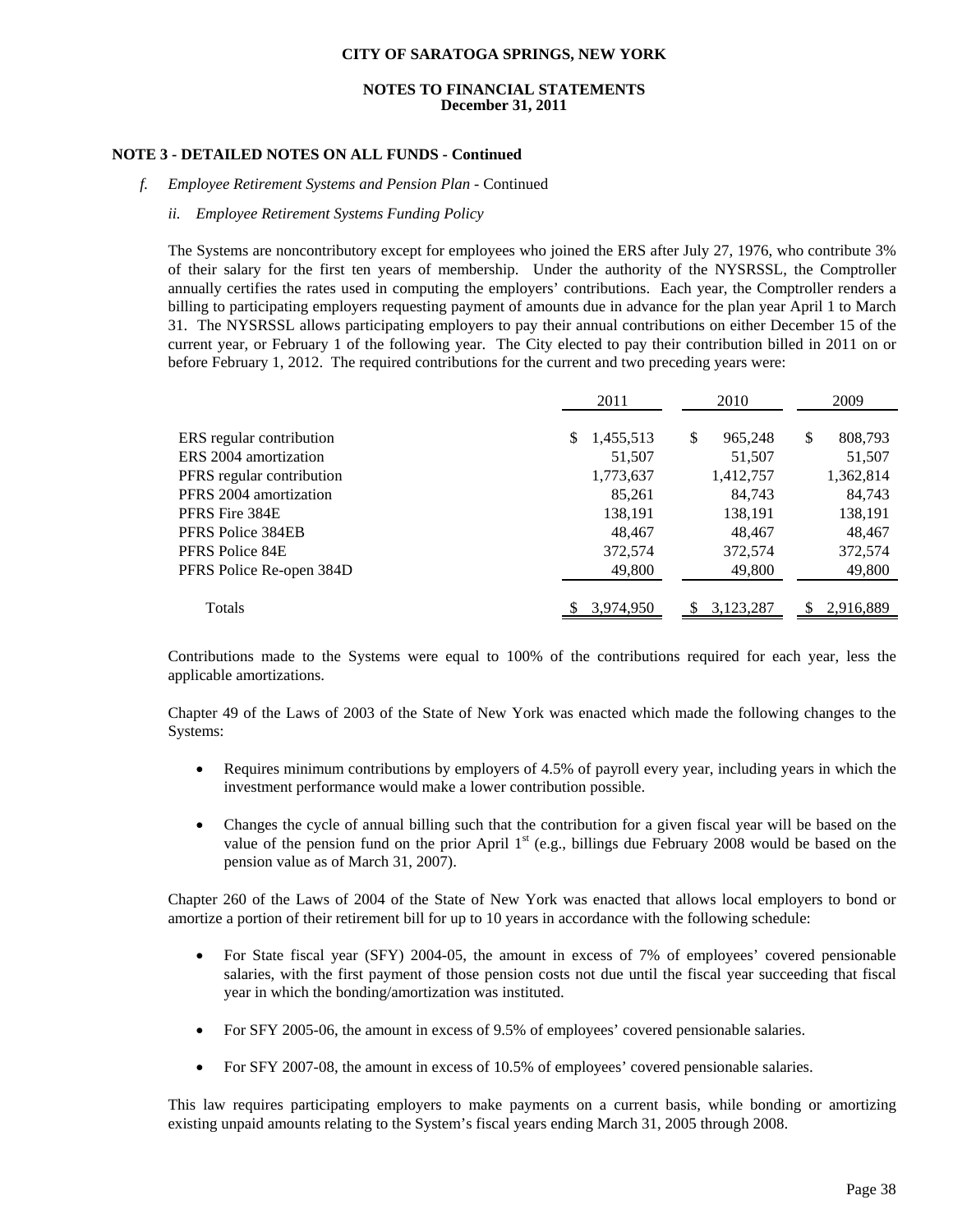#### **NOTES TO FINANCIAL STATEMENTS December 31, 2011**

#### **NOTE 3 - DETAILED NOTES ON ALL FUNDS - Continued**

#### *f. Employee Retirement Systems and Pension Plan* - Continued

#### *ii. Employee Retirement Systems Funding Policy* - Continued

In December 2004, the City opted to amortize the allowable portions of the 2004 ERS and PFRS retirement payment over a ten-year period. The principal amount amortized was \$397,330 for ERS plan and \$654,365 for PFRS plan. The first principal and interest payments were paid February 1, 2006, with interest at 5% per annum. The maturity schedules for this debt are as follows:

| <b>ERS</b> Amortization                                                                                      | Principal                                  | Interest                                         | Total                                      |
|--------------------------------------------------------------------------------------------------------------|--------------------------------------------|--------------------------------------------------|--------------------------------------------|
| Payable February 1, 2012<br>Payable February 1, 2013<br>Payable February 1, 2014<br>Payable February 1, 2015 | \$<br>42,375<br>44,494<br>46,718<br>49,054 | $\mathbb{S}$<br>9,132<br>7,013<br>4,789<br>2,453 | \$<br>51,507<br>51,507<br>51,507<br>51,507 |
| Totals                                                                                                       | 182,641                                    | 23,387<br>S                                      | 206,028<br>S                               |
| <b>PFRS</b> Amortization                                                                                     | Principal                                  | Interest                                         | Total                                      |
| Payable February 1, 2012<br>Payable February 1, 2013<br>Payable February 1, 2014<br>Payable February 1, 2015 | \$<br>69,718<br>73,204<br>76,865<br>80,708 | \$<br>15,025<br>11,539<br>7,878<br>4,035         | \$<br>84,743<br>84,743<br>84,743<br>84,743 |
| Totals                                                                                                       | 300,495                                    | 38,477<br>S.                                     | 338,972<br>\$.                             |

The unpaid principal balance of \$483,136 at December 31, 2011, for the above amortizations is included in the financial statements as a non-current governmental liability, of which \$112,093 is shown as due within one year.

On October 15, 2004, the City opted to provide certain benefits to firefighters for past services under Section 384E of the PFRS plan. The total past service credit costs were \$1,011,118. The City opted to pay for this program over a ten-year term with interest starting the third year at 8% per annum. In fiscal year ended December 31, 2006, the City recorded a liability for the second of ten installments, which did not include interest. The maturity schedule for this debt is as follows:

|                                                                                  | Principal                           | Interest                         | Total                         |  |
|----------------------------------------------------------------------------------|-------------------------------------|----------------------------------|-------------------------------|--|
| Payable February 1, 2012<br>Payable February 1, 2013<br>Payable February 1, 2014 | 109.885<br>S.<br>118,676<br>128.170 | \$<br>28.306<br>19.515<br>10.021 | 138,191<br>138,191<br>138,191 |  |
| Totals                                                                           | 356,731                             | 57,842                           | 414,573                       |  |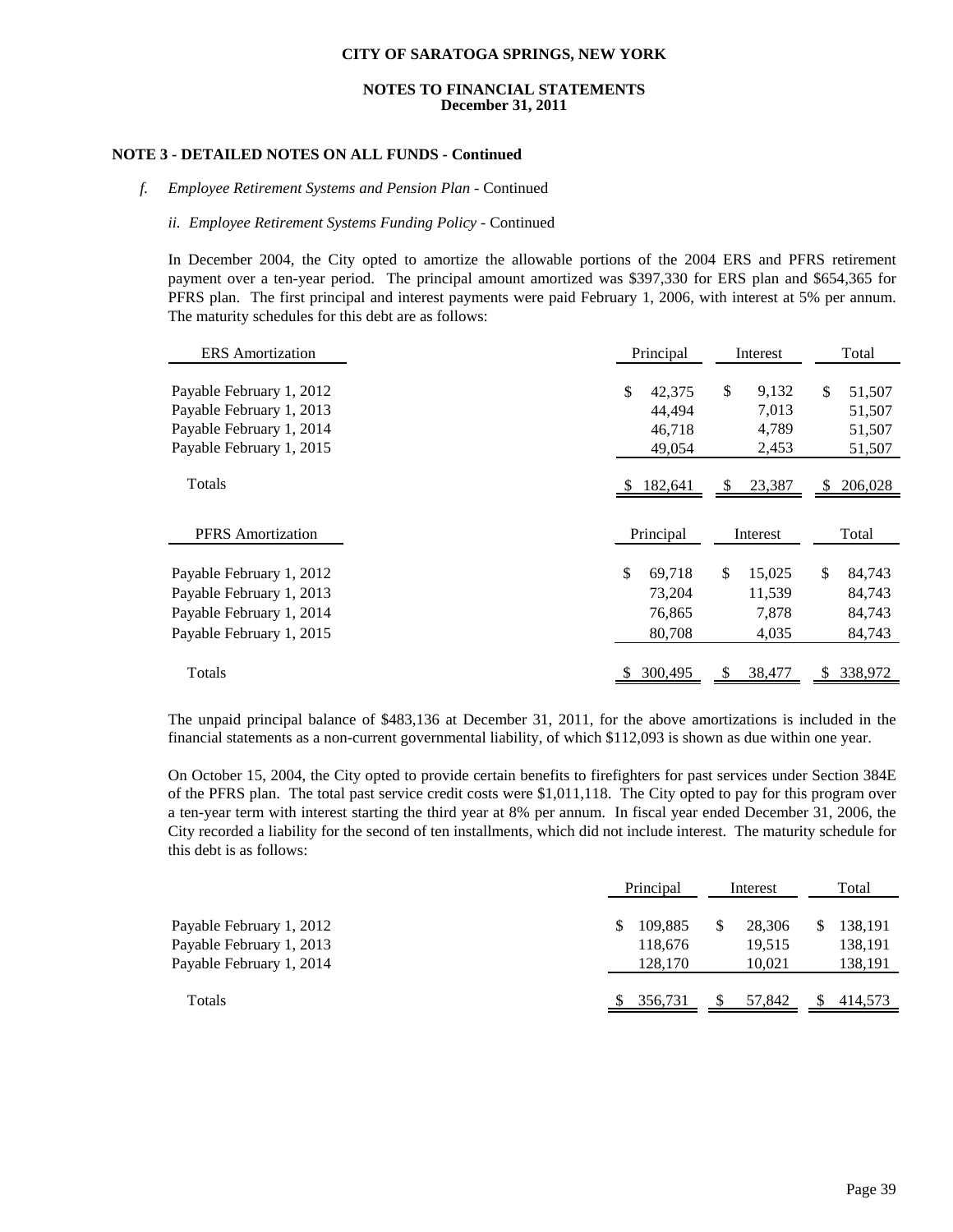#### **NOTES TO FINANCIAL STATEMENTS December 31, 2011**

### **NOTE 3 - DETAILED NOTES ON ALL FUNDS - Continued**

*f. Employee Retirement Systems and Pension Plan* - Continued

#### *ii. Employee Retirement Systems Funding Policy* - Continued

The unpaid principal balance of \$356,731 at December 31, 2011, is included in the financial statements as a noncurrent governmental liability, of which \$109,885 is shown as due within one year.

In accordance with the labor agreements between the City and its police officers signed October 27, 2006, the City is required to provide certain benefits to police personnel for past services under Section 384E and 384EB of the PFRS plan. The total past service credit cost was \$2,700,004 for 384E, \$351,235 for 384EB, and \$360,791 to reopen 384D. The City plans to pay for this program over a ten-year period with interest starting the second year at 8% per annum. The first installment is due February 1, 2008, for the City's 2007 fiscal year.

The maturity schedules for this debt are as follows:

384 E - Police

|                                                                                                                                                                      | Principal                                                            | Interest                                                              | Total                                                                |
|----------------------------------------------------------------------------------------------------------------------------------------------------------------------|----------------------------------------------------------------------|-----------------------------------------------------------------------|----------------------------------------------------------------------|
| Payable February 1, 2012<br>Payable February 1, 2013<br>Payable February 1, 2014<br>Payable February 1, 2015<br>Payable February 1, 2016<br>Payable February 1, 2017 | \$<br>234,785<br>253,568<br>273,853<br>295,762<br>319,422<br>344,976 | \$<br>137,789<br>119,006<br>98,721<br>76,812<br>53,152<br>27,598      | \$<br>372,574<br>372,574<br>372,574<br>372,574<br>372,574<br>372,574 |
| Totals                                                                                                                                                               | \$1,722,366                                                          | 513,078<br><sup>\$</sup>                                              | 2,235,444<br><sup>S</sup>                                            |
|                                                                                                                                                                      | Principal                                                            | Interest                                                              | Total                                                                |
| Payable February 1, 2012<br>Payable February 1, 2013<br>Payable February 1, 2014<br>Payable February 1, 2015<br>Payable February 1, 2016<br>Payable February 1, 2017 | \$<br>30,542<br>32,986<br>35,625<br>38,475<br>41,553<br>44,877       | $\mathbb{S}$<br>17,925<br>15,481<br>12,842<br>9,992<br>6,914<br>3,590 | \$<br>48,467<br>48,467<br>48,467<br>48,467<br>48,467<br>48,467       |
| Totals                                                                                                                                                               | 224,058                                                              | 66,744<br>$\frac{1}{2}$                                               | 290,802<br>\$                                                        |
| 384 EB Police                                                                                                                                                        | Principal                                                            | Interest                                                              | Total                                                                |
| Payable February 1, 2012<br>Payable February 1, 2013<br>Payable February 1, 2014<br>Payable February 1, 2015<br>Payable February 1, 2016<br>Payable February 1, 2017 | \$<br>31,372<br>33,882<br>36,592<br>39,520<br>42,681<br>46,096       | \$<br>18,428<br>15,918<br>13,208<br>10,280<br>7,119<br>3,704          | \$<br>49,800<br>49,800<br>49,800<br>49,800<br>49,800<br>49,800       |
| Totals                                                                                                                                                               | 230,143<br>$\sqrt[6]{\frac{1}{2}}$                                   | 68,657<br>$\frac{1}{2}$                                               | 298,800<br>\$                                                        |

The unpaid principal balance of \$2,176,567 at December 31, 2011, for the past service retirement costs for police personnel is included in the government-wide statement of activities as a non-current governmental liability, of which \$296,699 is shown as due within one year.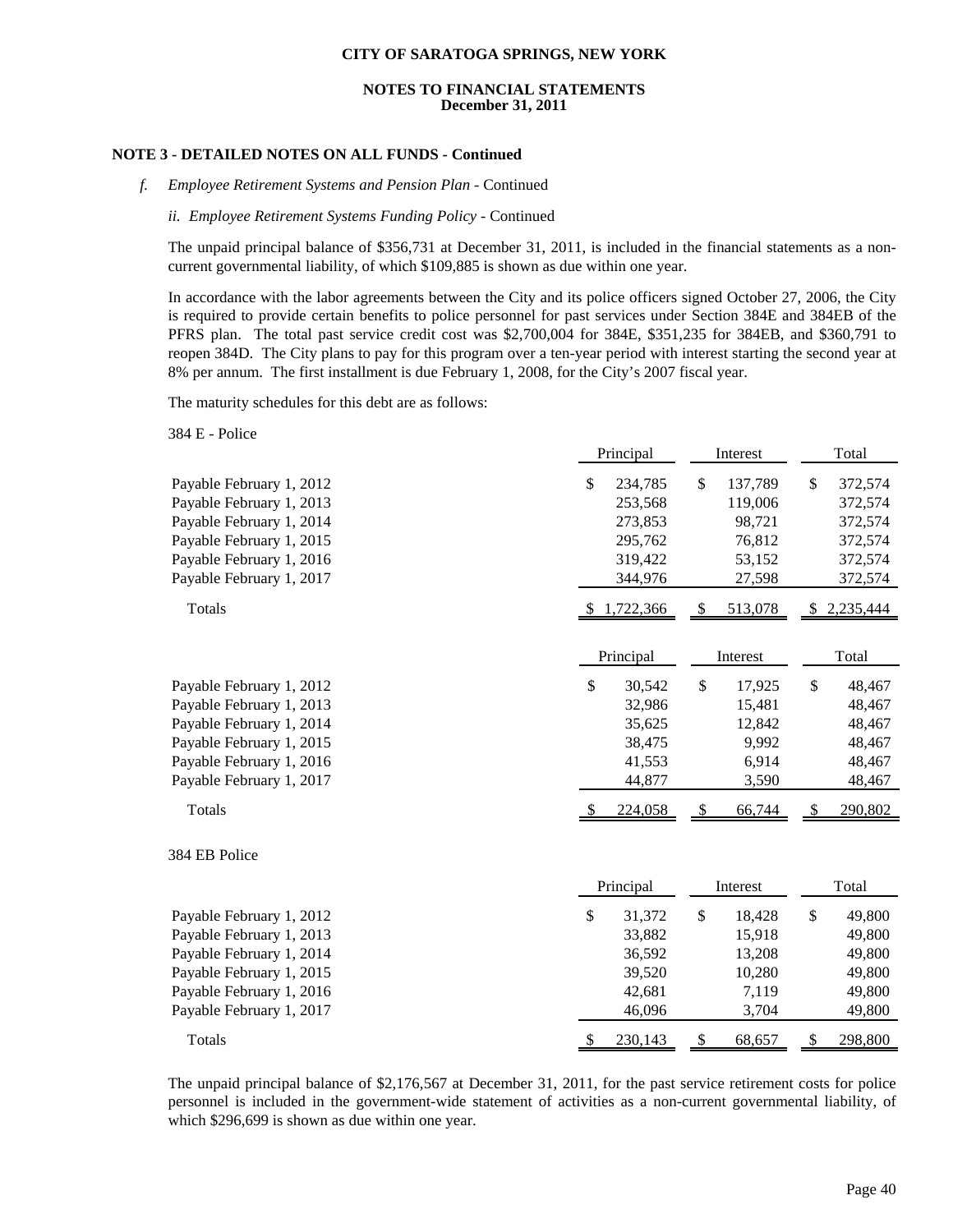## **NOTES TO FINANCIAL STATEMENTS December 31, 2011**

## **NOTE 4 - POSTEMPLOYMENT BENEFITS OTHER THAN PENSIONS**

*Plan Description.* The City administers a single-employer defined benefit healthcare plan ("the Retiree Health Plan"). The Retiree Health Plan provides lifetime healthcare insurance and prescription drug coverage for eligible retirees and their spouses through the City's group health insurance plan, which covers both active and retired members. Benefit provisions are established through negotiations between the City and the seven unions representing City employees and are renegotiated at the end of each of the bargaining periods. The Retiree Health Plan does not issue a publicly available financial report. The City offers four community rated HMO's and one experience rated Traditional PPO. Upon turning 65, a retiree may choose to participate in two Medicare Advantage plans.

The City offers life insurance to active and retired firefighters and police officers who retired prior to January 1, 2007. The plan pays a beneficiary upon death of the retiree.

*Funding Policy.* Contribution requirements also are negotiated between the City and union representatives. The City contributes a percent of the cost of current year premiums for eligible retired Plan members and their spouses. For the year ended December 31, 2011, the City contributed \$2,625,362 to the Retiree Health Plan. Some Retiree Health Plan members receiving benefits contribute a percent of their premium costs. Total member contributions were \$225,093 for the year ended December 31, 2011.

The City pays the full premium for the life insurance coverage.

*Annual OPEB Cost and Net OPEB Obligation -* The City's annual other postemployment benefit (OPEB) cost (expense) is calculated based on the *annual required contribution of the employer (ARC).* The ARC represents a level of funding that, if paid on an ongoing basis, is projected to cover normal cost each year and to amortize any unfunded actuarial liabilities (or funding excess) over a period not to exceed thirty years. The following table shows the components of the City's annual OPEB cost for fiscal year 2011, the amount actually contributed to the plan, and changes in the City's net OPEB obligation to the Plan:

| Required Information                       | Govt.            | Water         | Sewer        | Total        |
|--------------------------------------------|------------------|---------------|--------------|--------------|
| Annual required contribution               | 10.069.410<br>S. | \$<br>444.486 | 192,627<br>S | \$10,706,523 |
| Interest on net OPEB obligation            | 745,261          | 41.197        | 23,011       | 809,469      |
| Adjustment to annual required contribution | (1,075,129)      | (59, 431)     | (33, 196)    | (1,167,756)  |
| Annual OPEB cost (expense)                 | 9,739,542        | 426,252       | 182,442      | 10,348,236   |
| Contributions made (expected)              | (2,587,546)      | (37, 816)     |              | (2,625,362)  |
| Increase in net OPEB obligation            | 7,151,996        | 388,436       | 182.442      | 7,722,874    |
| Net OPEB obligation, beginning of year     | 18,631,522       | 1,029,920     | 575,280      | 20, 236, 722 |
| Net OPEB obligation, end of year           | 25,783,518       | 1,418,356     | 757,722      | 27,959,596   |

The City's annual OPEB cost, the percentage of annual OPEB cost contributed to the Retiree Health Plan, and the net OPEB obligation for fiscal year 2011 was as follows:

| Activity          | Annual<br><b>OPEB</b><br>Cost | Percentage of<br><b>Annual OPEB</b><br><b>Cost Contributed</b> | Net<br><b>OPEB</b><br>Obligation |
|-------------------|-------------------------------|----------------------------------------------------------------|----------------------------------|
| December 31, 2011 |                               |                                                                |                                  |
| Governmental      | \$<br>9,739,542               | 27%                                                            | \$25,783,518                     |
| Water             | 426,252                       | 9%                                                             | 1,418,356                        |
| Sewer             | 182,442                       | 0%                                                             | 757,722                          |
| December 31, 2010 |                               |                                                                |                                  |
| Governmental      | 9,404,646                     | 25%                                                            | 18,631,523                       |
| Water             | 405.112                       | 7%                                                             | 1,029,919                        |
| Sewer             | 172,233                       | 0%                                                             | 575,280                          |
| December 31, 2009 |                               |                                                                |                                  |
| Governmental      | 7,865,016                     | 25%                                                            | 11,577,472                       |
| Water             | 346,609                       | 4%                                                             | 653,320                          |
| Sewer             | 208,088                       | 0%                                                             | 403,047                          |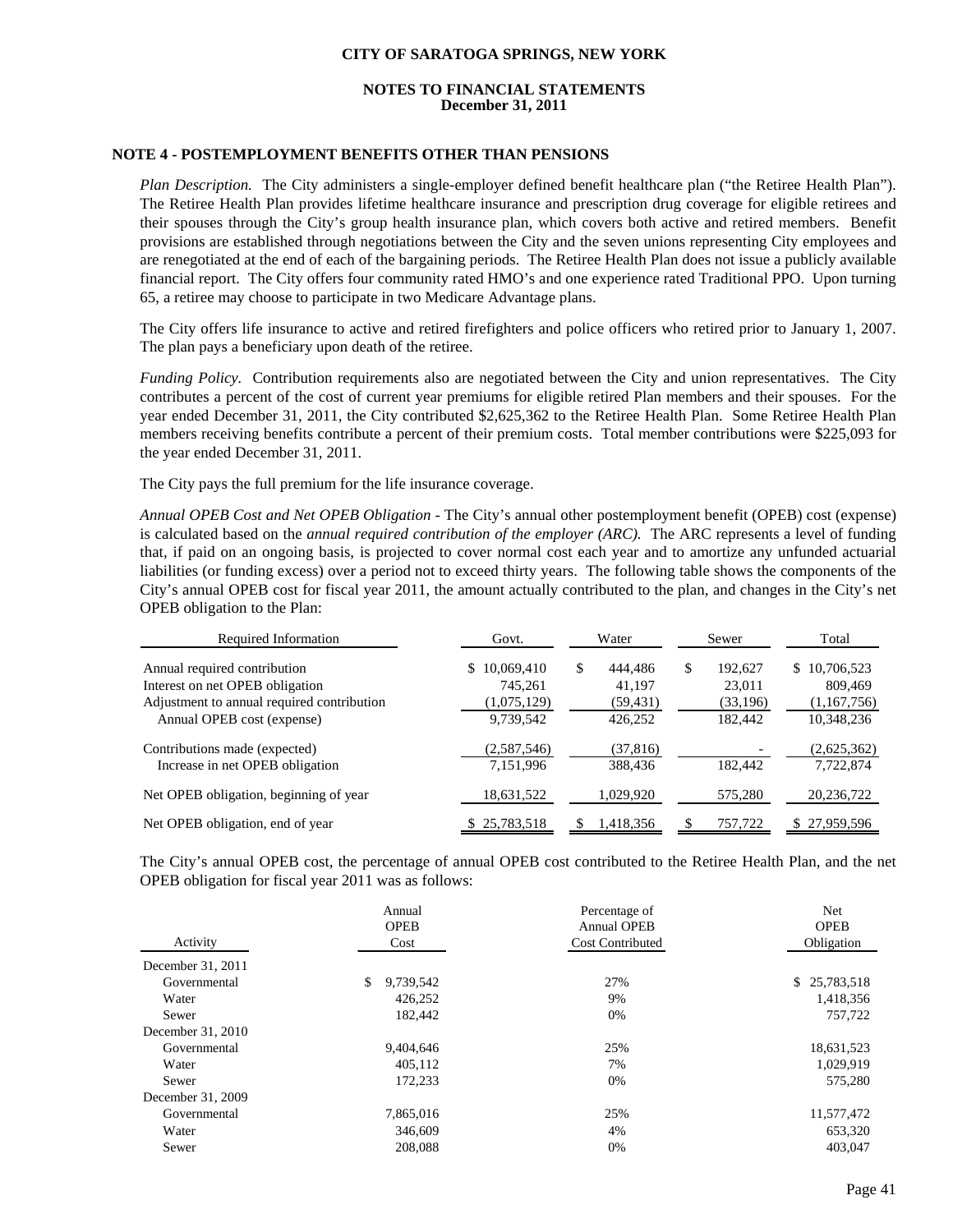## **NOTES TO FINANCIAL STATEMENTS December 31, 2011**

## **NOTE 4 - POSTEMPLOYMENT BENEFITS OTHER THAN PENSIONS - Continued**

*Funded Status and Funding Progress -* As of December 31, 2011, the actuarial accrued liability for benefits was \$110,427,595, all of which was unfunded. The covered payroll (annual payroll of active employees covered by the Retiree Health Plan) was \$19,977,408, and the ratio of the unfunded actuarial accrued liability to the covered payroll was 553%.

The projection of future benefit payments for an ongoing plan involves estimates of the value of reported amounts and assumptions about the probability of occurrence of events far into the future. Examples include assumptions about future employment, mortality, and the healthcare cost trend. Amounts determined regarding the funded status of the Retiree Health Plan and the annual required contributions of the employer are subject to continual revision as actual results are compared with past expectations and new estimates are made about the future.

*Methods and Assumptions -* Projections of benefits for financial reporting purposes are based on the substantive Retiree Health Plan (the plan as understood by the employer and plan members) and include the types of benefits provided at the time of each valuation and the historical pattern of sharing of benefit costs between the employer and plan members to that point. The methods and assumptions used include techniques that are designed to reduce the effects of short-term volatility in actuarial accrued liabilities and the actuarial value of assets, consistent with the long-term perspective of the calculations.

The following simplifying assumptions were made:

*Retirement Age for Active Employees -* Rates of decrement due to retirement based on the experience under the New York State a Local Retirement System as prepared by the Department of Civil Service's actuarial consultant in the report titled, *Development of Recommended Actuarial Assumptions for New York State/SUNY GASB 45 Valuation*.

*Marital Status -* It is assumed that 70% of retirees will be married and participating in a non-shared health insurance plan at the time of their retirement, with the male spouse assumed to be approximately three years older than the female.

*Mortality -* Life expectancies were based on mortality tables from the RP-2000 Mortality Table for Males and for Females.

*Turnover -* Rates of decrement due to turnover based on the experience under the New York State and Local Retirement System as prepared by the Department of Civil Service's actuarial consultant in the report titled, *Development of Recommended Actuarial Assumptions for New York State/SUNY GASB 45 Valuation*.

*Healthcare Cost Trend Rate -* The expected rate of increase in healthcare insurance premiums was based on projections of the Office of the Actuary at the Centers for Medicare & Medicaid Services. A rate of 11% initially, reduced to an ultimate rate of 8% after six years, was used.

*Health Insurance Premiums -* The current enrollment of retirees in each of the City's available plans was used to make assumptions about the health plans that current active employees would enroll in upon retiring.

*Inflation Rate -* The expected long-term inflation assumption is 2.9%. The SOA Long-Run Medical Cost Trend Model and its baseline projection are based on an econometric analysis of historical U.S. medical expenditures and the judgments of experts in the field. The long-run baseline projection and input variables have been developed under the guidance of an SOA Project Oversight Group. It represents a reasonable medical trend projection for the current plan provisions and demographics of the City of Saratoga Springs Postemployment Benefits Plan, and no changes to these baseline assumptions are necessary.

*Payroll Growth Rate -* The expected long-term payroll growth rate was assumed to equal the rate of inflation.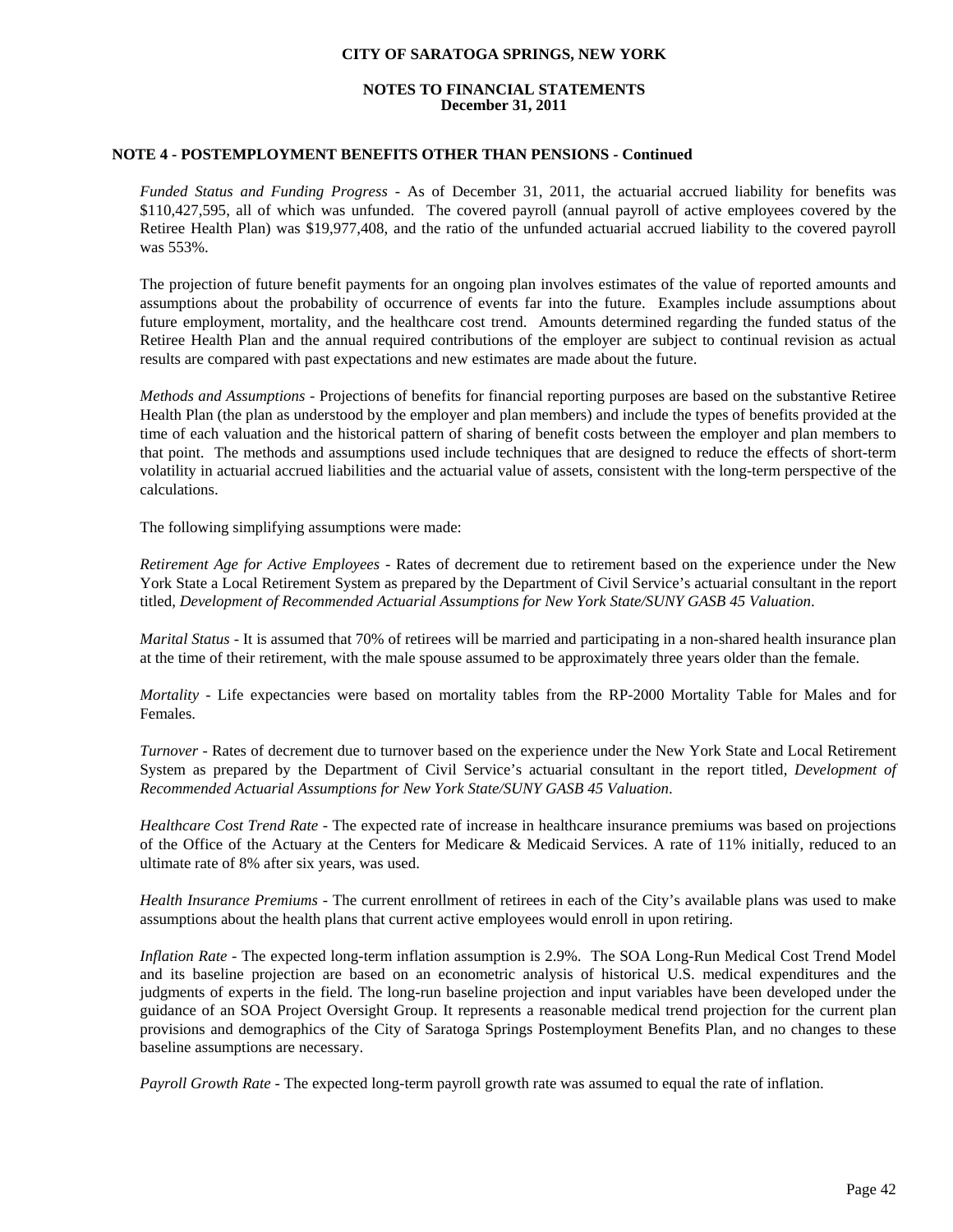## **NOTES TO FINANCIAL STATEMENTS December 31, 2011**

## **NOTE 4 - POSTEMPLOYMENT BENEFITS OTHER THAN PENSIONS - Continued**

Based on the historical and expected returns of the City's short-term investment portfolio, a discount rate of 4% was used. In addition, the projected unit credit actuarial cost method was used. The unfunded actuarial accrued liability is being amortized as a level period of thirty years. The remaining amortization period at December 31, 2011, was twentyseven years.

## **NOTE 5 - PRIOR PERIOD ADJUSTMENTS**

 The City made certain prior period adjustments to correct government-wide and proprietary fund net assets as of the beginning of the year for capital assets not previously classified in the proper fund, capital project reserves, and for amortization of employee retirement liabilities.

## **NOTE 6 - REMEDIATION COSTS**

During 2011, \$91,280 in expenses were included in the government-wide financial statements as a program expense during 2011 for fees paid to a consultant as part of the Environmental Compliance Audit. Identified during the compliance audit and included in the City's Corrective Action Plan were estimates to improve the fleet fueling system and for the removal of soil and overages at the garage and compost facilities, respectively. The City will also need to pay for the Environmental Benefit Plan and continue paying the consultant for project management. It is estimated that these costs will total \$400,000 and will appear as expenses in the government-wide financial statements over the period of a number of years.

## **NOTE 7 - COMMITMENTS AND CONTINGENCIES**

#### *a. Environmental Risks*

Certain facilities are subject to federal, state, and local regulations relating to the discharge of materials into the environment. Compliance with these provisions has not had, not does the City expect such compliance to have, any material affect upon the capital expenditures or financial condition of the City. The City believes that its current practices and procedures for control and disposition of regulated wastes comply with applicable federal, state, and local requirements.

#### *b. Risk Management*

The City is exposed to various risks of loss related to torts; theft of, damage to, and destruction of assets; errors and omissions; and natural disasters for which the government carries commercial insurance. The General, Water, Sewer, and City Center Authority funds pay insurance premiums.

The City's Safety Committee reviews potential areas of risk and develops safety policies. The Safety Committee reviews, among other things, workers' compensation trends to determine and prevent causation of similar claims in future. The City belongs to the Saratoga County Workers' Compensation pool, and cases are reviewed and paid by Saratoga County. The City's 2011 annual contribution to the workers' compensation pool was \$498,859.

#### *c. Contingent Liabilities*

The City is involved in certain suits and claims arising from a variety of sources. It is the opinion of counsel and management that the liabilities that may arise from such actions would be covered by the City's insurance carrier or would not result in losses that would materially affect the financial position of the City or the results of its operations.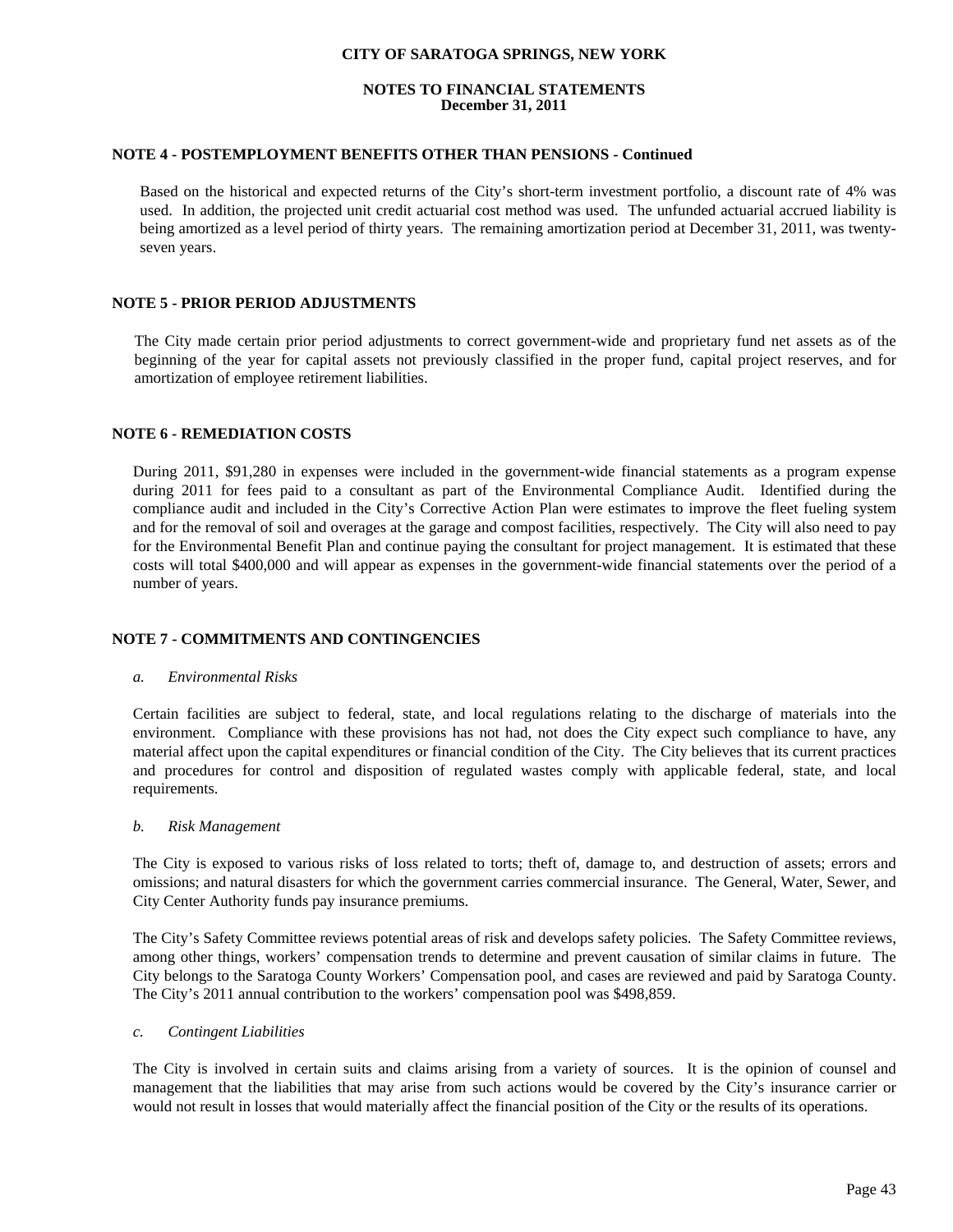## **NOTES TO FINANCIAL STATEMENTS December 31, 2011**

## **NOTE 7 - COMMITMENTS AND CONTINGENCIES - Continued**

#### *d. Labor Relations*

The City has 311 employees covered by seven bargaining units. The Police Chiefs', Police Lieutenants', and Police Benevolent Association's contracts expired on December 31, 2008. The Fire Chiefs' contract expired on December 31, 2008. The Firefighters' contract expired on December 31, 2011. The CSEA City Hall and CSEA Public Works contracts will expire on December 31, 2012. All expired contracts are under negotiation.

## **NOTE 8 - ACCOUNTING STANDARDS ISSUED NOT YET IMPLEMENTED**

*In December 2010,* the GASB issued *Statement No. 62*, *Codification of Accounting and Financial Reporting Guidance Contained in Pre-November 30, 1989, FASB and AICPA Pronouncements (GASB Statement No. 62)*. This statement incorporates into the GASB's authoritative literature certain accounting and financial reporting pronouncements issued on or before November 30, 1989, that do not conflict with or contradict GASB pronouncements.

This statement also supersedes GASB Statement No. 20, *Accounting and Financial Reporting for Proprietary Funds and Other Governmental Entities That Use Proprietary Fund Accounting*, thereby eliminating the election provided in paragraph 7 of that statement for enterprise funds and business-type activities to apply post-November 30, 1989, FASB Statements and Interpretations that do not conflict with or contradict GASB pronouncements. However, those entities can continue to apply, as other accounting literature, post-November 30, 1989, FASB pronouncements that do not conflict with or contradict GASB pronouncements, including this statement.

GASB Statement No. 62 is effective for financial statements for periods beginning after December 15, 2011.

In June 2011, the GASB issued Statement No. 63, *Financial Reporting of Deferred Outflows of Resources, Deferred Inflows of Resources and Net Position.* This statement provides guidance for reporting deferred outflows of resources, deferred inflows of resources, and net position in a statement of financial position and related disclosures. This statement is effective for all state and local governments for periods beginning after December 15, 2011.

In March 2012, the GASB issued Statement No. 65, *Items Previously Reported as Assets and Liabilities*. This statement establishes accounting and financial reporting standards that reclassify, as deferred outflows of resources or deferred inflows of resources, certain items that were previously reported as assets and liabilities and recognizes, as outflows of resources or inflows of resources, certain items that were previously reported as assets and liabilities. This statement also provides financial reporting guidance related to the impact of the financial statement elements deferred outflows of resources and deferred inflows of resources, such as changes in the determination of major fund calculations and limiting the use of the term *deferred* in the financial statements. This statement is effective for periods beginning after December 15, 2012, with earlier application encouraged.

In March 2012, GASB issued Statement No. 66, *Technical Corrections.* This statement establishes clarification on two recently issued statements; No. 54, *Fund Balance Reporting and Governmental Fund Type Definitions,* and No. 62, *Codification of Accounting and Financial Reporting Guidance Contained in Pre-November 30, 1989 FASB and AICPA Pronouncements.* This statement resolves conflicting guidance created as a result of the issuance of these two statements. This statement is effective for periods beginning after December 15, 2012, with earlier application encouraged.

Management has not estimated the extent of potential impact of these statements on the City's financial statements

## **NOTE 9 - SUBSEQUENT EVENTS**

On May 23, 2012, the City issued \$6,645,383 in general obligation bonds to finance various projects, including water improvements and a new parking deck. The interest rate on the bonds is 2.98%. The bonds will mature on May 15, 2039.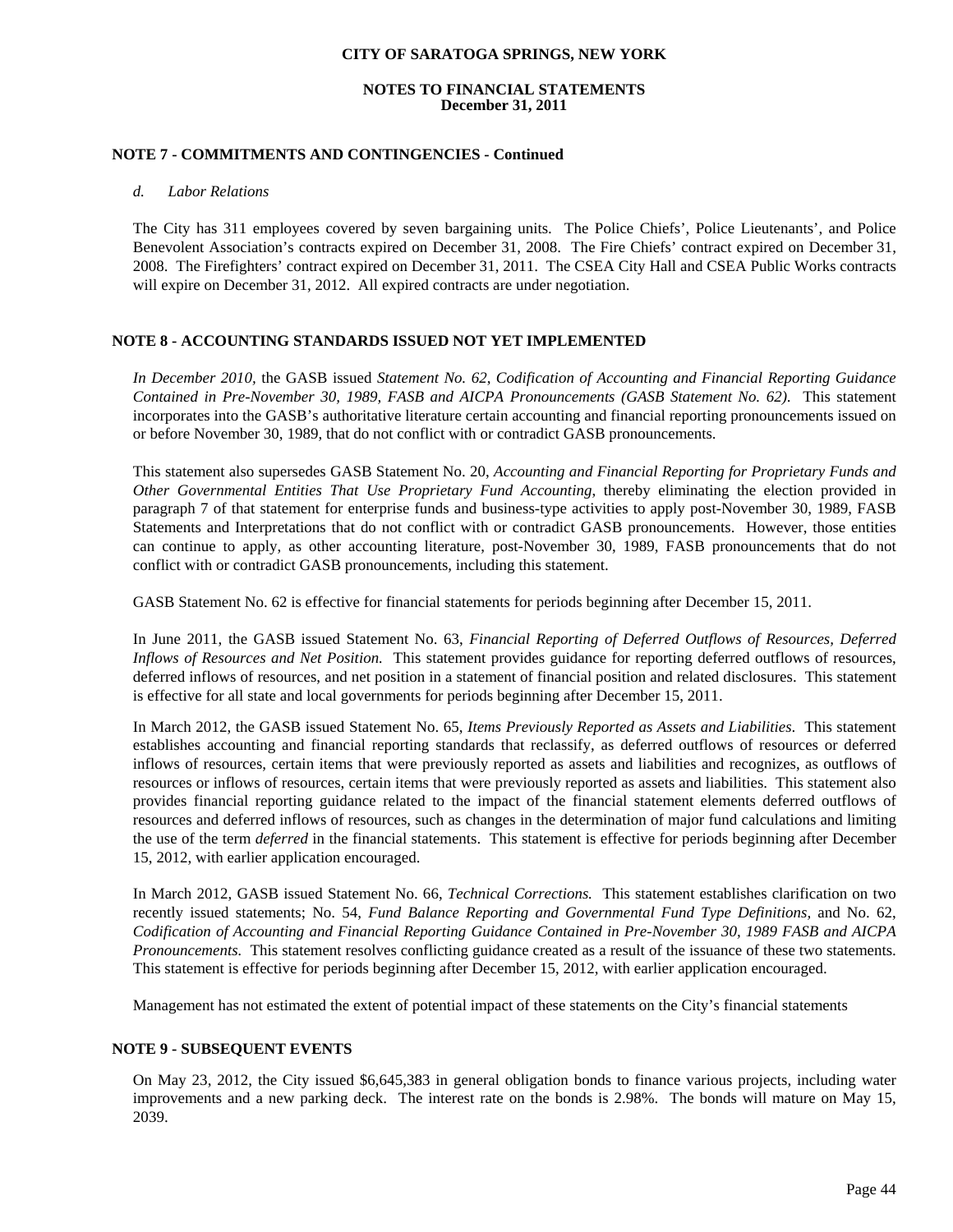#### **FUND FINANCIAL STATEMENTS STATEMENT OF REVENUES, EXPENDITURES, AND CHANGES IN FUND BALANCES - BUDGET AND ACTUAL - GENERAL FUND**

|                                            | December 31, 2011 |                         |                  |                           |  |
|--------------------------------------------|-------------------|-------------------------|------------------|---------------------------|--|
|                                            |                   |                         |                  | <b>Variance with</b>      |  |
|                                            |                   | <b>Budgeted Amounts</b> | <b>Actual</b>    | <b>Revised - Positive</b> |  |
|                                            | <b>Adopted</b>    | <b>Revised</b>          | <b>Amounts</b>   | (Negative)                |  |
| <b>REVENUES</b>                            |                   |                         |                  |                           |  |
| Real property taxes and tax items          | 17,133,682<br>\$. | 17,198,724<br>S.        | 17,933,005<br>\$ | \$<br>734,281             |  |
| Non-property taxes                         | 11,230,608        | 11,230,608              | 11,648,610       | 418,002                   |  |
| Departmental income                        | 1,724,640         | 1,854,889               | 1,668,657        | (186, 232)                |  |
| Intergovernmental charges                  | 199,275           | 246,449                 | 266,847          | 20,398                    |  |
| Use of money and property                  | 342,000           | 342,000                 | 384,039          | 42,039                    |  |
| Licenses and permits                       | 156,700           | 156,700                 | 334,651          | 177,951                   |  |
| Fines and forfeitures                      | 697,500           | 703,770                 | 669,047          | (34, 723)                 |  |
| Sale of property and compensation for loss | 1,042,807         | 1,135,266               | 389,886          | (745, 380)                |  |
| Miscellaneous                              | 41,250            | 547,758                 | 1,636,451        | 1,088,693                 |  |
| State aid                                  | 3,003,300         | 3,304,922               | 3,392,003        | 87,081                    |  |
| Federal aid                                | 394,766           | 485,527                 | 521,365          | 35,838                    |  |
| Total revenues                             | 35,966,528        | 37,206,614              | 38,844,561       | 1,637,947                 |  |
| <b>EXPENDITURES</b>                        |                   |                         |                  |                           |  |
| General government support                 | 6,358,768         | 7,927,971               | 7,790,871        | 137,100                   |  |
| Public safety                              | 19,890,997        | 20,484,274              | 19,856,225       | 628,049                   |  |
| Health                                     | 102,865           | 193,289                 | 18,277           | 175,012                   |  |
| Transportation                             | 5,645,239         | 6,345,038               | 4,131,302        | 2,213,736                 |  |
| Economic opportunity and development       | 138,615           | 138,615                 | 138,615          |                           |  |
| Culture and recreation                     | 2,416,713         | 2,445,987               | 2,166,405        | 279,582                   |  |
| Home and community service                 | 895,128           | 1,008,078               | 905,660          | 102,418                   |  |
| Debt service                               | 153,903           | 142,964                 | 142,000          | 964                       |  |
| Total expenses                             | 35,602,228        | 38,686,215              | 35, 149, 355     | 3,536,860                 |  |
| OTHER FINANCING SOURCES (USES)             |                   |                         |                  |                           |  |
| Interfund transfers in                     | 54,500            | 78,500                  | 73,578           | (4,922)                   |  |
| Interfund transfers out                    | (418, 800)        | (347,093)               | (254, 867)       | 92,226                    |  |
| Total other financing sources (uses)       | (364, 300)        | (268, 593)              | (181, 289)       | 87,304                    |  |
| Net change in fund balance (actual) and    |                   |                         |                  |                           |  |
| appropriated fund balance (budget)         | - \$              | (1,748,194)<br>\$       | 3,513,917        | 5,262,111                 |  |
| FUND BALANCE, beginning of year            |                   |                         | 7,011,857        |                           |  |
| Prior period adjustment                    |                   |                         | (27,000)         |                           |  |
| FUND BALANCE, end of year                  |                   |                         | \$10,498,774     |                           |  |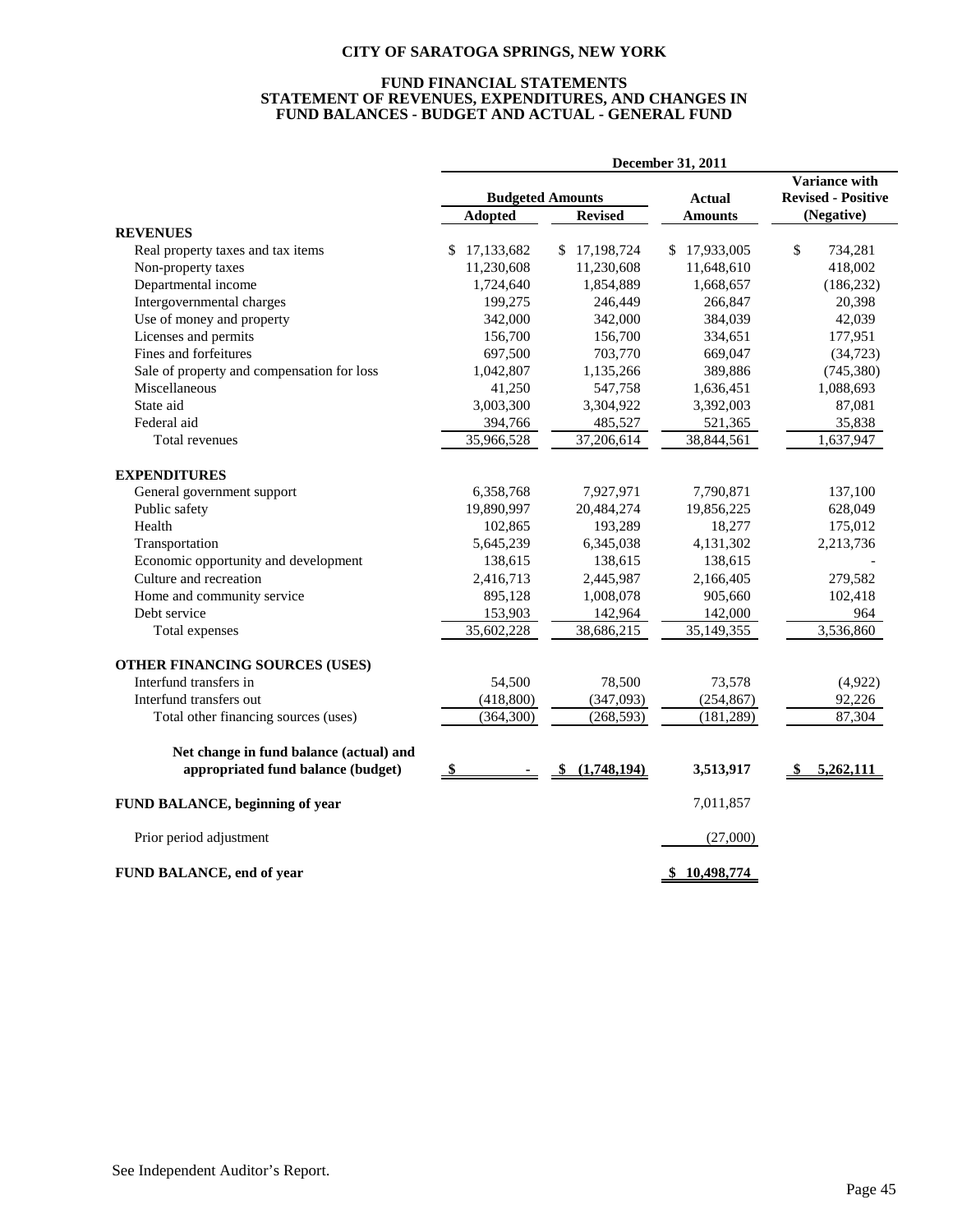#### **FUND FINANCIAL STATEMENTS STATEMENT OF REVENUES, EXPENDITURES, AND CHANGES IN FUND BALANCES - BUDGET AND ACTUAL - DEBT SERVICE FUND**

|                                                                               | December 31, 2011       |                  |                  |                                            |  |
|-------------------------------------------------------------------------------|-------------------------|------------------|------------------|--------------------------------------------|--|
|                                                                               | <b>Budgeted Amounts</b> |                  | <b>Actual</b>    | Variance with<br><b>Revised - Positive</b> |  |
|                                                                               | <b>Adopted</b>          | <b>Revised</b>   | <b>Amounts</b>   | (Negative)                                 |  |
| <b>REVENUES</b>                                                               |                         |                  |                  |                                            |  |
| Real property taxes and tax items                                             | \$<br>2,572,350         | \$.<br>2,572,350 | 2,310,790<br>\$. | \$<br>(261, 560)                           |  |
| Use of money and property                                                     | 30,400                  | 30,400           | 321,004          | 290,604                                    |  |
| Total revenues                                                                | 2,602,750               | 2,602,750        | 2,631,794        | 29,044                                     |  |
| <b>EXPENDITURES</b>                                                           |                         |                  |                  |                                            |  |
| General government support                                                    | 60,000                  | 60,000           | 10,799           | 49,201                                     |  |
| Debt service, principal                                                       | 1,421,417               | 2,559,661        | 1,580,920        | 978,741                                    |  |
| Debt service, interest                                                        | 1,245,836               | 1,368,229        | 1,280,023        | 88,206                                     |  |
| Total expenditures                                                            | 2,727,253               | 3,987,890        | 2,871,742        | 1,116,148                                  |  |
| OTHER FINANCING SOURCES (USES)                                                |                         |                  |                  |                                            |  |
| Interfund transfers in                                                        | 124,503                 | 124,918          | 148,523          | 23,605                                     |  |
| Net change in fund balance (actual) and<br>appropriated fund balance (budget) |                         | (1,260,222)<br>S | (91, 425)        | 1,168,797<br>- 86                          |  |
|                                                                               |                         |                  |                  |                                            |  |
| <b>FUND BALANCE, beginning of year</b>                                        |                         |                  | 1,245,351        |                                            |  |
| Prior period adjustment                                                       |                         |                  | 27,000           |                                            |  |
| <b>FUND BALANCE, end of year</b>                                              |                         |                  | 1,180,926        |                                            |  |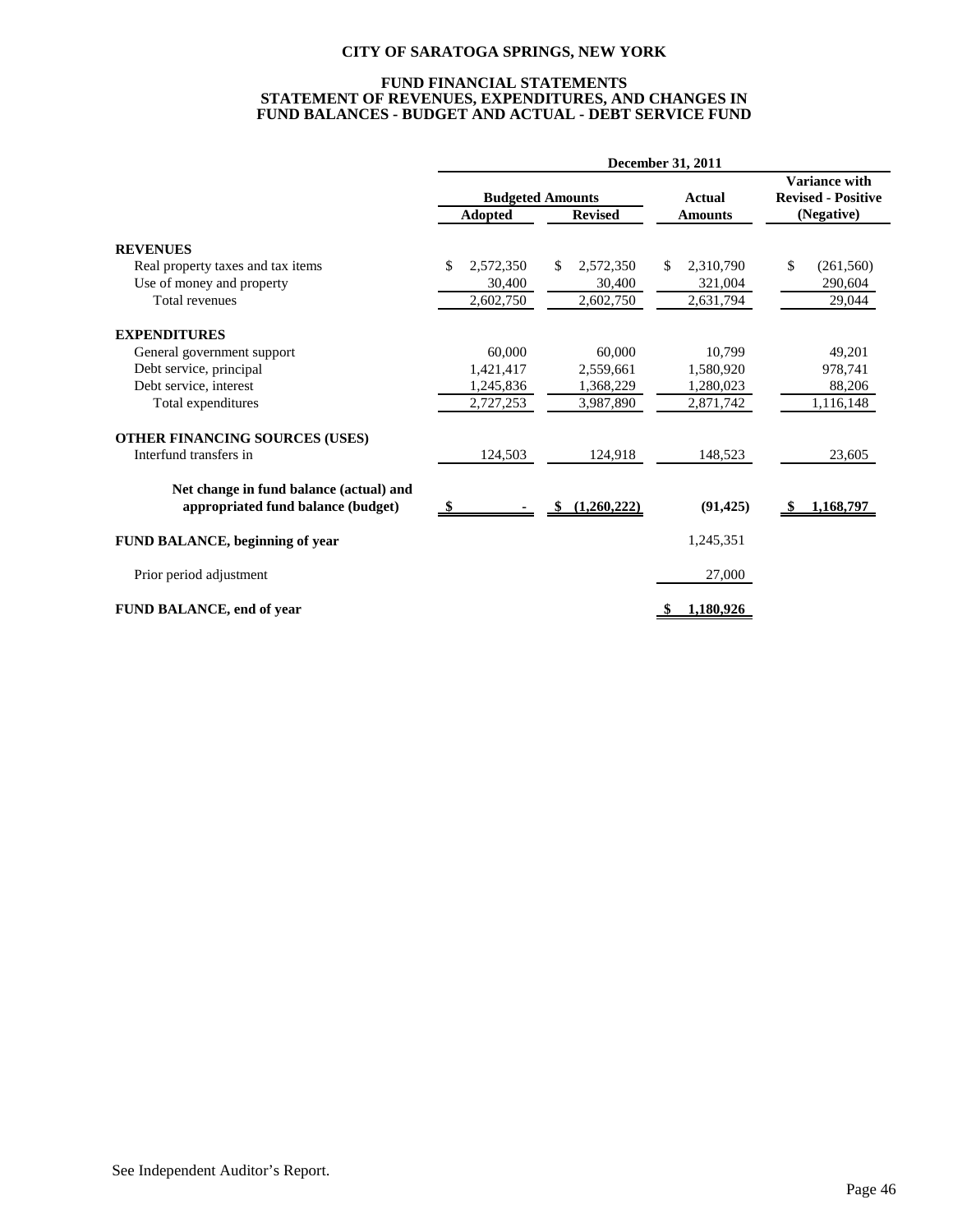#### **OTHER POSTEMPLOYMENT BENEFITS - SCHEDULE OF FUNDING PROGRESS AND EMPLOYEE CONTRIBUTIONS**

|           |           | Actuarial<br>Accrued |             |          |            |               |
|-----------|-----------|----------------------|-------------|----------|------------|---------------|
|           |           | Liability            |             |          |            | UAAL as a     |
|           | Actuarial | $(AAL)$ -            | Unfunded    |          |            | Percentage    |
| Actuarial | Value of  | Simplified           | AAL         | Funded   | Covered    | of Covered    |
| Valuation | Assets    | Entry Age            | (UAAL)      | Ratio    | Payroll    | Payroll       |
| Date      | (a)       | (b)                  | $(b - a)$   | (a/b)    | (c)        | $((b - a)/c)$ |
|           |           |                      |             |          |            |               |
| 12/31/11  |           | 110,427,595          | 110,427,595 | $0.00\%$ | 19,977,408 | 553%          |
| 12/31/10  |           | 104,696,319          | 104,696,319 | 0.00%    | 15,199,469 | 689%          |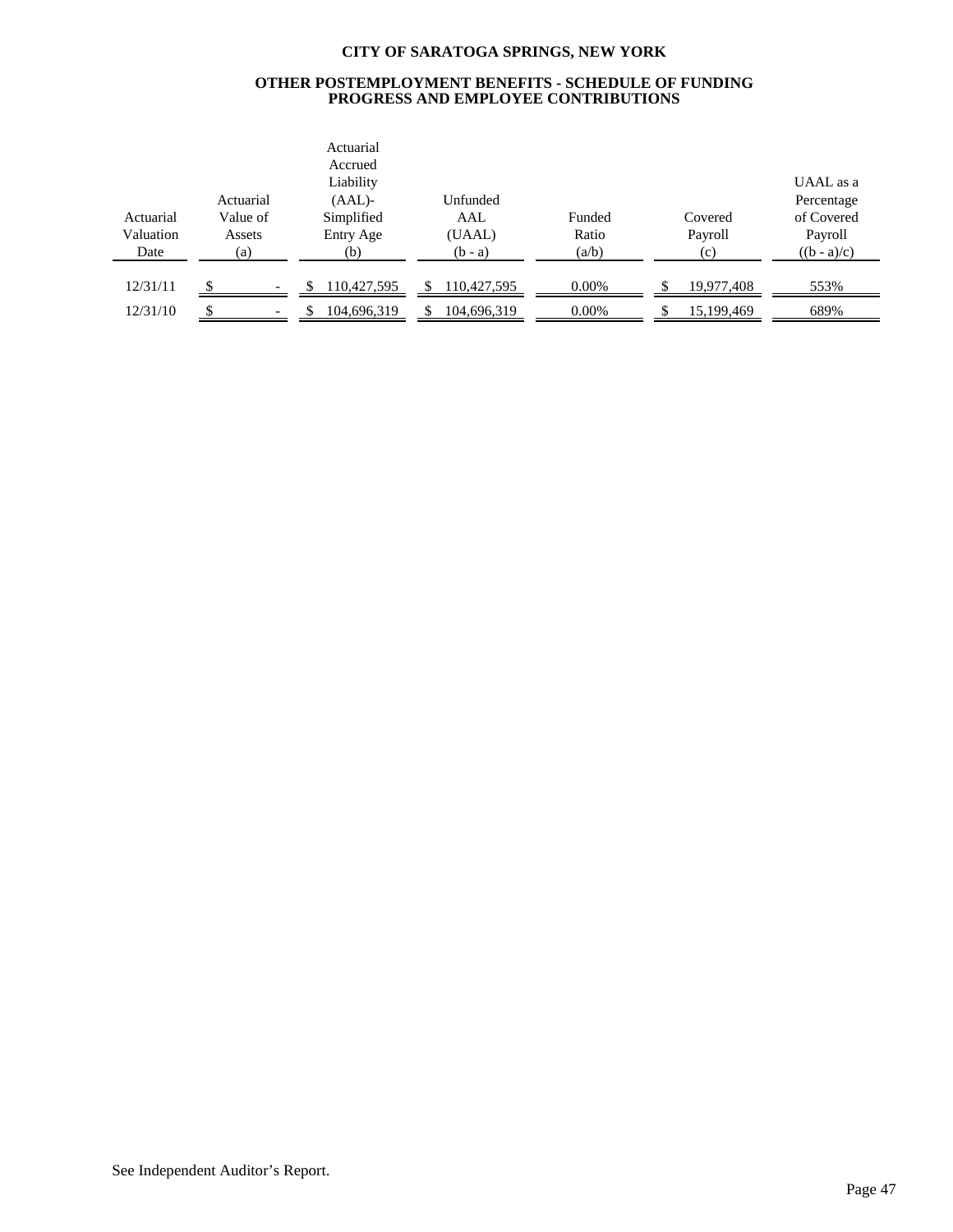## **SUPPLEMENTAL INFORMATION December 31, 2011**

## **Non-Major Governmental Funds**

The City maintains two Special Revenue Funds that are not considered major governmental funds. These non-major special revenue funds include the following:

- Downtown Special Assessment District (SAD) was created to make improvements in the boundaries of the district and is funded through a special assessment on the property owners in the district.
- West Avenue Special Assessment District (WASAD) was created to make improvements in the boundaries of the district and is funded through a special assessment on the property owners in the district.

The following are financial statements for these non-major governmental funds: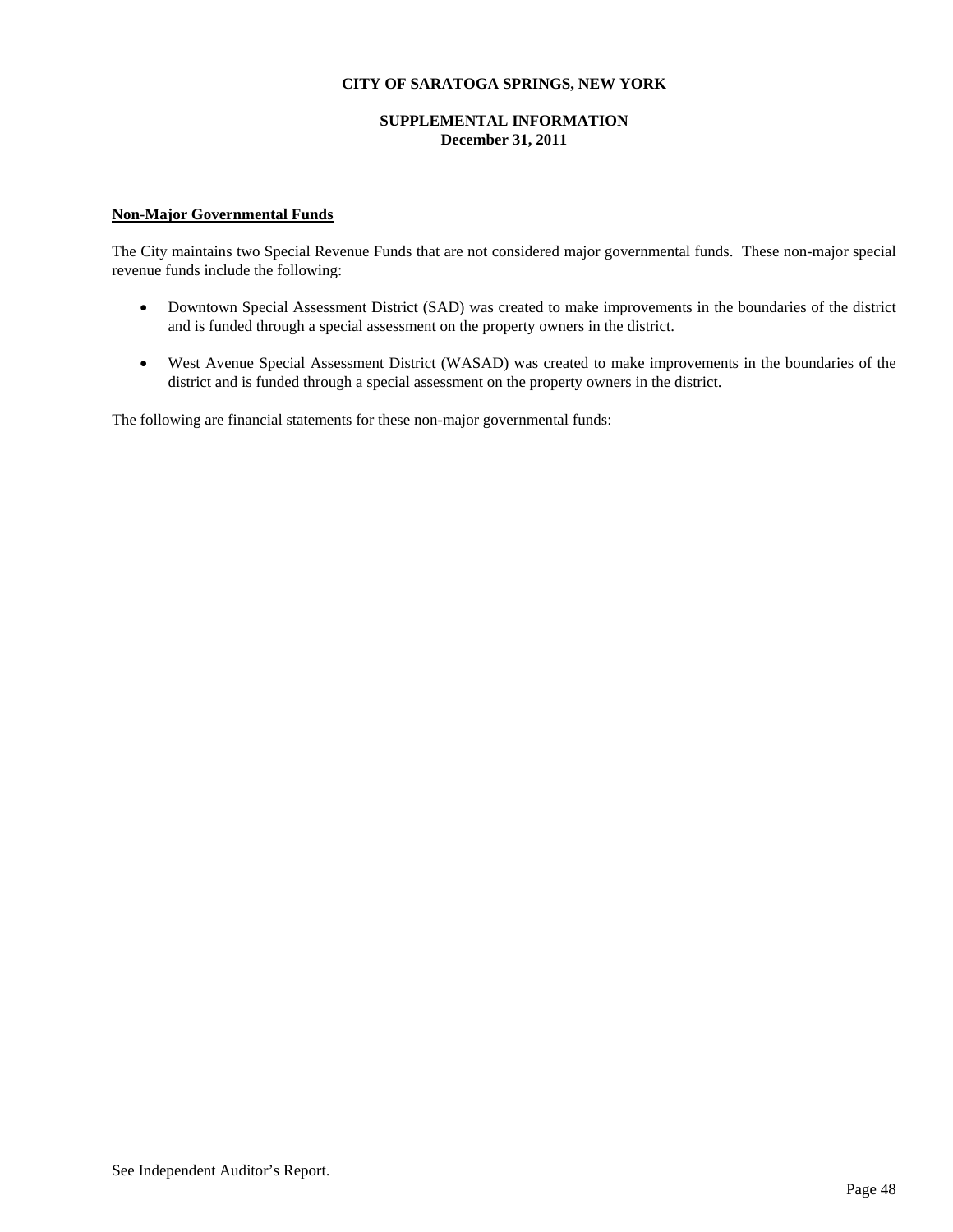# **SUPPLEMENTAL INFORMATION - BALANCE SHEET - NON-MAJOR GOVERNMENT FUNDS**

|                                          | <b>December 31, 2011</b>                                                  |                                                                              |                |
|------------------------------------------|---------------------------------------------------------------------------|------------------------------------------------------------------------------|----------------|
|                                          | <b>Downtown</b><br><b>Special</b><br><b>Assessment</b><br><b>District</b> | <b>West Avenue</b><br><b>Special</b><br><b>Assessment</b><br><b>District</b> | <b>Total</b>   |
| <b>ASSETS</b>                            |                                                                           |                                                                              |                |
| Cash and cash equivalents                | \$<br>326,269                                                             | \$<br>5,751                                                                  | 332,020<br>\$  |
| Cash, special reserves                   | 1,960                                                                     |                                                                              | 1,960          |
| <b>Total assets</b>                      | 328,229                                                                   | 5,751                                                                        | 333,980<br>-SS |
| <b>LIABILITIES</b>                       |                                                                           |                                                                              |                |
| Accounts payable and accrued liabilities | 1,055<br><sup>\$</sup>                                                    | <sup>\$</sup>                                                                | 1,055<br>\$.   |
| <b>FUND BALANCE</b>                      |                                                                           |                                                                              |                |
| Restricted for                           |                                                                           |                                                                              |                |
| Other restrictions                       | 1,960                                                                     |                                                                              | 1,960          |
| Assigned for                             |                                                                           |                                                                              |                |
| Special district purposes                | 325,214                                                                   | 5,751                                                                        | 330,965        |
| Total fund balance                       | 327,174                                                                   | 5,751                                                                        | 332,925        |
| Total liabilities and fund balances      | 328,229                                                                   | 5,751                                                                        | 333,980        |